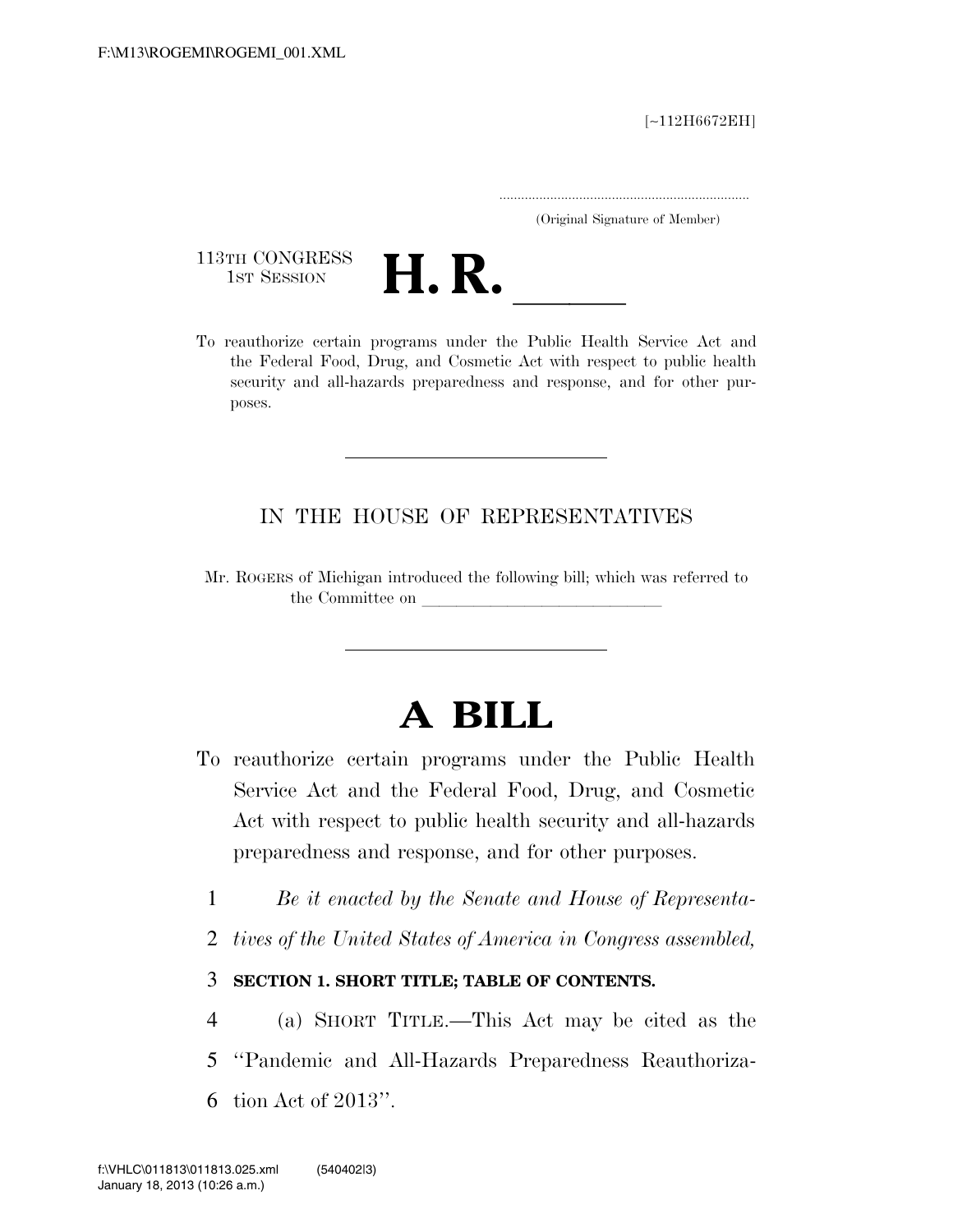## 1 (b) TABLE OF CONTENTS.—The table of contents of

### 2 this Act is as follows:

Sec. 1. Short title; table of contents.

#### TITLE I—STRENGTHENING NATIONAL PREPAREDNESS AND RESPONSE FOR PUBLIC HEALTH EMERGENCIES

- Sec. 101. National Health Security Strategy.
- Sec. 102. Assistant Secretary for Preparedness and Response.
- Sec. 103. National Advisory Committee on Children and Disasters.
- Sec. 104. Modernization of the National Disaster Medical System.
- Sec. 105. Continuing the role of the Department of Veterans Affairs.

#### TITLE II—OPTIMIZING STATE AND LOCAL ALL-HAZARDS PREPAREDNESS AND RESPONSE

- Sec. 201. Temporary redeployment of federally funded personnel during a public health emergency.
- Sec. 202. Improving State and local public health security.
- Sec. 203. Hospital preparedness and medical surge capacity.
- Sec. 204. Enhancing situational awareness and biosurveillance.
- Sec. 205. Eliminating duplicative Project Bioshield reports.

#### TITLE III—ENHANCING MEDICAL COUNTERMEASURE REVIEW

- Sec. 301. Special protocol assessment.
- Sec. 302. Authorization for medical products for use in emergencies.
- Sec. 303. Definitions.
- Sec. 304. Enhancing medical countermeasure activities.
- Sec. 305. Regulatory management plans.
- Sec. 306. Report.
- Sec. 307. Pediatric medical countermeasures.

#### TITLE IV—ACCELERATING MEDICAL COUNTERMEASURE ADVANCED RESEARCH AND DEVELOPMENT

- Sec. 401. BioShield.
- Sec. 402. Biomedical Advanced Research and Development Authority.
- Sec. 403. Strategic National Stockpile.
- Sec. 404. National Biodefense Science Board.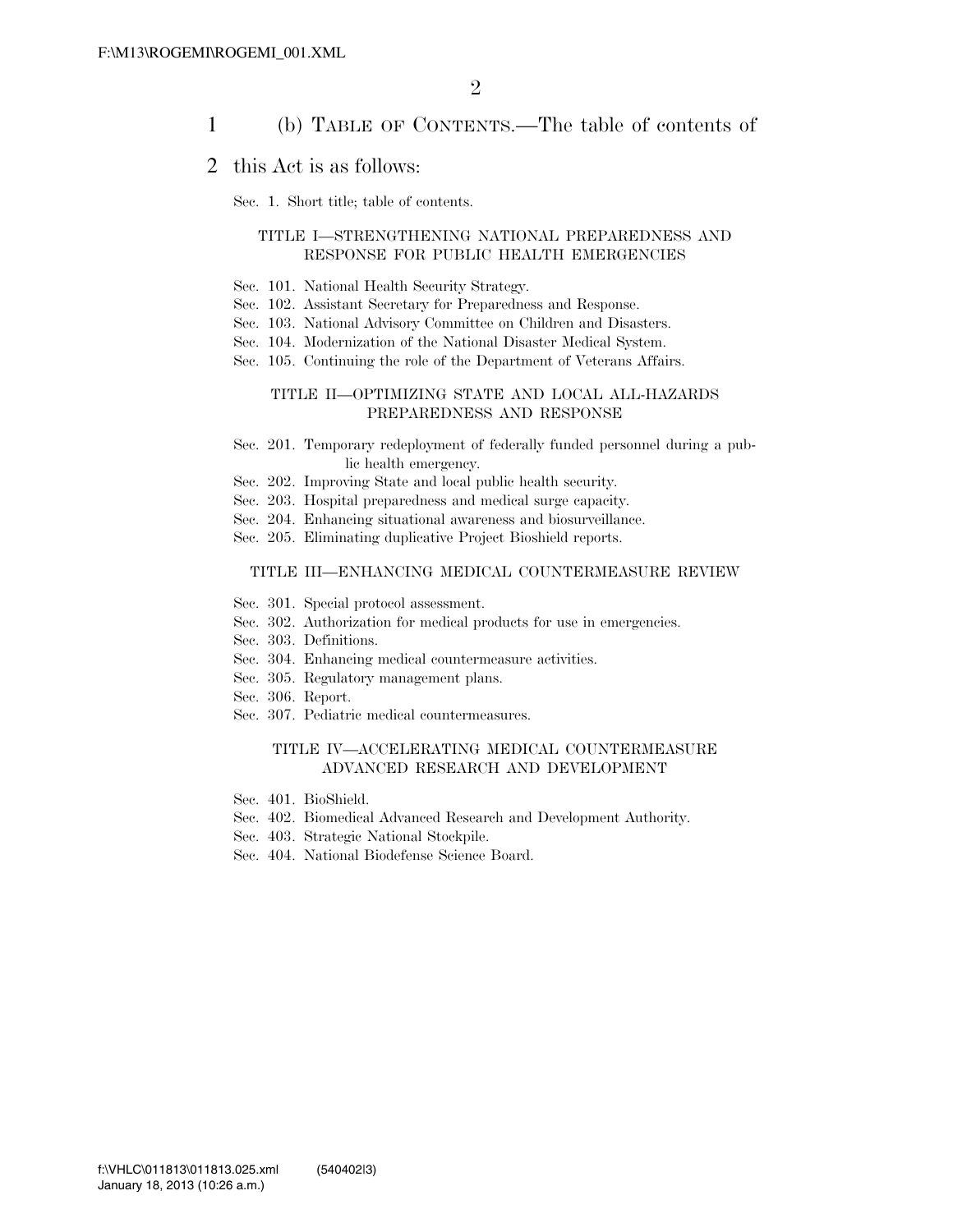| $\mathbf{1}$   | TITLE I-STRENGTHENING NA-                             |
|----------------|-------------------------------------------------------|
| $\overline{2}$ | <b>TIONAL PREPAREDNESS AND</b>                        |
| 3              | RESPONSE FOR<br><b>PUBLIC</b>                         |
| $\overline{4}$ | <b>HEALTH EMERGENCIES</b>                             |
| 5              | SEC. 101. NATIONAL HEALTH SECURITY STRATEGY.          |
| 6              | (a) IN GENERAL.—Section 2802 of the Public Health     |
| 7              | Service Act (42 U.S.C. 300hh-1) is amended—           |
| 8              | $(1)$ in subsection $(a)(1)$ , by striking "2009" and |
| 9              | inserting "2014"; and                                 |
| 10             | $(2)$ in subsection $(b)$ —                           |
| 11             | (A) in paragraph $(1)(A)$ , by inserting ",           |
|                |                                                       |
| 12             | including drills and exercises to ensure medical      |
| 13             | surge capacity for events without notice" after       |
| 14             | "exercises"; and                                      |
| 15             | $(B)$ in paragraph $(3)$ —                            |
| 16             | (i) in the matter preceding subpara-                  |
| 17             | graph $(A)$ —                                         |
| 18             | (I) by striking "facilities), and                     |
| 19             | trauma care" and inserting "and am-                   |
| 20             | bulatory care facilities and which may                |
| 21             | include dental health facilities), and                |
|                |                                                       |
| 22             | trauma care, critical care,"; and                     |
| 23             | $(II)$ by inserting "(including re-                   |
| 24             | lated availability, accessibility, and co-            |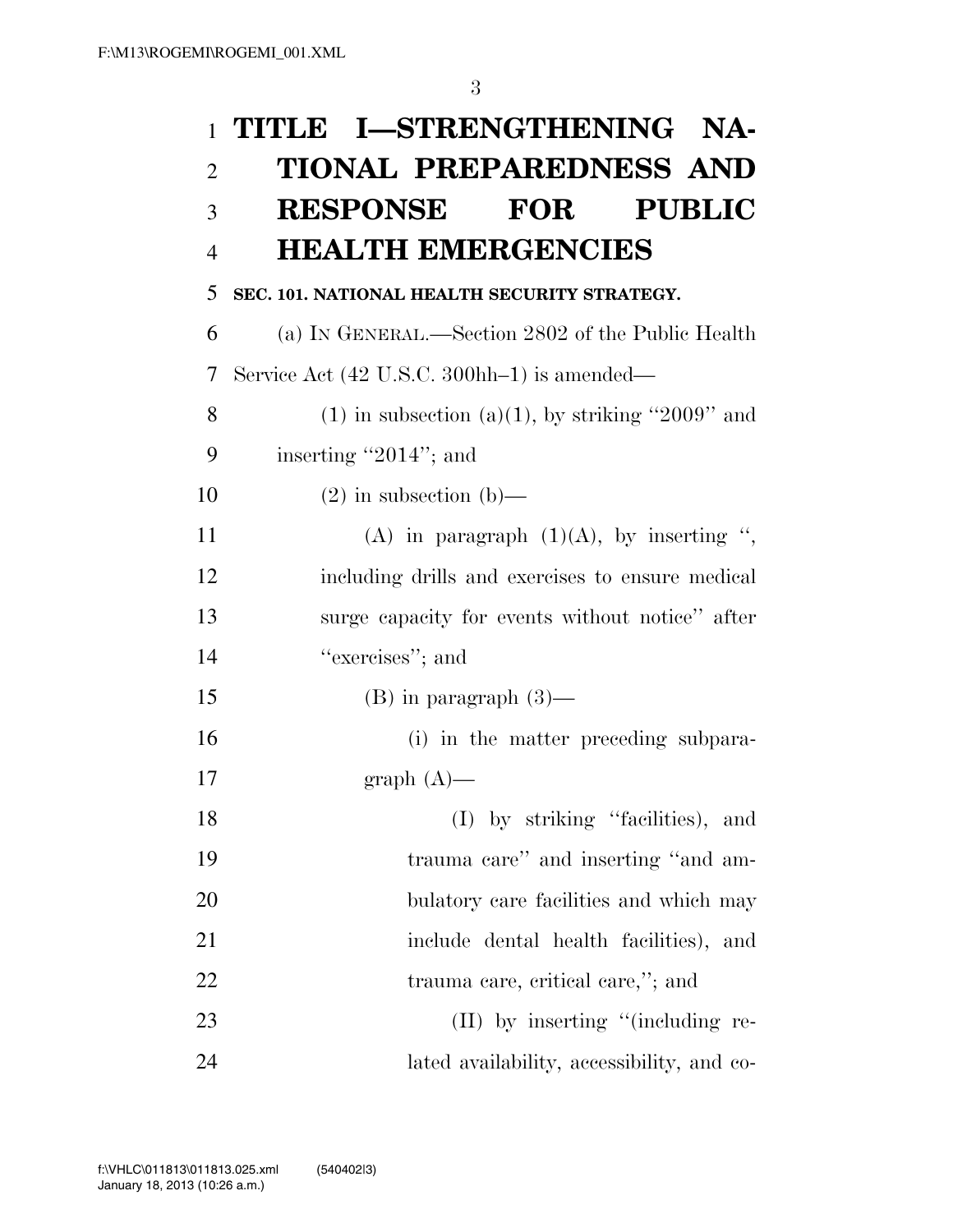| $\mathbf{1}$   | ordination)" after "public health                  |
|----------------|----------------------------------------------------|
| $\mathfrak{2}$ | emergencies";                                      |
| 3              | (ii) in subparagraph $(A)$ , by inserting          |
| $\overline{4}$ | "and trauma" after "medical";                      |
| 5              | (iii) in subparagraph (B), by striking             |
| 6              | "Medical evacuation and fatality manage-           |
| 7              | ment" and inserting "Fatality manage-              |
| 8              | ment";                                             |
| 9              | (iv) by redesignating subparagraphs                |
| 10             | $(C)$ , $(D)$ , and $(E)$ as subparagraphs $(D)$ , |
| 11             | $(E)$ , and $(F)$ , respectively;                  |
| 12             | (v) by inserting after subparagraph                |
| 13             | (B), the following the new subparagraph:           |
| 14             | "(C) Coordinated medical triage and evac-          |
| 15             | uation to appropriate medical institutions based   |
| 16             | on patient medical need, taking into account re-   |
| 17             | gionalized systems of care.";                      |
| 18             | $(vi)$ in subparagraph $(E)$ , as redesig-         |
| 19             | nated by clause (iv), by inserting "(which         |
| 20             | may include such dental health assets)"            |
| 21             | after "medical assets"; and                        |
| 22             | (vii) by adding at the end the fol-                |
| 23             | lowing:                                            |
| 24             | "(G) Optimizing a coordinated and flexible         |
| 25             | approach to the medical surge capacity of hos-     |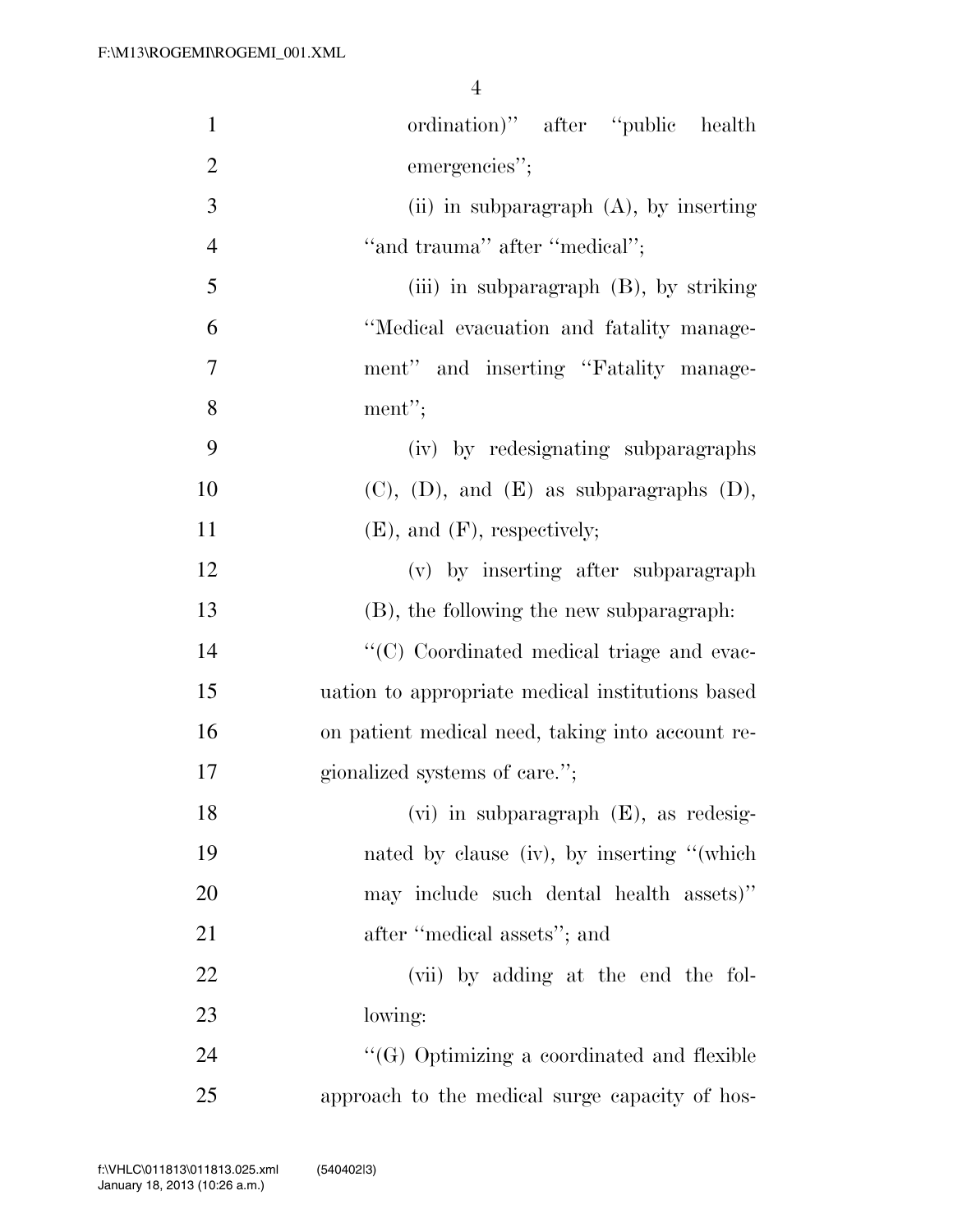| $\mathbf{1}$   | pitals, other health care facilities, critical care, |
|----------------|------------------------------------------------------|
| $\mathbf{2}$   | and trauma care (which may include trauma            |
| 3              | centers) and emergency medical systems.";            |
| $\overline{4}$ | $(C)$ in paragraph $(4)$ —                           |
| 5              | $(i)$ in subparagraph $(A)$ , by inserting           |
| 6              | ", including the unique needs and consider-          |
| $\tau$         | ations of individuals with disabilities,"            |
| 8              | after "medical needs of at-risk individ-             |
| 9              | uals"; and                                           |
| 10             | (ii) in subparagraph $(B)$ , by inserting            |
| 11             | "the" before "purpose of this section"; and          |
| 12             | (D) by adding at the end the following:              |
| 13             | $``(7)$ COUNTERMEASURES.—                            |
| 14             | "(A) Promoting strategic initiatives to ad-          |
| 15             | vance countermeasures to diagnose, mitigate,         |
| 16             | prevent, or treat harm from any biological           |
| 17             | agent or toxin, chemical, radiological, or nuclear   |
| 18             | agent or agents, whether naturally occurring,        |
| 19             | unintentional, or deliberate.                        |
| 20             | "(B) For purposes of this paragraph, the             |
| 21             | term 'countermeasures' has the same meaning          |
| 22             | as the terms 'qualified countermeasures' under       |
| 23             | section 319F-1, 'qualified pandemic and epi-         |
| 24             | demic products' under section 319F-3, and 'se-       |
| 25             | curity countermeasures' under section 319F-2.        |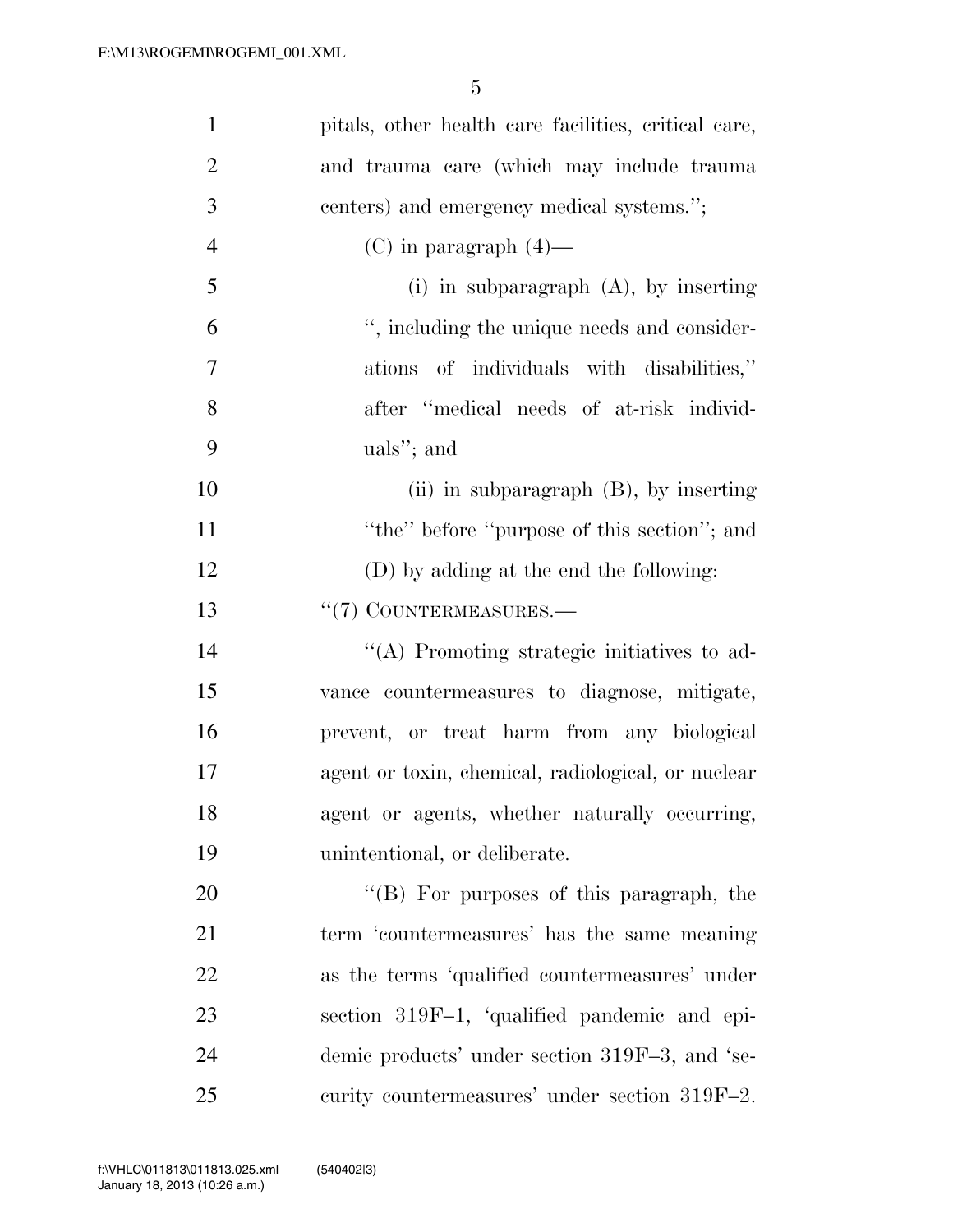| $\mathbf{1}$   | "(8) MEDICAL AND PUBLIC HEALTH COMMU-                    |
|----------------|----------------------------------------------------------|
| $\overline{2}$ | NITY RESILIENCY.—Strengthening the ability of            |
| 3              | States, local communities, and tribal communities to     |
| $\overline{4}$ | prepare for, respond to, and be resilient in the event   |
| 5              | of public health emergencies, whether naturally oc-      |
| 6              | curring, unintentional, or deliberate by-                |
| 7              | $\lq\lq$ optimizing alignment and integration            |
| 8              | of medical and public health preparedness and            |
| 9              | response planning and capabilities with and into         |
| 10             | routine daily activities; and                            |
| 11             | "(B) promoting familiarity with local med-               |
| 12             | ical and public health systems.".                        |
| 13             | (b) AT-RISK INDIVIDUALS.—Section 2814 of the             |
| 14             | Public Health Service Act (42 U.S.C. 300hh-16) is        |
| 15             | amended-                                                 |
| 16             | $(1)$ by striking paragraphs $(5)$ , $(7)$ , and $(8)$ ; |
| 17             | (2)<br>in paragraph (4), by striking                     |
| 18             | "2811(b)(3)(B)" and inserting "2802(b)(4)(B)";           |
| 19             | (3) by redesignating paragraphs (1) through              |
| 20             | $(4)$ as paragraphs $(2)$ through $(5)$ , respectively;  |
| 21             | $(4)$ by inserting before paragraph $(2)$ (as so re-     |
| 22             | designated), the following:                              |
| 23             | $\lq(1)$ monitor emerging issues and concerns as         |
| 24             | they relate to medical and public health prepared-       |
| 25             | ness and response for at-risk individuals in the event   |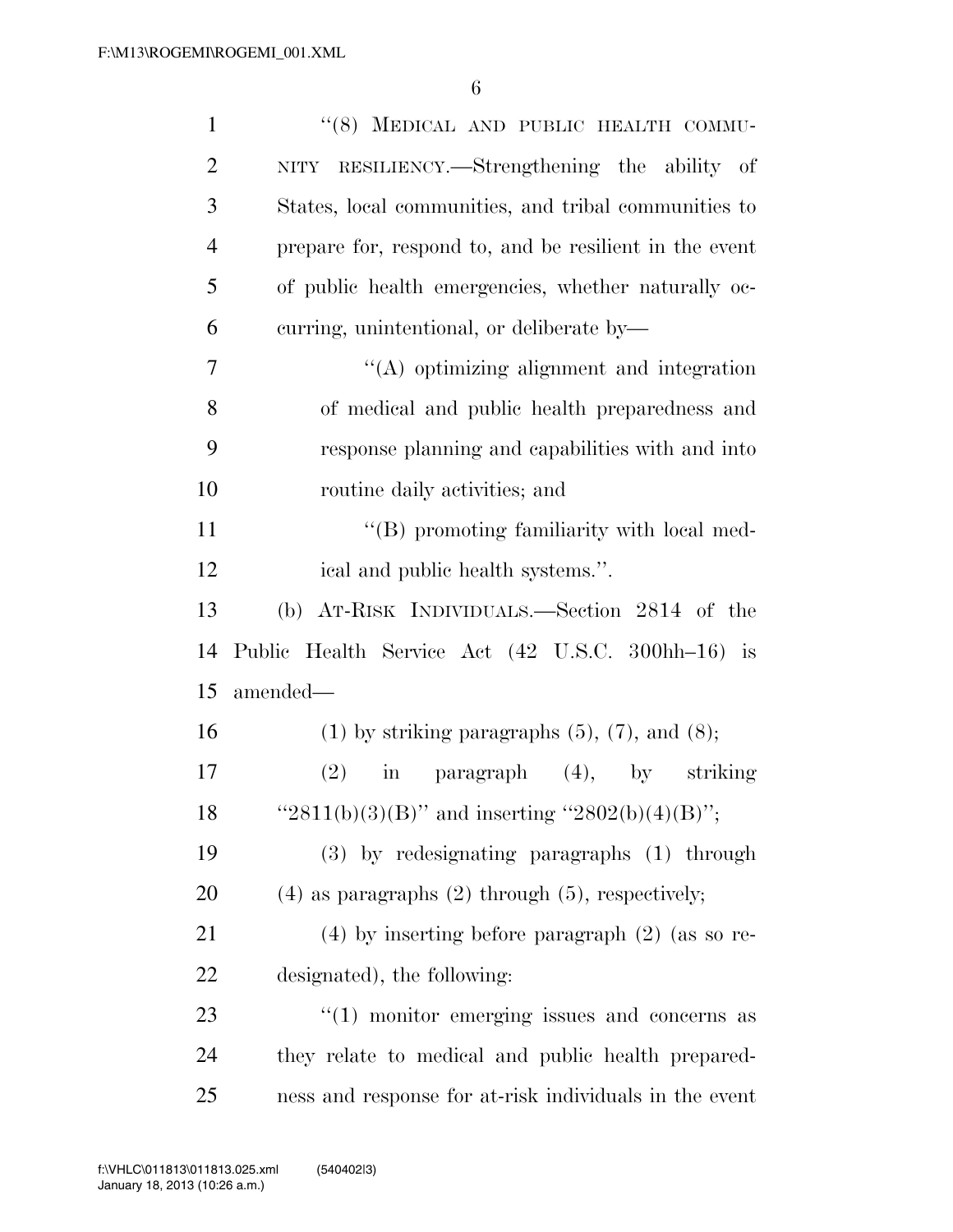| of a public health emergency declared by the Sec- |
|---------------------------------------------------|
| retary under section $319;$ ";                    |

 (5) by amending paragraph (2) (as so redesig-nated) to read as follows:

 $\mathfrak{S}$  ''(2) oversee the implementation of the pre- paredness goals described in section 2802(b) with re- spect to the public health and medical needs of at- risk individuals in the event of a public health emer-9 gency, as described in section  $2802(b)(4)$ ;";

 (6) by inserting after paragraph (6), the fol-lowing:

 ''(7) disseminate and, as appropriate, update novel and best practices of outreach to and care of at-risk individuals before, during, and following pub- lic health emergencies in as timely a manner as is practicable, including from the time a public health threat is identified; and

18 ''(8) ensure that public health and medical in- formation distributed by the Department of Health and Human Services during a public health emer- gency is delivered in a manner that takes into ac- count the range of communication needs of the in-tended recipients, including at-risk individuals.''.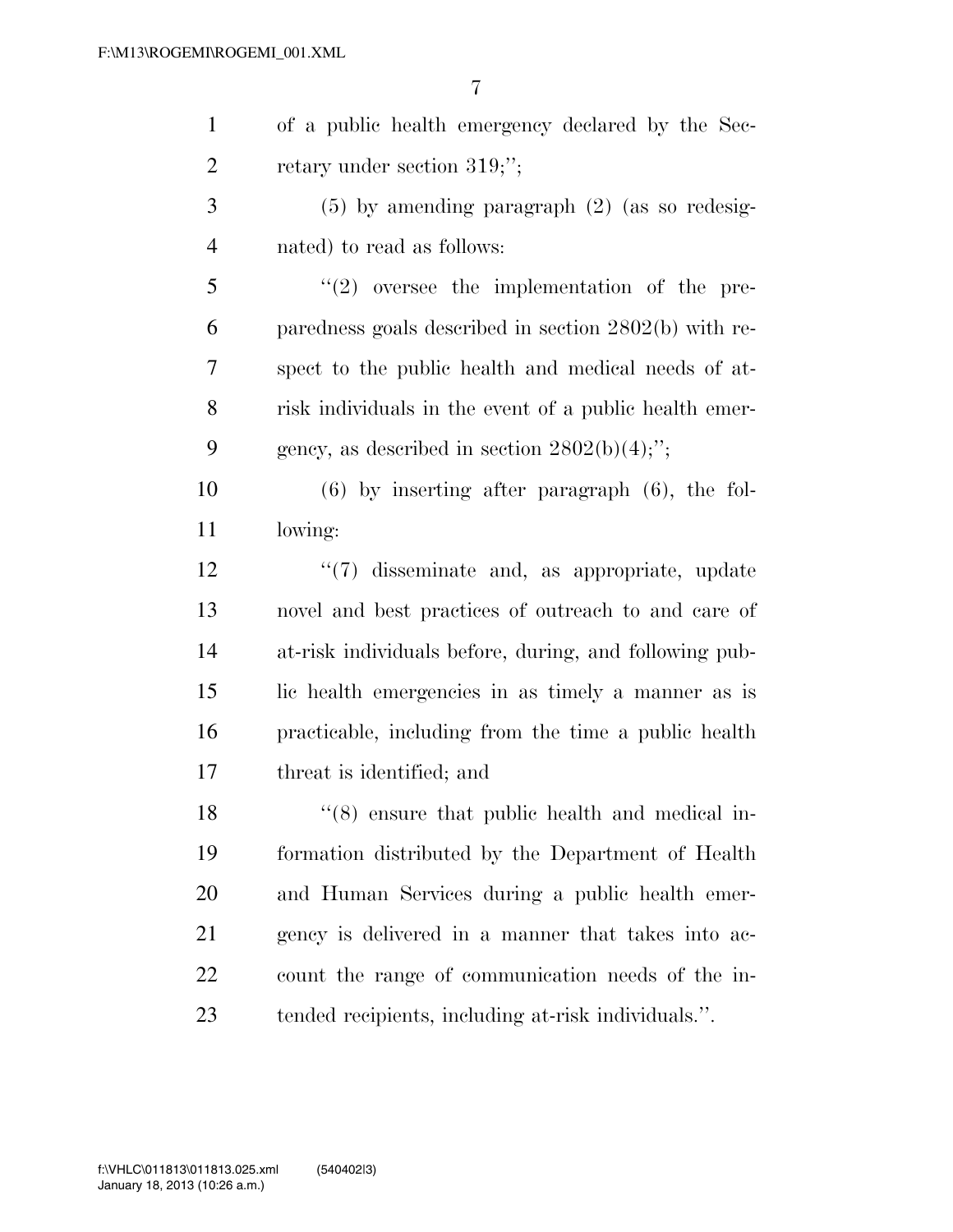| $\mathbf{1}$   | SEC. 102. ASSISTANT SECRETARY FOR PREPAREDNESS AND |
|----------------|----------------------------------------------------|
| $\overline{2}$ | <b>RESPONSE.</b>                                   |
| 3              | (a) IN GENERAL.—Section 2811 of the Public Health  |
| $\overline{4}$ | Service Act (42 U.S.C. 300hh–10) is amended—       |
| 5              | $(1)$ in subsection $(b)$ —                        |
| 6              | $(A)$ in paragraph $(3)$ , by inserting ", secu-   |
| 7              | rity countermeasures (as defined in section        |
| 8              | $319F-2$ ," after "qualified countermeasures (as   |
| 9              | defined in section $319F-1$ ";                     |
| 10             | $(B)$ in paragraph $(4)$ , by adding at the end    |
| 11             | the following:                                     |
| 12             | "(D) POLICY COORDINATION AND STRA-                 |
| 13             | TEGIC DIRECTION.—Provide integrated policy         |
| 14             | coordination and strategic direction with re-      |
| 15             | spect to all matters related to Federal public     |
| 16             | health and medical preparedness and execution      |
| 17             | and deployment of the Federal response for         |
| 18             | public health emergencies and incidents covered    |
| 19             | by the National Response Plan developed pur-       |
| 20             | suant to section $504(6)$ of the Homeland Secu-    |
| 21             | rity Act of 2002, or any successor plan, before,   |
| 22             | during, and following public health emergencies.   |
| 23             | IDENTIFICATION OF<br>``(E)<br><b>INEFFICIEN-</b>   |
| 24             | CIES.—Identify and minimize gaps, duplication,     |
| 25             | and other inefficiencies in medical and public     |

health preparedness and response activities and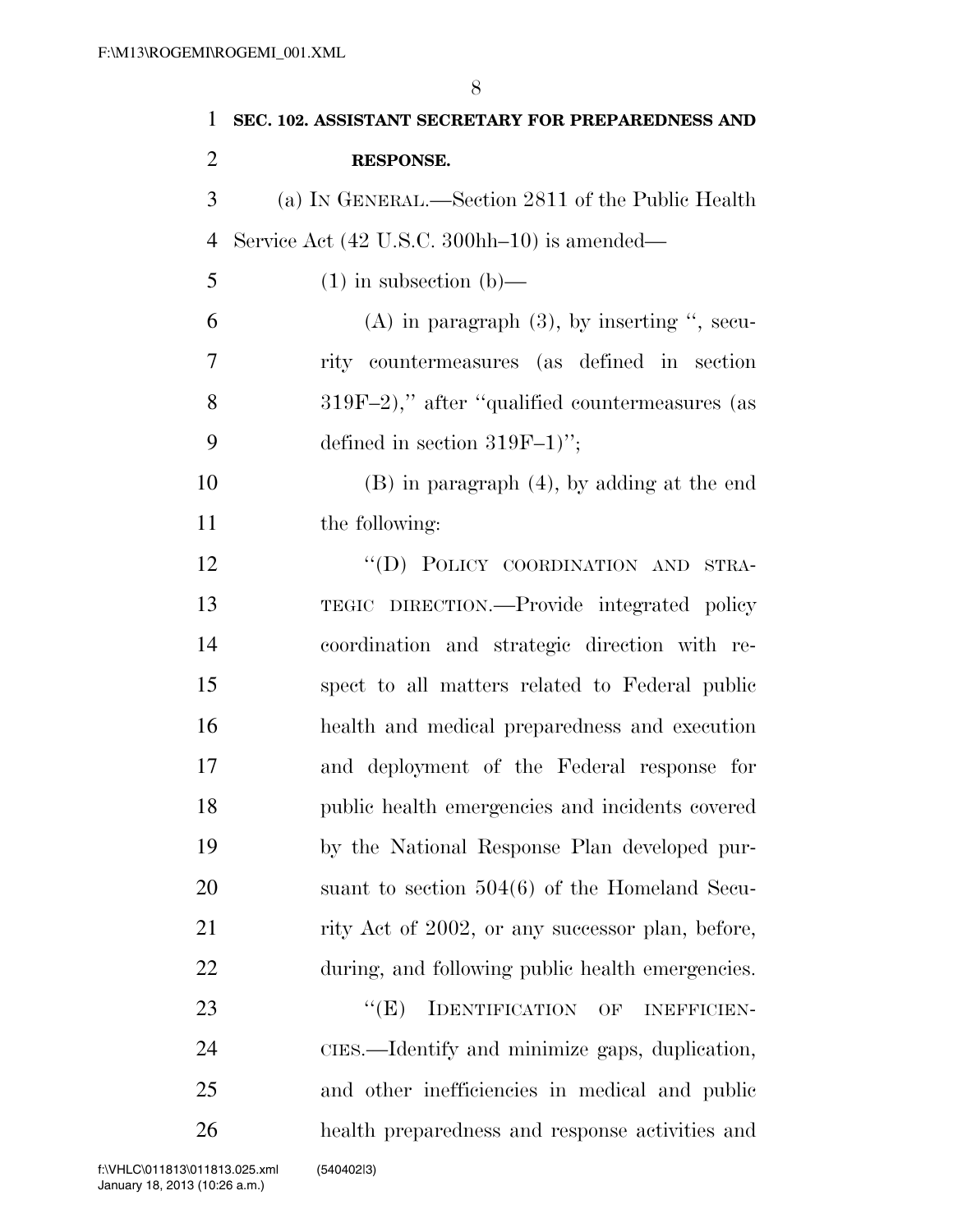the actions necessary to overcome these obsta-2 cles.

3 "(F) COORDINATION OF GRANTS AND AGREEMENTS.—Align and coordinate medical and public health grants and cooperative agree- ments as applicable to preparedness and re- sponse activities authorized under this Act, to the extent possible, including program require- ments, timelines, and measurable goals, and in consultation with the Secretary of Homeland Security, to—

 $\cdot$  (i) optimize and streamline medical and public health preparedness and re- sponse capabilities and the ability of local communities to respond to public health emergencies; and

17 ''(ii) gather and disseminate best practices among grant and cooperative agreement recipients, as appropriate.

20 "(G) DRILL AND OPERATIONAL EXER- CISES.—Carry out drills and operational exer- cises, in consultation with the Department of Homeland Security, the Department of De- fense, the Department of Veterans Affairs, and other applicable Federal departments and agen-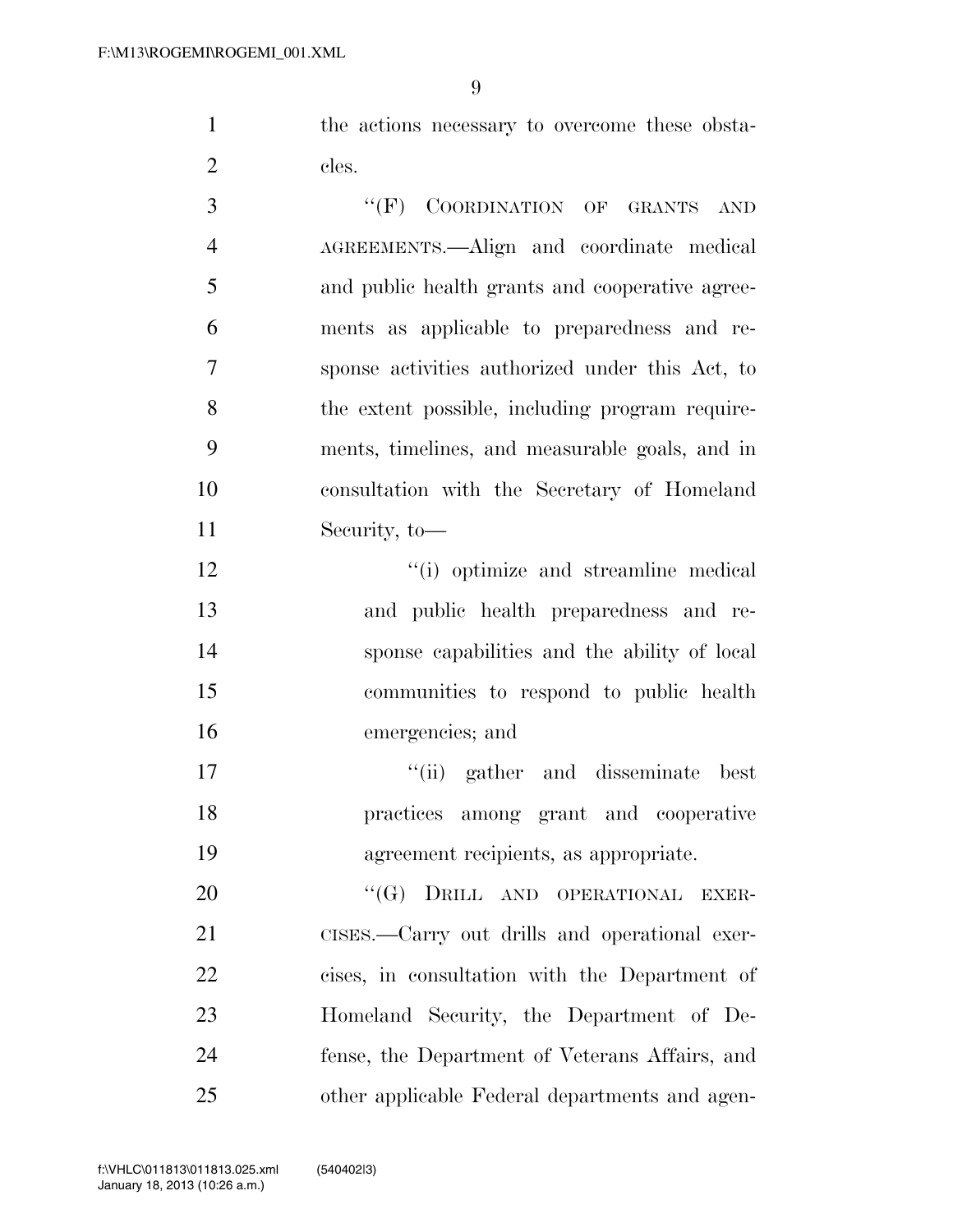| $\mathbf{1}$   | cies, as necessary and appropriate, to identify,    |
|----------------|-----------------------------------------------------|
| $\overline{2}$ | inform, and address gaps in and policies related    |
| 3              | to all-hazards medical and public health pre-       |
| $\overline{4}$ | paredness and response, including exercises         |
| 5              | based on-                                           |
| 6              | "(i) identified threats for which coun-             |
| $\overline{7}$ | termeasures are available and for which no          |
| 8              | countermeasures are available; and                  |
| 9              | "(ii) unknown threats for which no                  |
| 10             | countermeasures are available.                      |
| 11             | "(H) NATIONAL SECURITY PRIORITY.—On                 |
| 12             | a periodic basis consult with, as applicable and    |
| 13             | appropriate, the Assistant to the President for     |
| 14             | National Security Affairs, to provide an update     |
| 15             | on, and discuss, medical and public health pre-     |
| 16             | paredness and response activities pursuant to       |
| 17             | this Act and the Federal Food, Drug, and Cos-       |
| 18             | metic Act, including progress on the develop-       |
| 19             | ment, approval, clearance, and licensure of         |
| 20             | medical countermeasures."; and                      |
| 21             | (C) by adding at the end the following:             |
| 22             | "(7) COUNTERMEASURES BUDGET PLAN.-De-               |
| 23             | velop, and update on an annual basis, a coordinated |
| 24             | 5-year budget plan based on the medical counter-    |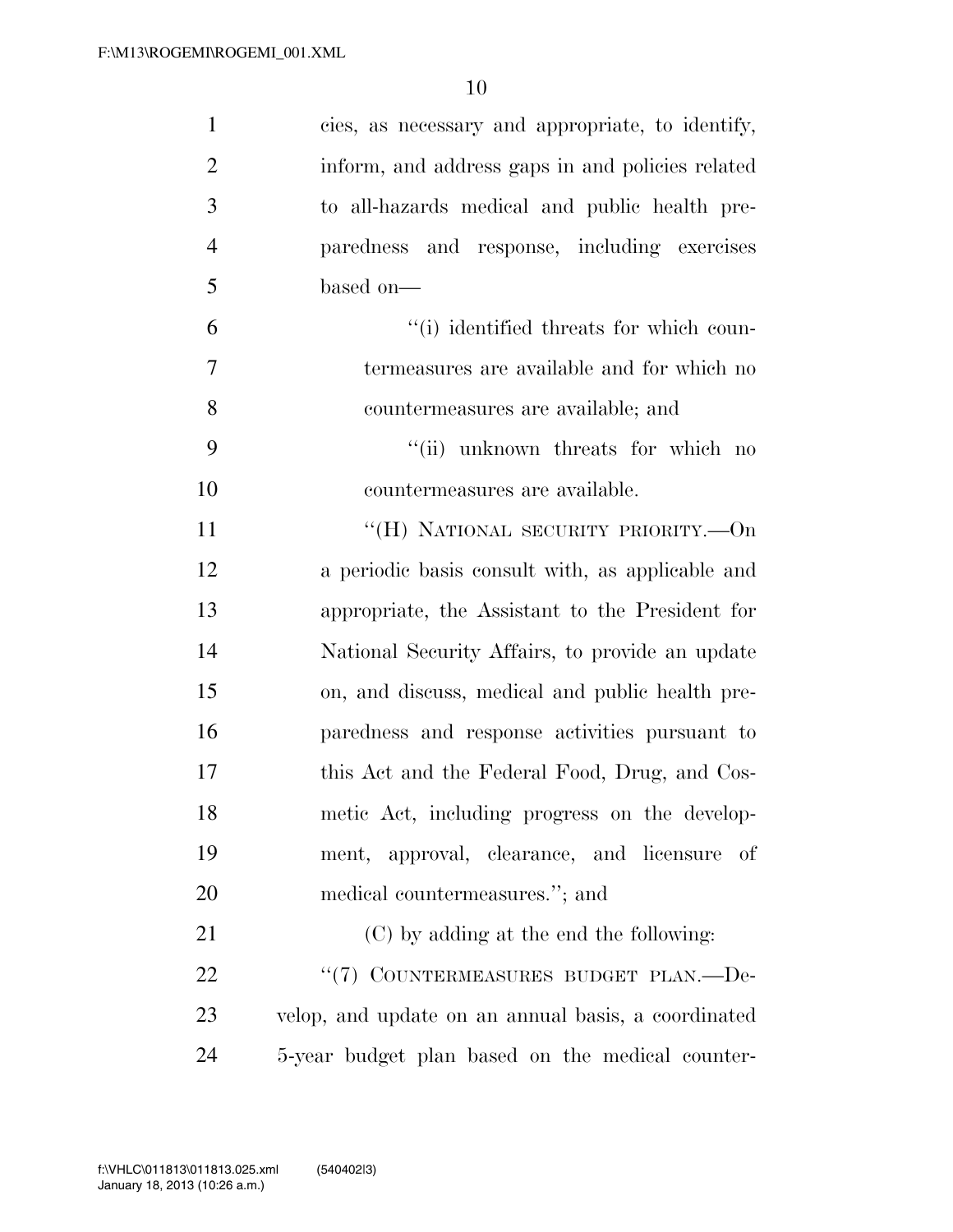| $\mathbf{1}$   | measure priorities described in subsection (d). Each |
|----------------|------------------------------------------------------|
| $\overline{2}$ | such plan shall—                                     |
| 3              | $\lq\lq$ include consideration of the entire         |
| $\overline{4}$ | medical countermeasures enterprise, includ-          |
| 5              | $ing$ —                                              |
| 6              | "(i) basic research and advanced re-                 |
| $\tau$         | search and development;                              |
| 8              | "(ii) approval, clearance, licensure,                |
| 9              | and authorized uses of products; and                 |
| 10             | "(iii) procurement, stockpiling, main-               |
| 11             | tenance, and replenishment of all products           |
| 12             | in the Strategic National Stockpile;                 |
| 13             | "(B) inform prioritization of resources and          |
| 14             | include measurable outputs and outcomes to           |
| 15             | allow for the tracking of the progress made to-      |
| 16             | ward identified priorities;                          |
| 17             | "(C) identify medical countermeasure life-           |
| 18             | cycle costs to inform planning, budgeting, and       |
| 19             | anticipated needs within the continuum of the        |
| 20             | medical countermeasure enterprise consistent         |
| 21             | with section $319F-2$ ; and                          |
| 22             | $\lq\lq$ (D) be made available to the appropriate    |
| 23             | committees of Congress upon request.";               |
| 24             | $(2)$ by striking subsection $(c)$ and inserting the |
| 25             | following:                                           |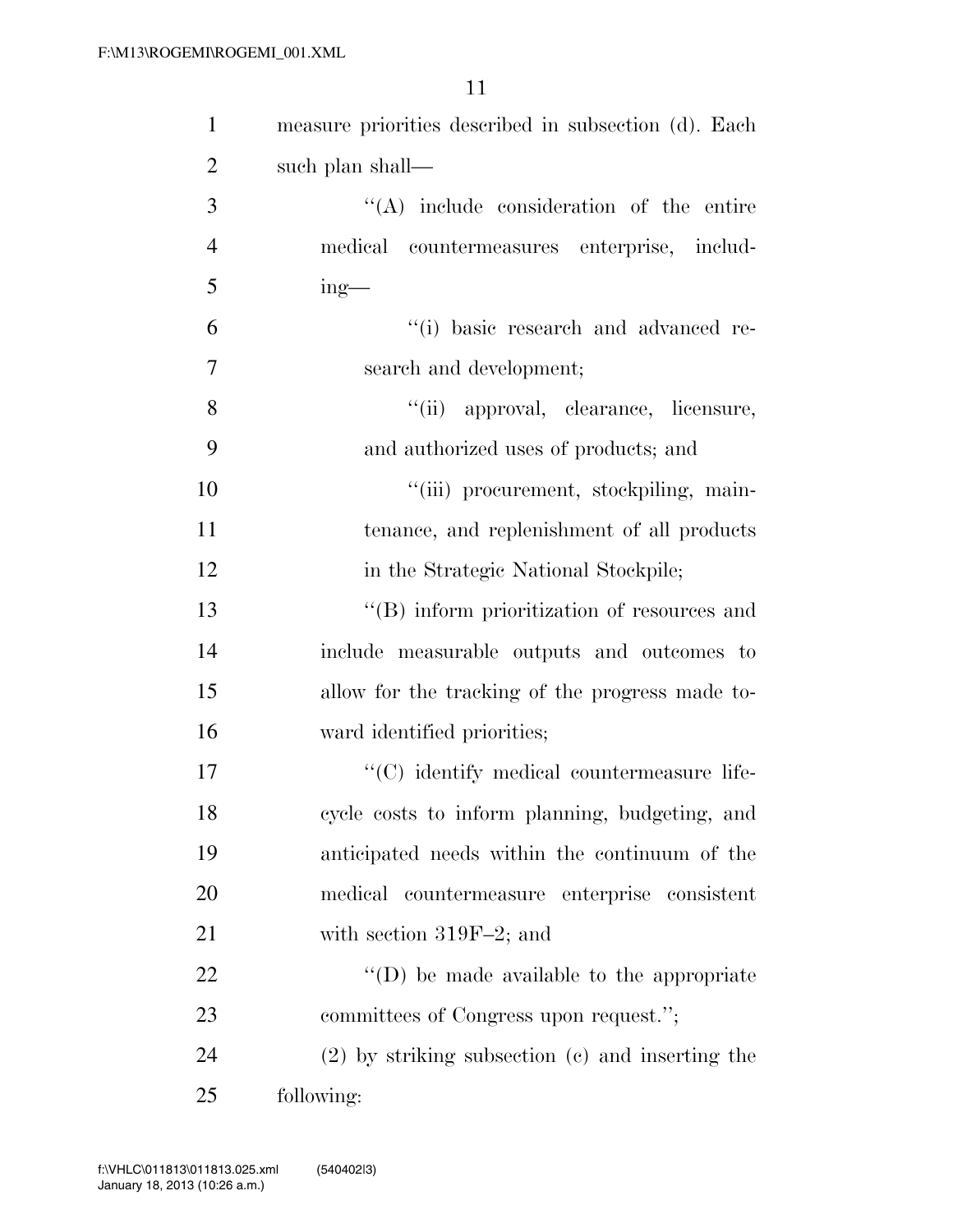| $\mathbf{1}$   | "(c) FUNCTIONS.—The Assistant Secretary for Pre-     |
|----------------|------------------------------------------------------|
| 2              | paredness and Response shall—                        |
| 3              | $\lq(1)$ have lead responsibility within the Depart- |
| $\overline{4}$ | ment of Health and Human Services for emergency      |
| 5              | preparedness and response policy coordination and    |
| 6              | strategic direction;                                 |
| 7              | $(2)$ have authority over and responsibility         |
| 8              | $for-$                                               |
| 9              | "(A) the National Disaster Medical System            |
| 10             | pursuant to section 2812;                            |
| 11             | "(B) the Hospital Preparedness Coopera-              |
| 12             | tive Agreement Program pursuant to section           |
| 13             | $319C - 2;$                                          |
| 14             | "(C) the Biomedical Advanced Research                |
| 15             | and Development Authority pursuant to section        |
| 16             | 319L;                                                |
| 17             | "(D) the Medical Reserve Corps pursuant              |
| 18             | to section $2813$ ;                                  |
| 19             | $\lq\lq(E)$ the Emergency System for Advance         |
| 20             | Registration of Volunteer Health Professionals       |
| 21             | pursuant to section 319I; and                        |
| 22             | $\lq\lq(F)$ administering grants and related au-     |
| 23             | thorities related to trauma care under parts A       |
| 24             | through C of title XII, such authority to be         |
| 25             | transferred by the Secretary from the Adminis-       |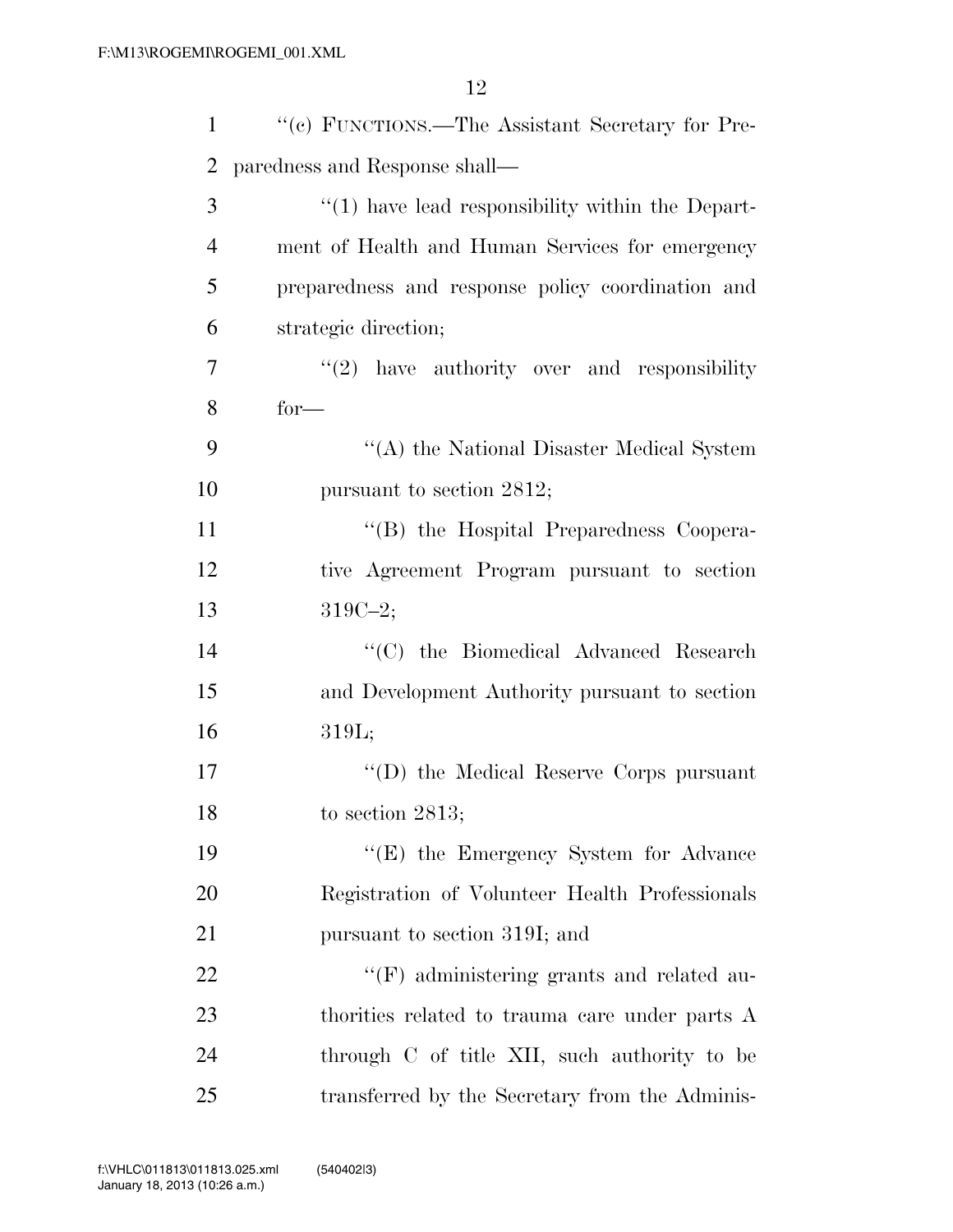| $\mathbf{1}$   | trator of the Health Resources and Services Ad-         |
|----------------|---------------------------------------------------------|
| $\overline{2}$ | ministration to such Assistant Secretary;               |
| 3              | $\lq(3)$ exercise the responsibilities and authorities  |
| $\overline{4}$ | of the Secretary with respect to the coordination       |
| 5              | $of$ —                                                  |
| 6              | "(A) the Public Health Emergency Pre-                   |
| 7              | paredness Cooperative Agreement Program pur-            |
| 8              | suant to section $319C-1$ ;                             |
| 9              | "(B) the Strategic National Stockpile pur-              |
| 10             | suant to section $319F-2$ ; and                         |
| 11             | "(C) the Cities Readiness Initiative; and               |
| 12             | $``(4)$ assume other duties as determined appro-        |
| 13             | priate by the Secretary."; and                          |
| 14             | $(3)$ by adding at the end the following:               |
| 15             | "(d) PUBLIC HEALTH EMERGENCY MEDICAL COUN-              |
| 16             | TERMEASURES ENTERPRISE STRATEGY AND IMPLEMEN-           |
| 17             | TATION PLAN.                                            |
| 18             | "(1) IN GENERAL.—Not later than 180 days                |
| 19             | after the date of enactment of this subsection, and     |
| 20             | every year thereafter, the Assistant Secretary for      |
| 21             | Preparedness and Response shall develop and submit      |
| <u>22</u>      | to the appropriate committees of Congress a coordi-     |
| 23             | nated strategy and accompanying implementation          |
| 24             | plan for medical countermeasures to address chem-       |
| 25             | ical, biological, radiological, and nuclear threats. In |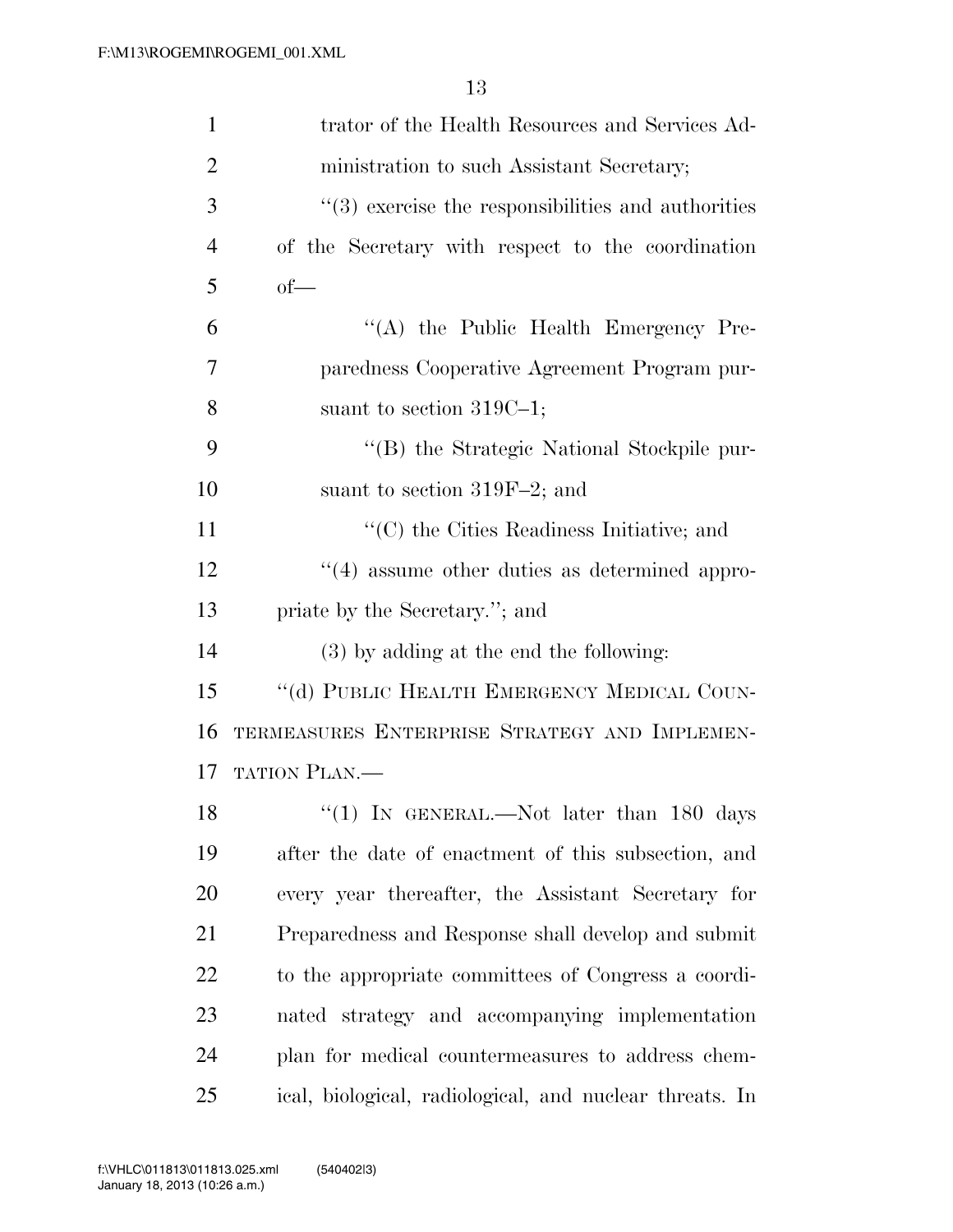| $\mathbf{1}$   | developing such a plan, the Assistant Secretary for   |
|----------------|-------------------------------------------------------|
| 2              | Preparedness and Response shall consult with the      |
| 3              | Director of the Biomedical Advanced Research and      |
| $\overline{4}$ | Development Authority, the Director of the National   |
| 5              | Institutes of Health, the Director of the Centers for |
| 6              | Disease Control and Prevention, and the Commis-       |
| 7              | sioner of Food and Drugs. Such strategy and plan      |
| 8              | shall be known as the 'Public Health Emergency        |
| 9              | Medical Countermeasures Enterprise Strategy and       |
| 10             | Implementation Plan'.                                 |
| 11             | "(2) REQUIREMENTS.—The plan under para-               |
| 12             | graph(1) shall—                                       |
| 13             | $\lq\lq$ describe the chemical, biological, radi-     |
| 14             | ological, and nuclear agent or agents that may        |
| 15             | present a threat to the Nation and the cor-           |
| 16             | responding efforts to develop qualified counter-      |
| 17             | measures (as defined in section 319F-1), secu-        |
| 18             | rity countermeasures (as defined in section           |
| 19             | $319F-2$ , or qualified pandemic or epidemic          |
| 20             | products (as defined in section $319F-3$ ) for        |
| 21             | each threat;                                          |
| 22             | $\lq\lq$ (B) evaluate the progress of all activities  |
| 23             | with respect to such countermeasures or prod-         |
| 24             | ucts, including research, advanced research, de-      |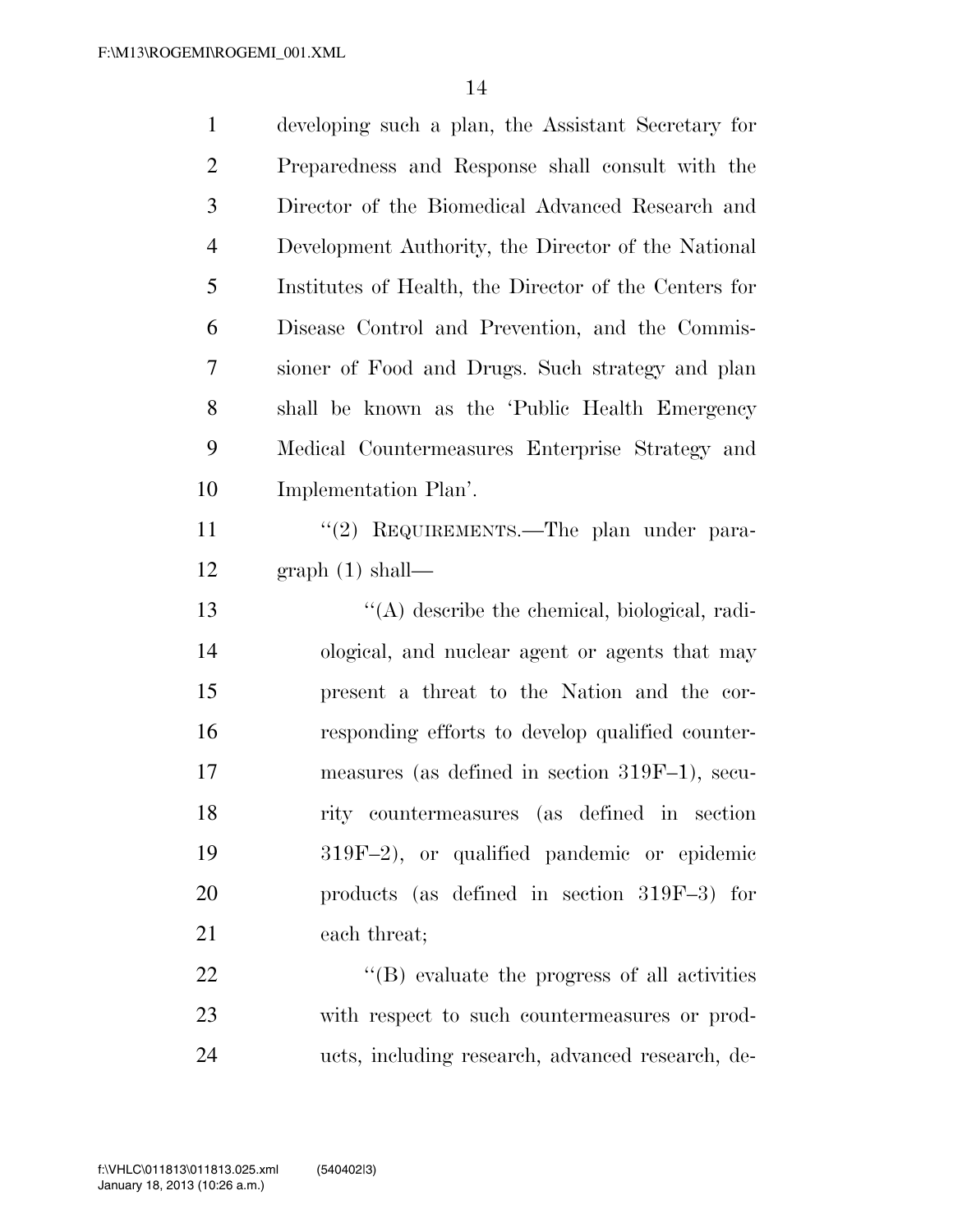| $\mathbf{1}$   | velopment, procurement, stockpiling, deploy-    |
|----------------|-------------------------------------------------|
| $\overline{2}$ | ment, distribution, and utilization;            |
| 3              | "(C) identify and prioritize near-, mid-,       |
| $\overline{4}$ | and long-term needs with respect to such coun-  |
| 5              | termeasures or products to address a chemical,  |
| 6              | biological, radiological, and nuclear threat or |
| 7              | threats;                                        |
| 8              | $\lq\lq$ . identify, with respect to each cat-  |
| 9              | egory of threat, a summary of all awards and    |
| 10             | contracts, including advanced research and de-  |
| 11             | velopment and procurement, that includes—       |
| 12             | "(i) the time elapsed from the                  |
| 13             | issuance of the initial solicitation or re-     |
| 14             | quest for a proposal to the adjudication        |
| 15             | (such as the award, denial of award, or so-     |
| 16             | licitation termination); and                    |
| 17             | "(ii) an identification of projected            |
| 18             | timelines, anticipated funding allocations,     |
| 19             | benchmarks, and milestones for each med-        |
| 20             | ical countermeasure priority under sub-         |
| 21             | paragraph (C), including projected needs        |
| 22             | with regard to replenishment of the Stra-       |
| 23             | tegic National Stockpile;                       |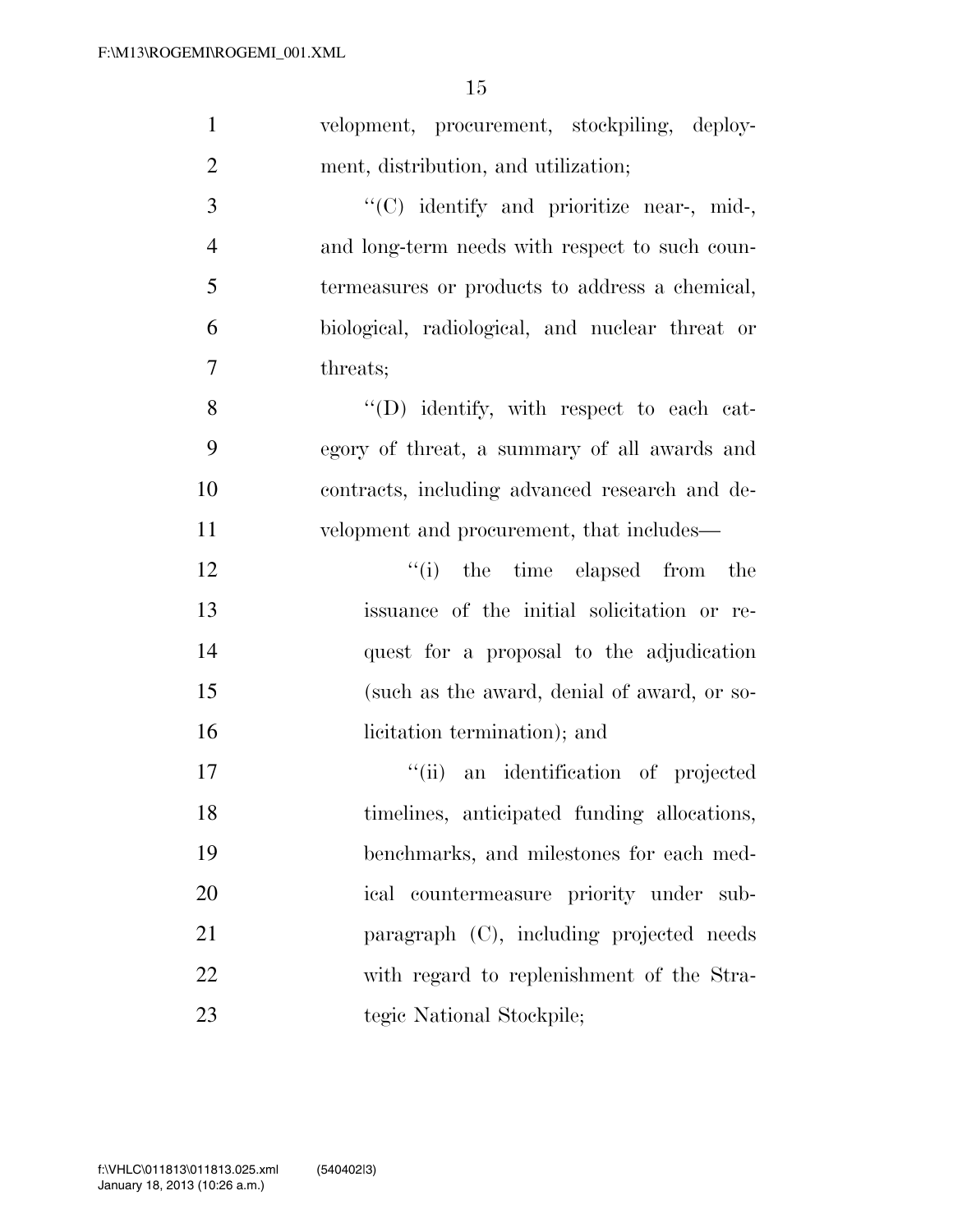| $\mathbf{1}$   | $\lq\lq(E)$ be informed by the recommendations     |
|----------------|----------------------------------------------------|
| $\overline{2}$ | of the National Biodefense Science Board pur-      |
| 3              | suant to section 319M;                             |
| $\overline{4}$ | "(F) evaluate progress made in meeting             |
| 5              | timelines, allocations, benchmarks, and mile-      |
| 6              | stones identified under subparagraph $(D)(ii)$ ;   |
| $\overline{7}$ | "(G) report on the amount of funds avail-          |
| 8              | able for procurement in the special reserve fund   |
| 9              | as defined in section $319F-2(h)$ and the impact   |
| 10             | this funding will have on meeting the require-     |
| 11             | ments under section $319F-2$ ;                     |
| 12             | "(H) incorporate input from Federal,               |
| 13             | State, local, and tribal stakeholders;             |
| 14             | $\lq\lq$ identify the progress made in meeting     |
| 15             | the medical countermeasure priorities for at-      |
| 16             | risk individuals (as defined in $2802(b)(4)(B)$ ), |
| 17             | as applicable under subparagraph $(C)$ , including |
| 18             | with regard to the projected needs for related     |
| 19             | stockpiling and replenishment of the Strategic     |
| 20             | National Stockpile, including by addressing the    |
| 21             | needs of pediatric populations with respect to     |
| 22             | such countermeasures and products in the Stra-     |
| 23             | tegic National Stockpile, including—               |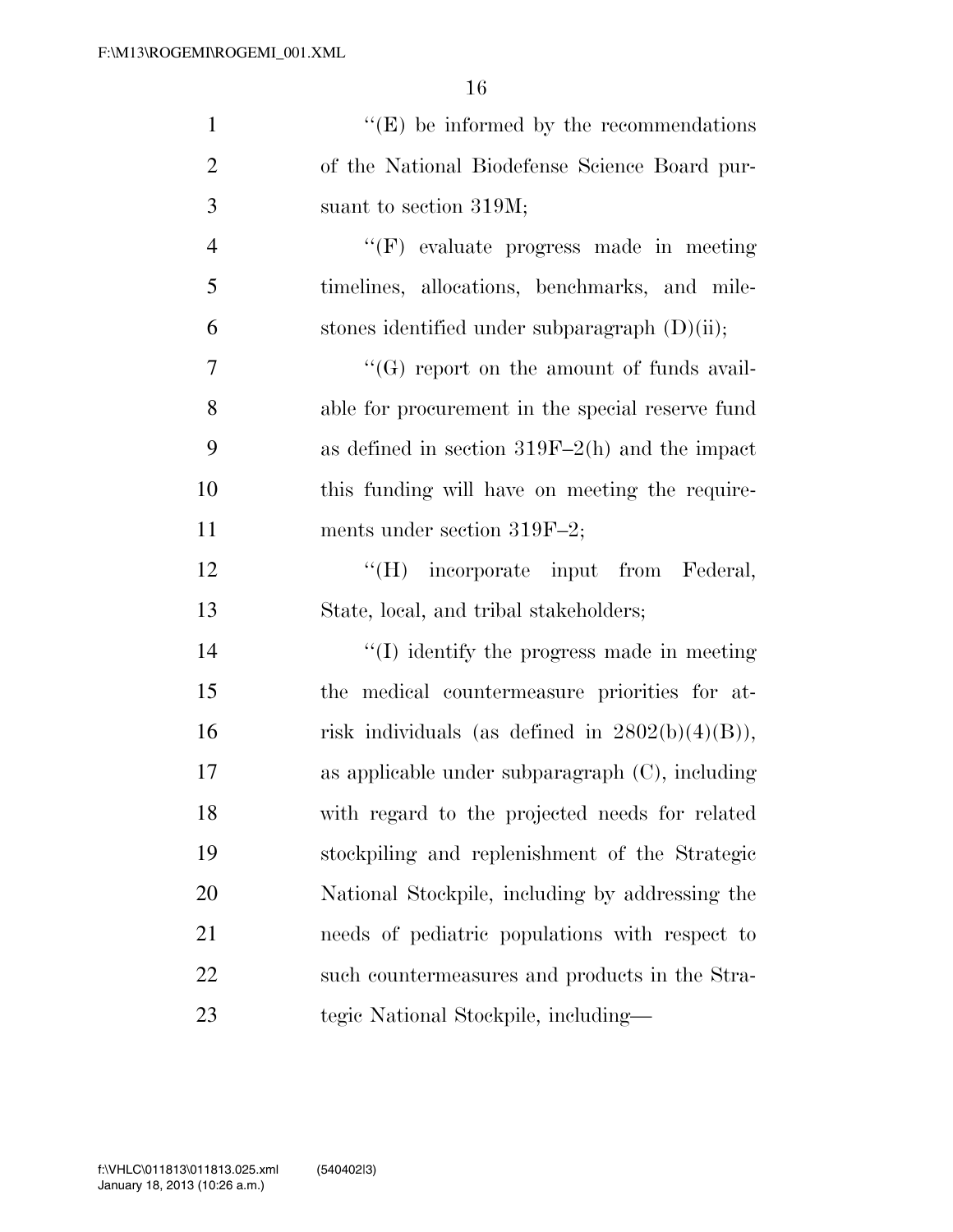| $\mathbf{1}$   | "(i) a list of such countermeasures                   |
|----------------|-------------------------------------------------------|
| $\overline{2}$ | and products necessary to address the                 |
| 3              | needs of pediatric populations;                       |
| $\overline{4}$ | "(ii) a description of measures taken                 |
| 5              | to coordinate with the Office of Pediatric            |
| 6              | Therapeutics of the Food and Drug Ad-                 |
| 7              | ministration to maximize the labeling, dos-           |
| 8              | ages, and formulations of such counter-               |
| 9              | measures and products for pediatric popu-             |
| 10             | lations;                                              |
| 11             | "(iii) a description of existing gaps in              |
| 12             | the Strategic National Stockpile and the              |
| 13             | development of such countermeasures and               |
| 14             | products to address the needs of pediatric            |
| 15             | populations; and                                      |
| 16             | "(iv) an evaluation of the progress                   |
| 17             | made in addressing priorities identified              |
| 18             | pursuant to subparagraph $(C)$ ;                      |
| 19             | "(J) identify the use of authority and ac-            |
| 20             | tivities undertaken pursuant to sections 319F         |
| 21             | $1(b)(1), 319F-1(b)(2), 319F-1(b)(3), 319F-$          |
| 22             | 1(e), $319F-1(d)$ , $319F-1(e)$ , $319F-$             |
| 23             | $2(e)(7)(C)(iii)$ , $319F-2$ (e)(7)(C)(iv), and       |
| 24             | $319F-2(c)(7)(C)(v)$ of this Act, and subsections     |
| 25             | $(a)(1)$ , $(b)(1)$ , and $(e)$ of section 564 of the |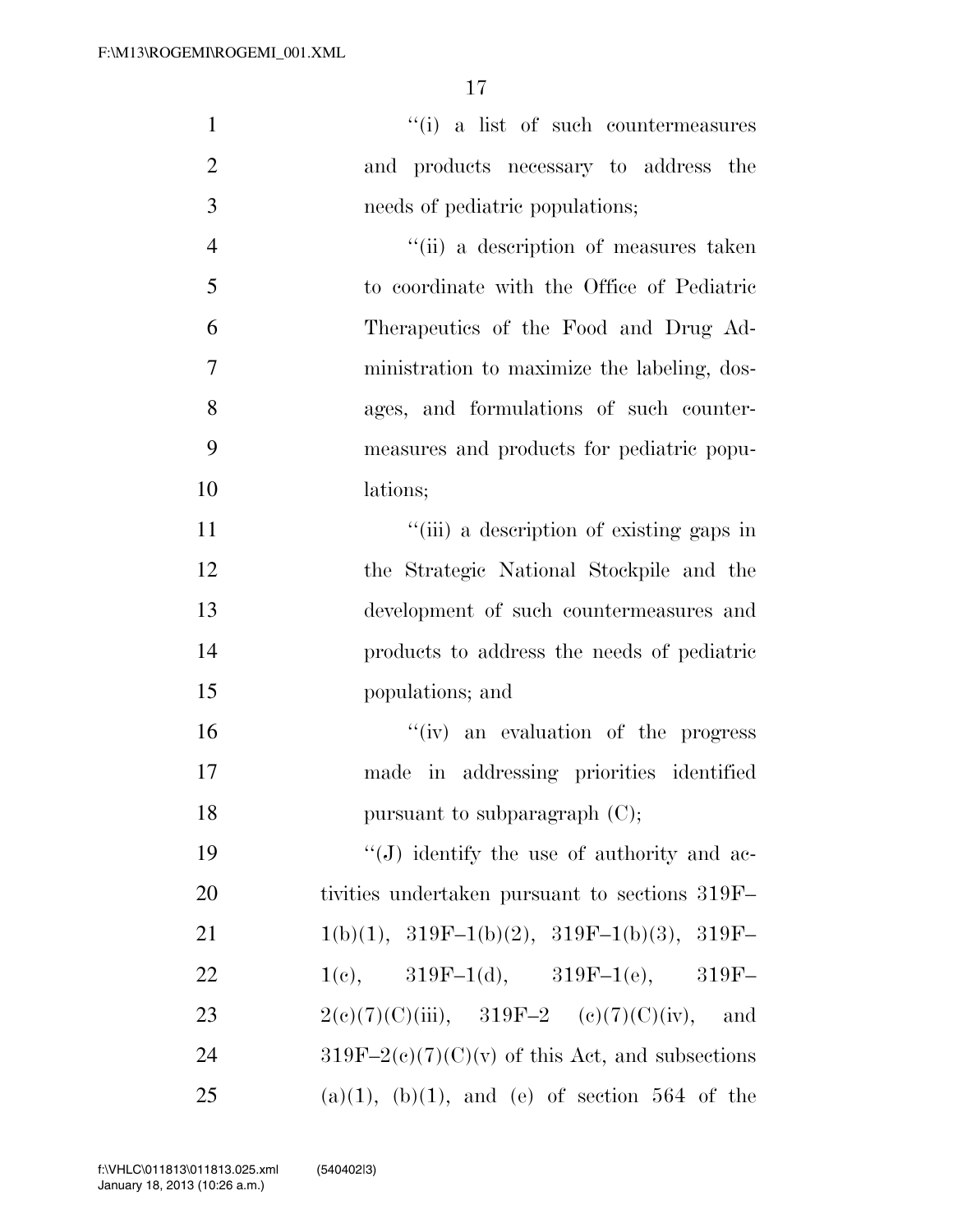| $\mathbf{1}$   | Federal Food, Drug, and Cosmetic Act, by      |
|----------------|-----------------------------------------------|
| $\overline{2}$ | summarizing-                                  |
| 3              | "(i) the particular actions that were         |
| $\overline{4}$ | taken under the authorities specified, in-    |
| 5              | cluding, as applicable, the identification of |
| 6              | the threat agent, emergency, or the bio-      |
| $\tau$         | medical countermeasure with respect to        |
| 8              | which the authority was used;                 |
| 9              | "(ii) the reasons underlying the deci-        |
| 10             | sion to use such authorities, including, as   |
| 11             | applicable, the options that were consid-     |
| 12             | ered and rejected with respect to the use of  |
| 13             | such authorities;                             |
| 14             | "(iii) the number of, nature of, and          |
| 15             | other information concerning the persons      |
| 16             | and entities that received a grant, coopera-  |
| 17             | tive agreement, or contract pursuant to the   |
| 18             | use of such authorities, and the persons      |
| 19             | and entities that were considered and re-     |
| 20             | jected for such a grant, cooperative agree-   |
| 21             | ment, or contract, except that the report     |
| 22             | need not disclose the identity of any such    |
| 23             | person or entity;                             |
| 24             | $f'(iv)$ whether, with respect to each        |
| 25             | procurement that is approved by the Presi-    |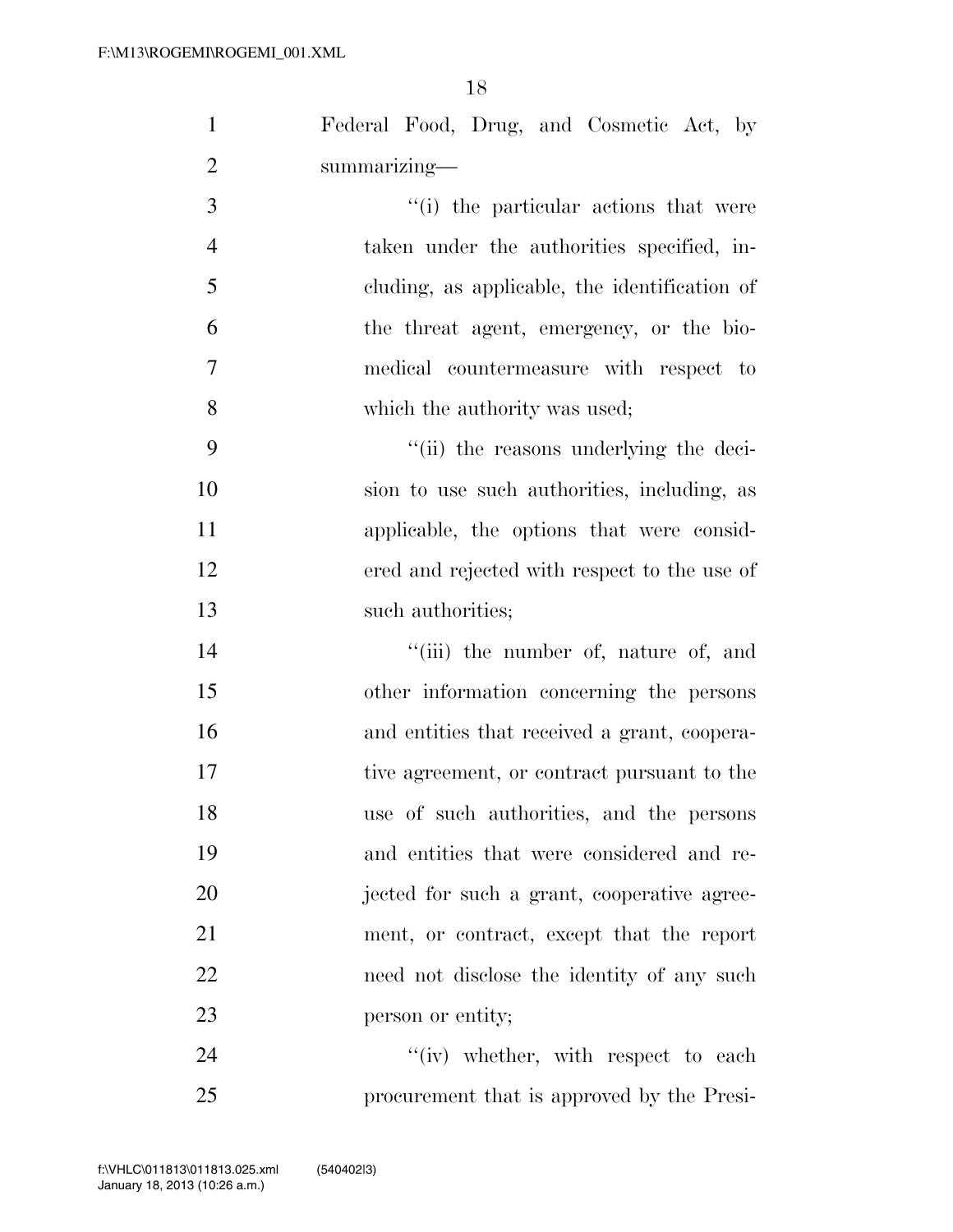| $\mathbf{1}$   | dent under section $319F-2(c)(6)$ , a con-       |
|----------------|--------------------------------------------------|
| $\overline{2}$ | tract was entered into within one year           |
| 3              | after such approval by the President; and        |
| $\overline{4}$ | $\lq\lq$ with respect to section 319F-           |
| 5              | $1(d)$ , for the one-year period for which the   |
| 6              | report is submitted, the number of persons       |
| 7              | who were paid amounts totaling $$100,000$        |
| 8              | or greater and the number of persons who         |
| 9              | paid amounts totaling at least<br>were           |
| 10             | $$50,000$ but less than \$100,000; and           |
| 11             | $\lq\lq$ (K) be made publicly available.         |
| 12             | $``(3)$ GAO REPORT.                              |
| 13             | "(A) IN GENERAL.—Not later than 1 year           |
| 14             | after the date of the submission to the Congress |
| 15             | of the first Public Health Emergency Medical     |
| 16             | Countermeasures Enterprise Strategy and Im-      |
| 17             | plementation Plan, the Comptroller General of    |
| 18             | the United States shall conduct an independent   |
| 19             | evaluation, and submit to the appropriate com-   |
| 20             | mittees of Congress a report, concerning such    |
| 21             | Strategy and Implementation Plan.                |
| 22             | "(B) CONTENT.—The report described in            |
| 23             | subparagraph (A) shall review and assess—        |
| 24             | ``(i)<br>the near-term, mid-term,<br>and         |
| 25             | long-term medical countermeasure needs           |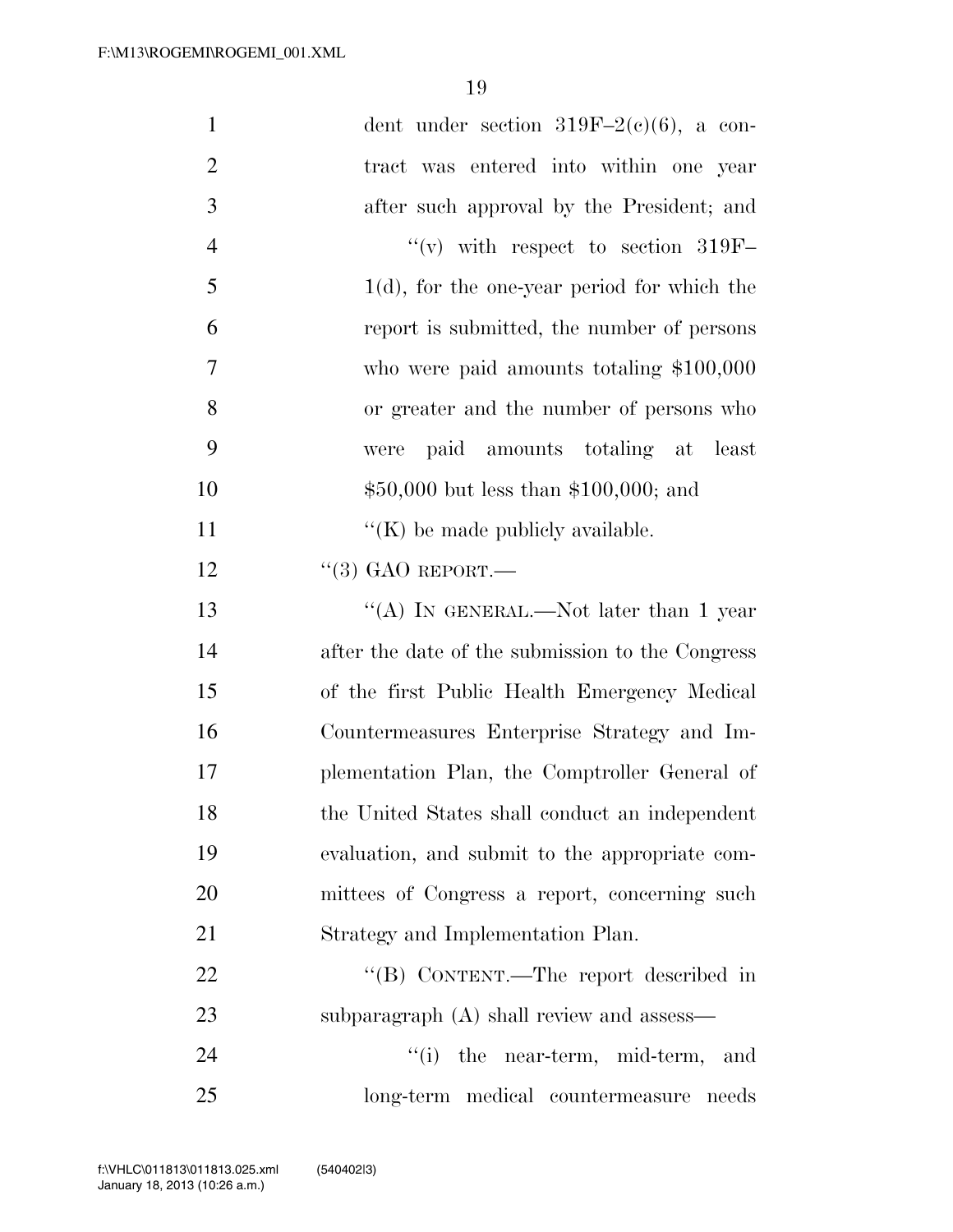| $\mathbf{1}$   | and identified priorities of the Federal                       |
|----------------|----------------------------------------------------------------|
| $\overline{2}$ | Government pursuant to paragraph $(2)(C)$ ;                    |
| 3              | "(ii) the activities of the Department                         |
| $\overline{4}$ | of Health and Human Services with re-                          |
| 5              | spect to advanced research and develop-                        |
| 6              | ment pursuant to section 319L; and                             |
| 7              | "(iii) the progress made toward meet-                          |
| 8              | ing the timelines, allocations, benchmarks,                    |
| 9              | and milestones identified in the Public                        |
| 10             | Emergency Medical Counter-<br>Health                           |
| 11             | measures Enterprise Strategy and Imple-                        |
| 12             | mentation Plan under this subsection.                          |
| 13             | "(e) PROTECTION OF NATIONAL SECURITY.—In car-                  |
| 14             | rying out subsections $(b)(7)$ and $(d)$ , the Secretary shall |
| 15             | ensure that information and items that could compromise        |
| 16             | national security, contain confidential commercial infor-      |
| 17             | mation, or contain proprietary information are not dis-        |
| 18             | closed.".                                                      |
| 19             | (b) INTERAGENCY COORDINATION PLAN.—In the                      |
| 20             | first Public Health Emergency Countermeasures Enter-           |
| 21             | prise Strategy and Implementation Plan submitted under         |
| 22             | subsection (d) of section 2811 of the Public Health Service    |
| 23             | Act (42 U.S.C. 300hh-10) (as added by subsection               |
| 24             | $(a)(3)$ , the Secretary of Health and Human Services, in      |

consultation with the Secretary of Defense, shall include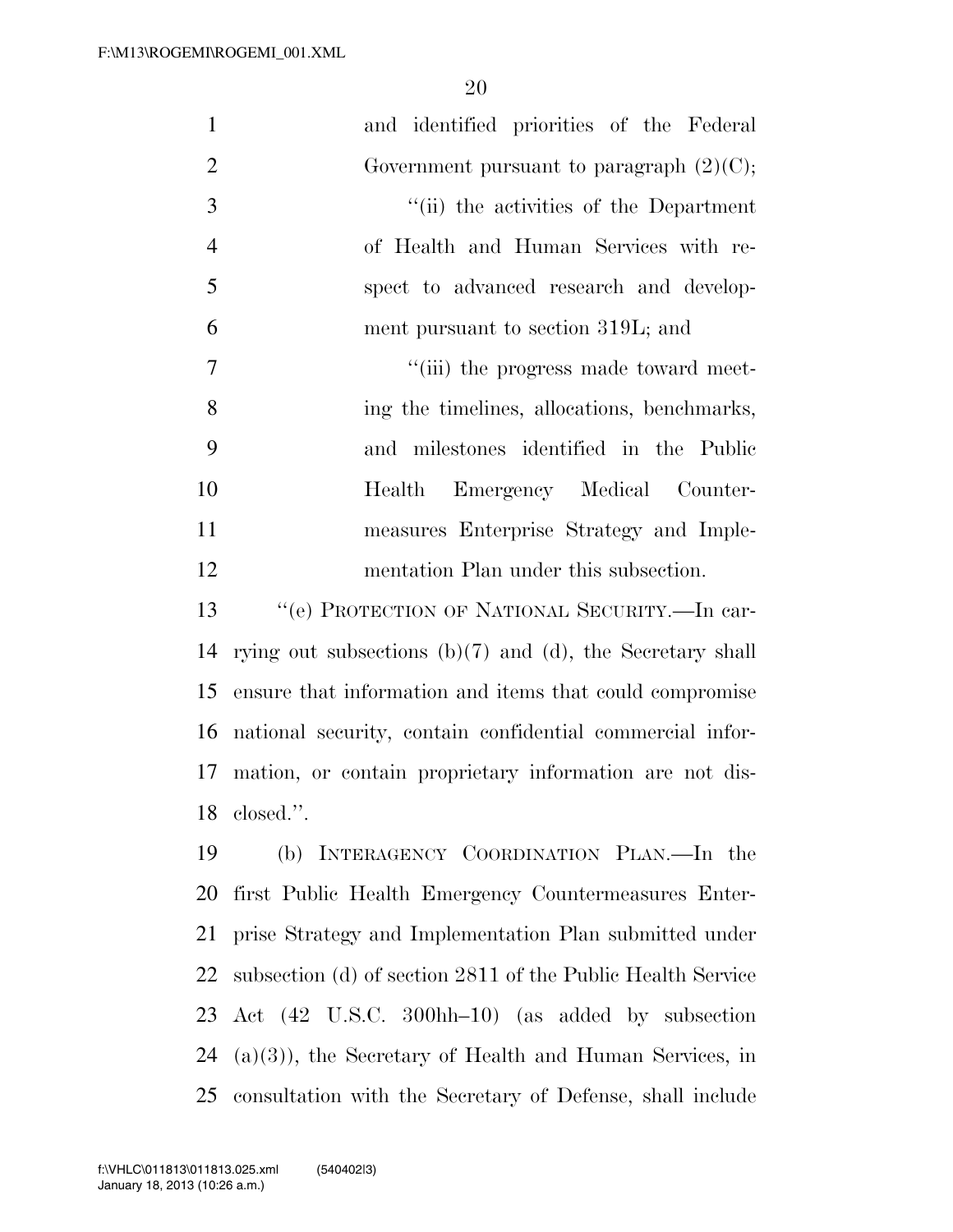a description of the manner in which the Department of Health and Human Services is coordinating with the De- partment of Defense regarding countermeasure activities to address chemical, biological, radiological, and nuclear threats. Such report shall include information with respect to  $-$ 

- (1) the research, advanced research, develop- ment, procurement, stockpiling, and distribution of countermeasures to meet identified needs; and
- (2) the coordination of efforts between the De- partment of Health and Human Services and the Department of Defense to address countermeasure needs for various segments of the population.
- **SEC. 103. NATIONAL ADVISORY COMMITTEE ON CHILDREN AND DISASTERS.**

 Subtitle B of title XXVIII of the Public Health Serv- ice Act (42 U.S.C. 300hh et seq.) is amended by inserting after section 2811 the following:

# **''SEC. 2811A. NATIONAL ADVISORY COMMITTEE ON CHIL-DREN AND DISASTERS.**

21 "(a) ESTABLISHMENT.—The Secretary, in consulta- tion with the Secretary of Homeland Security, shall estab- lish an advisory committee to be known as the 'National Advisory Committee on Children and Disasters' (referred to in this section as the 'Advisory Committee').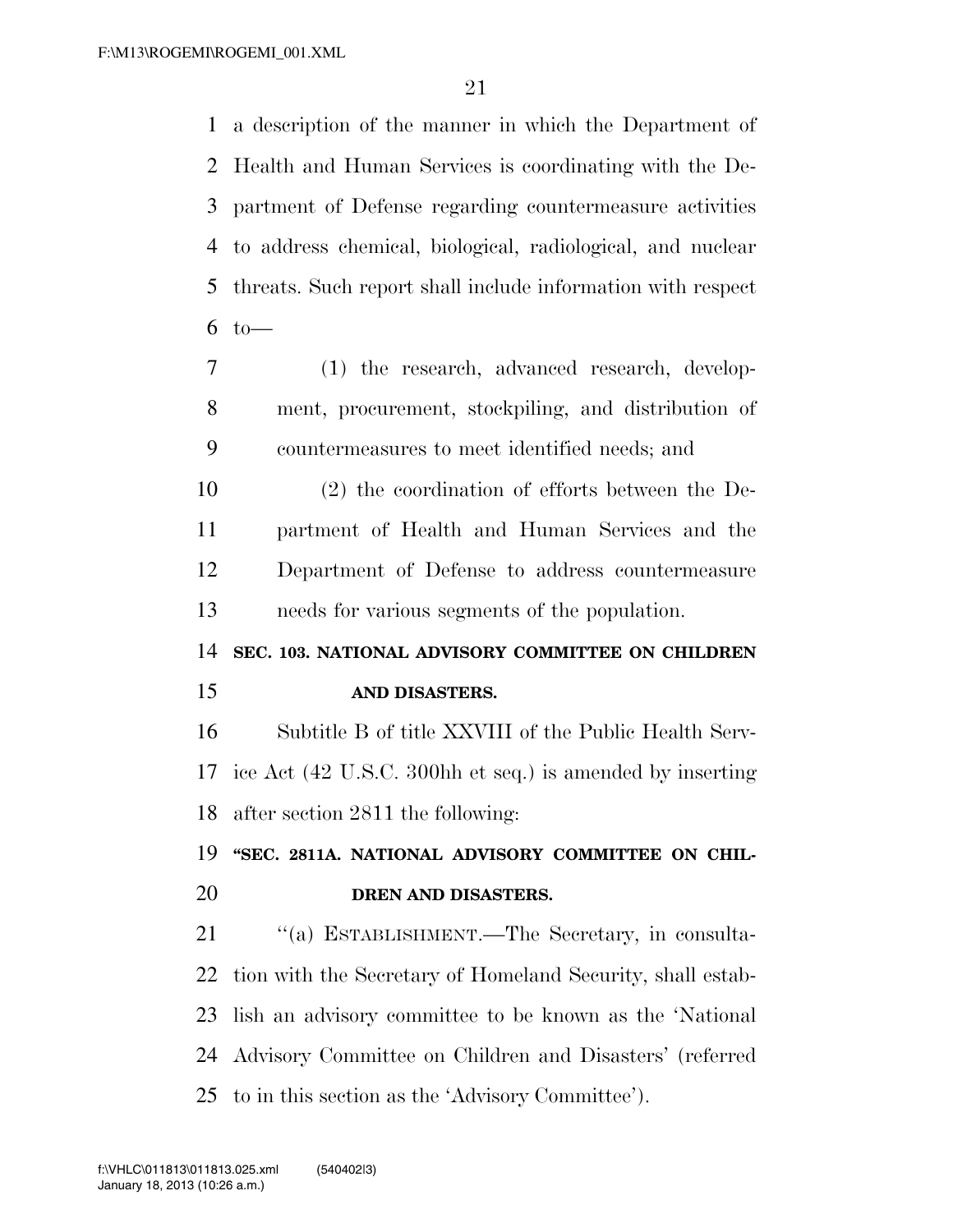''(b) DUTIES.—The Advisory Committee shall— ''(1) provide advice and consultation with re- spect to the activities carried out pursuant to section 2814, as applicable and appropriate; ''(2) evaluate and provide input with respect to the medical and public health needs of children as they relate to preparation for, response to, and re- covery from all-hazards emergencies; and  $(3)$  provide advice and consultation with re- spect to State emergency preparedness and response activities and children, including related drills and exercises pursuant to the preparedness goals under section 2802(b).

 ''(c) ADDITIONAL DUTIES.—The Advisory Committee may provide advice and recommendations to the Secretary with respect to children and the medical and public health grants and cooperative agreements as applicable to pre- paredness and response activities authorized under this title and title III.

20 "(d) MEMBERSHIP.—

21 "(1) IN GENERAL.—The Secretary, in consulta- tion with such other Secretaries as may be appro- priate, shall appoint not to exceed 15 members to the Advisory Committee. In appointing such mem-bers, the Secretary shall ensure that the total mem-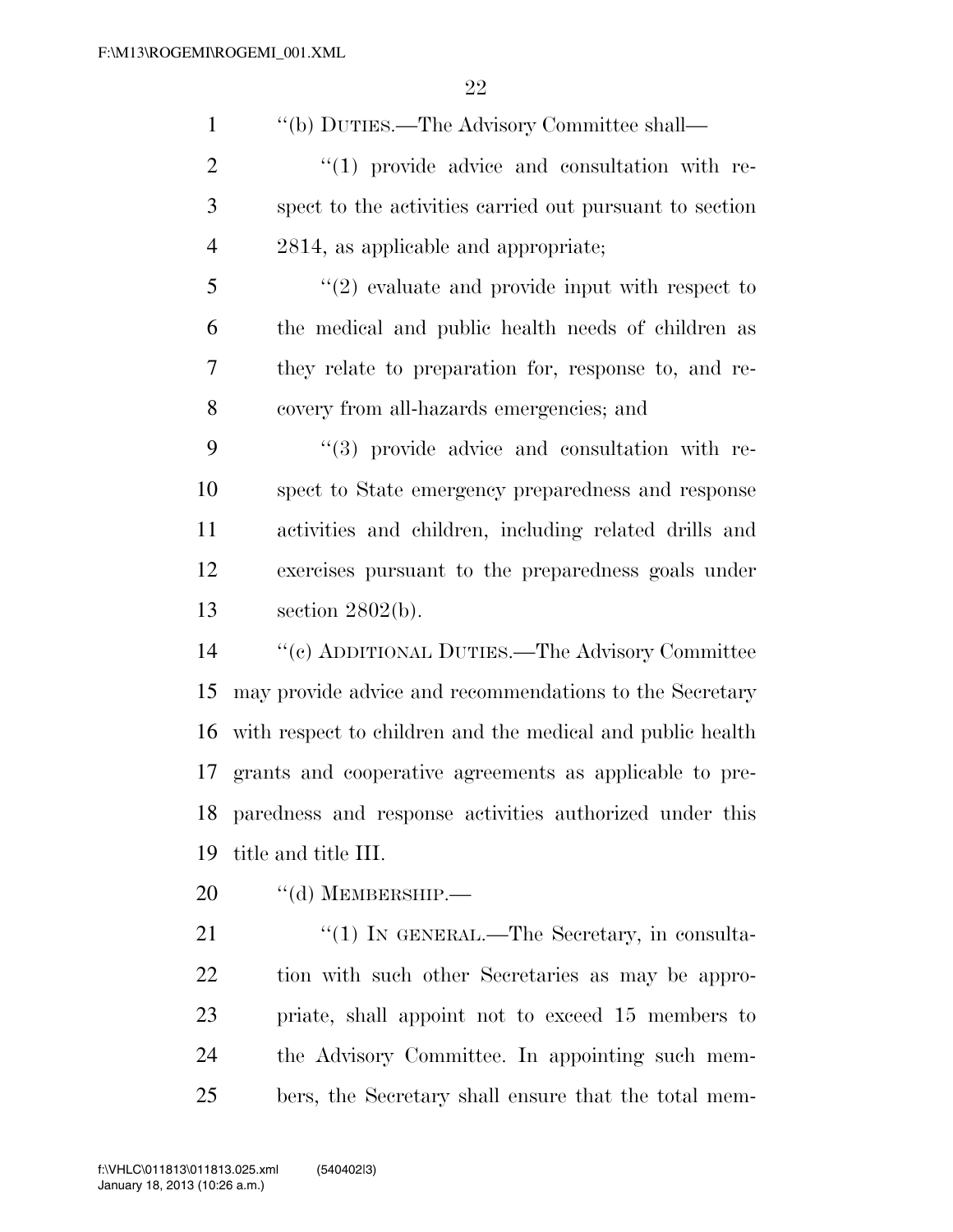| $\mathbf{1}$   | bership of the Advisory Committee is an odd num-   |
|----------------|----------------------------------------------------|
| $\overline{2}$ | ber.                                               |
| 3              | "(2) REQUIRED MEMBERS.—The Secretary, in           |
| $\overline{4}$ | consultation with such other Secretaries as may be |
| 5              | appropriate, may appoint to the Advisory Committee |
| 6              | under paragraph (1) such individuals as may be ap- |
| 7              | propriate to perform the duties described in sub-  |
| 8              | sections (b) and (c), which may include—           |
| 9              | "(A) the Assistant Secretary for Prepared-         |
| 10             | ness and Response;                                 |
| 11             | "(B) the Director of the Biomedical Ad-            |
| 12             | vanced Research and Development Authority;         |
| 13             | $\cdot$ (C) the Director of the Centers for Dis-   |
| 14             | ease Control and Prevention;                       |
| 15             | the Commissioner of Food<br>$\lq\lq (D)$<br>and    |
| 16             | Drugs;                                             |
| 17             | $\lq\lq$ (E) the Director of the National Insti-   |
| 18             | tutes of Health;                                   |
| 19             | $\lq\lq(F)$ the Assistant Secretary of the Admin-  |
| 20             | istration for Children and Families;               |
| 21             | "(G) the Administrator of the Federal              |
| 22             | Emergency Management Agency;                       |
| 23             | "(H) at least two non-Federal health care          |
| 24             | professionals with expertise in pediatric medical  |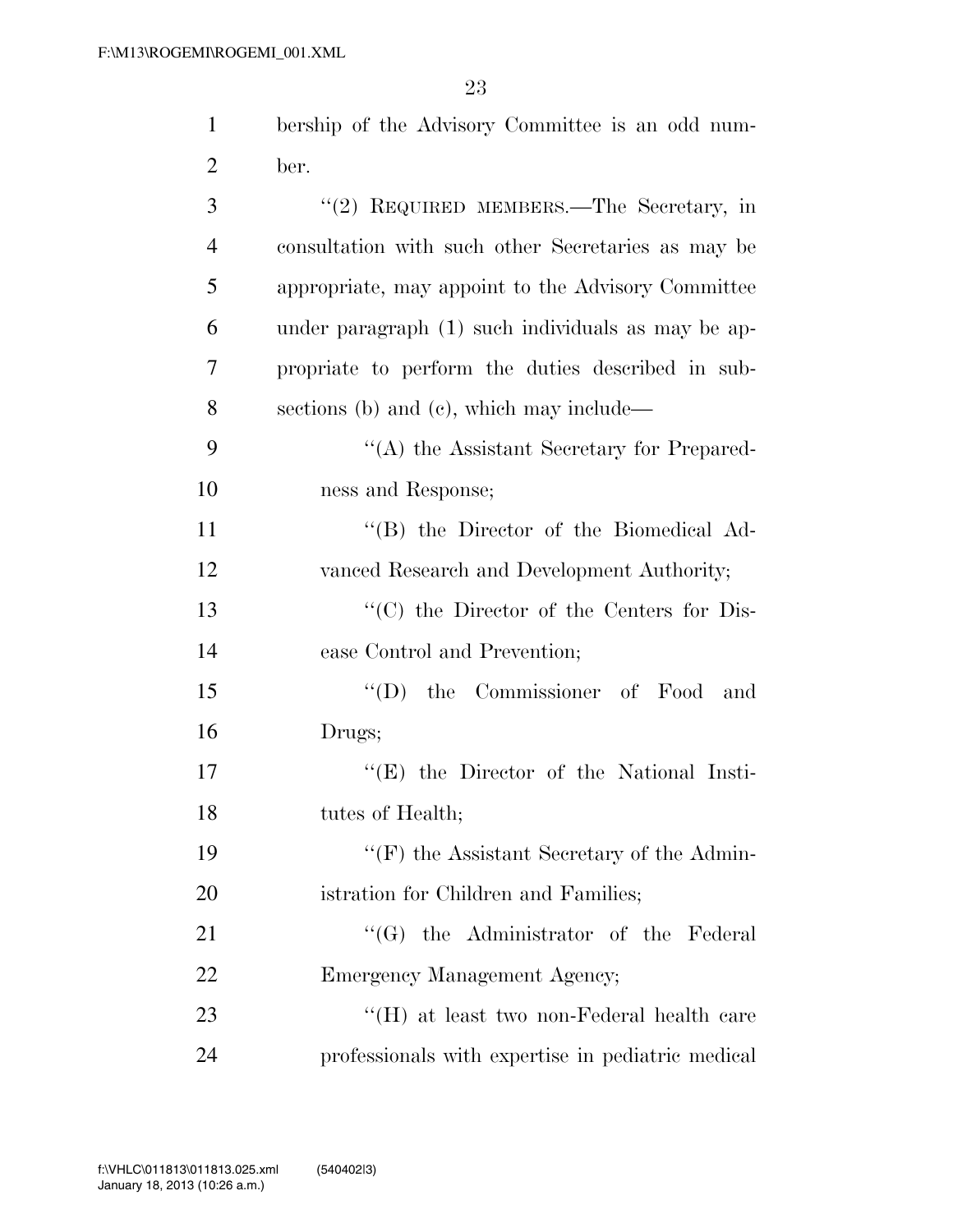| $\mathbf{1}$   | disaster planning, preparedness, response, or             |
|----------------|-----------------------------------------------------------|
| $\overline{2}$ | recovery;                                                 |
| 3              | "(I) at least two representatives from                    |
| $\overline{4}$ | State, local, territorial, or tribal agencies with        |
| 5              | expertise in pediatric disaster planning, pre-            |
| 6              | paredness, response, or recovery; and                     |
| $\tau$         | $\lq\lq(J)$ representatives from such Federal             |
| 8              | agencies (such as the Department of Education             |
| 9              | and the Department of Homeland Security) as               |
| 10             | determined necessary to fulfill the duties of the         |
| 11             | Advisory Committee, as established under sub-             |
| 12             | sections (b) and (c).                                     |
| 13             | "(e) MEETINGS.—The Advisory Committee shall               |
| 14             | meet not less than biannually.                            |
| 15             | "(f) SUNSET.—The Advisory Committee shall termi-          |
| 16             | nate on the date that is 5 years after the date of enact- |
| 17             | ment of the Pandemic and All-Hazards Preparedness Re-     |
|                | 18 authorization Act of 2013.".                           |
| 19             | SEC. 104. MODERNIZATION OF THE NATIONAL DISASTER          |
| 20             | MEDICAL SYSTEM.                                           |
| 21             | Section 2812 of the Public Health Service Act (42)        |
| 22             | U.S.C. $300$ hh $-11$ ) is amended—                       |
| 23             | $(1)$ in subsection $(a)(3)$ —                            |
| 24             | $(A)$ in subparagraph $(A)$ , in clause (i) by            |
| 25             | inserting ", including at-risk individuals as ap-         |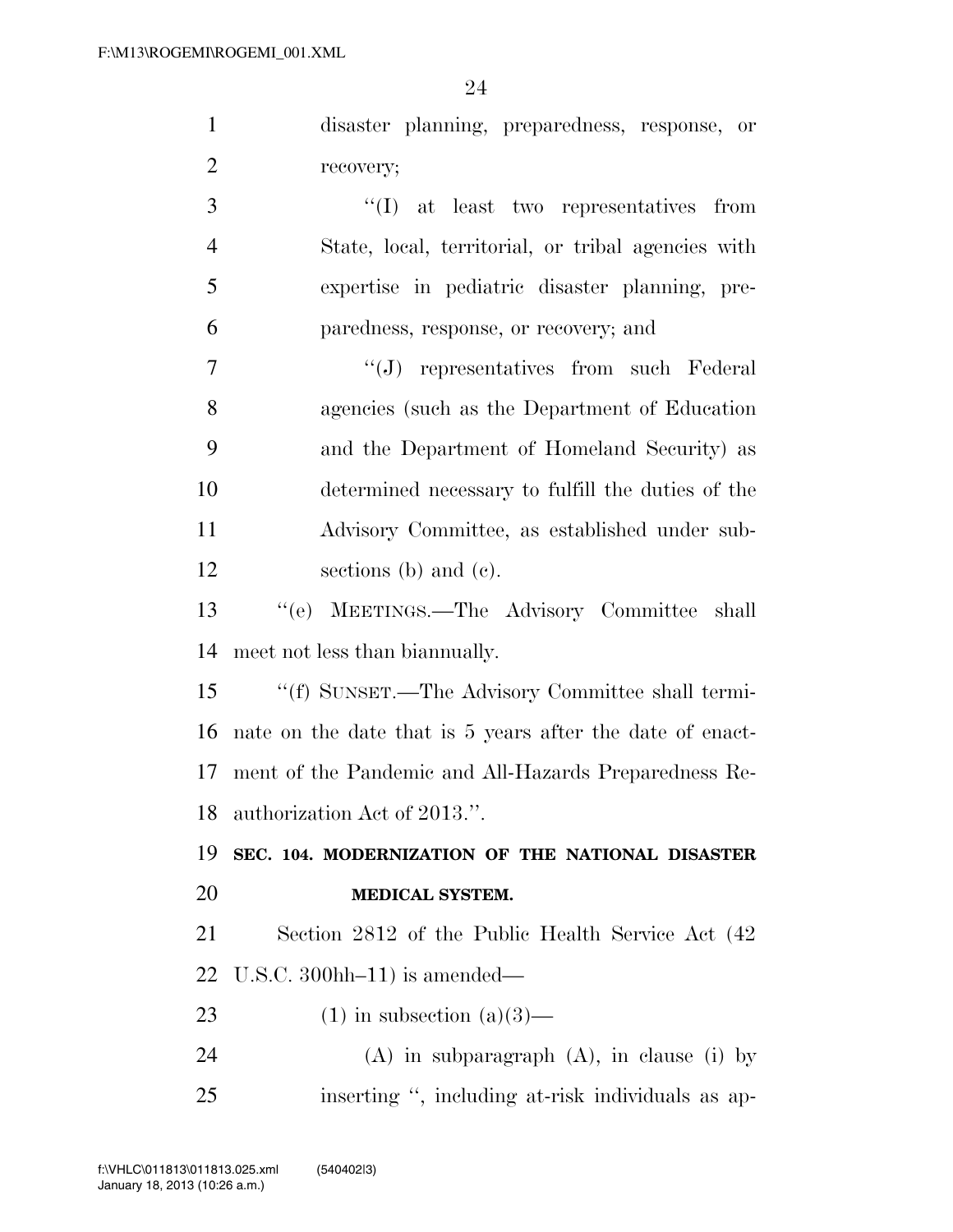| $\mathbf{1}$   | plicable" after "victims of a public health emer-       |
|----------------|---------------------------------------------------------|
| $\overline{2}$ | $gency$ ";                                              |
| 3              | (B) by redesignating subparagraph (C) as                |
| $\overline{4}$ | subparagraph $(E)$ ; and                                |
| 5              | $(C)$ by inserting after subparagraph $(B)$ ,           |
| 6              | the following:                                          |
| 7              | "(C) CONSIDERATIONS FOR AT-RISK POPU-                   |
| 8              | LATIONS.—The Secretary shall take steps to              |
| 9              | ensure that an appropriate specialized and fo-          |
| 10             | cused range of public health and medical capa-          |
| 11             | bilities are represented in the National Disaster       |
| 12             | Medical System, which take into account the             |
| 13             | needs of at-risk individuals, in the event of a         |
| 14             | public health emergency.".                              |
| 15             | "(D) ADMINISTRATION.—The Secretary                      |
| 16             | may determine and pay claims for reimburse-             |
| 17             | ment for services under subparagraph (A) di-            |
| 18             | rectly or through contracts that provide for            |
| 19             | payment in advance or by way of reimburse-              |
| 20             | ment."; and                                             |
| 21             | $(2)$ in subsection $(g)$ , by striking "such sums as   |
| 22             | may be necessary for each of the fiscal years 2007      |
| 23             | through $2011$ " and inserting " $$52,700,000$ for each |
| 24             | of fiscal years 2013 through 2017".                     |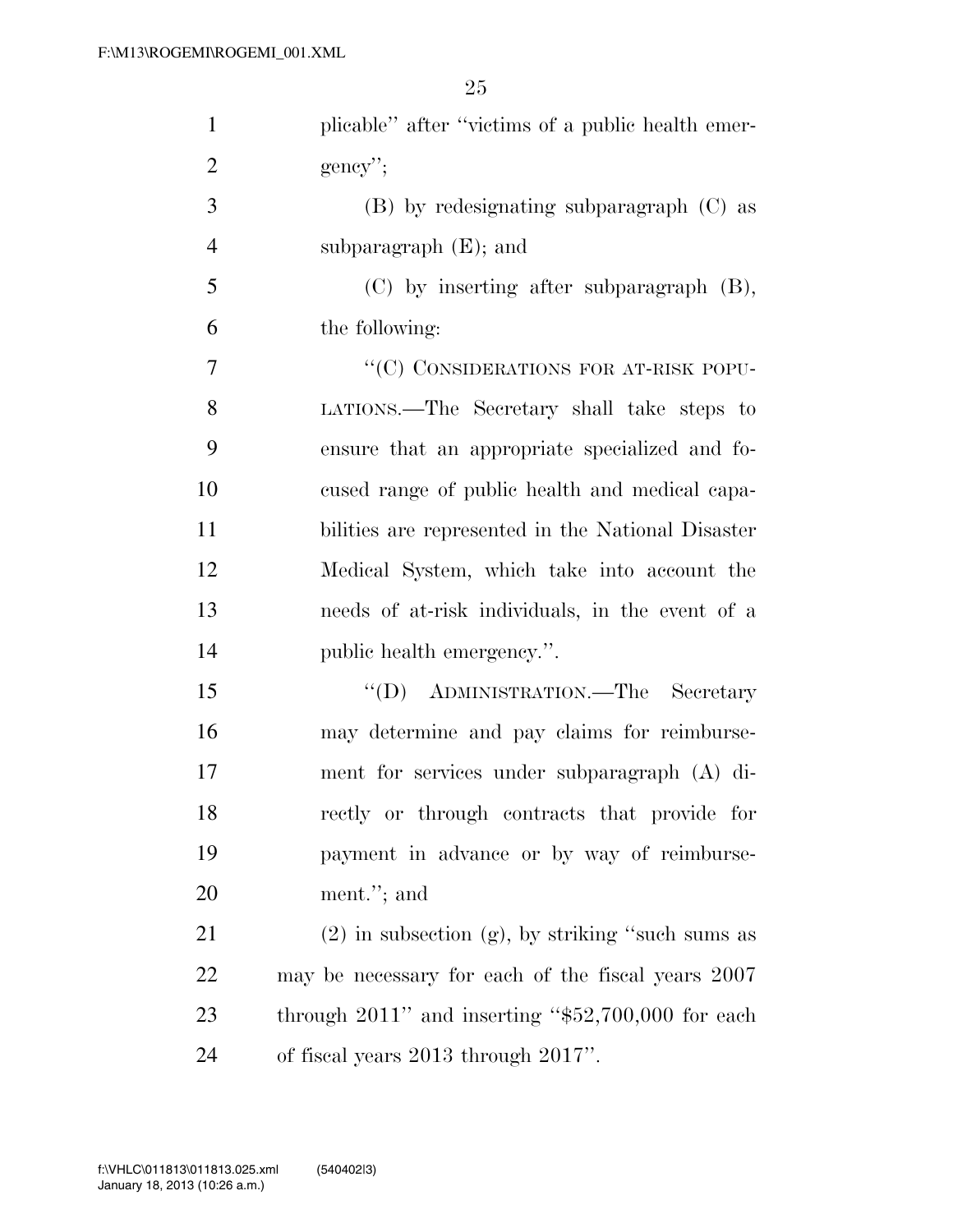$\Omega$ 

|                | 26                                                           |
|----------------|--------------------------------------------------------------|
| 1              | SEC. 105. CONTINUING THE ROLE OF THE DEPARTMENT OF           |
| $\overline{2}$ | <b>VETERANS AFFAIRS.</b>                                     |
| 3              | Section $8117(g)$ of title 38, United States Code, is        |
| 4              | amended by striking "such sums as may be necessary to        |
| 5              | carry out this section for each of fiscal years 2007 through |
| 6              | $2011$ " and inserting " $$155,300,000$ for each of fiscal   |
| 7              | years 2013 through 2017 to carry out this section".          |
| 8              | II-OPTIMIZING STATE<br>TITLE                                 |
| 9              | <b>LOCAL ALL-HAZARDS</b><br>AND                              |
| 10             | PREPAREDNESS AND<br>RE-                                      |
| 11             | <b>SPONSE</b>                                                |
| 12             | SEC. 201. TEMPORARY REDEPLOYMENT OF FEDERALLY                |
| 13             | FUNDED PERSONNEL DURING A PUBLIC                             |
| 14             | <b>HEALTH EMERGENCY.</b>                                     |
| 15             | Section 319 of the Public Health Service Act (42)            |
| 16             | U.S.C. 247d) is amended by adding at the end the fol-        |
|                | 17 lowing:                                                   |
| 18             | "(e) TEMPORARY REDEPLOYMENT OF FEDERALLY                     |
| 19             | FUNDED PERSONNEL DURING A PUBLIC HEALTH EMER-                |
| 20             | GENCY.-                                                      |
| 21             | "(1) EMERGENCY REDEPLOYMENT OF FEDER-                        |
| 22             | ALLY FUNDED PERSONNEL.—Notwithstanding any                   |
| 23             | other provision of law, and subject to paragraph $(2)$ ,     |
| 24             | upon request by the Governor of a State or the chief         |
| 25             | of a tribe or such Governor or chief's designee, the         |

Secretary may authorize the requesting State or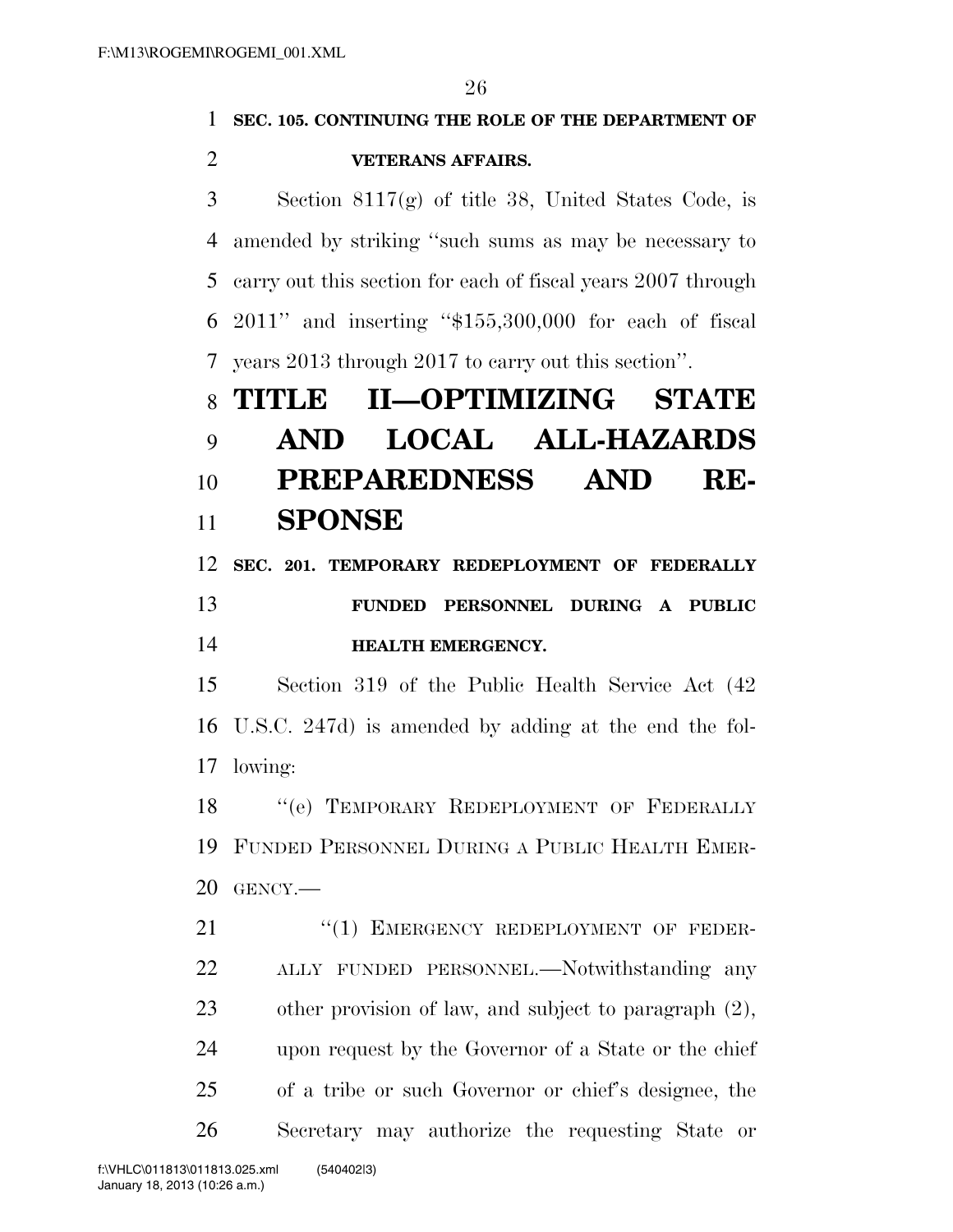| $\mathbf{1}$   | tribe to temporarily redeploy, for purposes of imme- |
|----------------|------------------------------------------------------|
| $\overline{2}$ | diately addressing a public health emergency in the  |
| 3              | State or tribe, non-Federal personnel funded in      |
| $\overline{4}$ | whole or in part through, as appropriate, programs   |
| 5              | under this Act.                                      |
| 6              | "(2) ACTIVATION OF EMERGENCY REDEPLOY-               |
| 7              | MENT.                                                |
| 8              | "(A) PUBLIC HEALTH EMERGENCY.—The                    |
| 9              | Secretary may authorize a temporary redeploy-        |
| 10             | ment of personnel under paragraph (1) only           |
| 11             | during the period of a public health emergency       |
| 12             | determined pursuant to subsection (a).               |
| 13             | "(B) CONTENTS OF REQUEST. To seek                    |
| 14             | authority for a temporary redeployment of per-       |
| 15             | sonnel under paragraph (1), the Governor of a        |
| 16             | State or the chief of a tribe shall submit to the    |
| 17             | Secretary a request for such authority and shall     |
| 18             | include in the request each of the following:        |
| 19             | "(i) An assurance that the public                    |
| 20             | health emergency in the geographic area of           |
| 21             | the requesting State or tribe cannot be              |
| 22             | adequately and appropriately addressed by            |
| 23             | the public health workforce otherwise avail-         |
| 24             | able.                                                |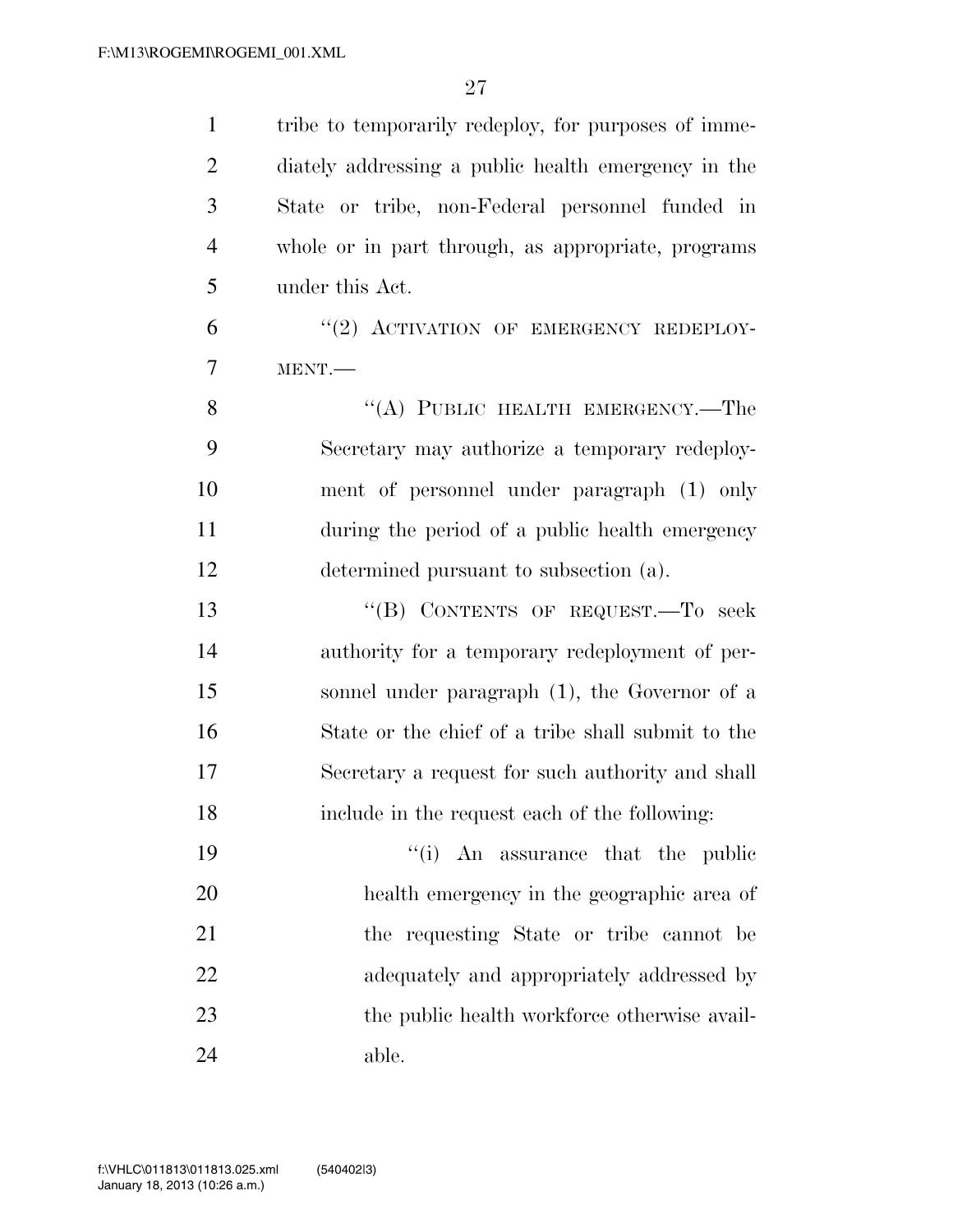| $\mathbf{1}$   | "(ii) An assurance that the public             |
|----------------|------------------------------------------------|
| $\overline{2}$ | health emergency would be addressed more       |
| 3              | efficiently and effectively through the re-    |
| $\overline{4}$ | quested temporary redeployment of per-         |
| 5              | sonnel.                                        |
| 6              | "(iii) An assurance that the requested         |
| $\overline{7}$ | temporary redeployment of personnel is         |
| 8              | consistent with any applicable All-Hazards     |
| 9              | Public Health Emergency Preparedness           |
| 10             | and Response Plan under section 319C-1.        |
| 11             | $``(iv)$ An identification of-                 |
| 12             | "(I) each Federal program from                 |
| 13             | which personnel would be temporarily           |
| 14             | redeployed pursuant to the requested           |
| 15             | authority; and                                 |
| 16             | $\lq\lq$ (II) the number of personnel          |
| 17             | who would be so redeployed from each           |
| 18             | such program.                                  |
| 19             | "(v) Such other information and as-            |
| 20             | surances as the Secretary may require.         |
| 21             | "(C) CONSIDERATION.—In reviewing a re-         |
| 22             | quest for temporary redeployment under para-   |
| 23             | graph (1) of personnel funded through a Fed-   |
| 24             | eral program, the Secretary shall consider the |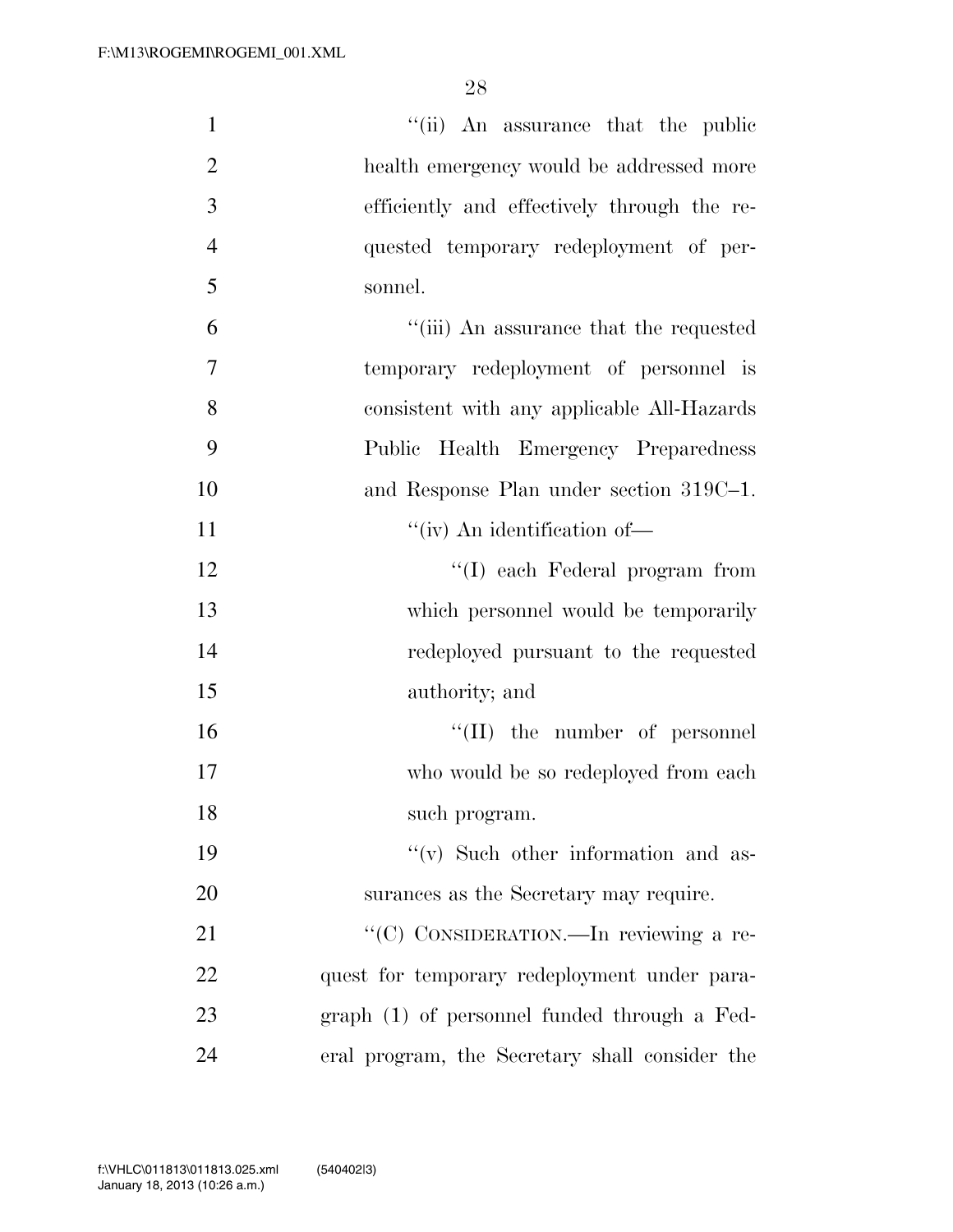| $\mathbf{1}$   | degree to which the program would be adversely |
|----------------|------------------------------------------------|
| $\overline{2}$ | affected by the redeployment.                  |
| 3              | "(D) TERMINATION AND EXTENSION.—               |
| $\overline{4}$ | "(i) TERMINATION.—A State<br>or                |
| 5              | tribe's authority for a temporary redeploy-    |
| 6              | ment of personnel under paragraph (1)          |
| 7              | shall terminate upon the earlier of the fol-   |
| 8              | lowing:                                        |
| 9              | "(I) The Secretary's determina-                |
| 10             | tion that the public health emergency          |
| 11             | no longer exists.                              |
| 12             | $\lq\lq$ (II) Subject to clause (ii), the      |
| 13             | expiration of the 30-day period fol-           |
| 14             | lowing the date on which the Sec-              |
| 15             | retary approved the State or tribe's           |
| 16             | request for such authority.                    |
| 17             | EXTENSION AUTHORITY.—The<br>``(ii)             |
| 18             | Secretary may extend the authority to au-      |
| 19             | thorize a temporary redeployment of per-       |
| 20             | sonnel under paragraph (1) beyond the          |
| 21             | date otherwise applicable under clause         |
| 22             | $(i)(II)$ if the public health emergency still |
| 23             | exists as of such date, but only if—           |
| 24             | $\lq\lq$ the State or tribe that sub-          |
| 25             | mitted the initial request for authority       |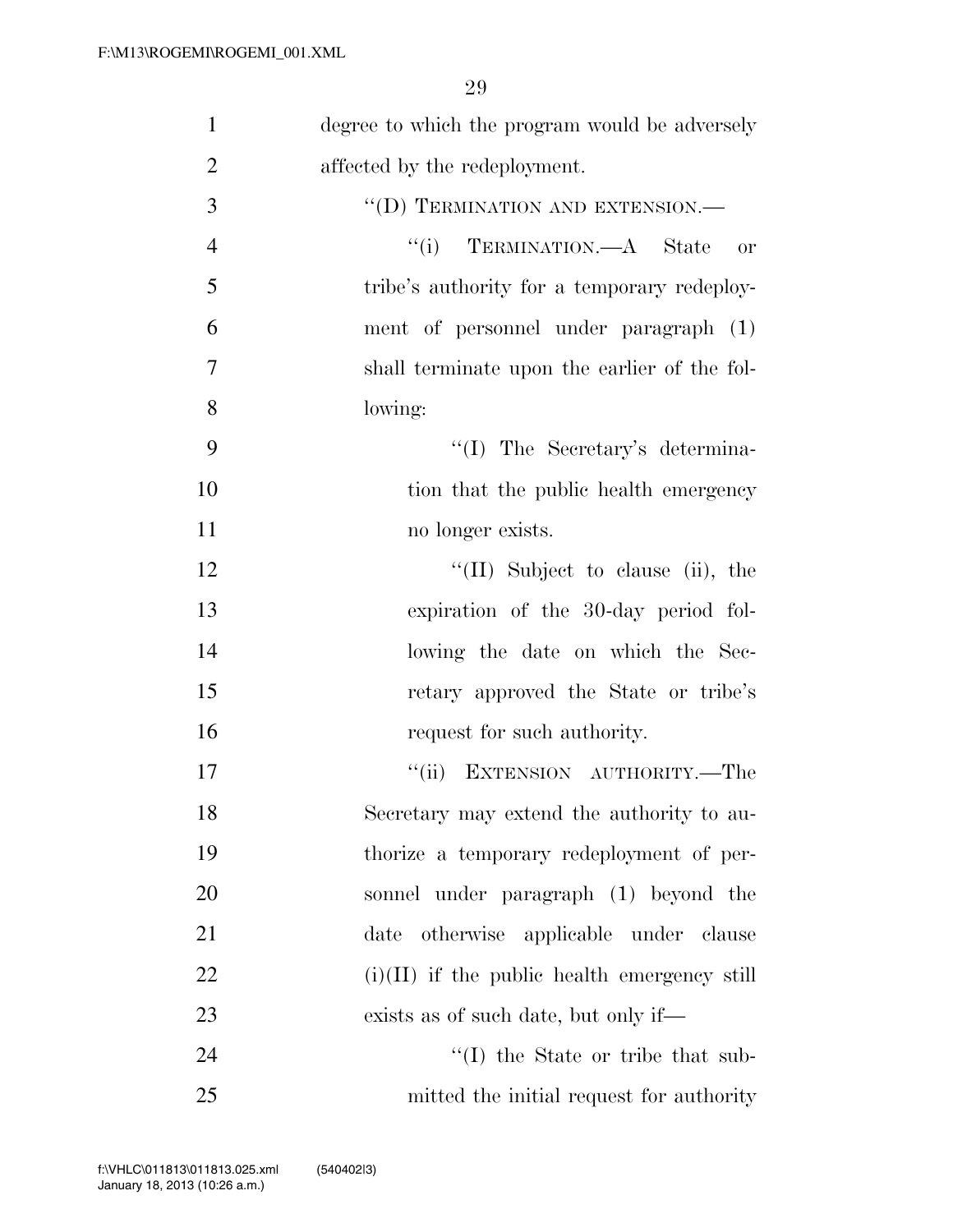| $\mathbf{1}$   | for a temporary redeployment of per-                  |
|----------------|-------------------------------------------------------|
| $\overline{2}$ | sonnel submits a request for an exten-                |
| 3              | sion of such authority; and                           |
| $\overline{4}$ | $\lq\lq$ (II) the request for an extension            |
| 5              | contains the same type of information                 |
| 6              | and assurances necessary for the ap-                  |
| 7              | proval of an initial request for such                 |
| 8              | authority.                                            |
| 9              | "(3) NOTICE TO PERSONNEL OF POSSIBILITY               |
| 10             | OF REDEPLOYMENT.—The Secretary shall ensure           |
| 11             | that, if a State or tribe receives Federal funds for  |
| 12             | personnel who are subject to the Secretary's rede-    |
| 13             | ployment authority under this subsection, the State   |
| 14             | or tribe gives notice to such personnel of the possi- |
| 15             | bility of redeployment-                               |
| 16             | $\lq\lq$ at the time of hiring; or                    |
| 17             | $\lq\lq (B)$ in the case of personnel hired before    |
| 18             | the date of the enactment of this subsection, as      |
| 19             | soon as practicable.                                  |
| 20             | "(4) NOTICE TO CONGRESS.—The Secretary                |
| 21             | shall give notice to the Congress in conjunction with |
| <u>22</u>      | the approval under this subsection of—                |
| 23             | "(A) any initial request for authority for a          |
| 24             | temporary redeployment of personnel; and              |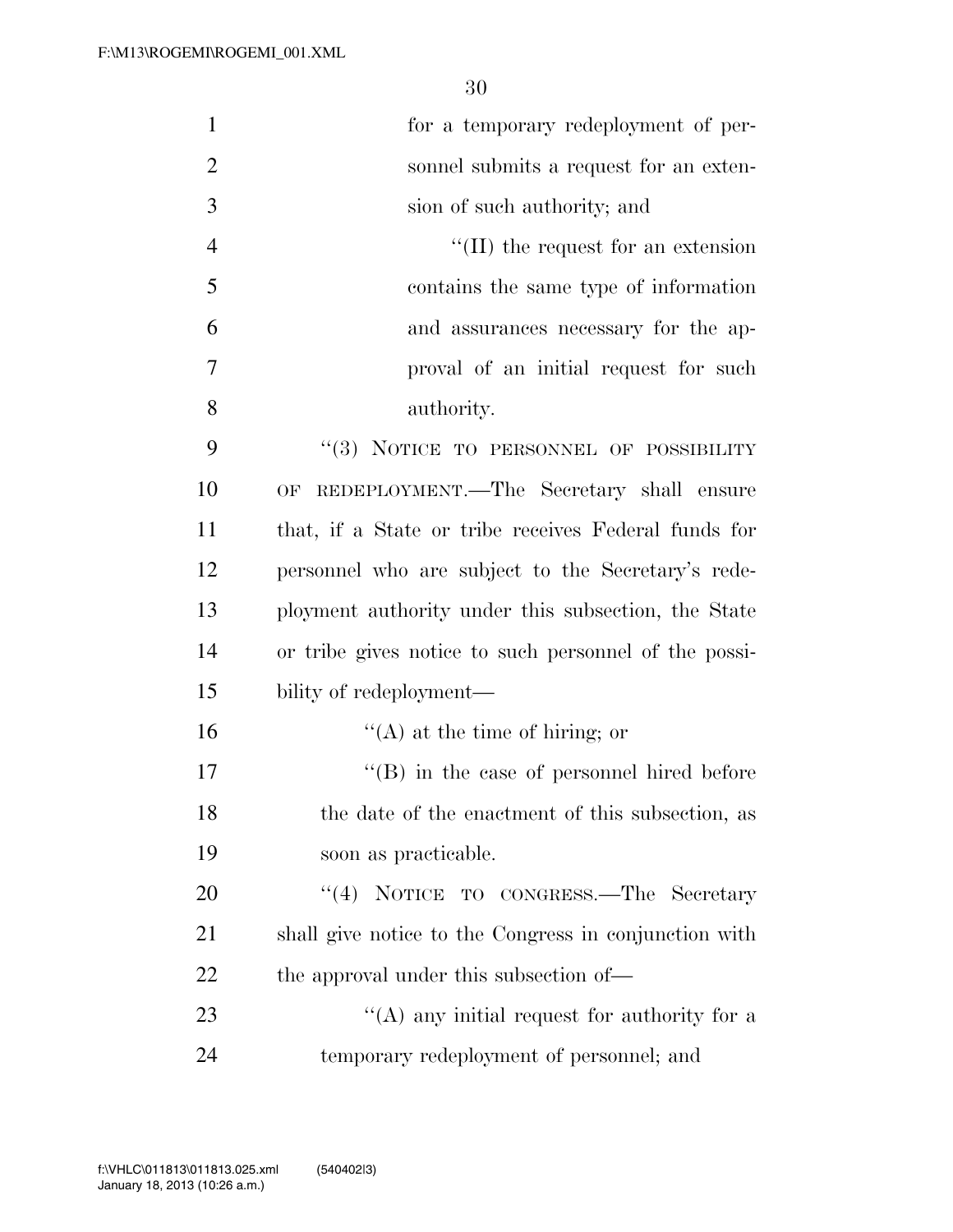|     | $\lq\lq (B)$ any request for an extension of such |
|-----|---------------------------------------------------|
| 2   | authority.                                        |
| - 3 | $\lq(5)$ GUIDANCE.—The Secretary shall—           |

 ''(A) not later than 6 months after the en- actment of this subsection, issue proposed guid- ance on the temporary redeployment of per-sonnel under this subsection; and

 ''(B) after providing notice and a 60-day period for public comment, finalize such guid-ance.

11 ''(6) REPORT TO CONGRESS.—Not later than 4 years after the date of enactment of the Pandemic and All-Hazards Preparedness Reauthorization Act of 2013, the Comptroller General of the United States shall conduct an independent evaluation, and submit to the appropriate committees of the Con- gress a report, on the Secretary's authority under 18 this subsection, including—

19  $"({\rm A})$  a description of how, and under what circumstances, such authority has been used by States and tribes;

22 "'(B) an analysis of how such authority has assisted States and tribes in responding to pub-lic health emergencies;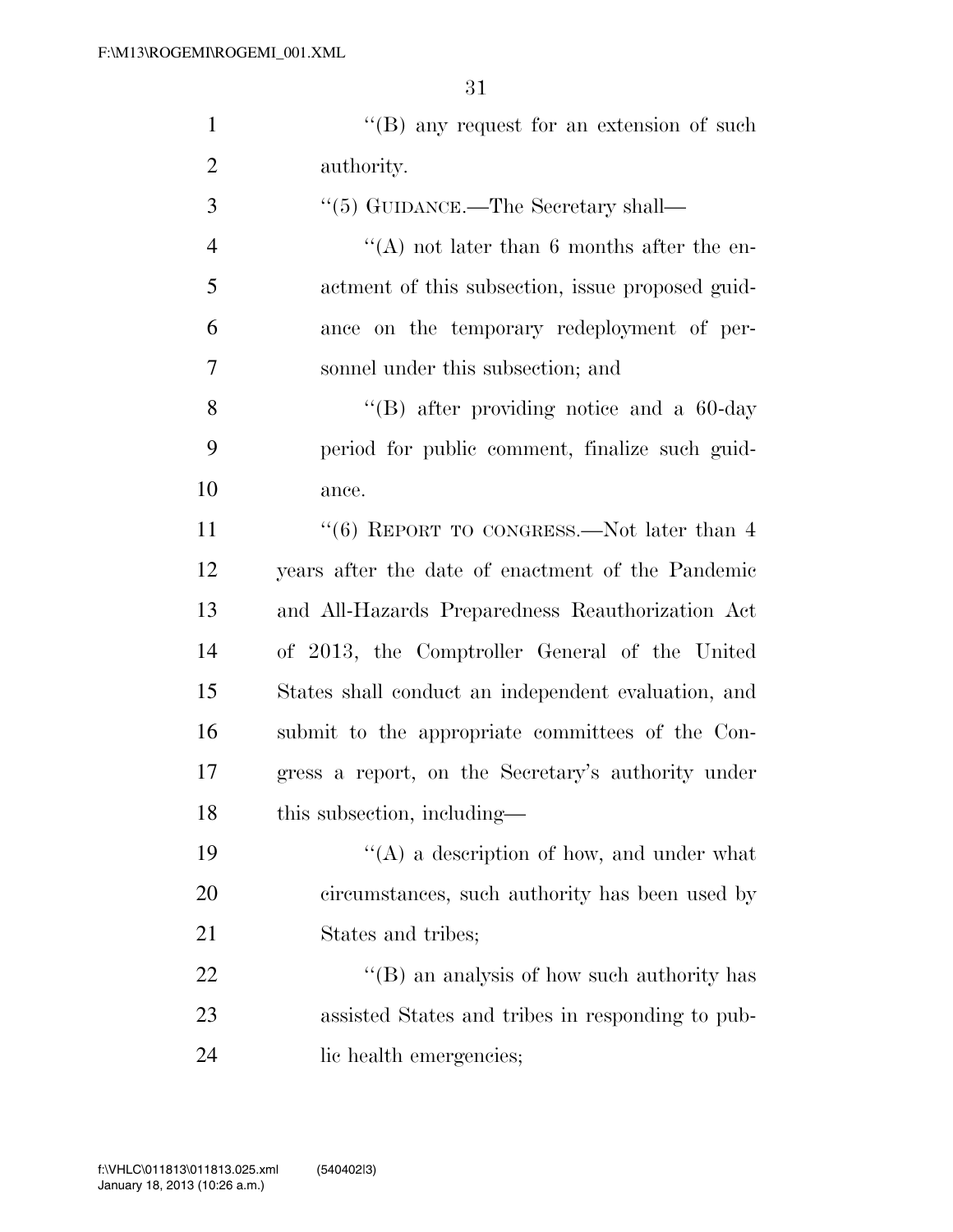| $\mathbf{1}$   | $\lq\lq$ (C) an evaluation of how such authority        |
|----------------|---------------------------------------------------------|
| $\overline{2}$ | improved operational efficiencies in re-<br>has         |
| 3              | sponding to public health emergencies;                  |
| $\overline{4}$ | $\lq\lq$ (D) an analysis of the extent to which, if     |
| 5              | any, Federal programs from which personnel              |
| 6              | have been temporarily redeployed pursuant to            |
| 7              | such authority have been adversely affected by          |
| 8              | the redeployment; and                                   |
| 9              | $\lq\lq(E)$ recommendations on how such au-             |
| 10             | thority could be improved to further assist in          |
| 11             | responding to public health emergencies.                |
| 12             | " $(7)$ DEFINITION.—In this subsection, the term        |
| 13             | 'State' includes, in addition to the entities listed in |
| 14             | the definition of such term in section 2, the Freely    |
| 15             | Associated States.                                      |
| 16             | $\cdot\cdot$ (8) SUNSET.—The authority under this sub-  |
| 17             | section shall terminate on the date that is 5 years     |
| 18             | after the date of enactment of the Pandemic and         |
| 19             | All-Hazards Preparedness Reauthorization Act of         |
| 20             | $2013."$ .                                              |
| 21             | SEC. 202. IMPROVING STATE AND LOCAL PUBLIC HEALTH       |
| 22             | <b>SECURITY.</b>                                        |
| 23             | (a) COOPERATIVE AGREEMENTS.—Section 319C-1              |
| 24             | of the Public Health Service Act (42 U.S.C. 247d-3a) is |
| 25             | amended—                                                |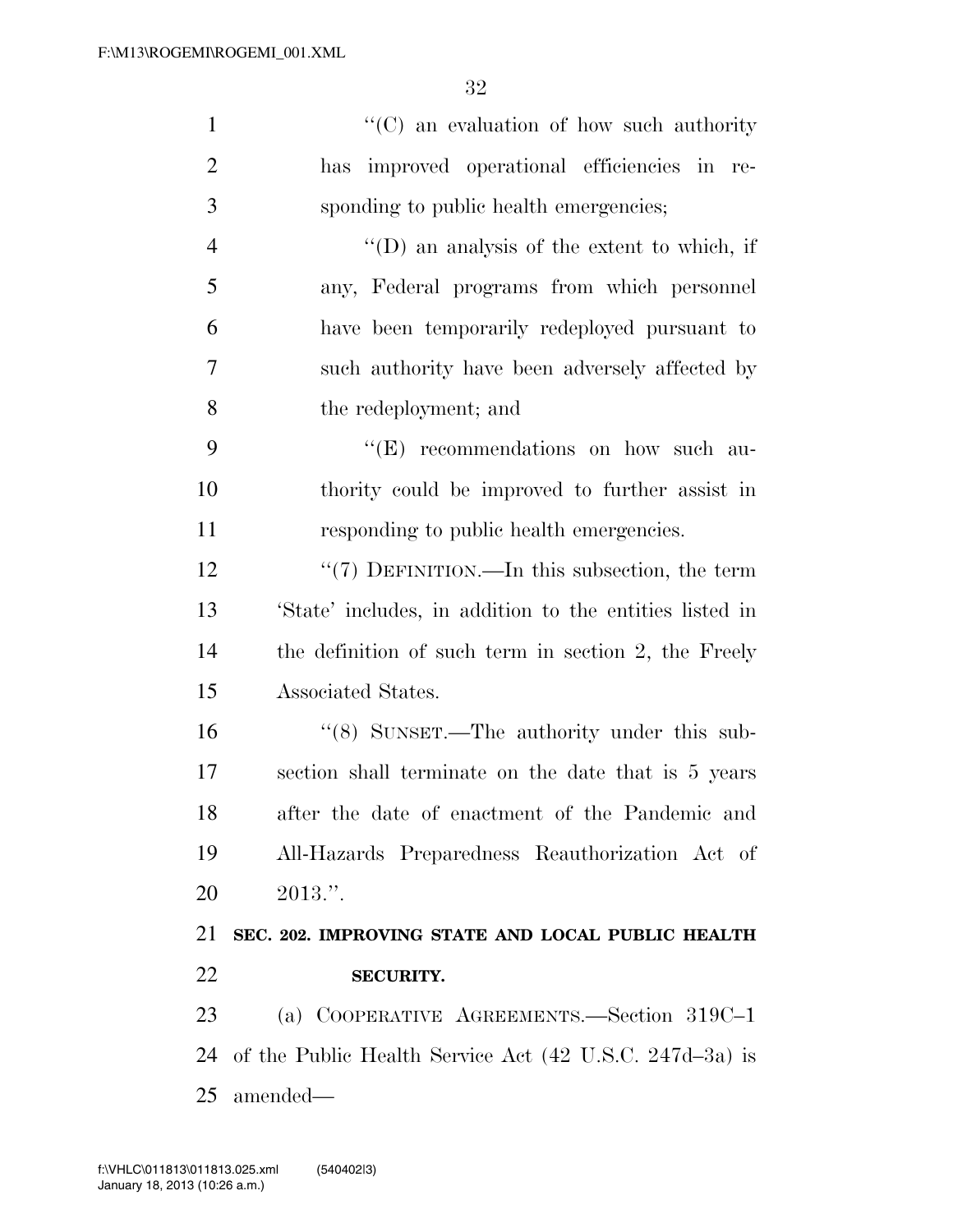| $\mathbf{1}$   | $(1)$ in subsection $(b)(1)(C)$ , by striking "consor- |
|----------------|--------------------------------------------------------|
| $\overline{2}$ | tium of entities described in subparagraph $(A)$ " and |
| 3              | inserting "consortium of States";                      |
| $\overline{4}$ | $(2)$ in subsection $(b)(2)$ —                         |
| 5              | $(A)$ in subparagraph $(A)$ —                          |
| 6              | (i) by striking clauses (i) and (ii) and               |
| 7              | inserting the following:                               |
| 8              | "(i) a description of the activities such              |
| 9              | entity will carry out under the agreement              |
| 10             | to meet the goals identified under section             |
| 11             | 2802, including with respect to chemical,              |
| 12             | biological, radiological, or nuclear threats,          |
| 13             | whether naturally occurring, unintentional,            |
| 14             | or deliberate;                                         |
| 15             | "(ii) a description of the activities                  |
| 16             | such entity will carry out with respect to             |
| 17             | pandemic influenza, as a component of the              |
| 18             | activities carried out under clause (i), and           |
| 19             | consistent with the requirements of para-              |
| 20             | graphs $(2)$ and $(5)$ of subsection $(g)$ ;";         |
| 21             | (ii) in clause (iv), by striking "and" at              |
| 22             | the end; and                                           |
| 23             | (iii) by adding at the end the fol-                    |
| 24             | lowing:                                                |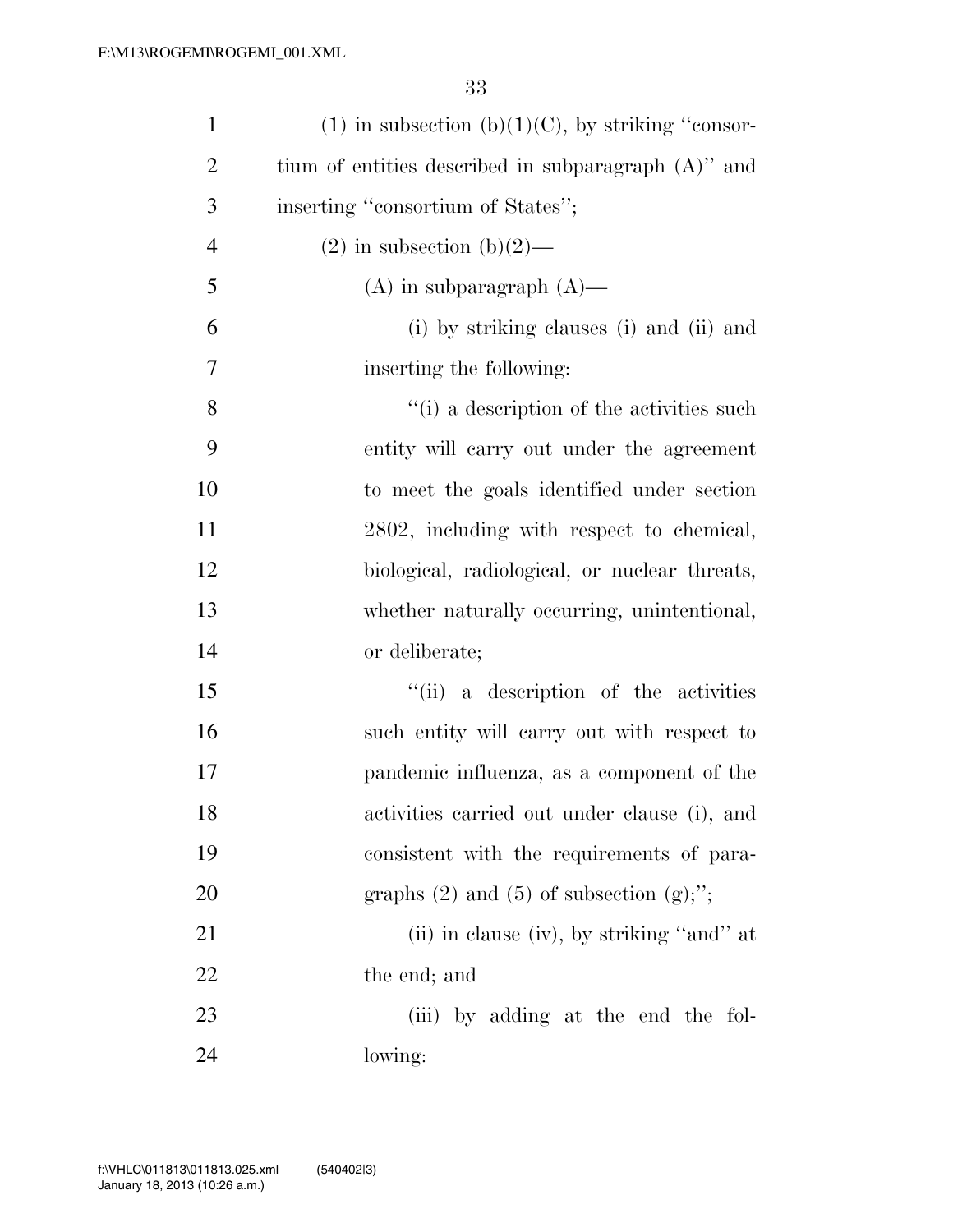''(vi) a description of how, as appro- priate, the entity may partner with rel- evant public and private stakeholders in public health emergency preparedness and response; ''(vii) a description of how the entity, as applicable and appropriate, will coordi-

 nate with State emergency preparedness and response plans in public health emer- gency preparedness, including State edu- cational agencies (as defined in section 9101(41) of the Elementary and Sec- ondary Education Act of 1965) and State child care lead agencies (designated under section 658D of the Child Care and Devel-16 opment Block Grant Act of 1990);

17 ''(viii) in the case of entities that op- erate on the United States-Mexico border or the United States-Canada border, a de- scription of the activities such entity will carry out under the agreement that are specific to the border area including dis- ease detection, identification, investigation, and preparedness and response activities related to emerging diseases and infectious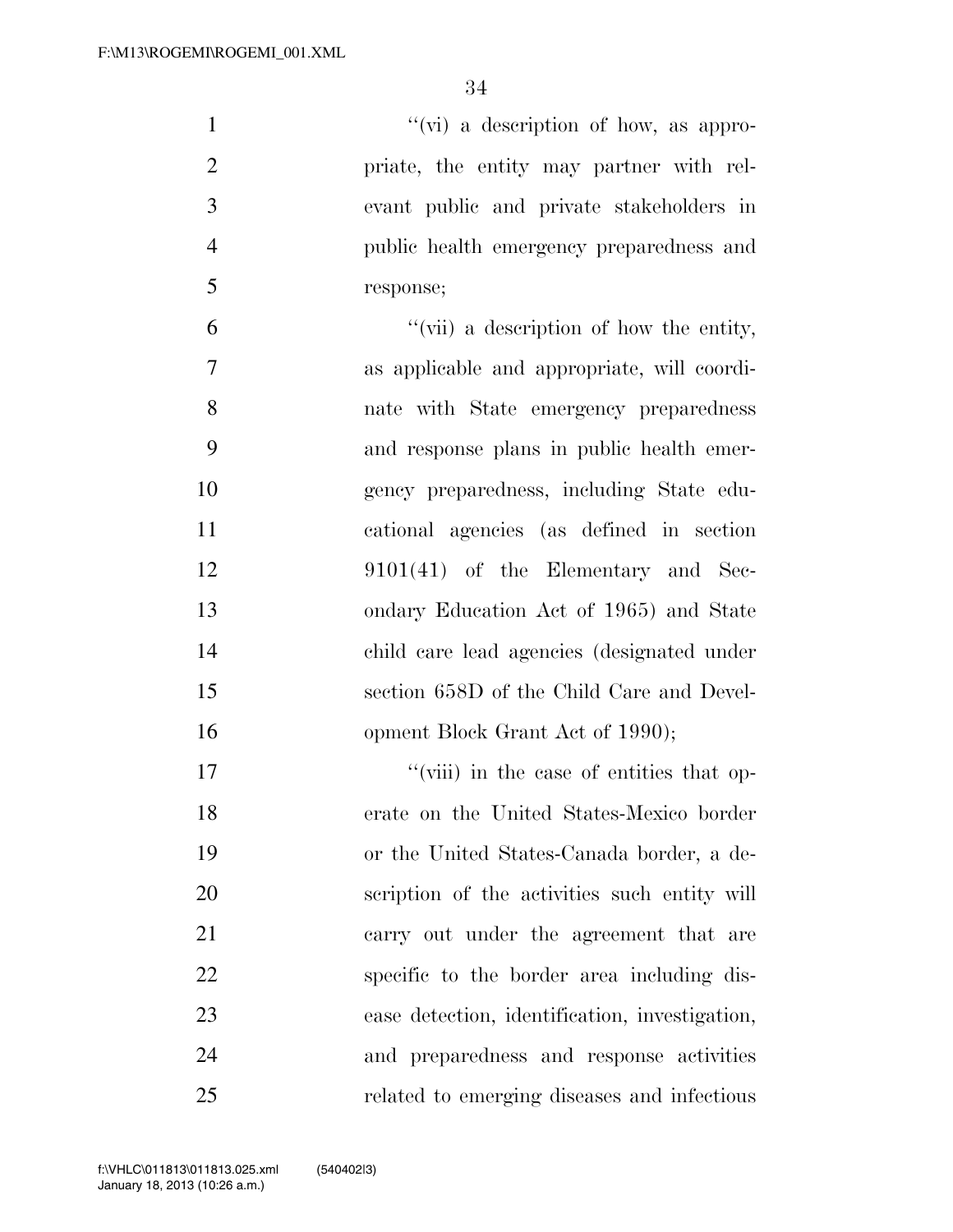| $\mathbf{1}$   | disease outbreaks whether naturally occur-       |
|----------------|--------------------------------------------------|
| $\overline{2}$ | ring or due to bioterrorism, consistent with     |
| 3              | the requirements of this section; and            |
| $\overline{4}$ | "(ix) a description of any activities            |
| 5              | that such entity will use to analyze real-       |
| 6              | time clinical specimens for pathogens of         |
| 7              | public health or bioterrorism significance,      |
| 8              | including any utilization of poison control      |
| 9              | centers;"; and                                   |
| 10             | (B) in subparagraph $(C)$ , by inserting ",      |
| 11             | including addressing the needs of at-risk indi-  |
| 12             | viduals," after "capabilities of such entity";   |
| 13             | $(3)$ in subsection $(f)$ —                      |
| 14             | (A) in paragraph $(2)$ , by adding "and" at      |
| 15             | the end;                                         |
| 16             | $(B)$ in paragraph $(3)$ , by striking "; and"   |
| 17             | and inserting a period; and                      |
| 18             | $(C)$ by striking paragraph $(4)$ ;              |
| 19             | $(4)$ in subsection $(g)$ —                      |
| 20             | $(A)$ in paragraph $(1)$ , by striking subpara-  |
| 21             | $graph(A)$ and inserting the following:          |
| 22             | $\lq\lq$ include outcome goals representing      |
| 23             | operational achievements of the National Pre-    |
| 24             | paredness Goals developed under<br>section       |
| 25             | $2802(b)$ with respect to all-hazards, including |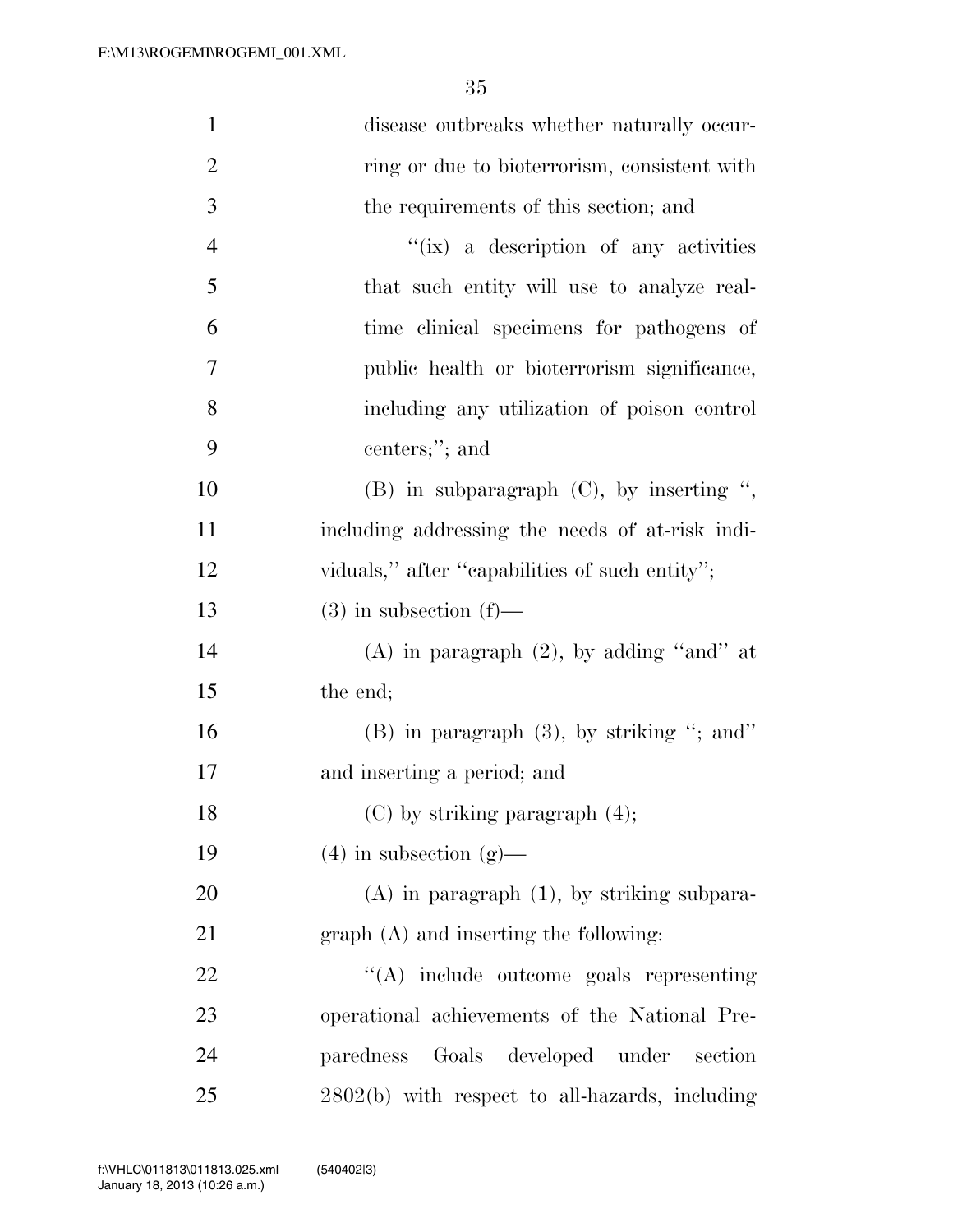| $\mathbf{1}$   | chemical, biological, radiological, or nuclear    |
|----------------|---------------------------------------------------|
| $\mathbf{2}$   | threats; and"; and                                |
| 3              | $(B)$ in paragraph $(2)(A)$ , by adding at the    |
| $\overline{4}$ | end the following: "The Secretary shall periodi-  |
| 5              | cally update, as necessary and appropriate,       |
| 6              | such pandemic influenza plan criteria and shall   |
| $\tau$         | require the integration of such criteria into the |
| 8              | benchmarks and standards described in para-       |
| 9              | graph $(1)$ .";                                   |
| 10             | $(5)$ by striking subsection $(h)$ ;              |
| 11             | $(6)$ in subsection $(i)$ —                       |
| 12             | $(A)$ in paragraph $(1)$ —                        |
| 13             | (i) in subparagraph $(A)$ —                       |
| 14             | (I) by striking " $$824,000,000$ for              |
| 15             | fiscal year 2007, of which                        |
| 16             | $$35,000,000$ shall be used to carry              |
| 17             | out subsection (h)," and inserting                |
| 18             | " $$641,900,000$ for fiscal year 2013";           |
| 19             | and                                               |
| 20             | (II) by striking "such sums as                    |
| 21             | may be necessary for each of fiscal               |
| 22             | years 2008 through 2011" and insert-              |
| 23             | ing " $$641,900,000$ for each of fiscal           |
| 24             | years $2014$ through $2017$ ";                    |
| 25             | (ii) by striking subparagraph $(B)$ ;             |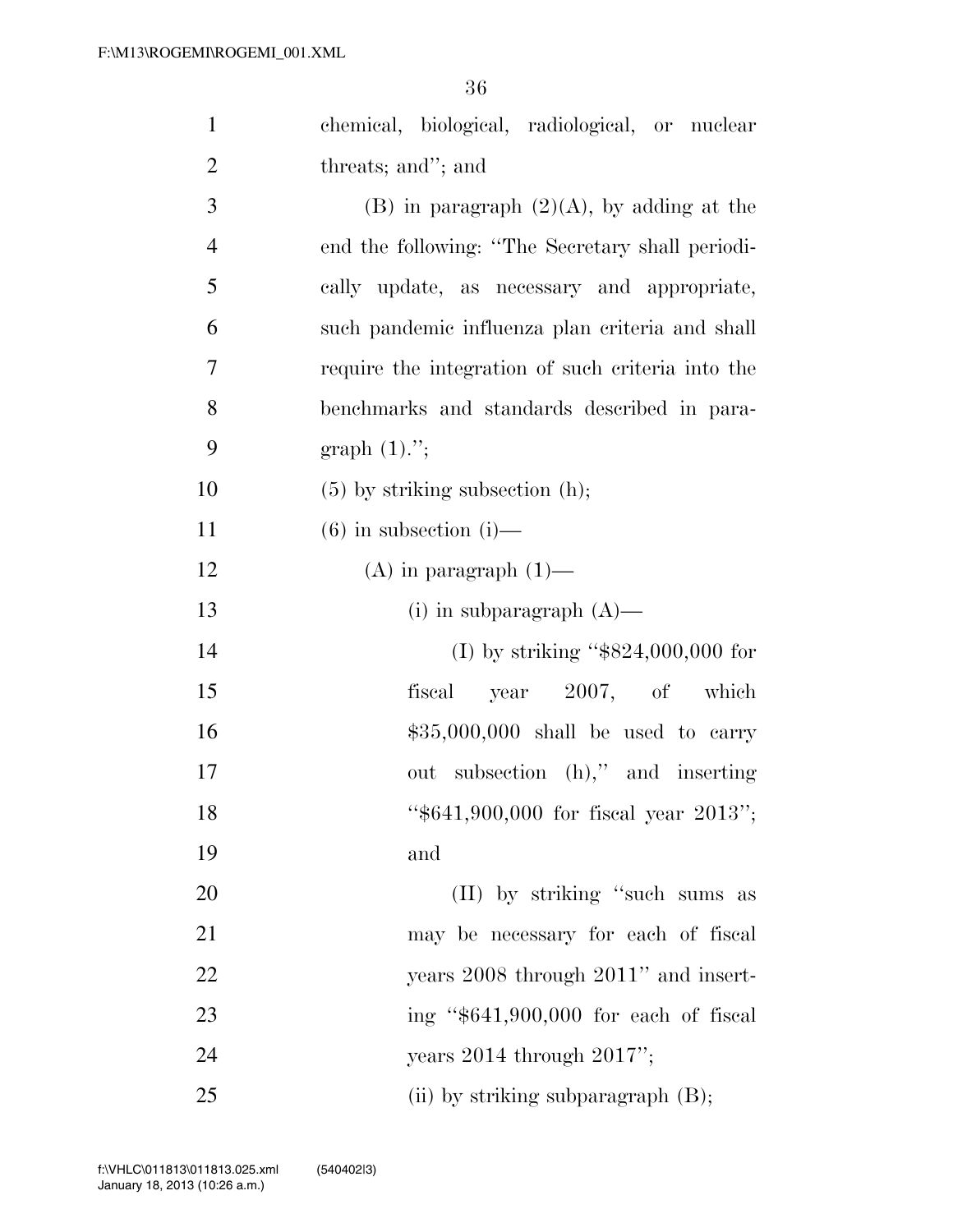| $\mathbf{1}$   | (iii) by redesignating subparagraphs                   |
|----------------|--------------------------------------------------------|
| $\overline{2}$ | (C) and (D) as subparagraphs (B) and                   |
| 3              | (C), respectively; and                                 |
| $\overline{4}$ | $(iv)$ in subparagraph $(C)$ , as so redes-            |
| 5              | ignated, by striking "subparagraph (C)"                |
| 6              | and inserting "subparagraph $(B)$ ";                   |
| $\overline{7}$ | $(B)$ in subparagraphs $(C)$ and $(D)$ of para-        |
| 8              | graph (3), by striking " $(1)(A)(i)(I)$ " each place   |
| 9              | it appears and inserting " $(1)(A)$ ";                 |
| 10             | $(C)$ in paragraph $(4)(B)$ , by striking "sub-        |
| 11             | section $(c)$ " and inserting "subsection $(b)$ "; and |
| 12             | (D) by adding at the end the following:                |
| 13             | "(7) AVAILABILITY OF COOPERATIVE AGREE-                |
| 14             | MENT FUNDS.                                            |
| 15             | "(A) IN GENERAL.—Amounts provided to                   |
| 16             | an eligible entity under a cooperative agreement       |
| 17             | under subsection (a) for a fiscal year and re-         |
| 18             | maining unobligated at the end of such year            |
| 19             | shall remain available to such entity for the          |
| 20             | next fiscal year for the purposes for which such       |
| 21             | funds were provided.                                   |
| 22             | "(B) FUNDS CONTINGENT ON ACHIEVING                     |
| 23             | BENCHMARKS.—The continued availability of              |
| 24             | funds under subparagraph $(A)$ with respect to         |
| 25             | an entity shall be contingent upon such entity         |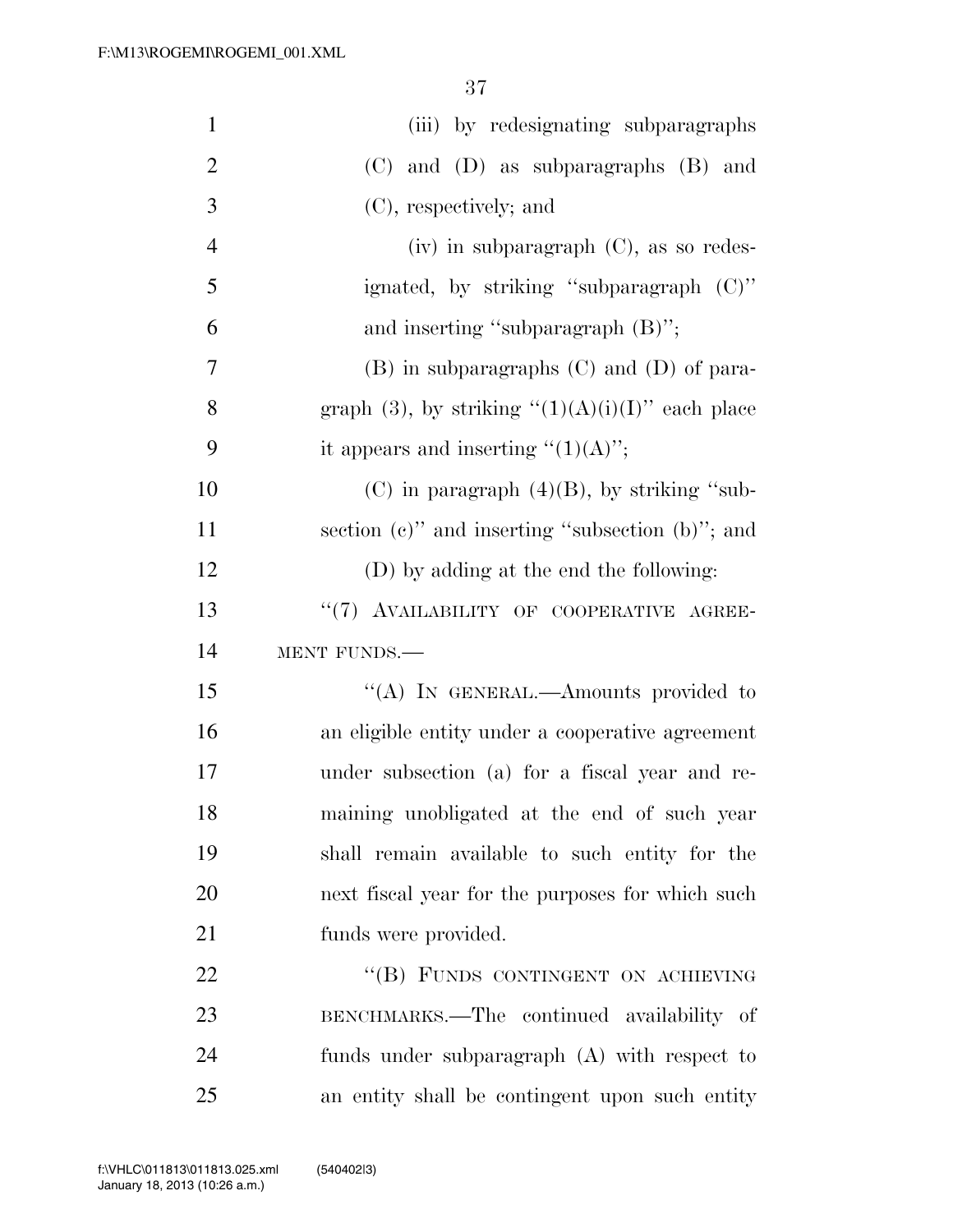|                | achieving the benchmarks and submitting the  |
|----------------|----------------------------------------------|
| $\overline{2}$ | pandemic influenza plan as described in sub- |
| -3             | section $(g)$ ."; and                        |

(7) in subsection (j), by striking paragraph (3).

 (b) VACCINE TRACKING AND DISTRIBUTION.—Sec- tion 319A(e) of the Public Health Service Act (42 U.S.C. 247d–1(e)) is amended by striking ''such sums for each of fiscal years 2007 through 2011'' and inserting ''\$30,800,000 for each of fiscal years 2013 through 2017''.

# **SEC. 203. HOSPITAL PREPAREDNESS AND MEDICAL SURGE CAPACITY.**

 (a) ALL-HAZARDS PUBLIC HEALTH AND MEDICAL RESPONSE CURRICULA AND TRAINING.—Section  $319F(a)(5)(B)$  of the Public Health Service Act (42) 16 U.S.C.  $247d-6(a)(5)(B)$  is amended by striking "public" health or medical'' and inserting ''public health, medical, or dental''.

 (b) ENCOURAGING HEALTH PROFESSIONAL VOLUN-TEERS.—

 (1) EMERGENCY SYSTEM FOR ADVANCE REG- ISTRATION OF VOLUNTEER HEALTH PROFES- SIONALS.—Section 319I(k) of the Public Health Service Act (42 U.S.C. 247d–7b(k)) is amended by striking ''\$2,000,000 for fiscal year 2002, and such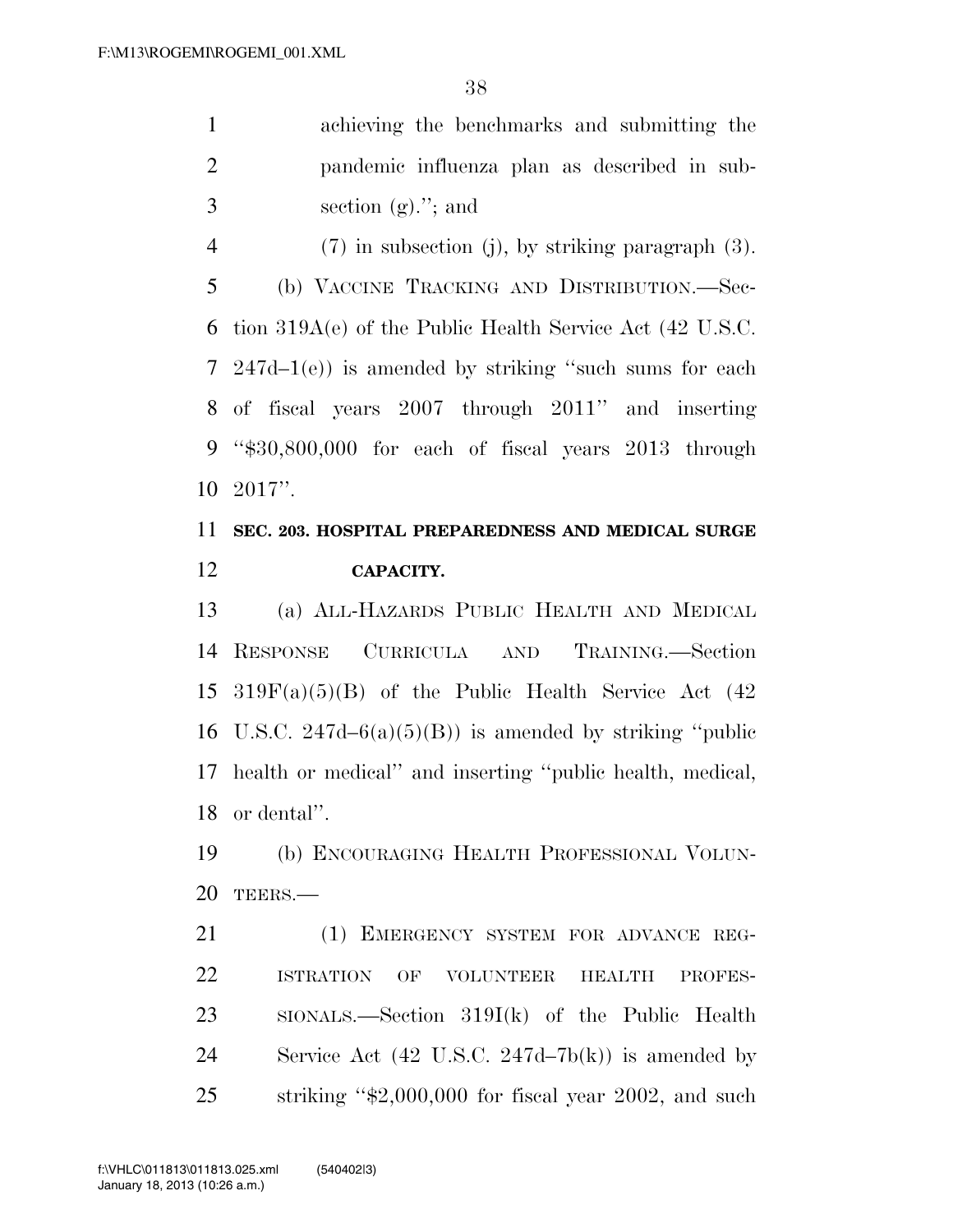sums as may be necessary for each of the fiscal years 2003 through 2011'' and inserting ''\$5,000,000 for each of fiscal years 2013 through 2017''. (2) VOLUNTEERS.—Section 2813 of the Public Health Service Act (42 U.S.C. 300hh–15) is amend- ed— 8 (A) in subsection  $(d)(2)$ , by adding at the end the following: ''Such training exercises shall, as appropriate and applicable, incorporate the needs of at-risk individuals in the event of 12 a public health emergency."; and (B) in subsection (i), by striking ''\$22,000,000 for fiscal year 2007, and such sums as may be necessary for each of fiscal years 2008 through 2011'' and inserting ''\$11,200,000 for each of fiscal years 2013 through 2017''. (c) PARTNERSHIPS FOR STATE AND REGIONAL PRE- PAREDNESS TO IMPROVE SURGE CAPACITY.—Section 319C–2 of the Public Health Service Act (42 U.S.C. 247d–3b) is amended— (1) in subsection (a), by inserting '', including capacity and preparedness to address the needs of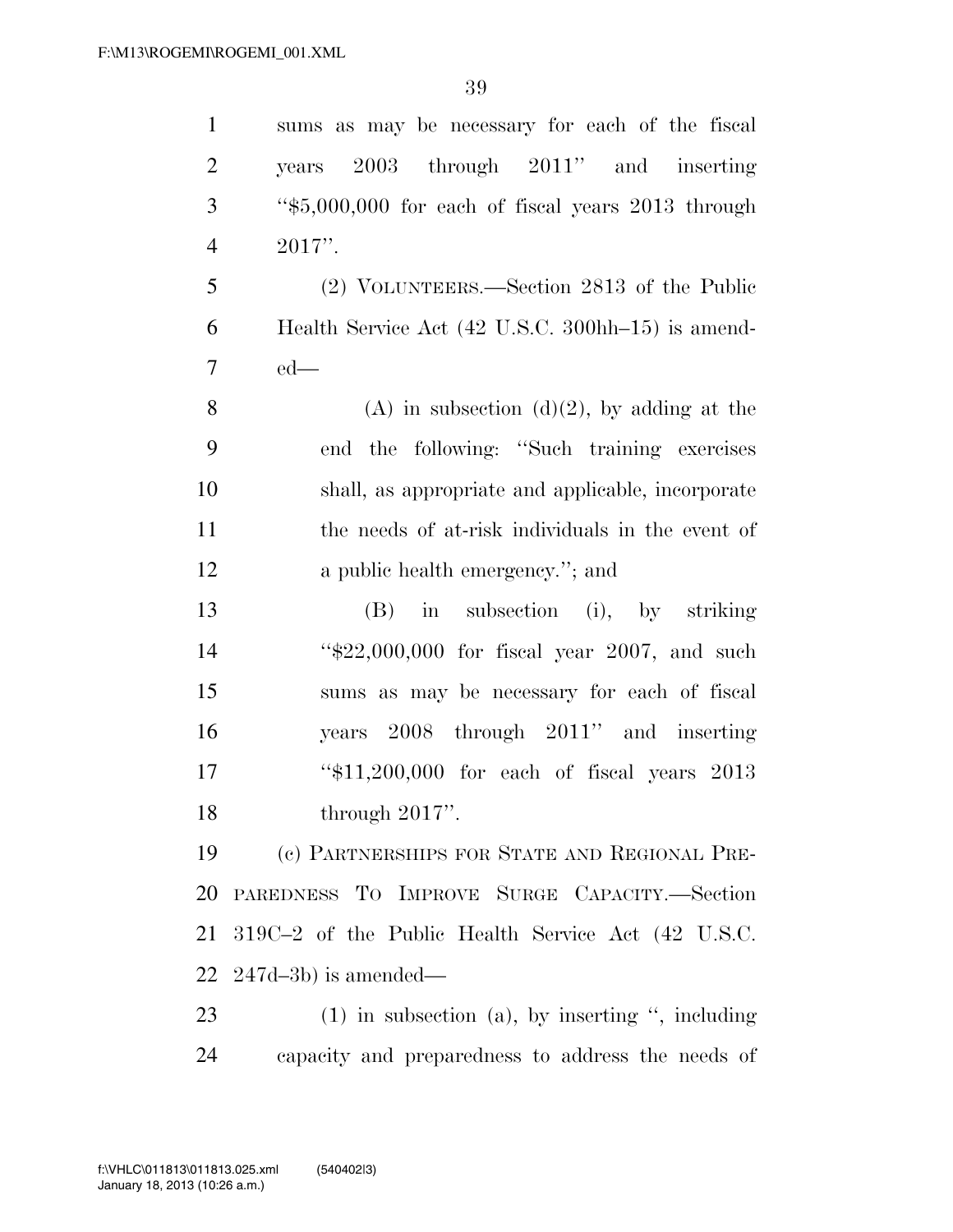pediatric and other at-risk populations'' before the period at the end;

3 (2) in subsection (b)(1)(A)(ii), by striking "cen- ters, primary'' and inserting ''centers, community health centers, primary'';

 (3) by striking subsection (c) and inserting the following:

 ''(c) USE OF FUNDS.—An award under subsection (a) shall be expended for activities to achieve the prepared- ness goals described under paragraphs (1), (3), (4), (5), and (6) of section 2802(b) with respect to all-hazards, in- cluding chemical, biological, radiological, or nuclear threats.'';

 (4) by striking subsection (g) and inserting the following:

"(g) COORDINATION.—

17 <sup>"</sup>(1) LOCAL RESPONSE CAPABILITIES.—An eli- gible entity shall, to the extent practicable, ensure that activities carried out under an award under subsection (a) are coordinated with activities of rel- evant local Metropolitan Medical Response Systems, local Medical Reserve Corps, the local Cities Readi-ness Initiative, and local emergency plans.

24 "(2) NATIONAL COLLABORATION.—Partner-ships consisting of one or more eligible entities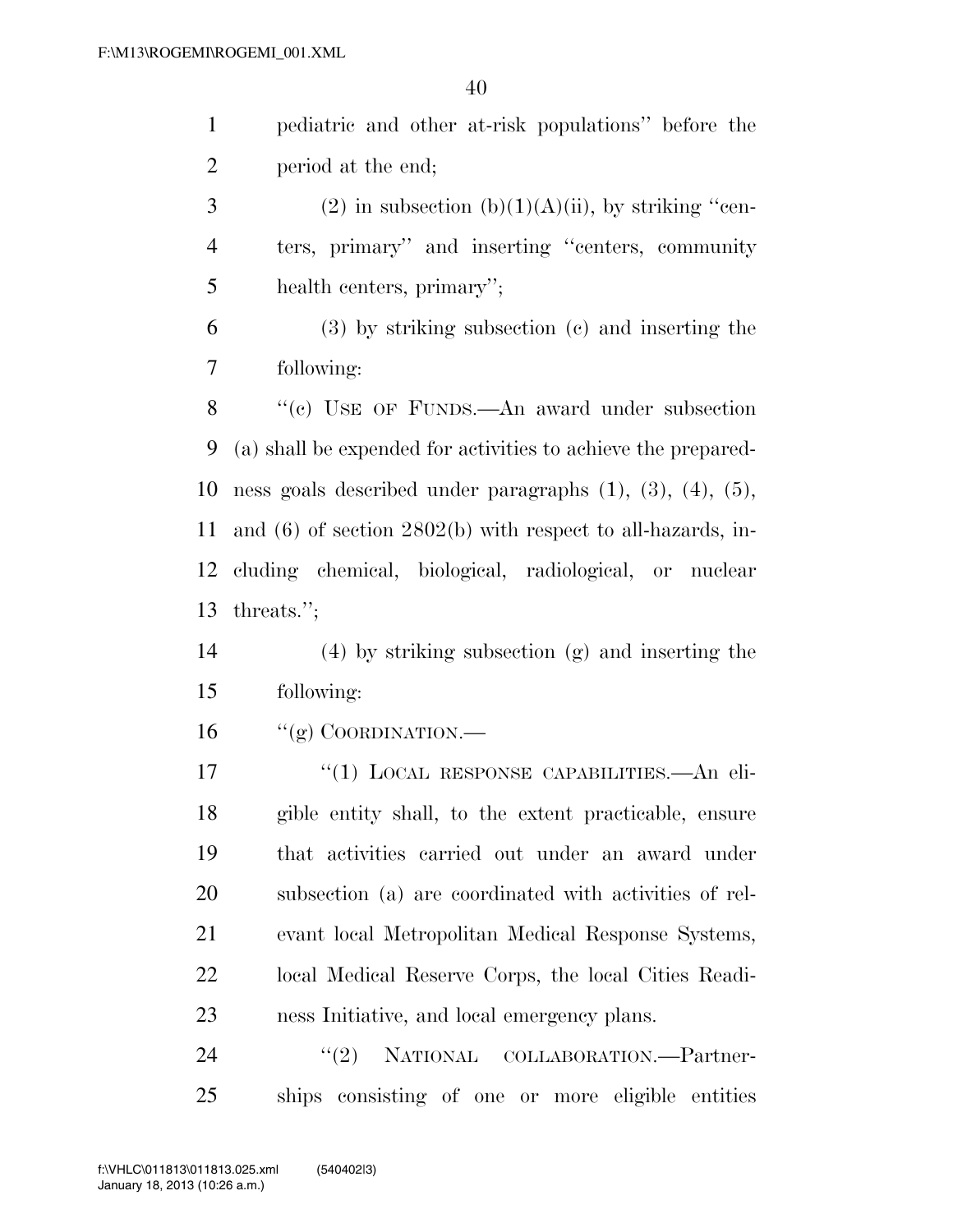| $\mathbf{1}$   | under this section may, to the extent practicable,               |
|----------------|------------------------------------------------------------------|
| $\overline{2}$ | collaborate with other partnerships consisting of one            |
| 3              | or more eligible entities under this section for pur-            |
| $\overline{4}$ | poses of national coordination and collaboration with            |
| 5              | respect to activities to achieve the preparedness                |
| 6              | goals described under paragraphs $(1)$ , $(3)$ , $(4)$ , $(5)$ , |
| 7              | and (6) of section $2802(b)$ .";                                 |
| $8\,$          | $(5)$ in subsection (i)—                                         |
| 9              | $(A)$ by striking "The requirements of" and                      |
| 10             | inserting the following:                                         |
| 11             | "(1) IN GENERAL.—The requirements of"; and                       |
| 12             | (B) by adding at the end the following:                          |
| 13             | "(2) MEETING GOALS OF NATIONAL HEALTH                            |
| 14             | SECURITY STRATEGY.—The Secretary shall imple-                    |
| 15             | ment objective, evidence-based metrics to ensure that            |
| 16             | entities receiving awards under this section<br>are              |
| 17             | meeting, to the extent practicable, the applicable               |
| 18             | goals of the National Health Security Strategy                   |
| 19             | under section 2802."; and                                        |
| 20             | $(6)$ in subsection $(j)$ —                                      |
| 21             | $(A)$ by amending paragraph $(1)$ to read as                     |
| 22             | follows:                                                         |
| 23             | "(1) IN GENERAL.—For purposes of carrying                        |
| 24             | out this section, there is authorized to be appro-               |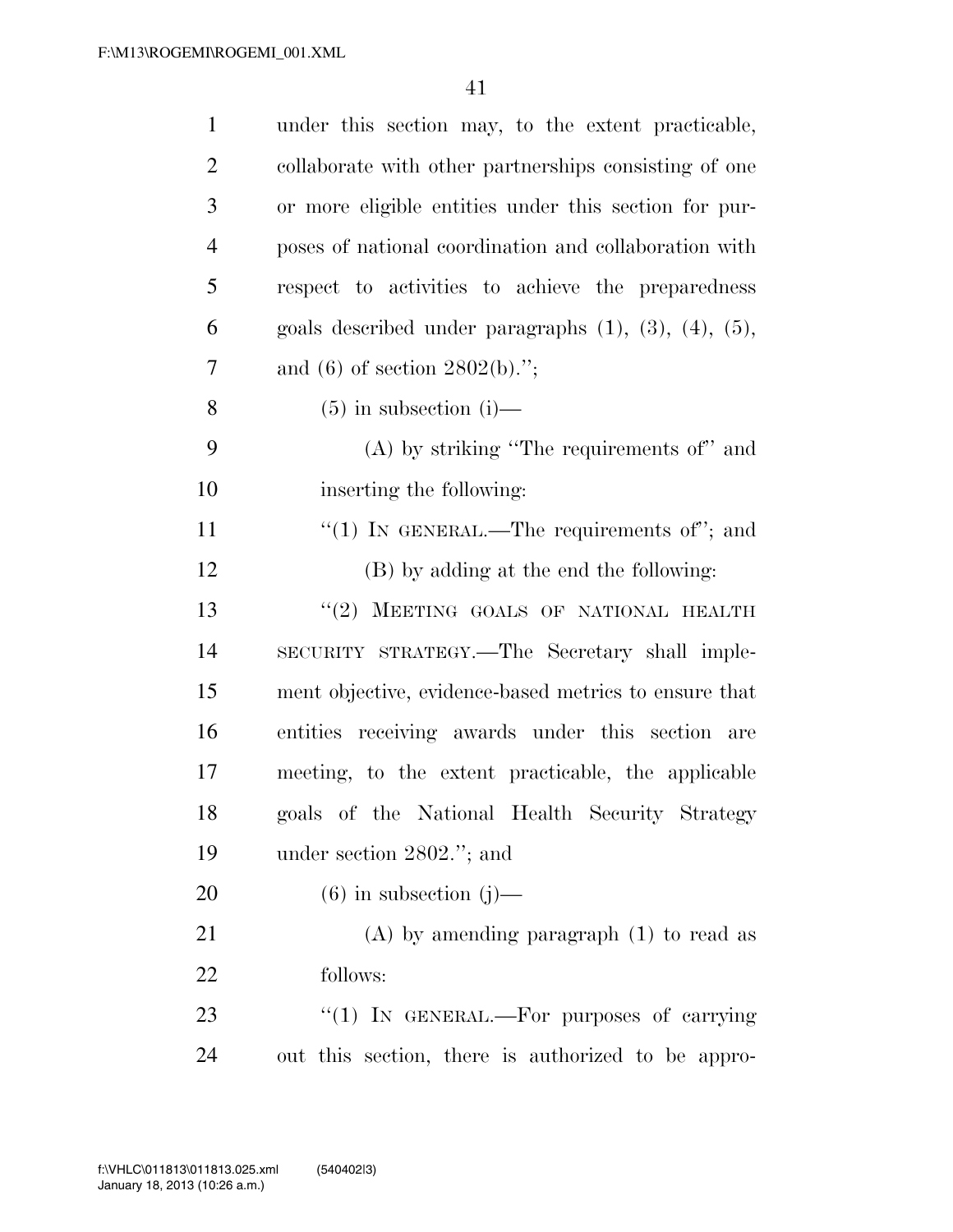| $\mathbf{1}$   | priated $$374,700,000$ for each of fiscal years $2013$ |
|----------------|--------------------------------------------------------|
| $\overline{2}$ | through $2017$ ."; and                                 |
| 3              | (B) by adding at the end the following:                |
| $\overline{4}$ | "(4) AVAILABILITY OF COOPERATIVE AGREE-                |
| 5              | MENT FUNDS.                                            |
| 6              | "(A) IN GENERAL.—Amounts provided to                   |
| 7              | an eligible entity under a cooperative agreement       |
| 8              | under subsection (a) for a fiscal year and re-         |
| 9              | maining unobligated at the end of such year            |
| 10             | shall remain available to such entity for the          |
| 11             | next fiscal year for the purposes for which such       |
| 12             | funds were provided.                                   |
| 13             | "(B) FUNDS CONTINGENT ON ACHIEVING                     |
| 14             | BENCHMARKS.—The continued availability of              |
| 15             | funds under subparagraph (A) with respect to           |
| 16             | an entity shall be contingent upon such entity         |
| 17             | achieving the benchmarks and submitting the            |
| 18             | pandemic influenza plan as required under sub-         |
| 19             | section $(i)$ .".                                      |
| 20             | SEC. 204. ENHANCING SITUATIONAL AWARENESS AND BIO-     |
| 21             | SURVEILLANCE.                                          |
| 22             | Section 319D of the Public Health Service Act (42)     |
| 23             | U.S.C. $247d-4$ ) is amended—                          |
| 24             | $(1)$ in subsection $(b)$ —                            |
|                |                                                        |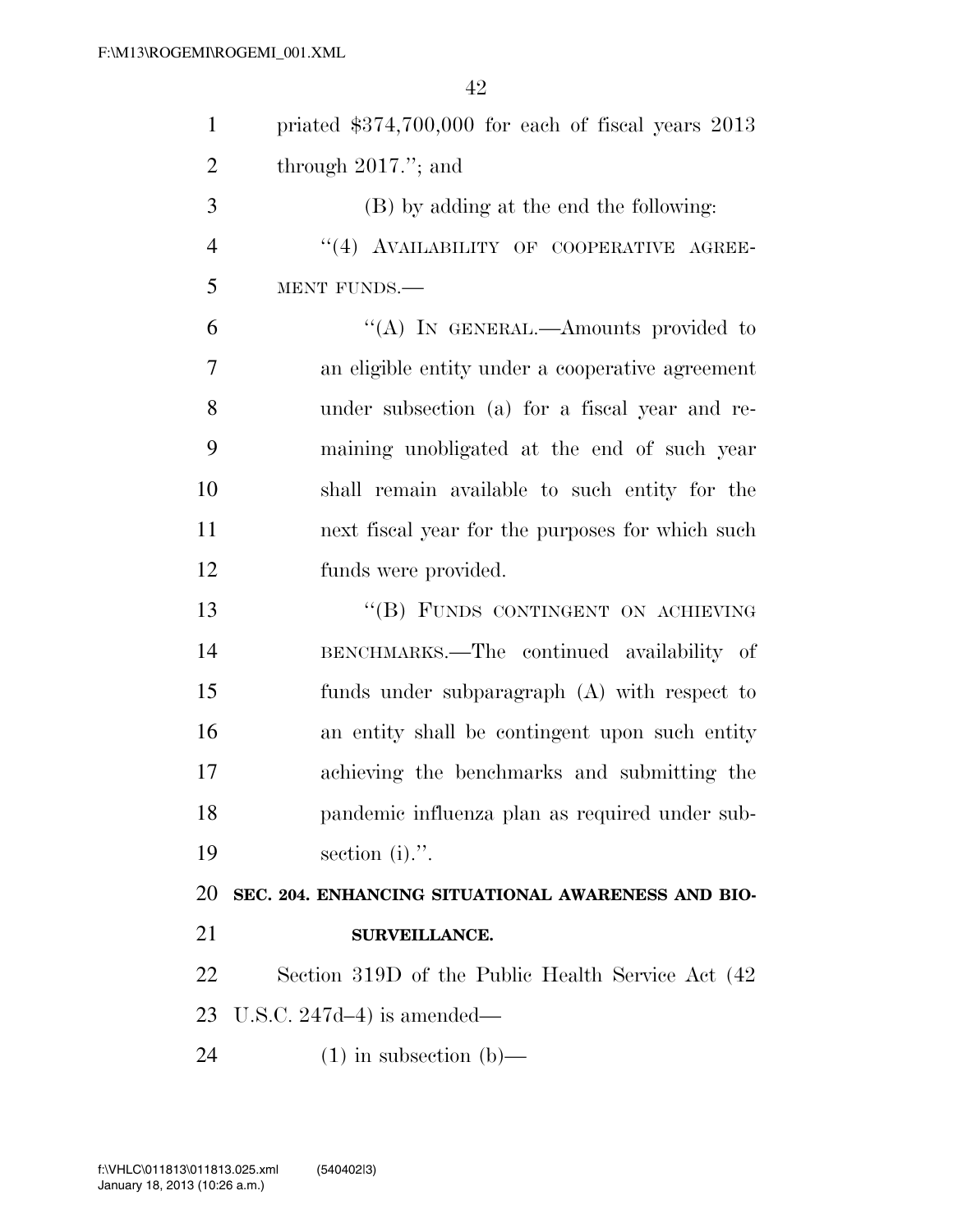| $\mathbf{1}$   | (A) in paragraph $(1)(B)$ , by inserting "poi-   |
|----------------|--------------------------------------------------|
| $\overline{2}$ | son control centers," after "hospitals,";        |
| 3              | $(B)$ in paragraph $(2)$ , by inserting before   |
| $\overline{4}$ | the period at the end the following: ", allowing |
| 5              | for coordination to maximize all-hazards med-    |
| 6              | ical and public health preparedness and re-      |
| 7              | sponse and to minimize duplication of effort";   |
| 8              | and                                              |
| 9              | $(C)$ in paragraph $(3)$ , by inserting before   |
| 10             | the period at the end the following: "and up-    |
| 11             | date such standards as necessary";               |
| 12             | $(2)$ by striking subsection $(e)$ ; and         |
| 13             | $(3)$ in subsection $(d)$ —                      |
| 14             | (A) in the subsection heading, by striking       |
| 15             | "PUBLIC HEALTH SITUATIONAL AWARENESS"            |
| 16             | and inserting "MODERNIZING PUBLIC HEALTH         |
| 17             | SITUATIONAL AWARENESS AND BIOSURVEIL-            |
| 18             | LANCE";                                          |
| 19             | $(B)$ in paragraph $(1)$ —                       |
| 20             | (i) by striking "Pandemic and All-               |
| 21             | Hazards Preparedness Act" and inserting          |
| 22             | "Pandemic and All-Hazards Preparedness           |
| 23             | Reauthorization Act of 2013"; and                |
| 24             | (ii) by inserting ", novel emerging              |
| 25             | threats," after "disease outbreaks";             |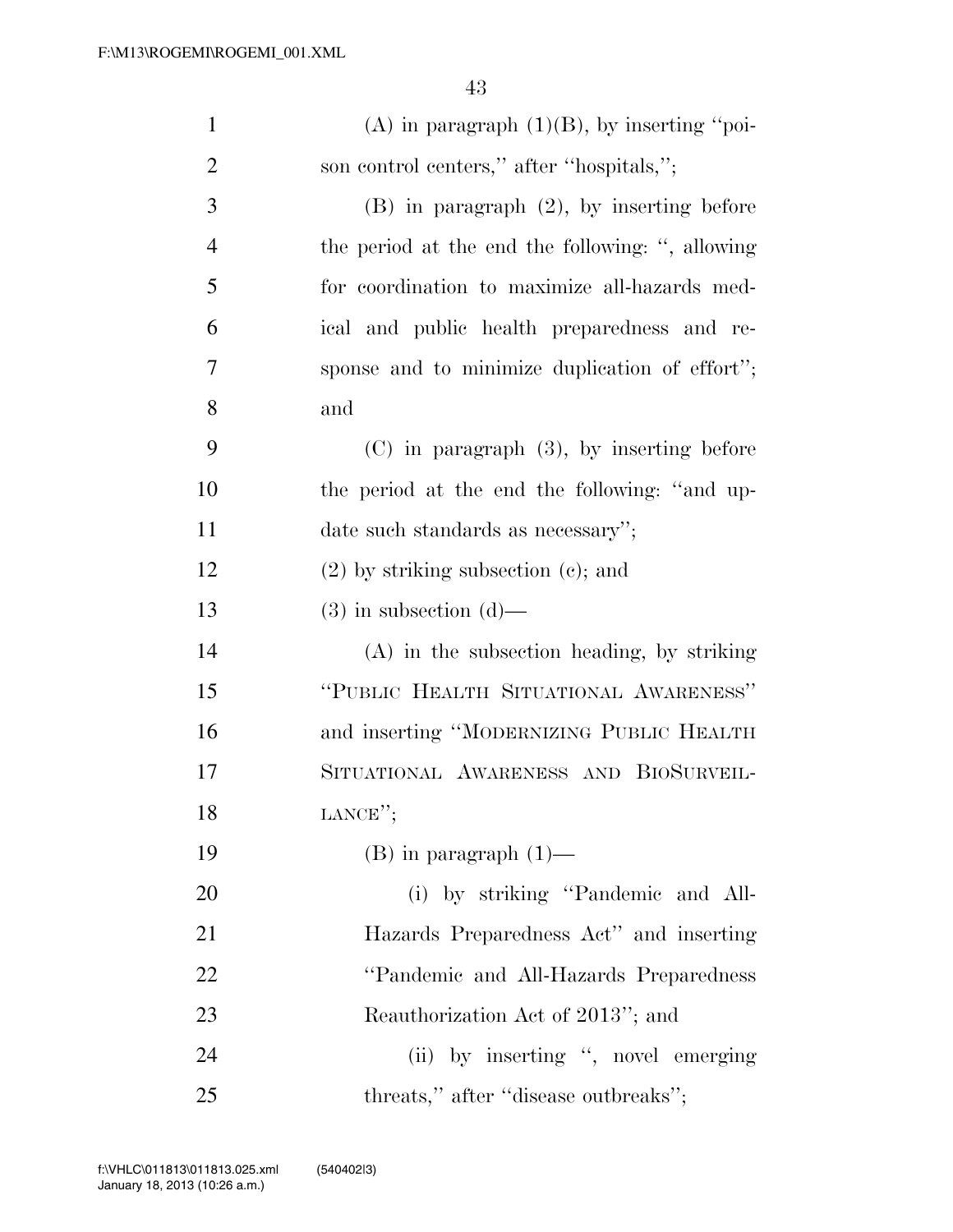1 (C) by striking paragraph (2) and insert-2 ing the following:

3 "(2) STRATEGY AND IMPLEMENTATION PLAN.—Not later than 180 days after the date of enactment of the Pandemic and All-Hazards Pre- paredness Reauthorization Act of 2013, the Sec- retary shall submit to the appropriate committees of Congress a coordinated strategy and an accom- panying implementation plan that identifies and demonstrates the measurable steps the Secretary will carry out to—

12 ''(A) develop, implement, and evaluate the 13 network described in paragraph (1), utilizing 14 the elements described in paragraph  $(3)$ ;

15 "(B) modernize and enhance biosurveil-16 lance activities; and

 $\langle \text{C}(\text{C}) \rangle$  improve information sharing, coordi- nation, and communication among disparate biosurveillance systems supported by the De-20 partment of Health and Human Services.";

21 (D) in paragraph  $(3)(D)$ , by inserting 22 ''community health centers, health centers'' 23 after "poison control,";

24 (E) in paragraph (5), by striking subpara-25 graph (A) and inserting the following: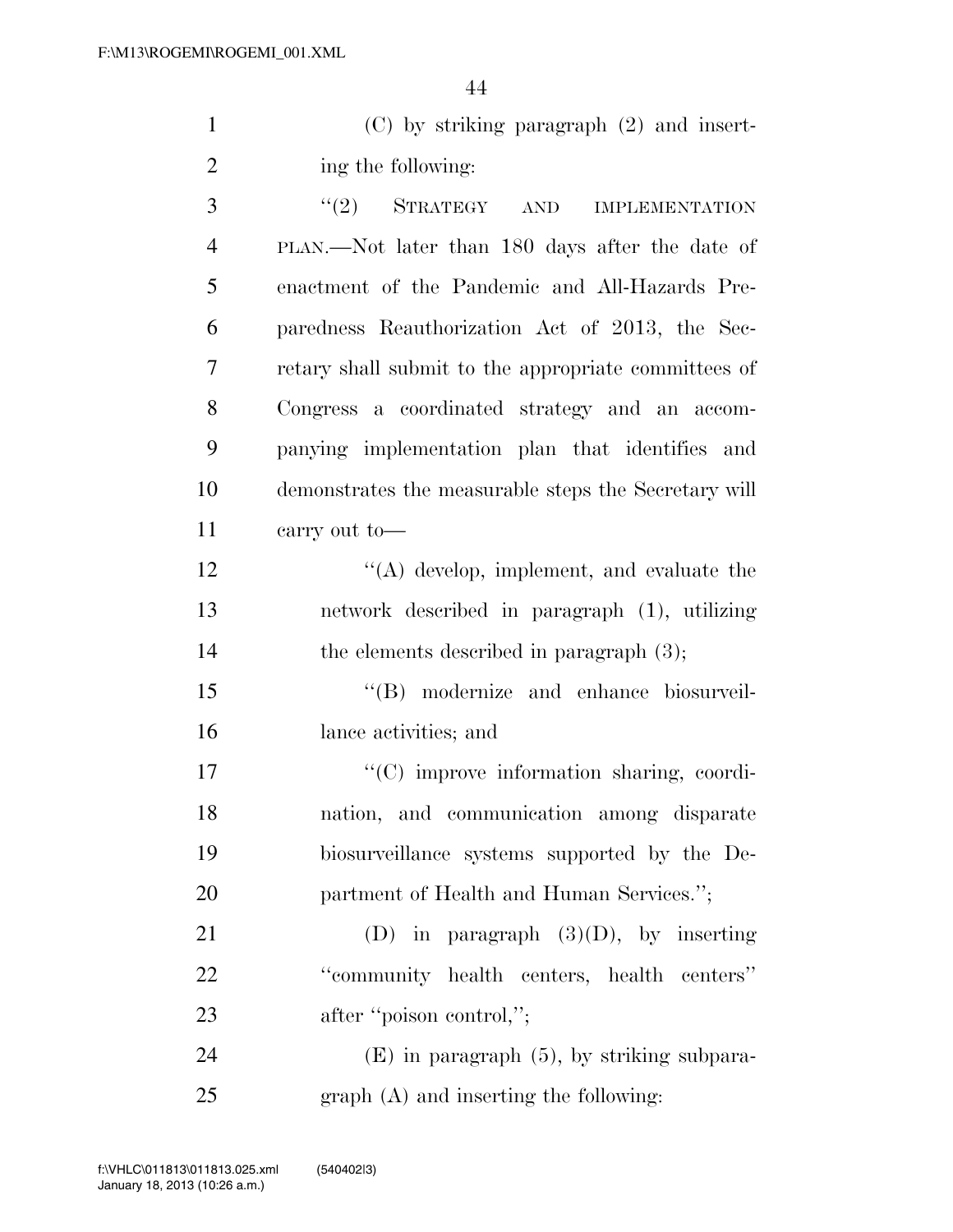$\langle (A)$  utilize applicable interoperability standards as determined by the Secretary, and in consultation with the Office of the National Coordinator for Health Information Tech- nology, through a joint public and private sec-tor process;''; and

(F) by adding at the end the following:

8 "(6) CONSULTATION WITH THE NATIONAL BIO- DEFENSE SCIENCE BOARD.—In carrying out this section and consistent with section 319M, the Na- tional Biodefense Science Board shall provide expert advice and guidance, including recommendations, re- garding the measurable steps the Secretary should take to modernize and enhance biosurveillance activi- ties pursuant to the efforts of the Department of Health and Human Services to ensure comprehen- sive, real-time, all-hazards biosurveillance capabili- ties. In complying with the preceding sentence, the National Biodefense Science Board shall—

 ''(A) identify the steps necessary to achieve a national biosurveillance system for human health, with international connectivity, where appropriate, that is predicated on State, re- gional, and community level capabilities and creates a networked system to allow for two-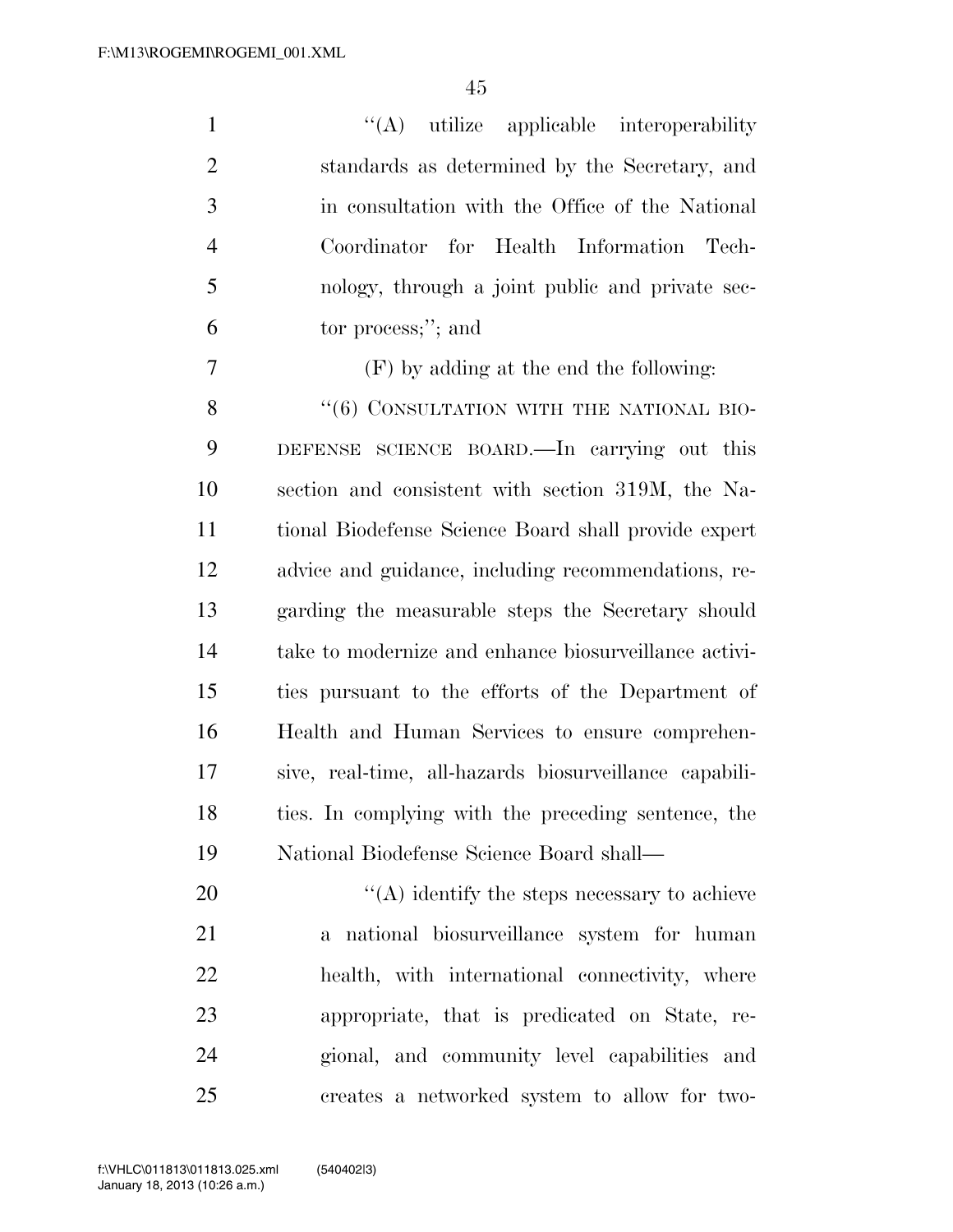way information flow between and among Fed- eral, State, and local government public health authorities and clinical health care providers;

 $\langle$  (B) identify any duplicative surveillance programs under the authority of the Secretary, or changes that are necessary to existing pro- grams, in order to enhance and modernize such activities, minimize duplication, strengthen and streamline such activities under the authority of the Secretary, and achieve real-time and appro- priate data that relate to disease activity, both human and zoonotic; and

 ''(C) coordinate with applicable existing advisory committees of the Director of the Cen- ters for Disease Control and Prevention, includ- ing such advisory committees consisting of rep- resentatives from State, local, and tribal public health authorities and appropriate public and private sector health care entities and academic institutions, in order to provide guidance on 21 public health surveillance activities.";

22 (4) in subsection (e)(5), by striking years after the date of enactment of the Pandemic and All-Hazards Preparedness Act'' and inserting ''3 years after the date of enactment of the Pandemic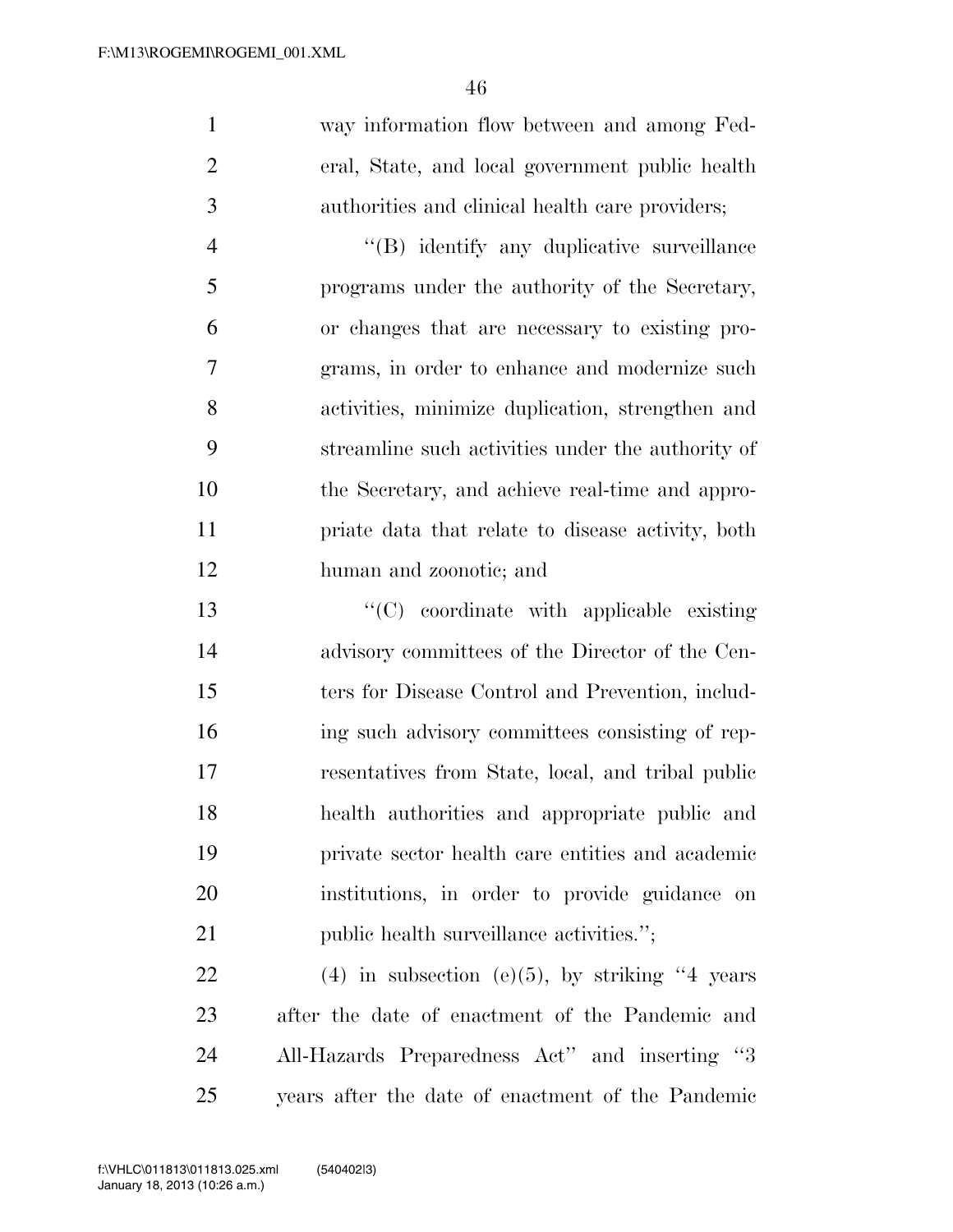| and All-Hazards Preparedness Reauthorization Act |  |  |
|--------------------------------------------------|--|--|
| 2 of $2013"$ ;                                   |  |  |

 $3 \t\t (5)$  in subsection (g), by striking "such sums as may be necessary in each of fiscal years 2007 through 2011'' and inserting ''\$138,300,000 for each of fiscal years 2013 through 2017''; and (6) by adding at the end the following: ''(h) DEFINITION.—For purposes of this section the term 'biosurveillance' means the process of gathering near real-time biological data that relates to human and zoonotic disease activity and threats to human or animal health, in order to achieve early warning and identification of such health threats, early detection and prompt ongoing tracking of health events, and overall situational aware-ness of disease activity.''.

## **SEC. 205. ELIMINATING DUPLICATIVE PROJECT BIOSHIELD**

**REPORTS.** 

 Section 5 of the Project Bioshield Act of 2004 (42 U.S.C. 247d–6c) is repealed.

# **TITLE III—ENHANCING MEDICAL**

# **COUNTERMEASURE REVIEW**

## **SEC. 301. SPECIAL PROTOCOL ASSESSMENT.**

 Section 505(b)(5)(B) of the Federal Food, Drug, and 24 Cosmetic Act  $(21 \text{ U.S.C. } 355(b)(5)(B))$  is amended by striking ''size of clinical trials intended'' and all that fol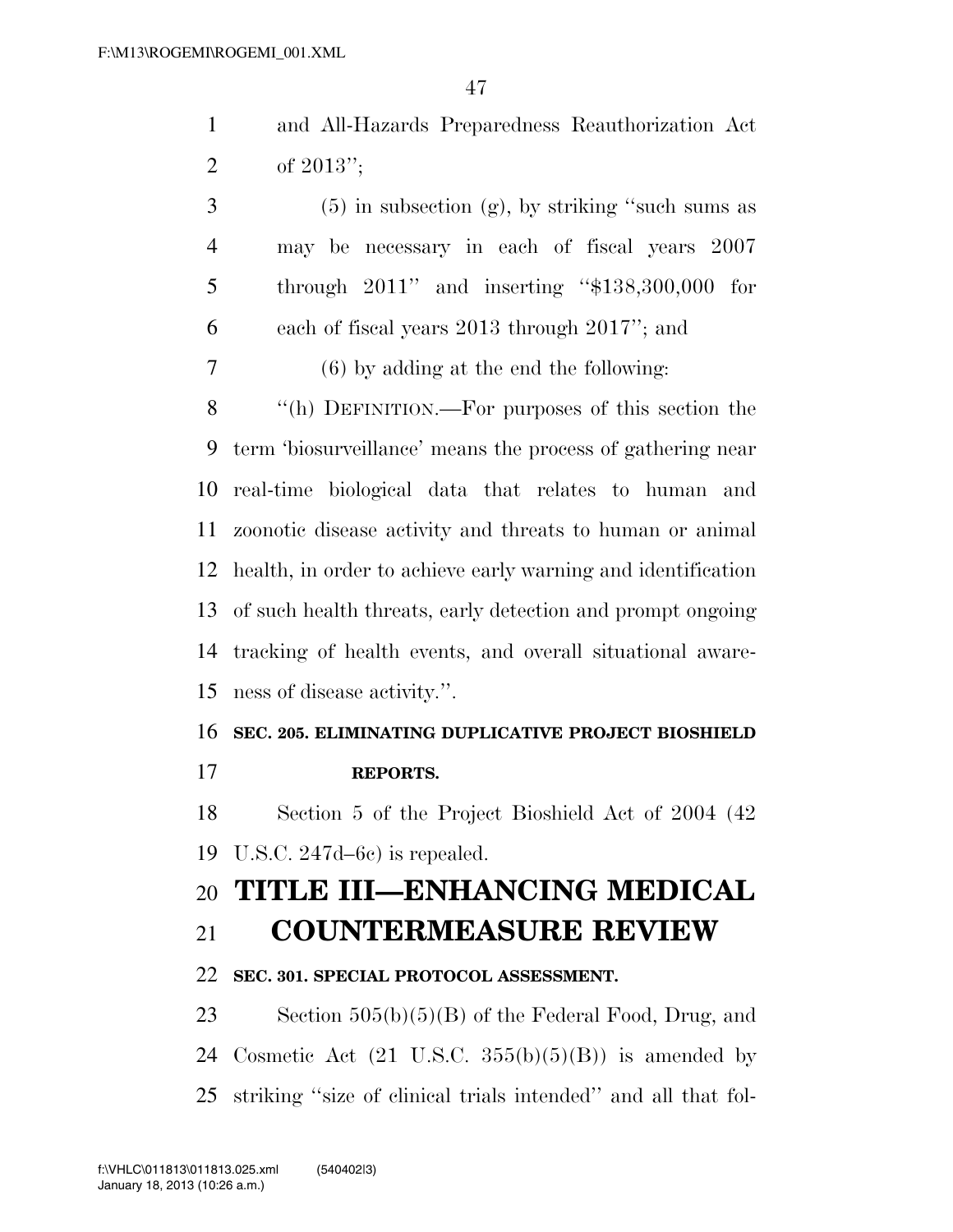lows through ''. The sponsor or applicant'' and inserting the following: ''size— ''(i)(I) of clinical trials intended to form the primary basis of an effectiveness claim; or

5 "(II) in the case where human efficacy studies are not ethical or feasible, of animal and any associ- ated clinical trials which, in combination, are in- tended to form the primary basis of an effectiveness claim; or

 $\frac{1}{10}$  ii) with respect to an application for approval of a biological product under section 351(k) of the Public Health Service Act, of any necessary clinical study or studies.

The sponsor or applicant''.

 **SEC. 302. AUTHORIZATION FOR MEDICAL PRODUCTS FOR USE IN EMERGENCIES.** 

 (a) IN GENERAL.—Section 564 of the Federal Food, Drug, and Cosmetic Act (21 U.S.C. 360bbb–3) is amend-ed—

20  $(1)$  in subsection  $(a)$ —

 (A) in paragraph (1), by striking ''sections 22  $505, 510(k)$ , and  $515$  of this Act" and inserting 23 "any provision of this Act";

24 (B) in paragraph  $(2)(A)$ , by striking ''under a provision of law referred to in such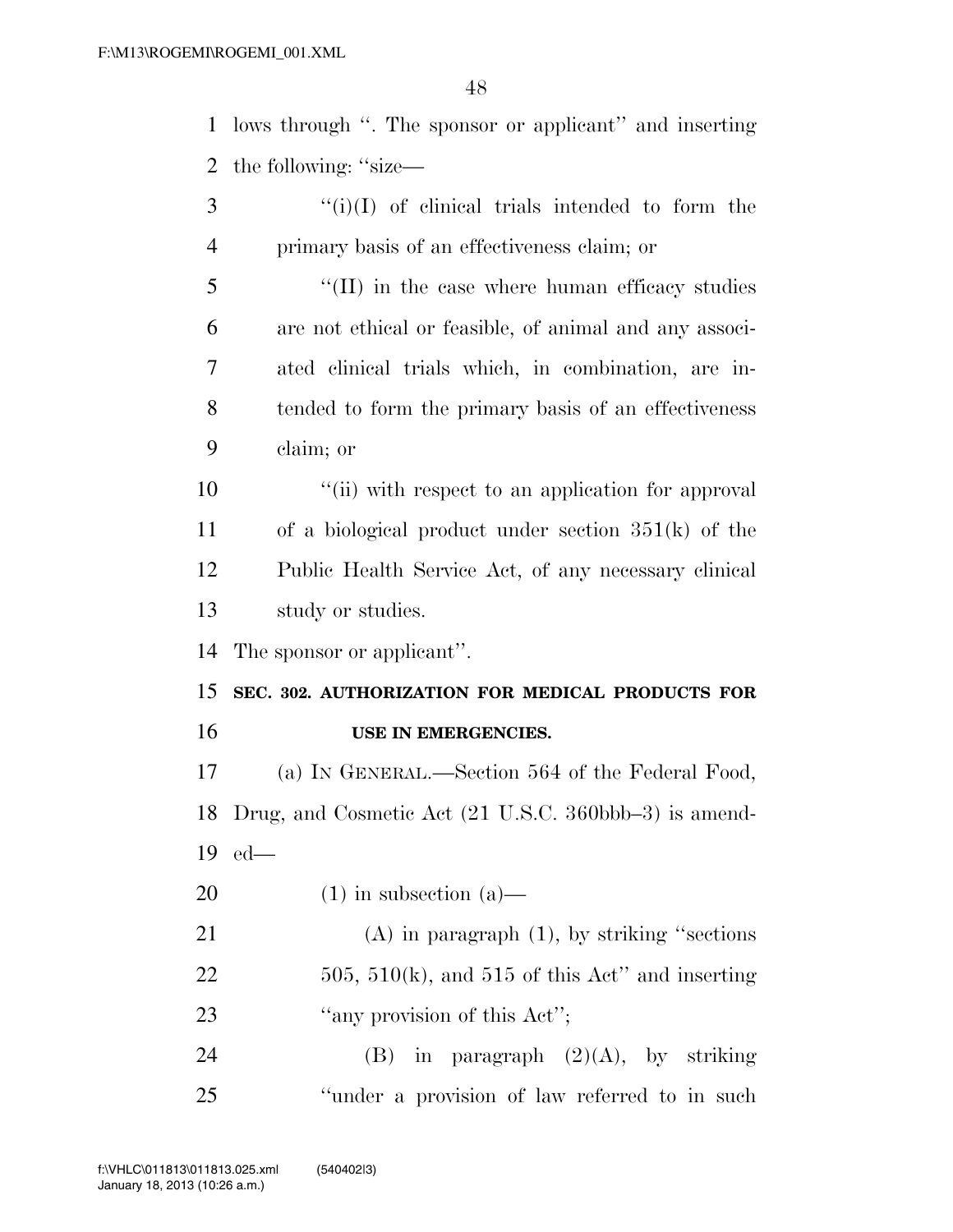| $\mathbf{1}$   | paragraph" and inserting "under section 505,          |
|----------------|-------------------------------------------------------|
| $\overline{2}$ | $510(k)$ , or $515$ of this Act or section 351 of the |
| 3              | Public Health Service Act"; and                       |
| $\overline{4}$ | $(C)$ in paragraph $(3)$ , by striking "a provi-      |
| 5              | sion of law referred to in such paragraph" and        |
| 6              | inserting "a section of this Act or the Public        |
| $\overline{7}$ | Health Service Act referred to in paragraph           |
| 8              | $(2)(A)$ ";                                           |
| 9              | $(2)$ in subsection $(b)$ —                           |
| 10             | (A) in the subsection heading, by striking            |
| 11             | "EMERGENCY" and inserting "EMERGENCY OR               |
| 12             | THREAT JUSTIFYING EMERGENCY AUTHOR-                   |
| 13             | IZED USE";                                            |
| 14             | $(B)$ in paragraph $(1)$ —                            |
| 15             | (i) in the matter preceding subpara-                  |
| 16             | graph (A), by striking "may declare an                |
| 17             | emergency" and inserting "may make a                  |
| 18             | declaration that the circumstances exist";            |
| 19             | (ii) in subparagraph $(A)$ , by striking              |
| 20             | "specified";                                          |
| 21             | (iii) in subparagraph $(B)$ —                         |
| 22             | $(I)$ by striking "specified"; and                    |
| 23             | $(II)$ by striking "; or" and insert-                 |
| 24             | ing a semicolon;                                      |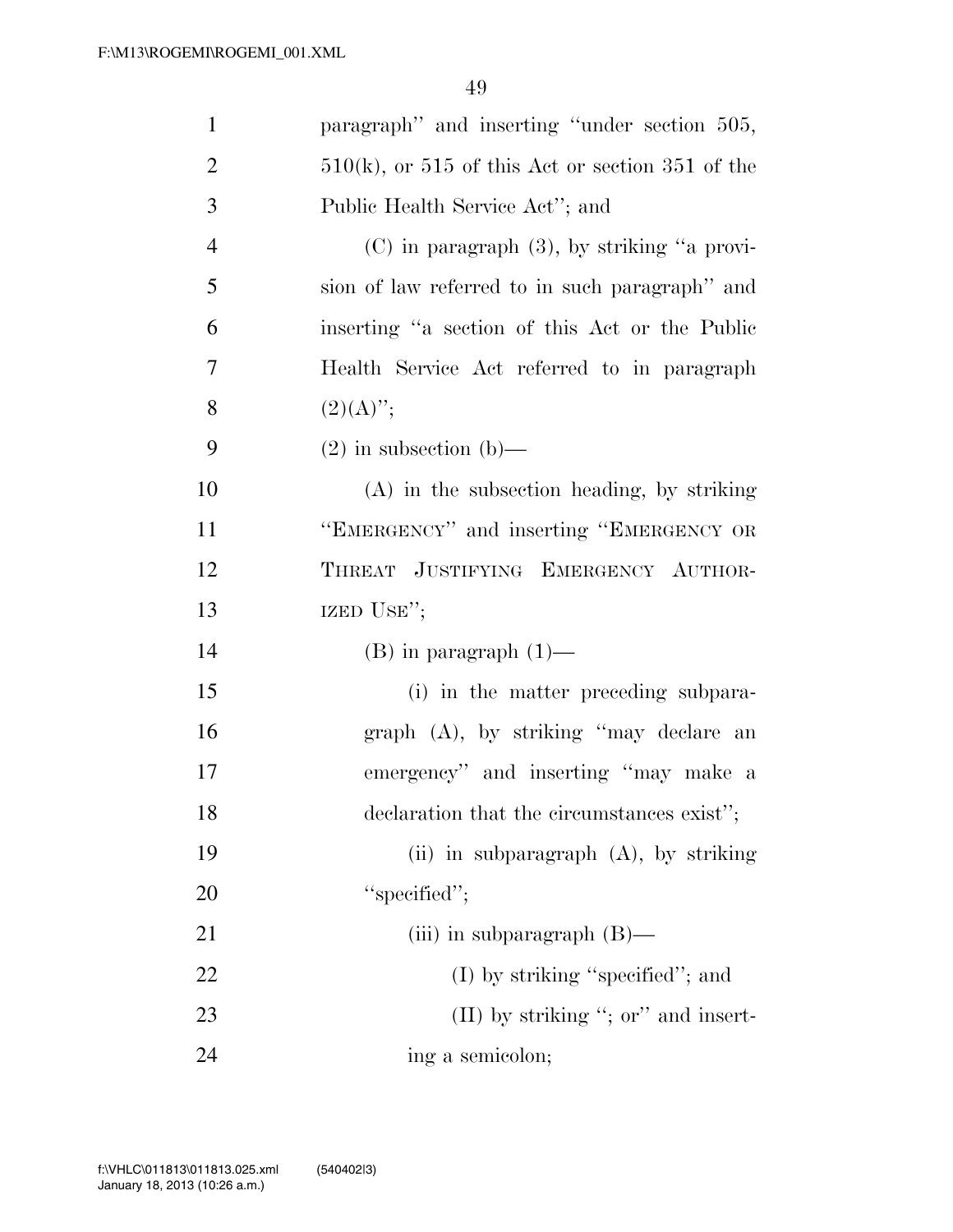| $(iv)$ by amending subparagraph $(C)$ to |
|------------------------------------------|
| read as follows:                         |

 ''(C) a determination by the Secretary that there is a public health emergency, or a signifi- cant potential for a public health emergency, that affects, or has a significant potential to af- fect, national security or the health and security of United States citizens living abroad, and that involves a biological, chemical, radiological, or nuclear agent or agents, or a disease or condi- tion that may be attributable to such agent or agents; or''; and

 (v) by adding at the end the following:  $\langle (D)$  the identification of a material threat pursuant to section 319F–2 of the Public Health Service Act sufficient to affect national security or the health and security of United States citizens living abroad.'';

19 (C) in paragraph  $(2)$ —

 (i) in subparagraph (A), by amending 21 clause (ii) to read as follows:

22 ''(ii) a change in the approval status 23 of the product such that the circumstances described in subsection (a)(2) have ceased to exist.'';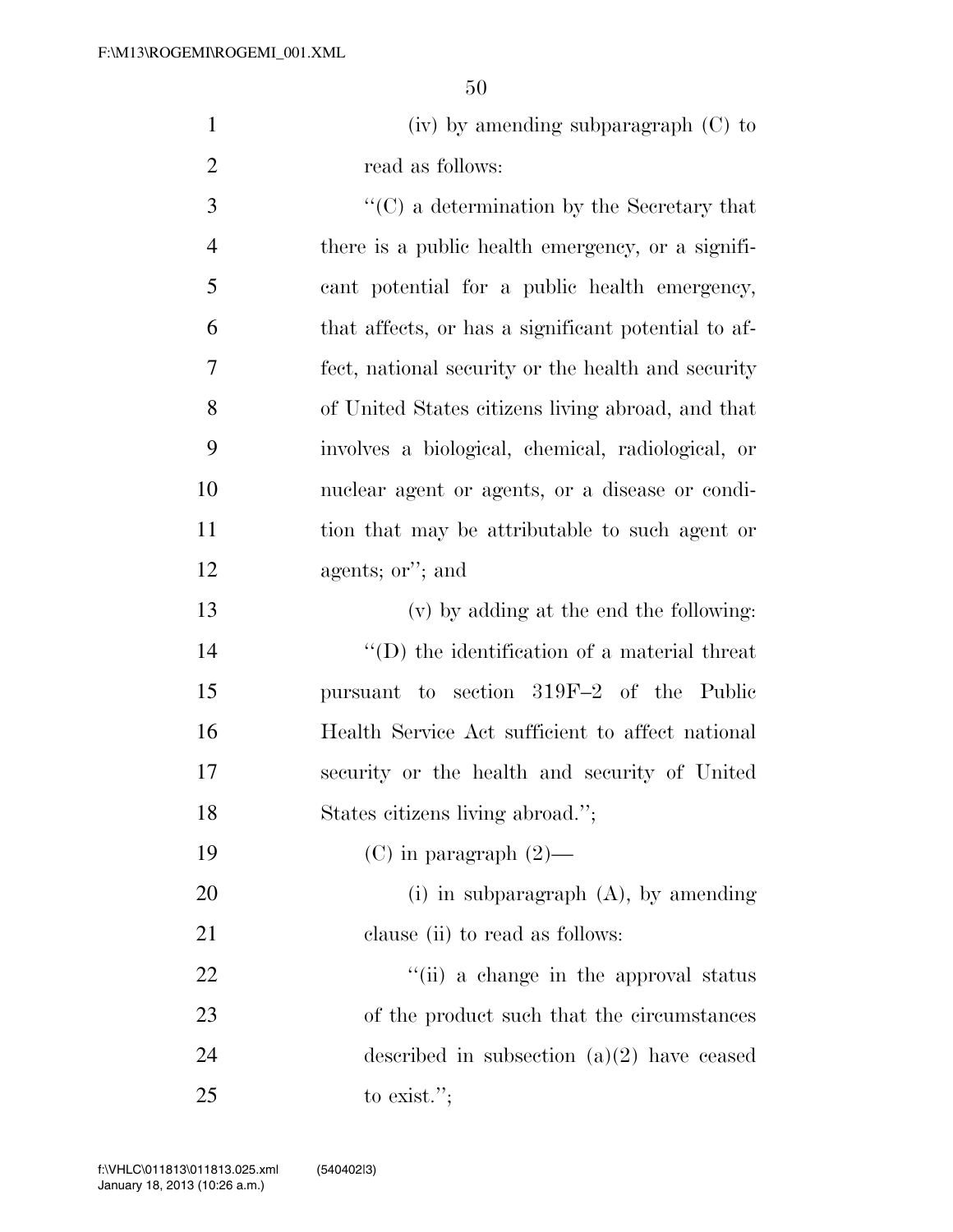| $\mathbf{1}$   | (ii) by striking subparagraph (B); and                   |
|----------------|----------------------------------------------------------|
| $\overline{2}$ | (iii) by redesignating subparagraph                      |
| 3              | $(C)$ as subparagraph $(B)$ ;                            |
| 4              | $(D)$ in paragraph $(4)$ , by striking "advance"         |
| 5              | notice of termination, and renewal under this            |
| 6              | subsection." and inserting ", and advance no-            |
| 7              | tice of termination under this subsection."; and         |
| 8              | (E) by adding at the end the following:                  |
| 9              | "(5) EXPLANATION BY SECRETARY.—If an au-                 |
| 10             | thorization under this section with respect to an un-    |
| 11             | approved product or an unapproved use of an ap-          |
| 12             | proved product has been in effect for more than 1        |
| 13             | year, the Secretary shall provide in writing to the      |
| 14             | sponsor of such product an explanation of the sci-       |
| 15             | entific, regulatory, or other obstacles to approval, li- |
| 16             | censure, or clearance of such product or use, includ-    |
| 17             | ing specific actions to be taken by the Secretary and    |
| 18             | the sponsor to overcome such obstacles.";                |
| 19             | $(3)$ in subsection $(e)$ —                              |
| 20             | (A) in the matter preceding paragraph                    |
| 21             | $(1)$ —                                                  |
| 22             | (i) by inserting "the Assistant Sec-                     |
| 23             | retary for Preparedness and Response,"                   |
| 24             | after "consultation with";                               |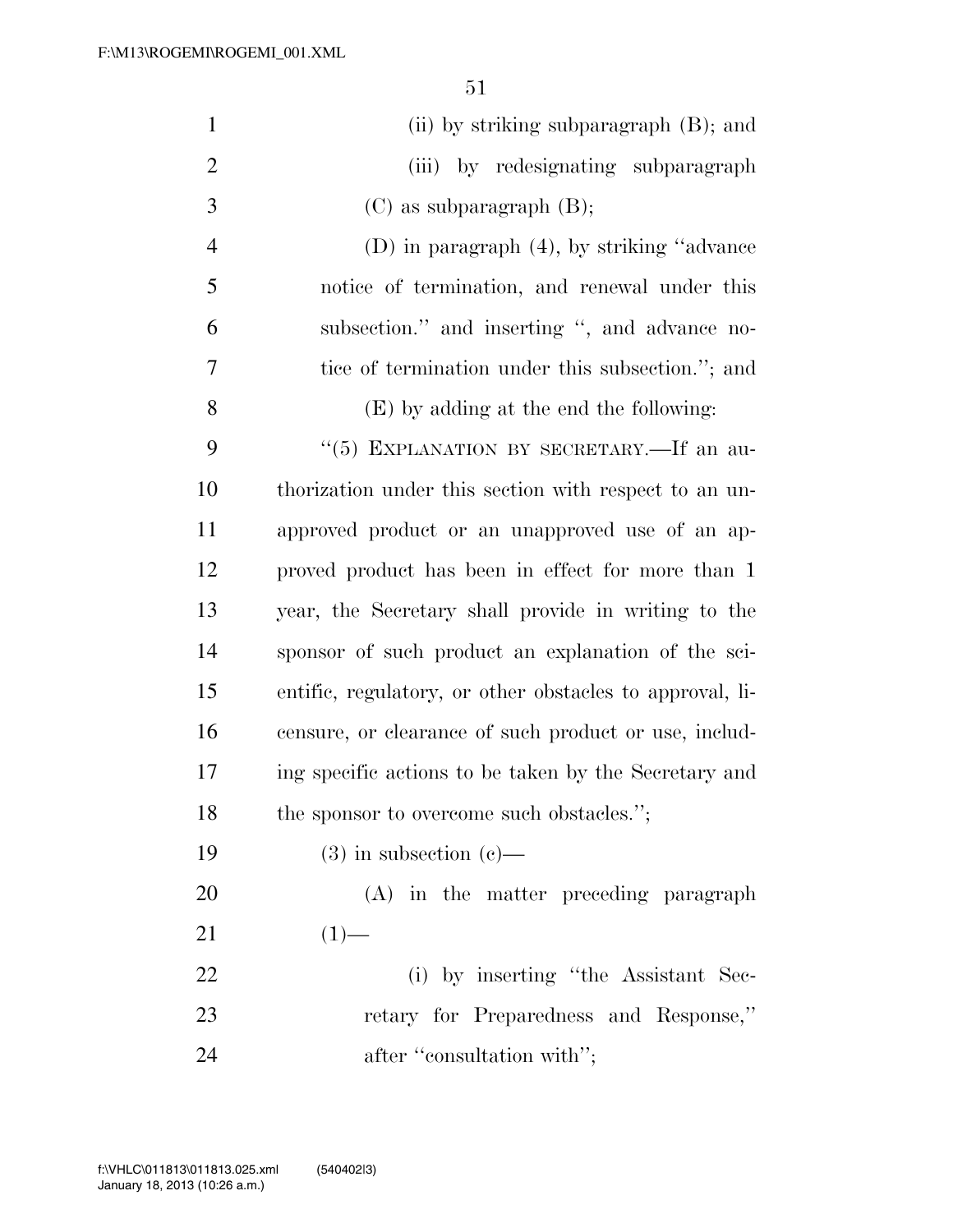| $\mathbf{1}$   | (ii) by striking "Health and" and in-                 |
|----------------|-------------------------------------------------------|
| $\overline{2}$ | serting "Health, and"; and                            |
| 3              | (iii) by striking "circumstances of the               |
| $\overline{4}$ | emergency involved" and inserting "appli-             |
| 5              | cable circumstances described in subsection           |
| 6              | $(b)(1)$ ";                                           |
| 7              | $(B)$ in paragraph $(1)$ , by striking "speci-        |
| 8              | fied" and inserting "referred to"; and                |
| 9              | (C) in paragraph $(2)(B)$ , by inserting ",           |
| 10             | taking into consideration the material threat         |
| 11             | posed by the agent or agents identified in a dec-     |
| 12             | laration under subsection (b) $(1)(D)$ , if applica-  |
| 13             | ble" after "risks of the product";                    |
| 14             | $(4)$ in subsection $(d)(3)$ , by inserting ", to the |
| 15             | extent practicable given the circumstances of the     |
| 16             | emergency," after "including";                        |
| 17             | $(5)$ in subsection $(e)$ —                           |
| 18             | (A) in paragraph $(1)(A)$ , by striking "cir-         |
| 19             | cumstances of the emergency" and inserting            |
| 20             | "applicable circumstances described in sub-           |
| 21             | section $(b)(1)$ ";                                   |
| 22             | $(B)$ in paragraph $(1)(B)$ , by amending             |
| 23             | clause (iii) to read as follows:                      |
| 24             | "(iii) Appropriate conditions with re-                |
| 25             | spect to collection and analysis of informa-          |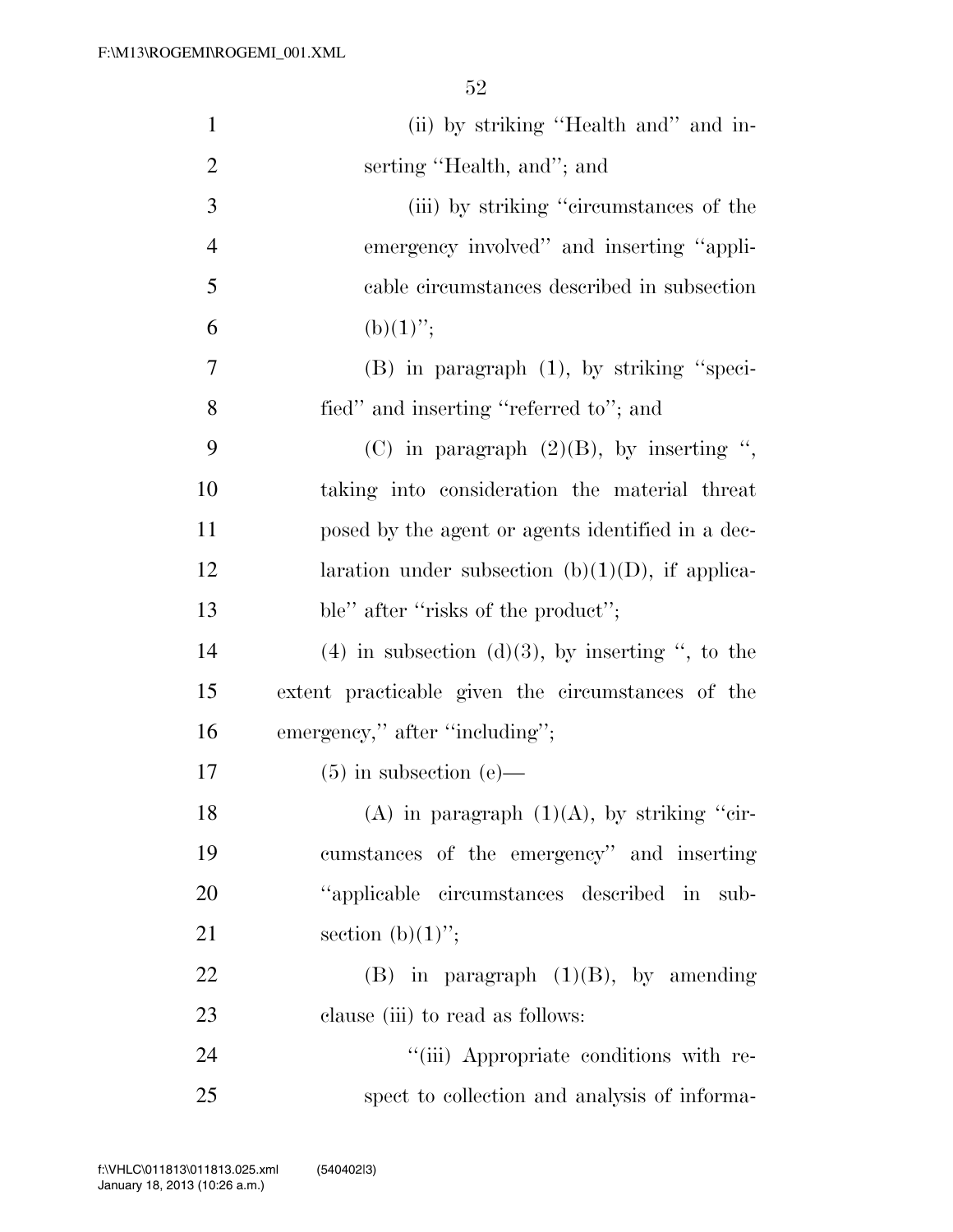| $\mathbf{1}$   | tion concerning the safety and effectiveness                    |
|----------------|-----------------------------------------------------------------|
| $\overline{2}$ | of the product with respect to the use of                       |
| 3              | such product during the period when the                         |
| $\overline{4}$ | authorization is in effect and a reasonable                     |
| 5              | time following such period.";                                   |
| 6              | $(C)$ in paragraph $(2)$ —                                      |
| 7              | (i) in subparagraph $(A)$ —                                     |
| 8              | (I) by striking "manufacturer of                                |
| 9              | the product" and inserting "person";                            |
| 10             | (II) by striking "circumstances of                              |
| 11             | the emergency" and inserting "appli-                            |
| 12             | cable circumstances described in sub-                           |
| 13             | section $(b)(1)$ "; and                                         |
| 14             | (III) by inserting at the end be-                               |
| 15             | fore the period "or in paragraph                                |
| 16             | $(1)(B)$ ";                                                     |
| 17             | (ii) in subparagraph $(B)(i)$ , by insert-                      |
| 18             | ing before the period at the end ", except                      |
| 19             | as provided in section 564A with respect to                     |
| 20             | authorized changes to the product expira-                       |
| 21             | tion date"; and                                                 |
| 22             | (iii) by amending subparagraph $(C)$ to                         |
| 23             | read as follows:                                                |
| 24             | $\lq\lq$ <sup>c</sup> (C) In establishing conditions under this |
| 25             | paragraph with respect to the distribution and                  |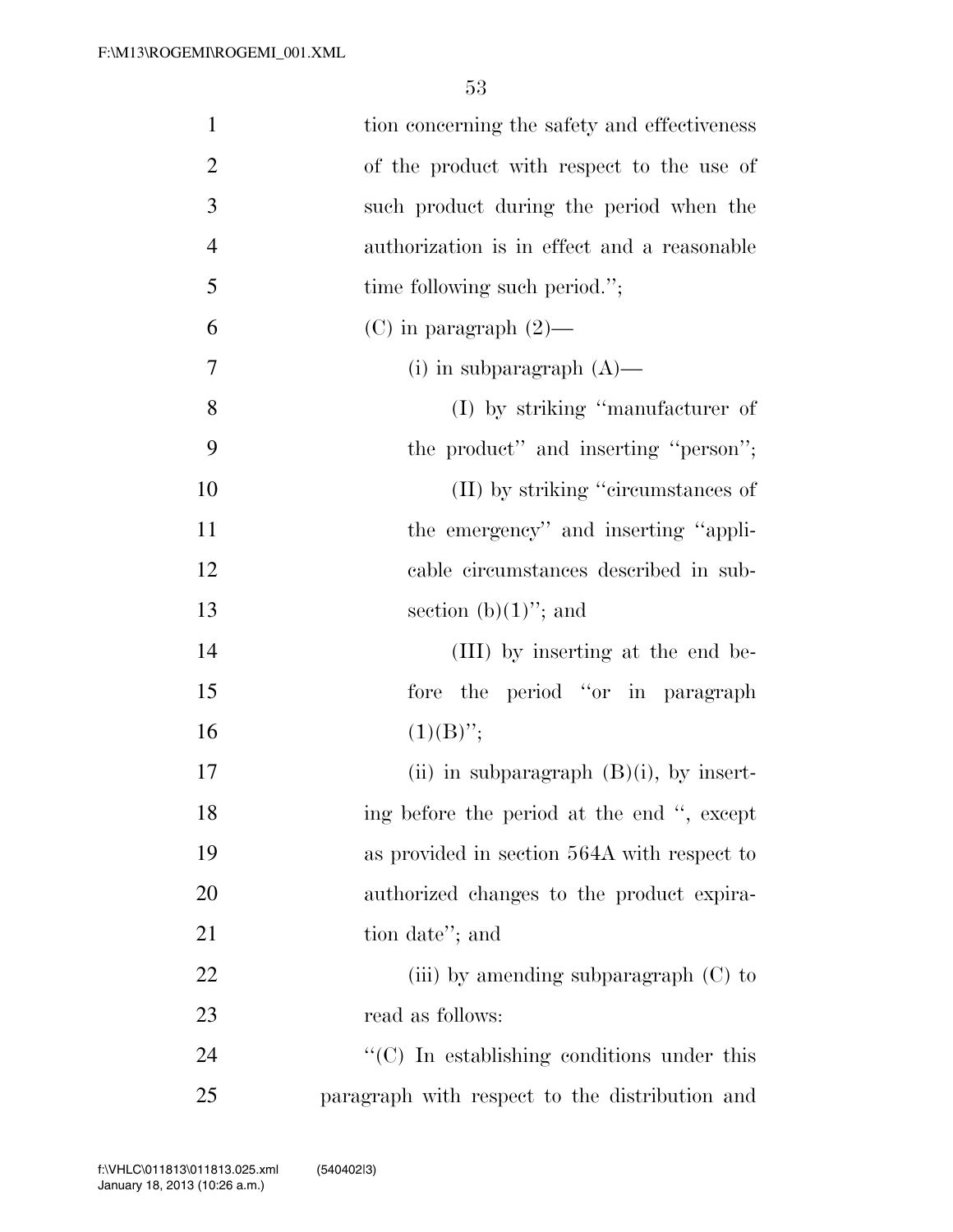| $\mathbf{1}$   | administration of the product for the unap-          |
|----------------|------------------------------------------------------|
| $\overline{2}$ | proved use, the Secretary shall not impose con-      |
| 3              | ditions that would restrict distribution or ad-      |
| $\overline{4}$ | ministration of the product when distributed or      |
| 5              | administered for the approved use."; and             |
| 6              | $(D)$ by amending paragraph $(3)$ to read as         |
| 7              | follows:                                             |
| 8              | "(3) GOOD MANUFACTURING PRACTICE; PRE-               |
| 9              | SCRIPTION.—With respect to the emergency use of a    |
| 10             | product for which an authorization under this sec-   |
| 11             | tion is issued (whether an unapproved product or an  |
| 12             | unapproved use of an approved product), the Sec-     |
| 13             | retary may waive or limit, to the extent appropriate |
| 14             | given the applicable circumstances described in sub- |
| 15             | section $(b)(1)$ —                                   |
| 16             | "(A) requirements regarding current good             |
| 17             | manufacturing practice otherwise applicable to       |
| 18             | the manufacture, processing, packing, or hold-       |
| 19             | ing of products subject to regulation under this     |
| 20             | Act, including such requirements established         |
| 21             | under section 501 or $520(f)(1)$ , and including     |
| 22             | relevant conditions prescribed with respect to       |
| 23             | the product by an order under<br>section             |
| 24             | 520(f)(2);                                           |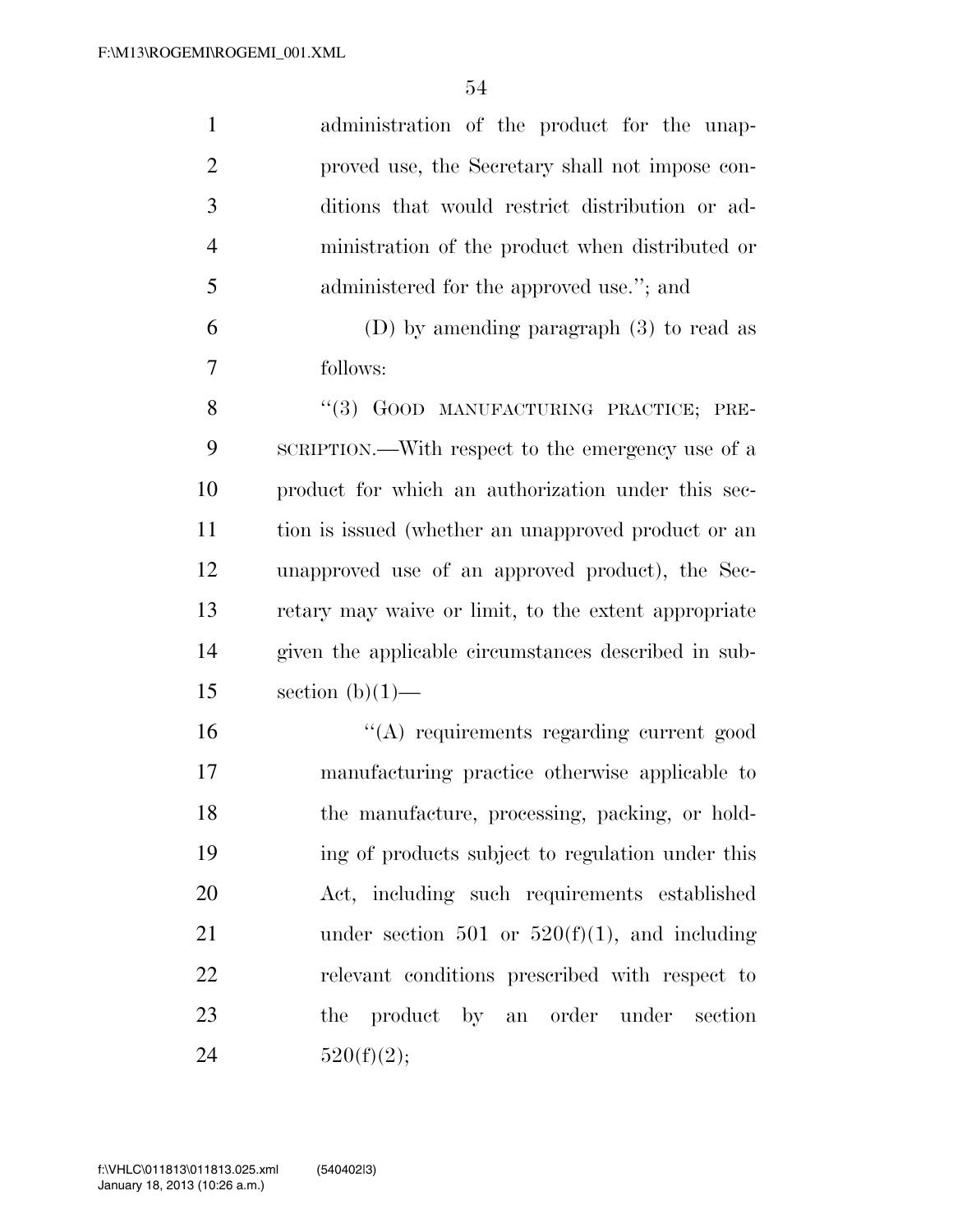| $\mathbf{1}$   | "(B) requirements established under sec-           |
|----------------|----------------------------------------------------|
| $\overline{2}$ | tion $503(b)$ ; and                                |
| 3              | "(C) requirements established under sec-           |
| $\overline{4}$ | tion $520(e)$ .";                                  |
| 5              | $(6)$ in subsection $(g)$ —                        |
| 6              | $(A)$ in the subsection heading, by inserting      |
| 7              | "REVIEW AND" before "REVOCATION";                  |
| 8              | $(B)$ in paragraph $(1)$ , by inserting after      |
| 9              | the period at the end the following: "As part of   |
| 10             | such review, the Secretary shall regularly review  |
| 11             | the progress made with respect to the approval,    |
| 12             | licensure, or clearance of—                        |
| 13             | $\lq\lq$ an unapproved product for which an        |
| 14             | authorization was issued under this section; or    |
| 15             | "(B) an unapproved use of an approved              |
| 16             | product for which an authorization was issued      |
| 17             | under this section."; and                          |
| 18             | $(C)$ by amending paragraph $(2)$ to read as       |
| 19             | follows:                                           |
| 20             | "(2) REVISION AND REVOCATION.—The Sec-             |
| 21             | retary may revise or revoke an authorization under |
| 22             | this section if—                                   |
| 23             | $\lq\lq$ the circumstances described under         |
| 24             | subsection $(b)(1)$ no longer exist;               |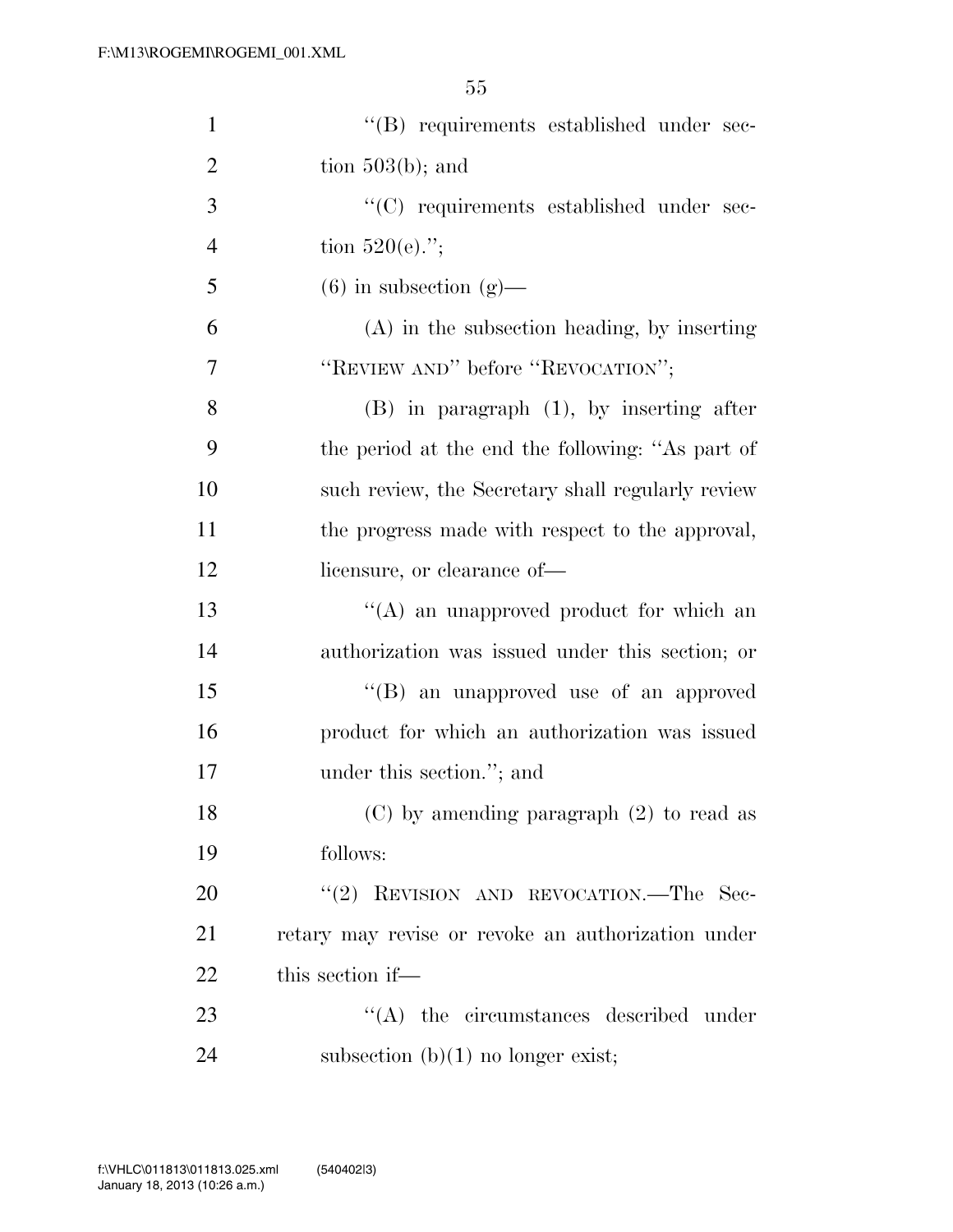| $\mathbf{1}$   | $\lq\lq$ the criteria under subsection (c) for        |
|----------------|-------------------------------------------------------|
| $\overline{2}$ | issuance of such authorization are no longer          |
| 3              | met; or                                               |
| $\overline{4}$ | "(C) other circumstances make such revi-              |
| 5              | sion or revocation appropriate to protect the         |
| 6              | public health or safety.";                            |
| 7              | $(7)$ in subsection (h)(1), by adding after the pe-   |
| 8              | riod at the end the following: "The Secretary shall   |
| 9              | make any revisions to an authorization under this     |
| 10             | section available on the Internet Web site of the     |
| 11             | Food and Drug Administration.";                       |
| 12             | $(8)$ by adding at the end of subsection $(j)$ the    |
| 13             | following:                                            |
| 14             | $\lq(4)$ Nothing in this section shall be construed   |
| 15             | as authorizing a delay in the review or other consid- |
| 16             | eration by the Secretary of any application or sub-   |
| 17             | mission pending before the Food and Drug Adminis-     |
| 18             | tration for a product for which an authorization      |
| 19             | under this section is issued."; and                   |
| 20             | $(9)$ by adding at the end the following:             |
| 21             | "(m) CATEGORIZATION OF LABORATORY TESTS AS-           |
| 22             | SOCIATED WITH DEVICES SUBJECT TO AUTHORIZA-           |
| 23             | $TION$ .                                              |
| 24             | " $(1)$ In GENERAL.—In issuing an authorization       |

under this section with respect to a device, the Sec-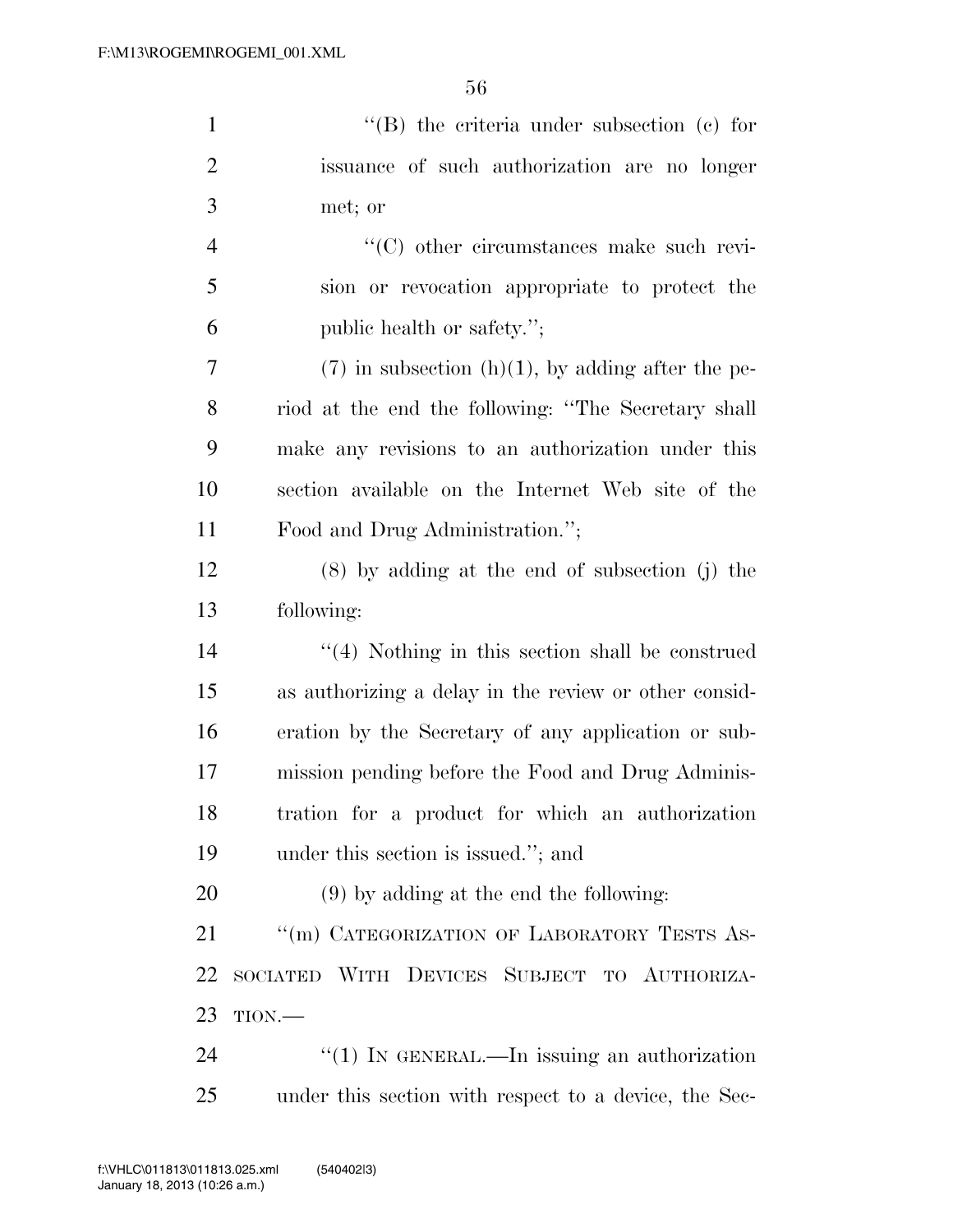| $\mathbf{1}$   | retary may, subject to the provisions of this section,    |
|----------------|-----------------------------------------------------------|
| $\overline{2}$ | determine that a laboratory examination or proce-         |
| 3              | dure associated with such device shall be deemed, for     |
| $\overline{4}$ | purposes of section 353 of the Public Health Service      |
| 5              | Act, to be in a particular category of examinations       |
| 6              | and procedures (including the category described by       |
| 7              | subsection $(d)(3)$ of such section) if, based on the to- |
| 8              | tality of scientific evidence available to the Sec-       |
| 9              | retary—                                                   |
| 10             | $\lq\lq$ such categorization would be bene-               |
| 11             | ficial to protecting the public health; and               |
| 12             | $\lq\lq$ the known and potential benefits of              |
| 13             | such categorization under the circumstances of            |
| 14             | the authorization outweigh the known and po-              |
| 15             | tential risks of the categorization.                      |
| 16             | "(2) CONDITIONS OF DETERMINATION.—The                     |
| 17             | Secretary may establish appropriate conditions on         |
| 18             | the performance of the examination or procedure           |
| 19             | pursuant to such determination.                           |
| 20             | EFFECTIVE PERIOD.—A determination<br>(3)                  |
| 21             | under this subsection shall be effective for purposes     |
| 22             | of section 353 of the Public Health Service Act not-      |
| 23             | withstanding any other provision of that section dur-     |
| 24             | ing the effective period of the relevant declaration      |
| 25             | under subsection (b).".                                   |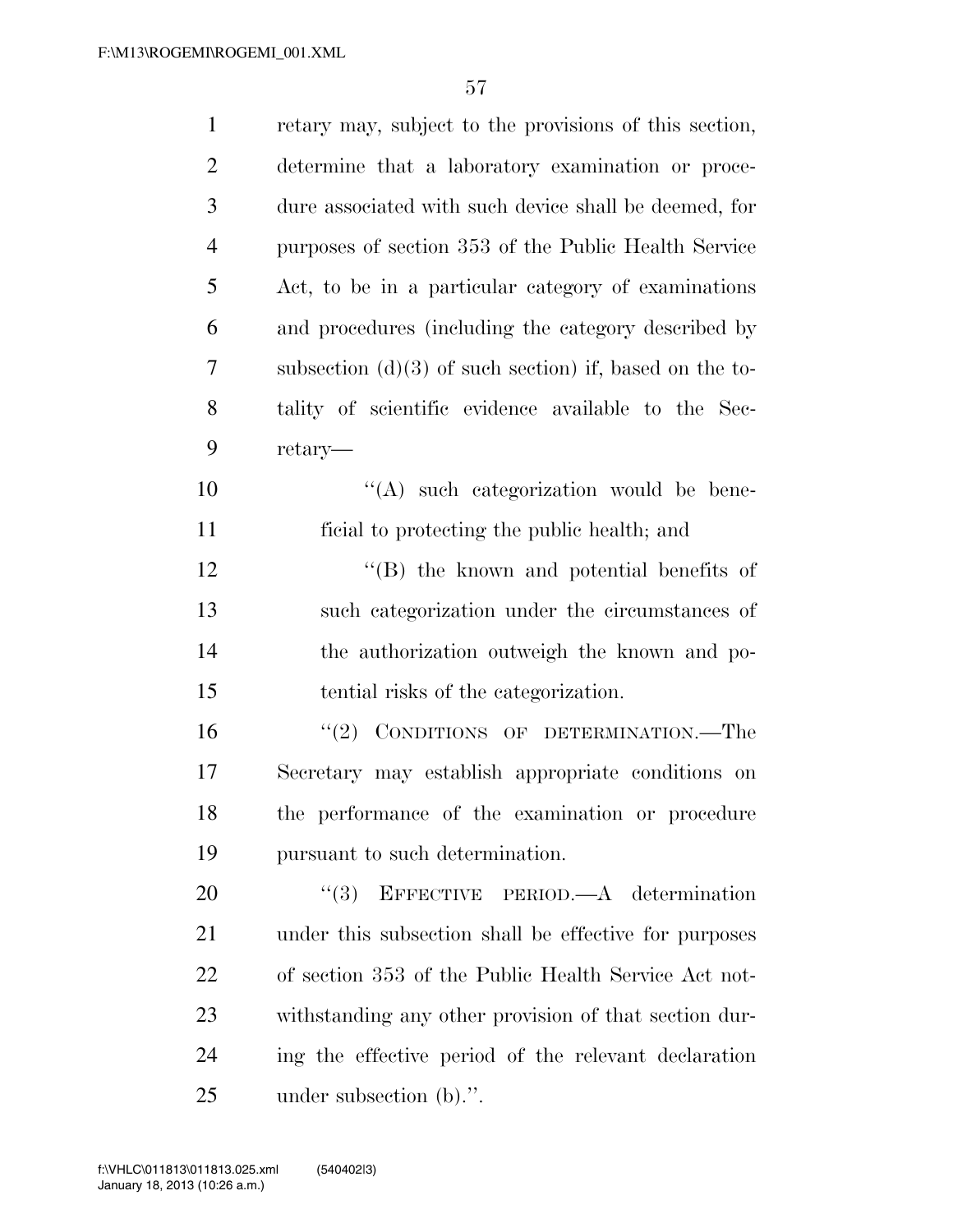| $\mathbf{1}$   | (b) EMERGENCY USE OF MEDICAL PRODUCTS.-                |
|----------------|--------------------------------------------------------|
| $\overline{2}$ | Subchapter E of chapter V of the Federal Food, Drug,   |
| 3              | and Cosmetic Act (21 U.S.C. 360bbb et seq.) is amended |
| 4              | by inserting after section 564 the following:          |
| 5              | "SEC. 564A. EMERGENCY USE OF MEDICAL PRODUCTS.         |
| 6              | "(a) DEFINITIONS.—In this section:                     |
| 7              | "(1) ELIGIBLE PRODUCT.—The term 'eligible              |
| 8              | product' means a product that—                         |
| 9              | $\lq\lq$ is approved or cleared under this             |
| 10             | chapter or licensed under section 351 of the           |
| 11             | Public Health Service Act;                             |
| 12             | $\lq\lq(B)(i)$ is intended for use to prevent, di-     |
| 13             | agnose, or treat a disease or condition involving      |
| 14             | a biological, chemical, radiological, or nuclear       |
| 15             | agent or agents; or                                    |
| 16             | "(ii) is intended for use to prevent, diag-            |
| 17             | nose, or treat a serious or life-threatening dis-      |
| 18             | ease or condition caused by a product described        |
| 19             | in clause (i); and                                     |
| 20             | "(C) is intended for use during the cir-               |
| 21             | cumstances under which—                                |
| 22             | "(i) a determination described in sub-                 |
| 23             | paragraph $(A)$ , $(B)$ , or $(C)$ of section          |
| 24             | $564(b)(1)$ has been made by the Secretary             |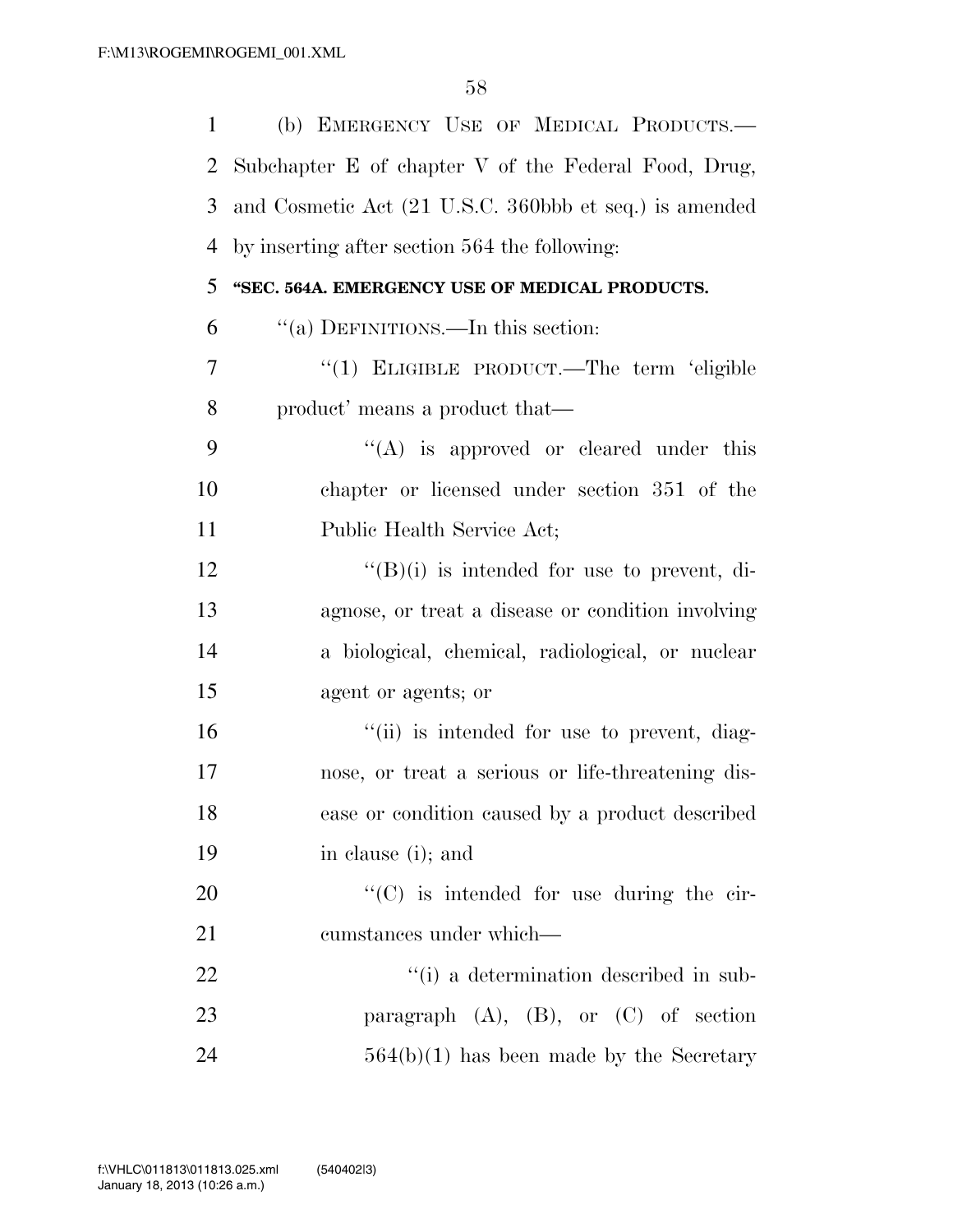| $\mathbf{1}$   | of Homeland Security, the Secretary of                 |
|----------------|--------------------------------------------------------|
| $\overline{2}$ | Defense, or the Secretary, respectively; or            |
| 3              | "(ii) the identification of a material                 |
| $\overline{4}$ | threat described in subparagraph (D) of                |
| 5              | section $564(b)(1)$ has been made pursuant             |
| 6              | to section 319F-2 of the Public Health                 |
| 7              | Service Act.                                           |
| 8              | "(2) PRODUCT.—The term 'product' means a               |
| 9              | drug, device, or biological product.                   |
| 10             | "(b) EXPIRATION DATING.—                               |
| 11             | "(1) IN GENERAL.—The Secretary may extend              |
| 12             | the expiration date and authorize the introduction or  |
| 13             | delivery for introduction into interstate commerce of  |
| 14             | an eligible product after the expiration date provided |
| 15             | by the manufacturer if—                                |
| 16             | $\lq\lq$ the expiration date extension is in-          |
| 17             | tended to support the United States ability to         |
| 18             | protect-                                               |
| 19             | $f(i)$ the public health; or                           |
| 20             | "(ii) military preparedness and effec-                 |
| 21             | tiveness; and                                          |
| 22             | $\lq\lq$ the expiration date extension is sup-         |
| 23             | ported by an appropriate scientific evaluation         |
| 24             | that is conducted or accepted by the Secretary.        |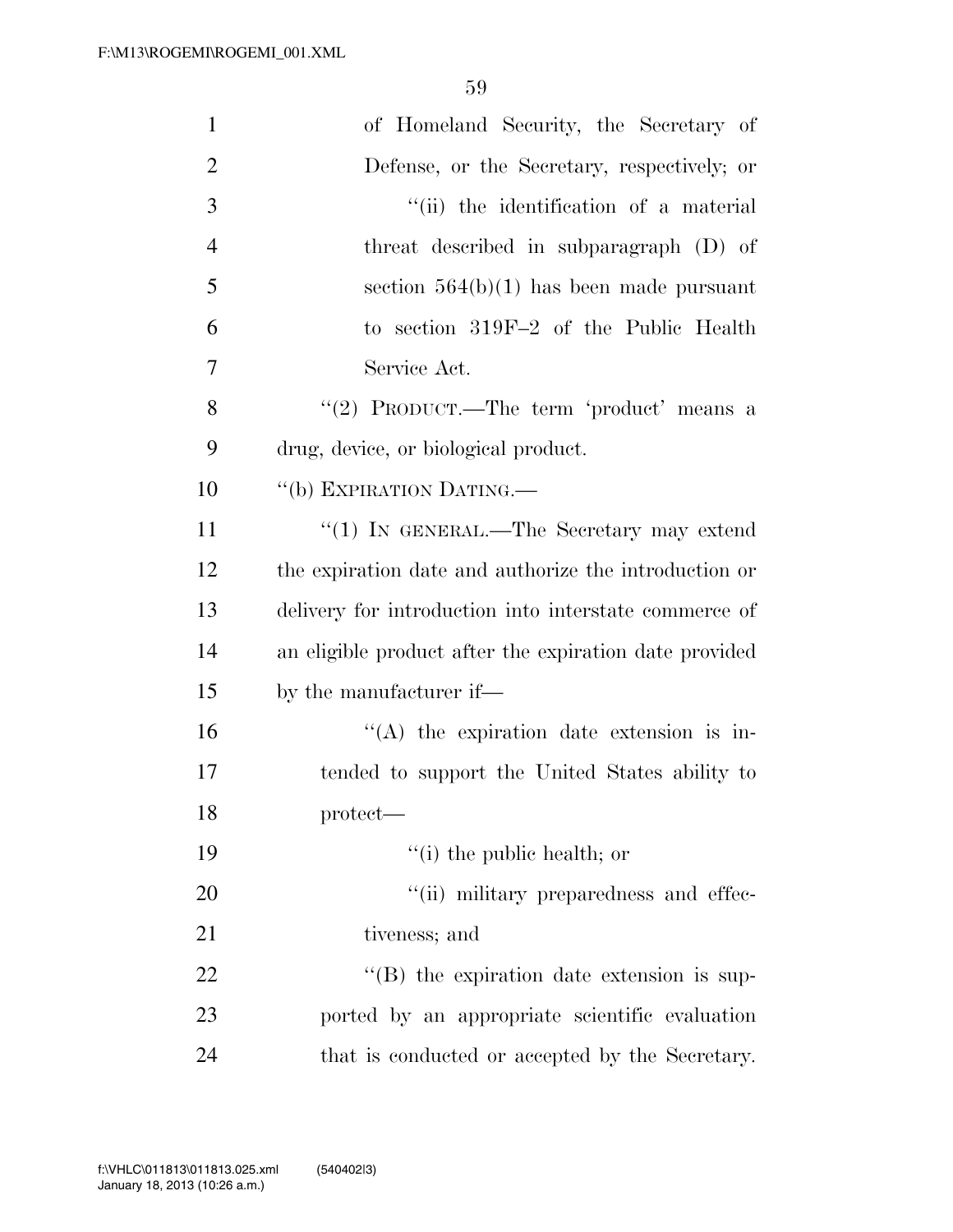| $\mathbf{1}$   | "(2) REQUIREMENTS AND CONDITIONS.—Any                  |
|----------------|--------------------------------------------------------|
| $\overline{2}$ | extension of an expiration date under paragraph (1)    |
| 3              | shall, as part of the extension, identify—             |
| $\overline{4}$ | $\lq\lq$ each specific lot, batch, or other unit       |
| 5              | of the product for which extended expiration is        |
| 6              | authorized;                                            |
| 7              | $\lq\lq (B)$ the duration of the extension; and        |
| 8              | $\cdot$ (C) any other requirements or conditions       |
| 9              | as the Secretary may deem appropriate for the          |
| 10             | protection of the public health, which may in-         |
| 11             | clude requirements for, or conditions on, prod-        |
| 12             | uct sampling, storage, packaging or repack-            |
| 13             | aging, transport, labeling, notice to product re-      |
| 14             | cipients, recordkeeping, periodic testing or re-       |
| 15             | testing, or product disposition.                       |
| 16             | "(3) EFFECT.—Notwithstanding any other pro-            |
| 17             | vision of this Act or the Public Health Service Act,   |
| 18             | an eligible product shall not be considered an unap-   |
| 19             | proved product (as defined in section $564(a)(2)(A)$ ) |
| 20             | and shall not be deemed adulterated or misbranded      |
| 21             | under this Act because, with respect to such prod-     |
| 22             | uct, the Secretary has, under paragraph (1), ex-       |
| 23             | tended the expiration date and authorized the intro-   |
| 24             | duction or delivery for introduction into interstate   |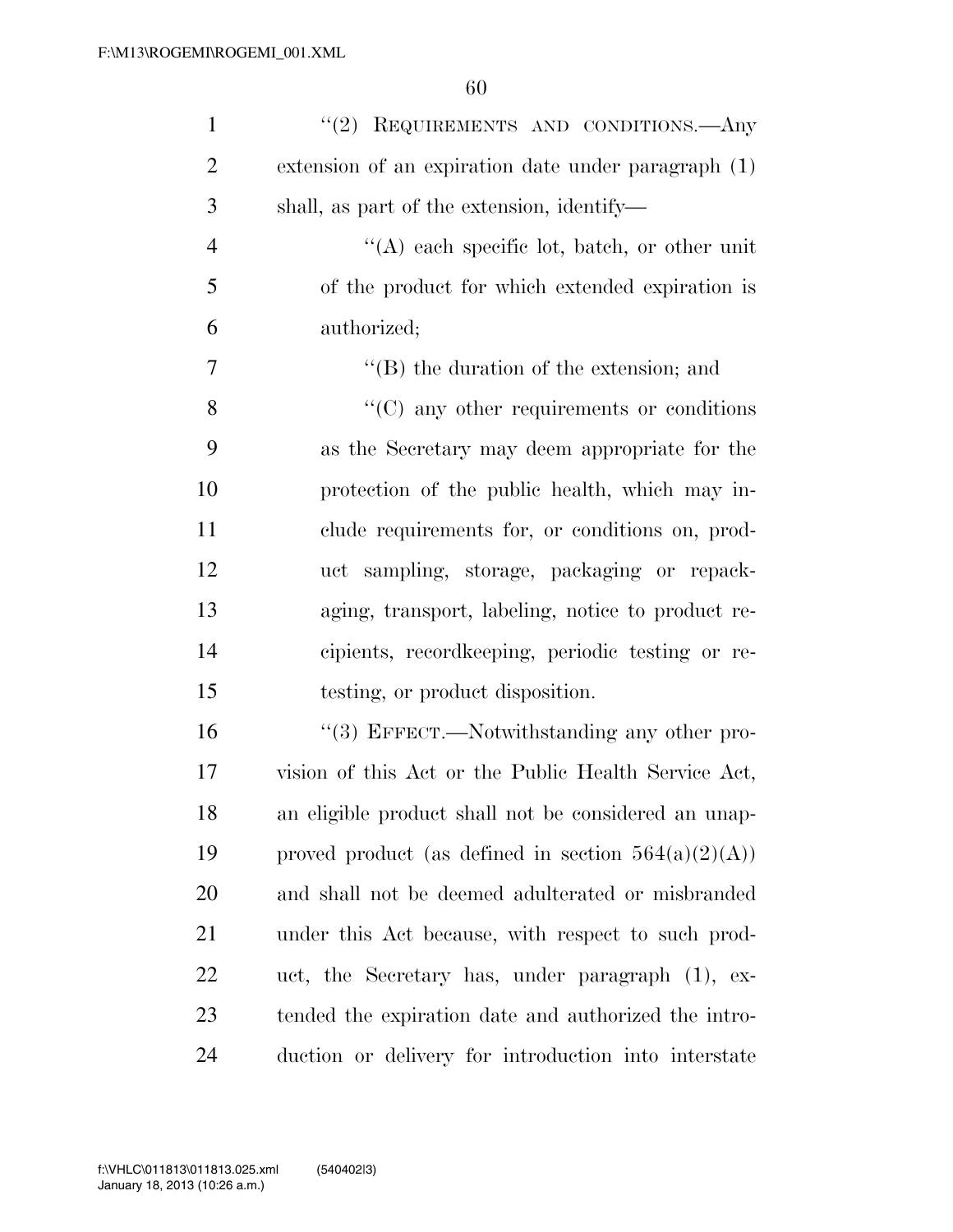- commerce of such product after the expiration date provided by the manufacturer.
- 3 "(4) EXPIRATION DATE.—For purposes of this subsection, the term 'expiration date' means the date established through appropriate stability testing required by the regulations issued by the Secretary to ensure that the product meets applicable stand- ards of identity, strength, quality, and purity at the time of use.
- 10 "'(c) CURRENT GOOD MANUFACTURING PRACTICE.—
- 11  $\frac{u(1)}{N}$  IN GENERAL.—The Secretary may, when the circumstances of a domestic, military, or public health emergency or material threat described in 14 subsection  $(a)(1)(C)$  so warrant, authorize, with re- spect to an eligible product, deviations from current good manufacturing practice requirements otherwise applicable to the manufacture, processing, packing, or holding of products subject to regulation under this Act, including requirements under section 501 20 or  $520(f)(1)$  or applicable conditions prescribed with 21 respect to the eligible product by an order under sec-22 tion  $520(f)(2)$ .
- 23 "(2) EFFECT.—Notwithstanding any other pro- vision of this Act or the Public Health Service Act, an eligible product shall not be considered an unap-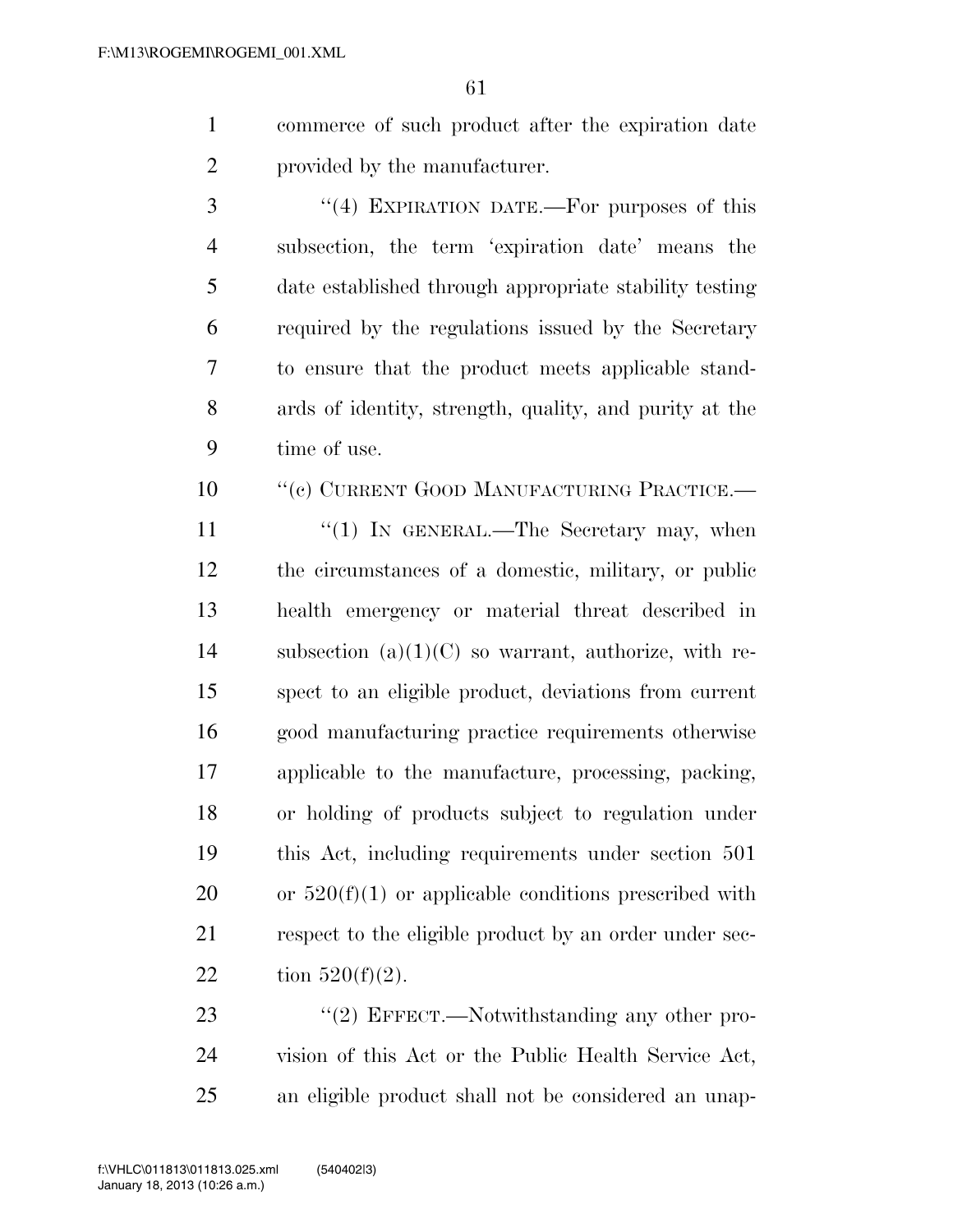1 proved product (as defined in section  $564(a)(2)(A)$ ) and shall not be deemed adulterated or misbranded under this Act because, with respect to such prod- uct, the Secretary has authorized deviations from current good manufacturing practices under para-graph (1).

 ''(d) EMERGENCY DISPENSING.—The requirements of sections 503(b) and 520(e) shall not apply to an eligible product, and the product shall not be considered an unap-10 proved product (as defined in section  $564(a)(2)(A)$ ) and shall not be deemed adulterated or misbranded under this Act because it is dispensed without an individual prescrip-tion, if—

- 14  $\frac{1}{2}$  (1) the product is dispensed during the cir-15 cumstances described in subsection  $(a)(1)(C)$ ; and 16 "(2) such dispensing without an individual pre-17 scription occurs—
- 18  $((A)$  as permitted under the law of the 19 State in which the product is dispensed; or 20  $\langle (B) \rangle$  in accordance with an order issued by 21 the Secretary, for the purposes and duration of 22 the circumstances described in subsection 23 (a)(1)(C).

24 " (e) EMERGENCY USE INSTRUCTIONS.—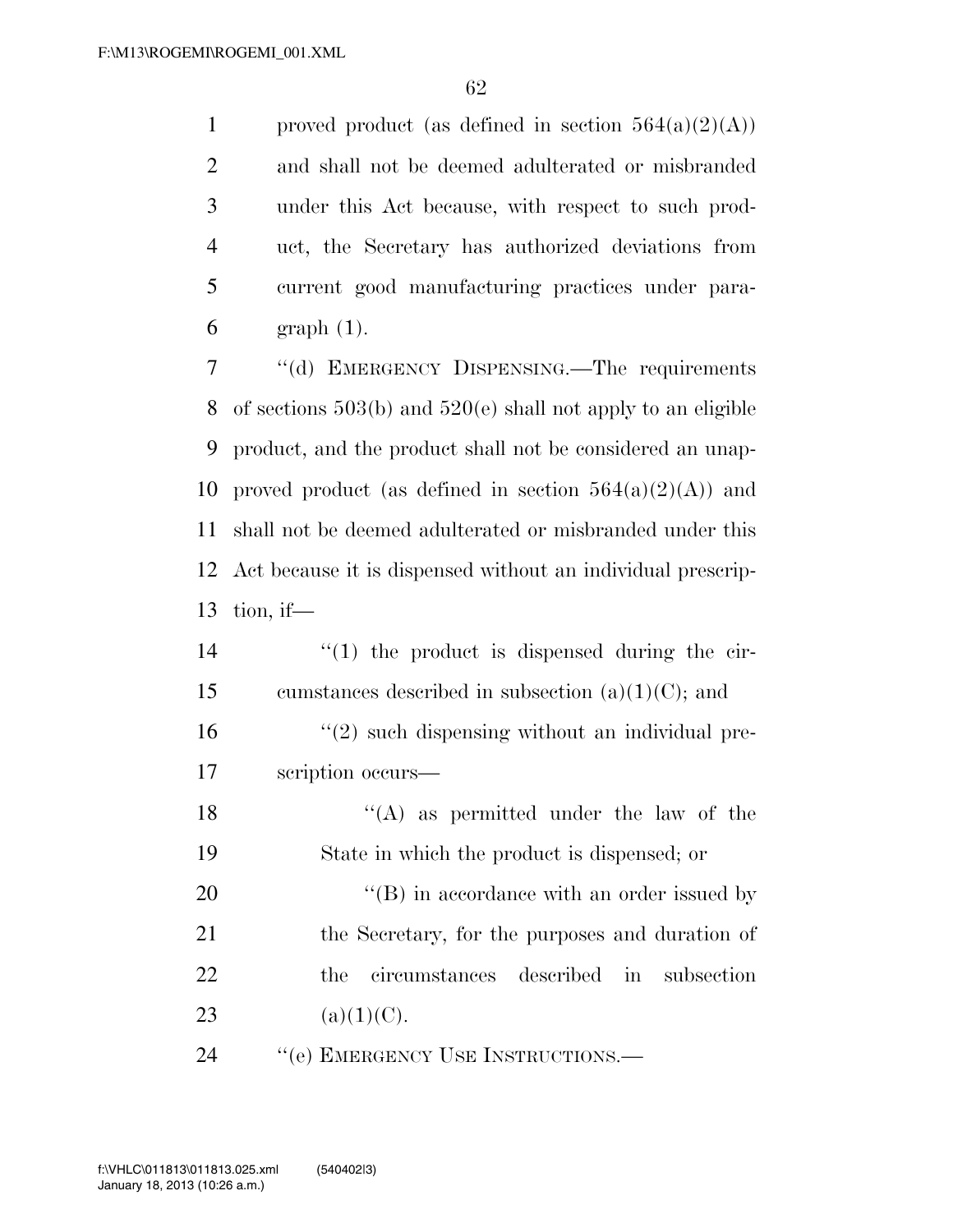1 ''(1) IN GENERAL.—The Secretary, acting through an appropriate official within the Depart- ment of Health and Human Services, may create and issue emergency use instructions to inform health care providers or individuals to whom an eli- gible product is to be administered concerning such product's approved, licensed, or cleared conditions of use.

9 "(2) EFFECT.—Notwithstanding any other pro- visions of this Act or the Public Health Service Act, a product shall not be considered an unapproved product and shall not be deemed adulterated or mis- branded under this Act because of the issuance of emergency use instructions under paragraph (1) with respect to such product or the introduction or delivery for introduction of such product into inter-state commerce accompanied by such instructions—

18  $\langle (A)$  during an emergency response to an actual emergency that is the basis for a deter-20 mination described in subsection  $(a)(1)(C)(i)$ ; or

21 ''(B) by a government entity (including a Federal, State, local, or tribal government enti-23 ty), or a person acting on behalf of such a gov- ernment entity, in preparation for an emer-25 gency response.".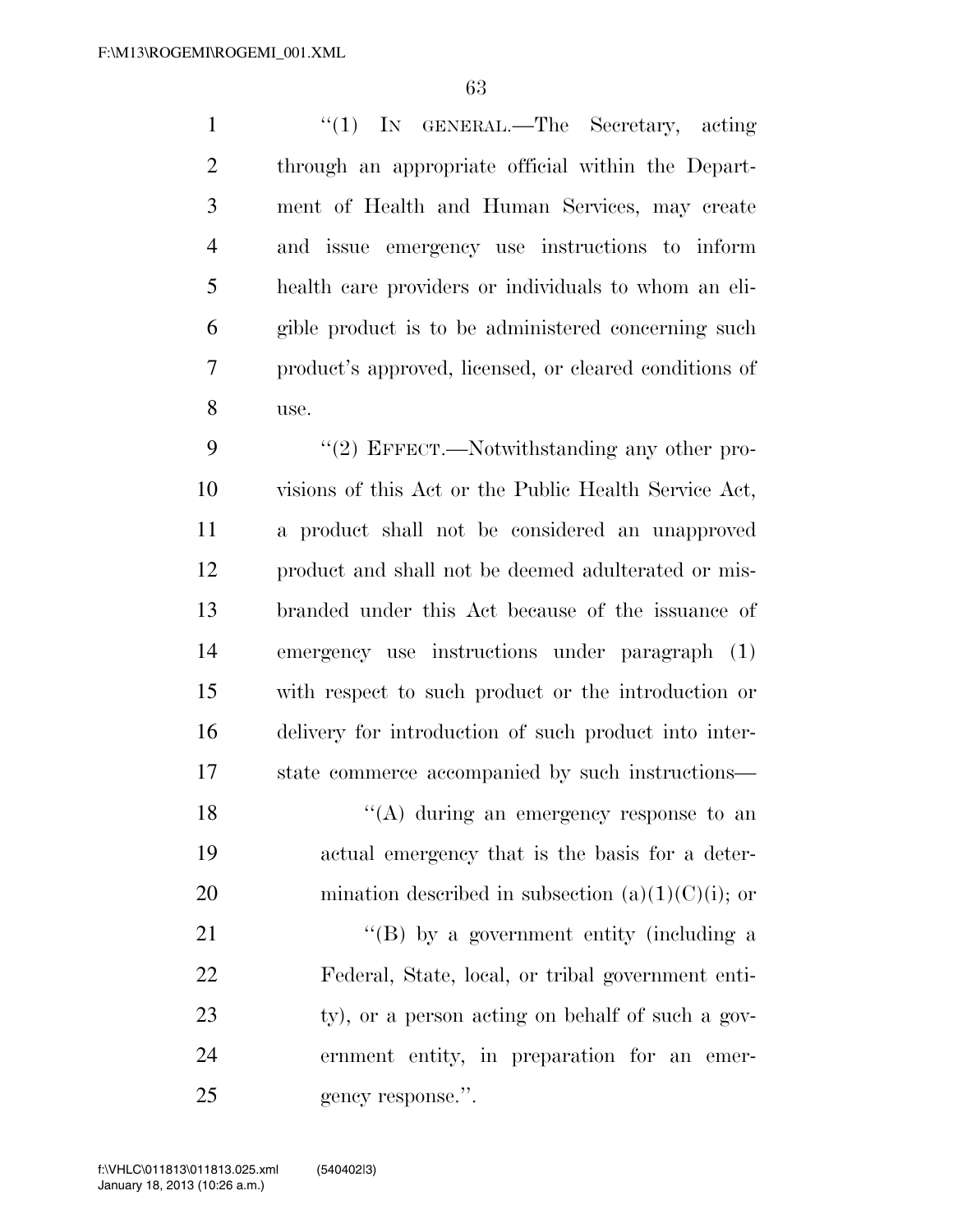(c) RISK EVALUATION AND MITIGATION STRATE- GIES.—Section 505–1 of the Federal Food, Drug, and Cosmetic Act (21 U.S.C. 355–1), is amended—

 (1) in subsection (f), by striking paragraph (7); and

(2) by adding at the end the following:

7 "(k) WAIVER IN PUBLIC HEALTH EMERGENCIES.— The Secretary may waive any requirement of this section with respect to a qualified countermeasure (as defined in section 319F–1(a)(2) of the Public Health Service Act) to which a requirement under this section has been ap- plied, if the Secretary determines that such waiver is re- quired to mitigate the effects of, or reduce the severity of, the circumstances under which—

 ''(1) a determination described in subparagraph 16 (A), (B), or (C) of section  $564(b)(1)$  has been made by the Secretary of Homeland Security, the Sec- retary of Defense, or the Secretary, respectively; or  $(2)$  the identification of a material threat de-20 scribed in subparagraph  $(D)$  of section  $564(b)(1)$  has been made pursuant to section 319F–2 of the Public Health Service Act.''.

23 (d) PRODUCTS HELD FOR EMERGENCY USE.—The Federal Food, Drug, and Cosmetic Act (21 U.S.C. 301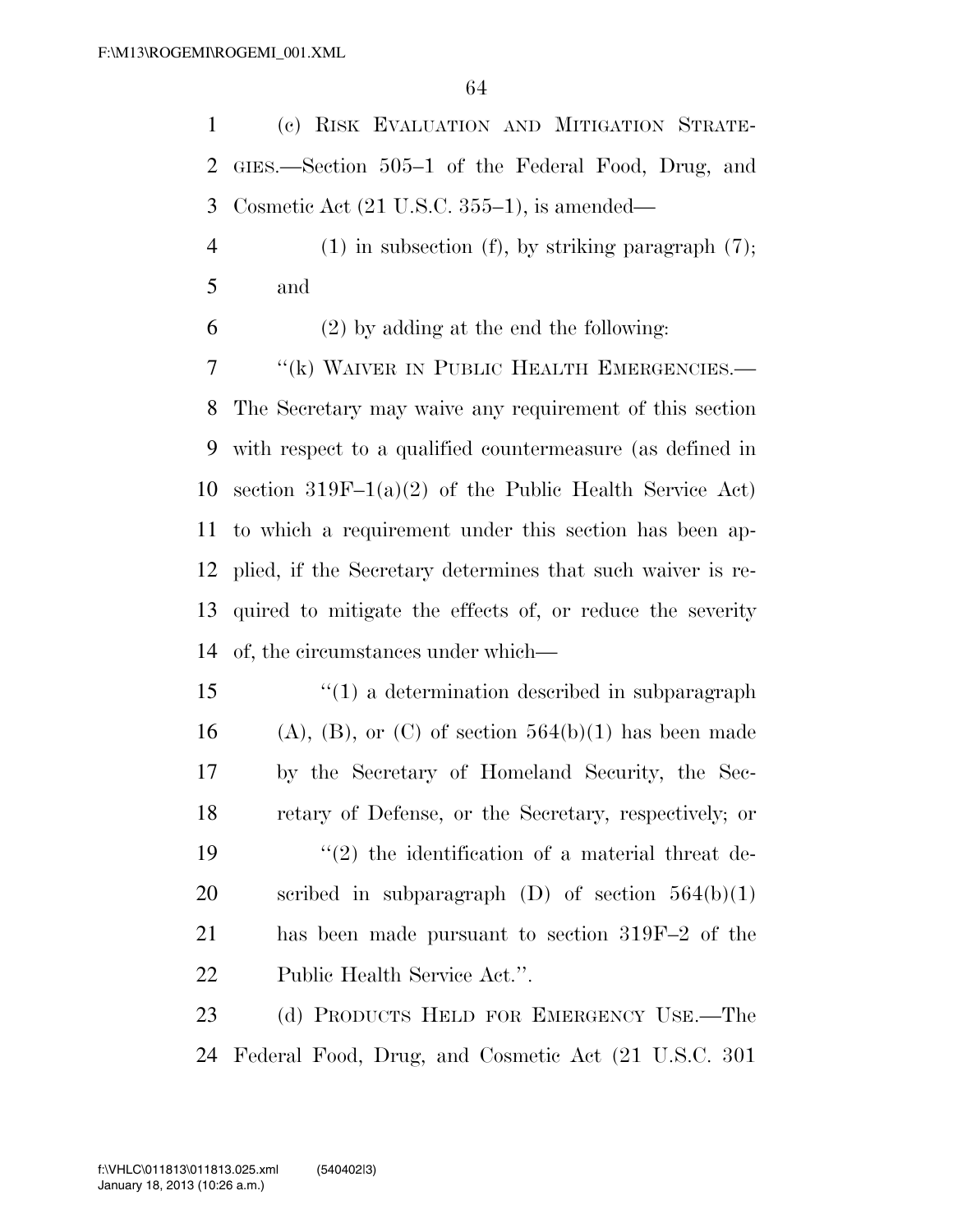et seq.) is amended by inserting after section 564A, as added by subsection (b), the following:

#### **''SEC. 564B. PRODUCTS HELD FOR EMERGENCY USE.**

 ''It is not a violation of any section of this Act or of the Public Health Service Act for a government entity (including a Federal, State, local, or tribal government en- tity), or a person acting on behalf of such a government entity, to introduce into interstate commerce a product (as 9 defined in section  $564(a)(4)$  intended for emergency use, if that product—

11  $\langle (1)$  is intended to be held and not used; and  $\binom{12}{2}$  is held and not used, unless and until that product—

 $((A)$  is approved, cleared, or licensed 15 under section 505, 510(k), or 515 of this Act or section 351 of the Public Health Service Act;  $\langle G \rangle$  is authorized for investigational use under section 505 or 520 of this Act or section 351 of the Public Health Service Act; or

20  $\cdot$  (C) is authorized for use under section 564.''.

### **SEC. 303. DEFINITIONS.**

 Section 565 of the Federal Food, Drug, and Cosmetic Act (21 U.S.C. 360bbb–4) is amended by striking ''The Secretary, in consultation'' and inserting the following: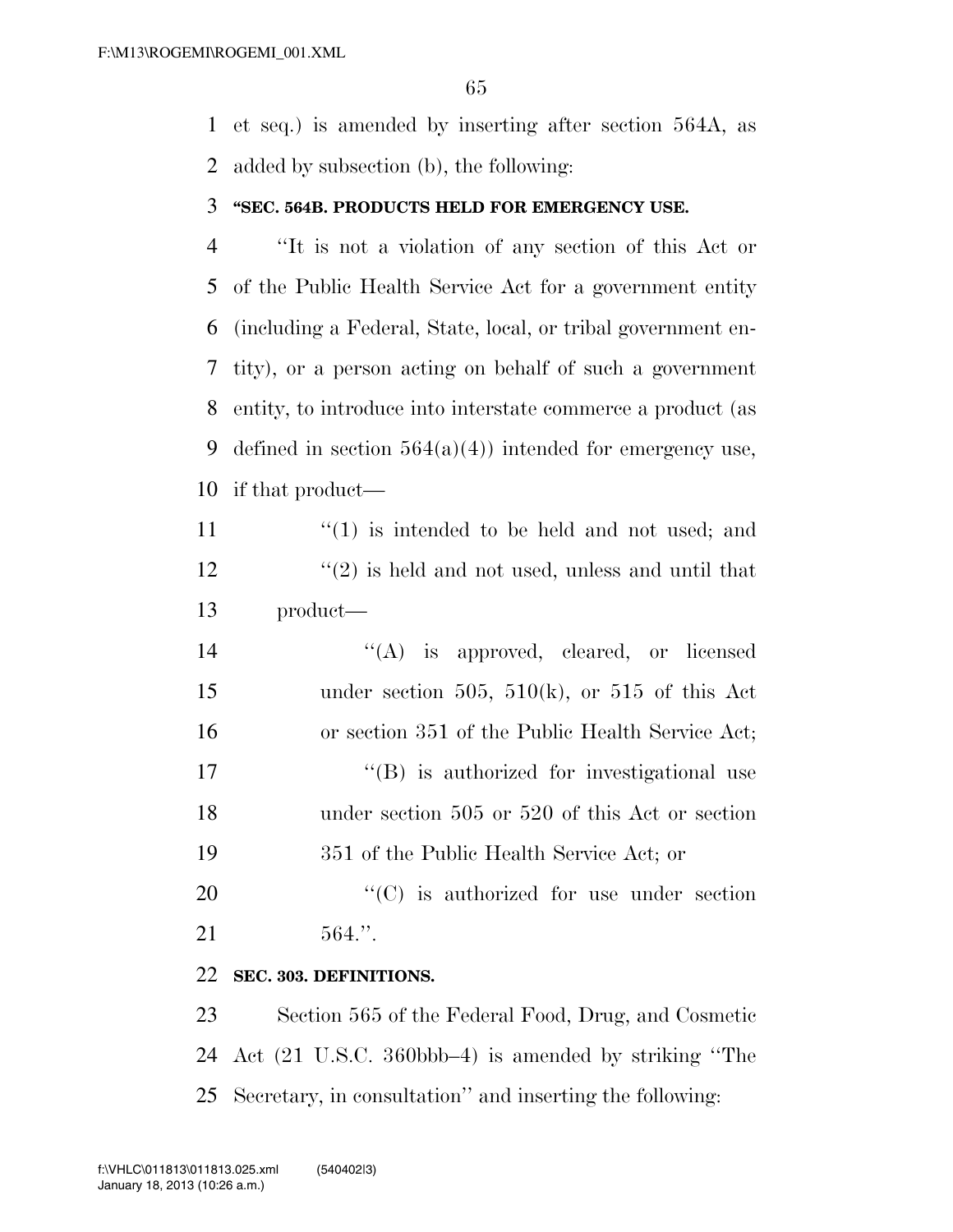| $\mathbf{1}$   | "(a) DEFINITIONS.—In this section—                     |
|----------------|--------------------------------------------------------|
| $\overline{2}$ | $\lq(1)$ the term 'countermeasure' means a quali-      |
| 3              | fied countermeasure, a security countermeasure, and    |
| $\overline{4}$ | a qualified pandemic or epidemic product;              |
| 5              | $\lq(2)$ the term 'qualified countermeasure' has       |
| 6              | the meaning given such term in section 319F-1 of       |
| 7              | the Public Health Service Act;                         |
| 8              | $\cdot$ (3) the term 'security countermeasure' has the |
| 9              | meaning given such term in section 319F-2 of such      |
| 10             | Act; and                                               |
| 11             | $\lq(4)$ the term 'qualified pandemic or epidemic      |
| 12             | product' means a product that meets the definition     |
| 13             | given such term in section 319F-3 of the Public        |
| 14             | Health Service Act and—                                |
| 15             | "(A) that has been identified by the De-               |
| 16             | partment of Health and Human Services or the           |
| 17             | Department of Defense as receiving funding di-         |
| 18             | rectly related to addressing chemical, biological,     |
| 19             | radiological, or nuclear threats, including pan-       |
| 20             | demic influenza; or                                    |
| 21             | $\lq\lq (B)$ is included under this paragraph pur-     |
| 22             | suant to a determination by the Secretary.             |
| 23             | "(b) GENERAL DUTIES.—The Secretary, in consulta-       |
| 24             | tion".                                                 |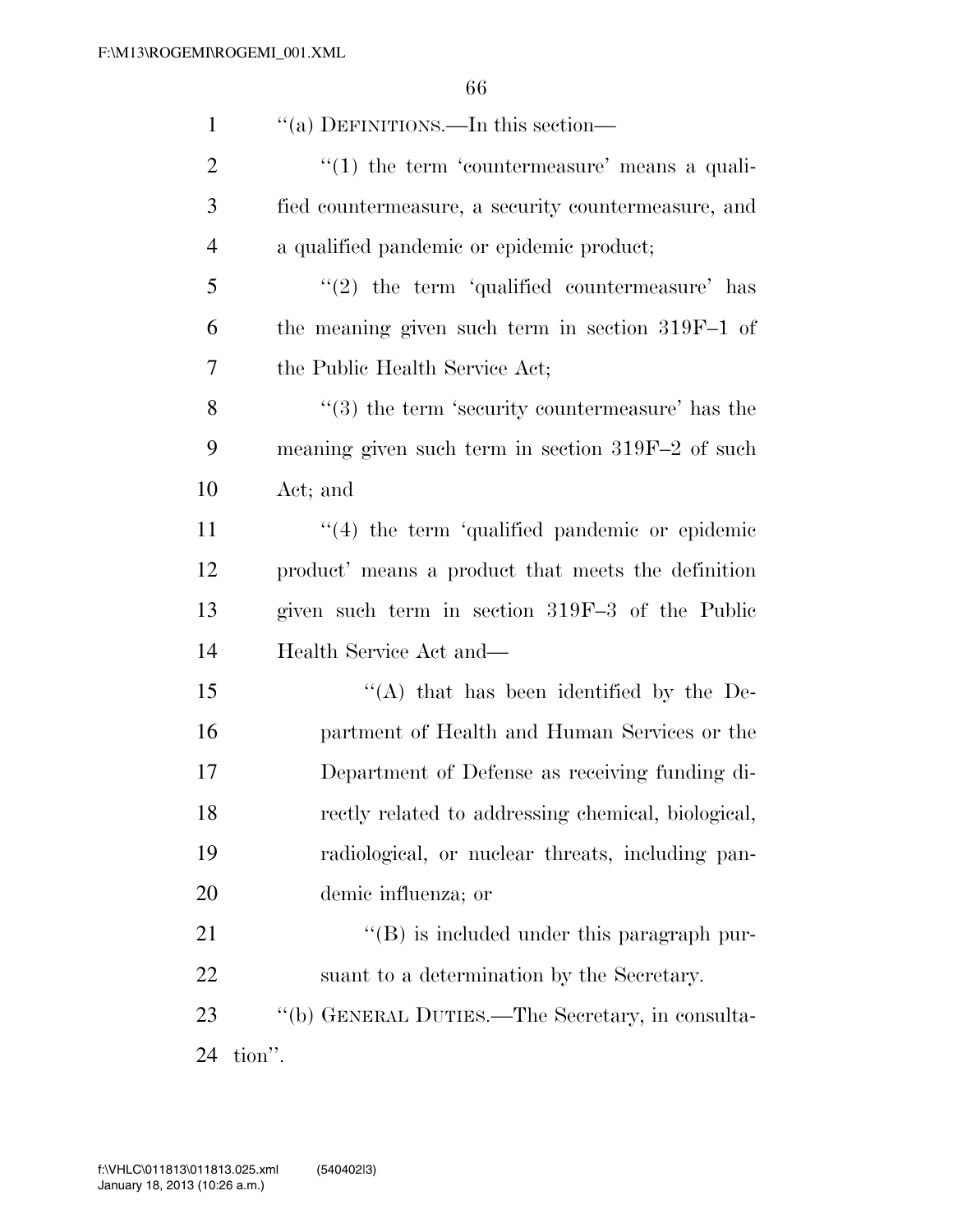**SEC. 304. ENHANCING MEDICAL COUNTERMEASURE AC-TIVITIES.** 

 Section 565 of the Federal Food, Drug, and Cosmetic Act (21 U.S.C. 360bbb–4), as amended by section 303, is further amended—

 (1) in the section heading, by striking ''**TECH- NICAL ASSISTANCE**'' and inserting ''**COUNTER- MEASURE DEVELOPMENT, REVIEW, AND TECH-NICAL ASSISTANCE**'';

 (2) in subsection (b), by striking the subsection enumerator and all that follows through ''shall es-tablish'' and inserting the following:

 ''(b) GENERAL DUTIES.—In order to accelerate the development, stockpiling, approval, licensure, and clear- ance of qualified countermeasures, security counter- measures, and qualified pandemic or epidemic products, the Secretary, in consultation with the Assistant Secretary for Preparedness and Response, shall—

 $\frac{1}{2}$  (1) ensure the appropriate involvement of Food and Drug Administration personnel in inter- agency activities related to countermeasure advanced research and development, consistent with sections 319F, 319F–1, 319F–2, 319F–3, 319L, and 2811 of the Public Health Service Act;

  $(2)$  ensure the appropriate involvement and consultation of Food and Drug Administration per-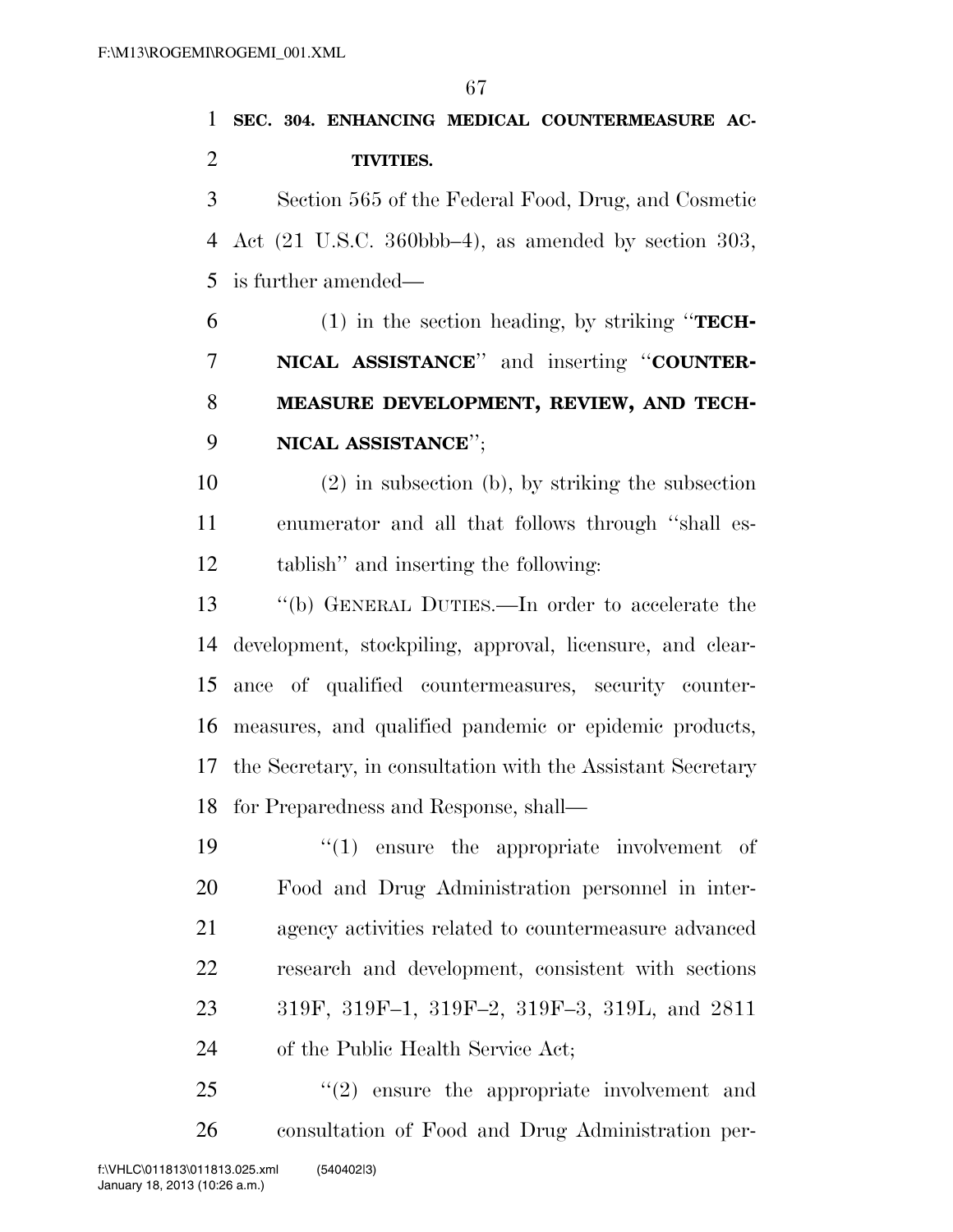| $\mathbf{1}$   | sonnel in any flexible manufacturing activities car-         |
|----------------|--------------------------------------------------------------|
| $\overline{2}$ | ried out under section 319L of the Public Health             |
| 3              | Service Act, including with respect to meeting regu-         |
| $\overline{4}$ | latory requirements set forth in this Act;                   |
| 5              | $\cdot\cdot\cdot(3)$ promote countermeasure expertise within |
| 6              | the Food and Drug Administration by—                         |
| 7              | "(A) ensuring that Food and Drug Admin-                      |
| 8              | istration personnel involved in reviewing coun-              |
| 9              | termeasures for approval, licensure, or clear-               |
| 10             | ance are informed by the Assistant Secretary                 |
| 11             | for Preparedness and Response on the material                |
| 12             | threat assessment conducted under section                    |
| 13             | 319F-2 of the Public Health Service Act for                  |
| 14             | the agent or agents for which the counter-                   |
| 15             | measure under review is intended;                            |
| 16             | "(B) training Food and Drug Administra-                      |
| 17             | tion personnel regarding review of counter-                  |
| 18             | measures for approval, licensure, or clearance;              |
| 19             | "(C) holding public meetings at least twice                  |
| 20             | annually to encourage the exchange of scientific             |
| 21             | ideas; and                                                   |
| 22             | $\lq\lq$ (D) establishing protocols to ensure that           |
| 23             | countermeasure reviewers have sufficient train-              |
| 24             | ing or experience with countermeasures;                      |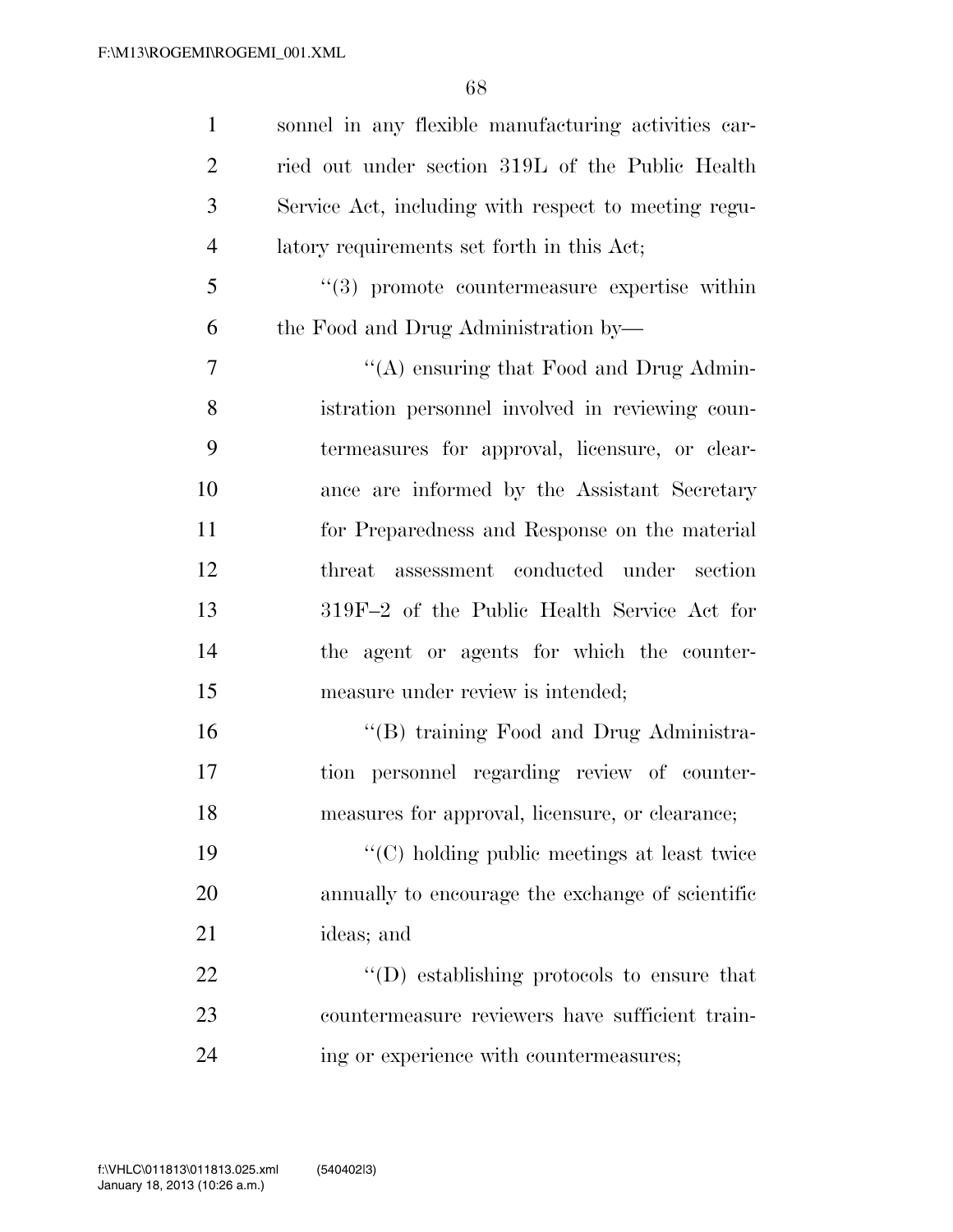| $\mathbf{1}$   | "(4) maintain teams, composed of Food and              |
|----------------|--------------------------------------------------------|
| $\overline{2}$ | Drug Administration personnel with expertise on        |
| 3              | countermeasures, including specific counter-           |
| $\overline{4}$ | measures, populations with special clinical needs (in- |
| 5              | cluding children and pregnant women that may use       |
| 6              | countermeasures, as applicable and appropriate),       |
| 7              | classes or groups of countermeasures, or other coun-   |
| 8              | termeasure-related technologies and capabilities, that |
| 9              | shall—                                                 |
| 10             | $\lq\lq$ consult with countermeasure experts,          |
| 11             | including countermeasure sponsors and appli-           |
| 12             | cants, to identify and help resolve scientific         |
| 13             | issues related to the approval, licensure, or          |
| 14             | clearance of countermeasures, through work-            |
| 15             | shops or public meetings; and                          |
| 16             | $\lq\lq$ (B) improve and advance the science re-       |
| 17             | lating to the development of new tools, stand-         |
| 18             | ards, and approaches to assessing and evalu-           |
| 19             | ating countermeasures—                                 |
| 20             | "(i) in order to inform the process for                |
| 21             | countermeasure approval, clearance, and li-            |
| 22             | censure; and                                           |
| 23             | "(ii) with respect to the development                  |
| 24             | of countermeasures for populations with                |
| 25             | special clinical needs, including children             |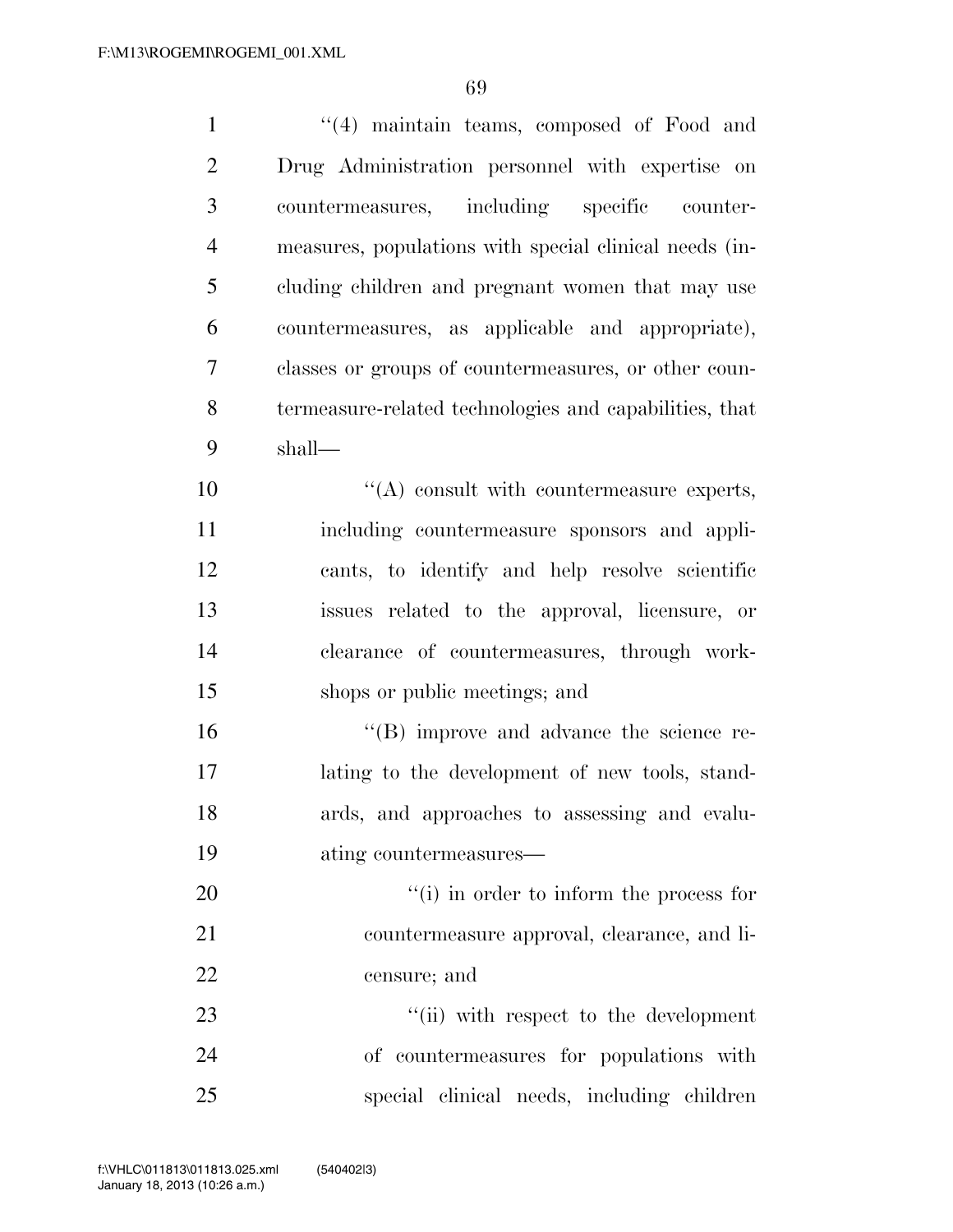| $\mathbf{1}$   | and pregnant women, in order to meet the              |
|----------------|-------------------------------------------------------|
| $\overline{2}$ | needs of such populations, as necessary               |
| 3              | and appropriate; and                                  |
| $\overline{4}$ | $\cdot\cdot$ (5) establish''; and                     |
| 5              | $(3)$ by adding at the end the following:             |
| 6              | "(c) FINAL GUIDANCE ON DEVELOPMENT OF ANI-            |
| 7              | MAL MODELS.—                                          |
| 8              | "(1) IN GENERAL.—Not later than 1 year after          |
| 9              | the date of the enactment of the Pandemic and All-    |
| 10             | Hazards Preparedness Reauthorization Act of 2013,     |
| 11             | the Secretary shall provide final guidance to indus-  |
| 12             | try regarding the development of animal models to     |
| 13             | support approval, clearance, or licensure of counter- |
| 14             | measures referred to in subsection (a) when human     |
| 15             | efficacy studies are not ethical or feasible.         |
| 16             | "(2) AUTHORITY TO EXTEND DEADLINE.—The                |
| 17             | Secretary may extend the deadline for providing       |
| 18             | final guidance under paragraph (1) by not more        |
| 19             | than 6 months upon submission by the Secretary of     |
| 20             | a report on the status of such guidance to the Com-   |
| 21             | mittee on Energy and Commerce of the House of         |
| 22             | Representatives and the Committee on Health, Edu-     |
| 23             | cation, Labor, and Pensions of the Senate.            |
| 24             | "(d) DEVELOPMENT AND ANIMAL MODELING PRO-             |
|                |                                                       |

CEDURES.—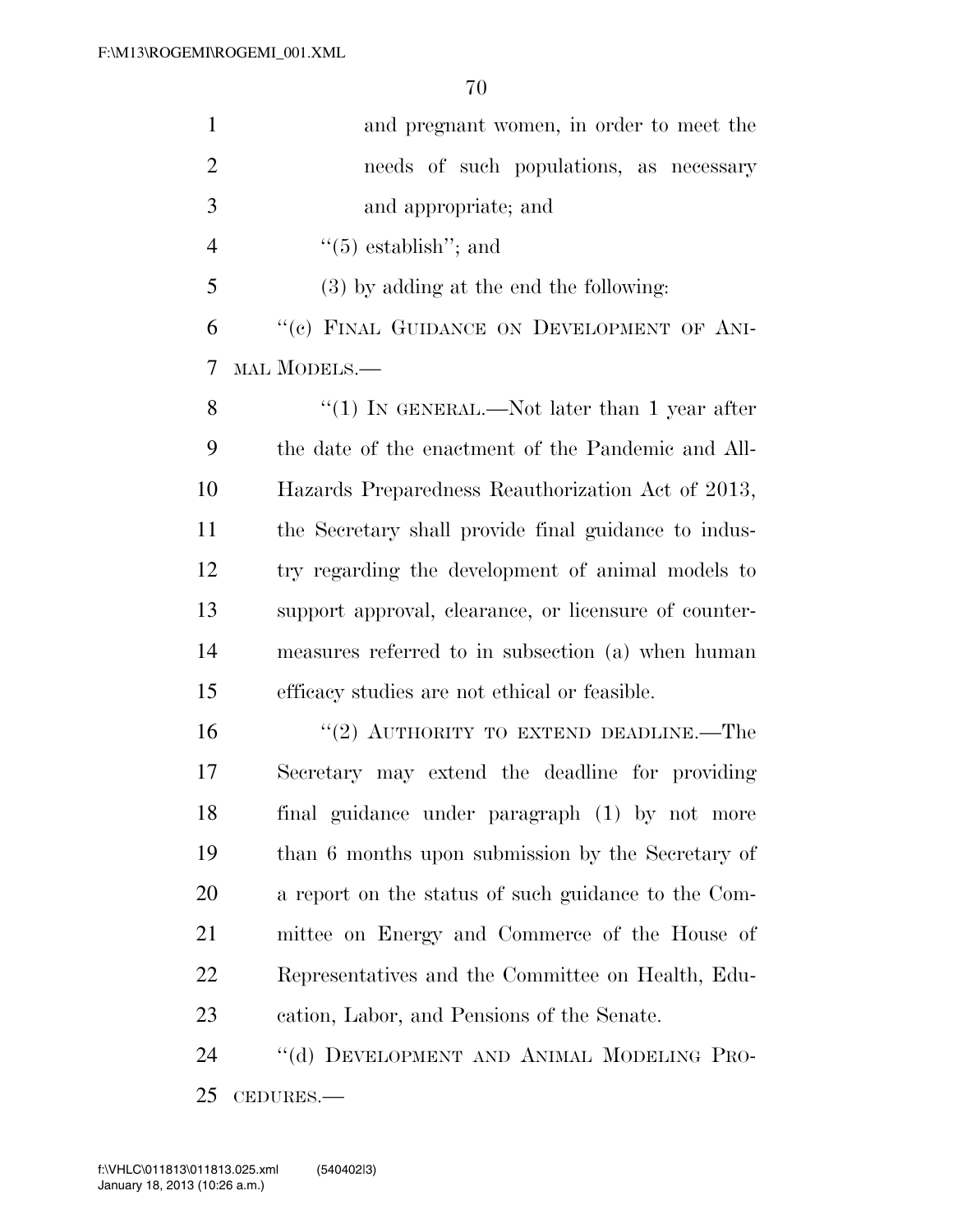| $\mathbf{1}$   | "(1) AVAILABILITY OF ANIMAL MODEL MEET-                |
|----------------|--------------------------------------------------------|
| $\overline{2}$ | INGS.—To facilitate the timely development of ani-     |
| 3              | mal models and support the development, stock-         |
| $\overline{4}$ | piling, licensure, approval, and clearance of counter- |
| 5              | measures, the Secretary shall, not later than 180      |
| 6              | days after the enactment of this subsection, establish |
| 7              | a procedure by which a sponsor or applicant that is    |
| 8              | developing a countermeasure for which human effi-      |
| 9              | cacy studies are not ethical or practicable, and that  |
| 10             | has an approved investigational new drug application   |
| 11             | or investigational device exemption, may request and   |
| 12             | receive-                                               |
| 13             | $\lq\lq$ a meeting to discuss proposed animal          |
| 14             | model development activities; and                      |
| 15             | $\lq\lq (B)$ a meeting prior to initiating pivotal     |
| 16             | animal studies.                                        |
| 17             | "(2) PEDIATRIC MODELS.—To facilitate the de-           |
| 18             | velopment and selection of animal models that could    |
| 19             | translate to pediatric studies, any meeting conducted  |
| 20             | under paragraph (1) shall include discussion of ani-   |
| 21             | mal models for pediatric populations, as appropriate.  |
| 22             | ``(e)<br>REVIEW AND APPROVAL<br>COUNTER-<br>OF         |
| 23             | MEASURES.-                                             |
| 24             | "(1) MATERIAL THREAT.—When evaluating an               |
| 25             | application or submission for approval, licensure, or  |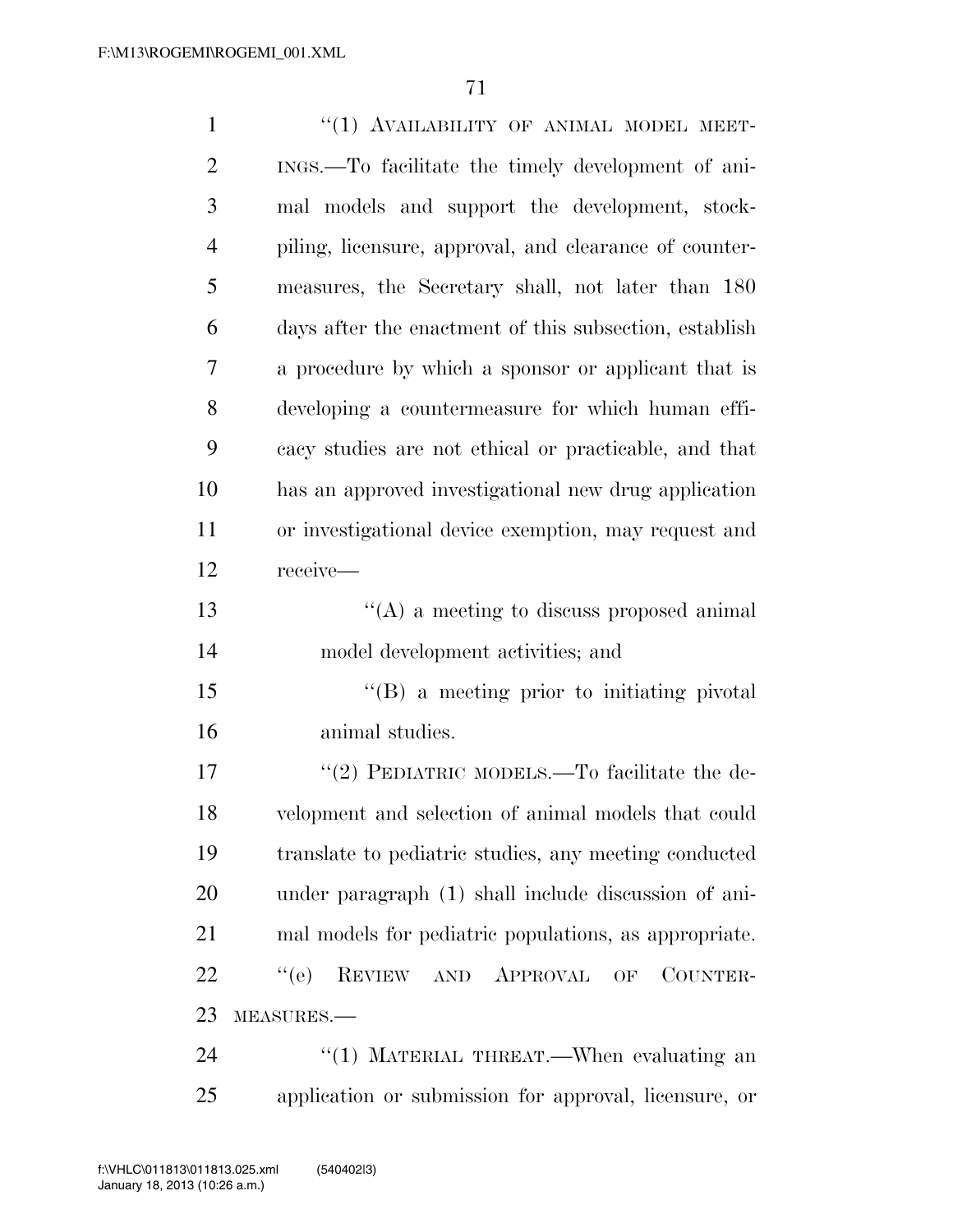clearance of a countermeasure, the Secretary shall take into account the material threat posed by the chemical, biological, radiological, or nuclear agent or agents identified under section 319F–2 of the Public Health Service Act for which the countermeasure under review is intended.

 ''(2) REVIEW EXPERTISE.—When practicable and appropriate, teams of Food and Drug Adminis- tration personnel reviewing applications or submis- sions described under paragraph (1) shall include a reviewer with sufficient training or experience with countermeasures pursuant to the protocols estab-13 lished under subsection  $(b)(3)(D)$ .".

### **SEC. 305. REGULATORY MANAGEMENT PLANS.**

 Section 565 of the Federal Food, Drug, and Cosmetic Act (21 U.S.C. 360bbb–4), as amended by section 304, is further amended by adding at the end the following: 18 "(f) REGULATORY MANAGEMENT PLAN.—

 ''(1) DEFINITION.—In this subsection, the term 'eligible countermeasure' means—

 "(A) a security countermeasure with re- spect to which the Secretary has entered into a procurement contract under section 319F–2(c) of the Public Health Service Act; or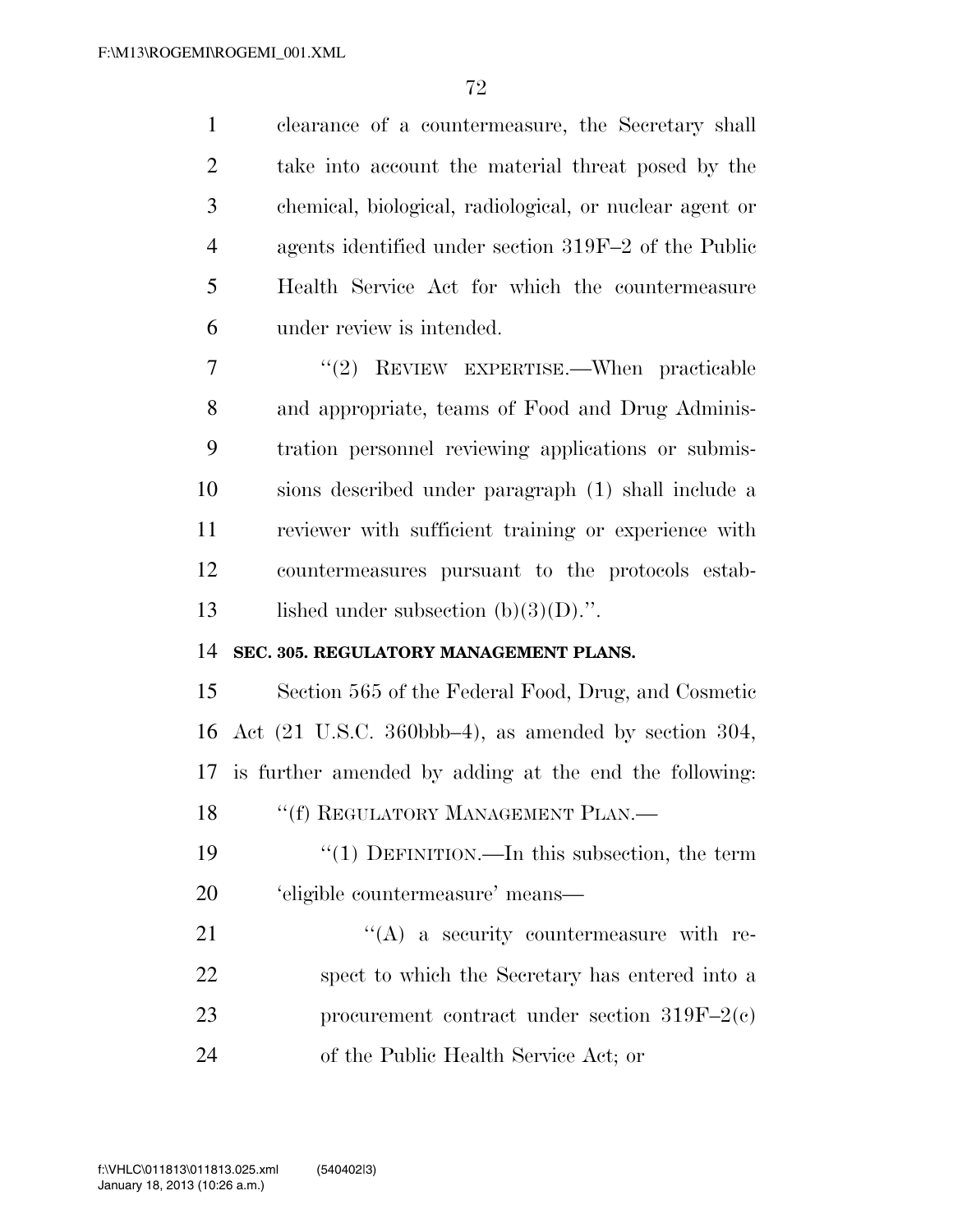| $\mathbf{1}$   | $\lq\lq(B)$ a countermeasure with respect to         |
|----------------|------------------------------------------------------|
| $\overline{2}$ | which the Biomedical Advanced Research and           |
| 3              | Development Authority has provided funding           |
| $\overline{4}$ | under section 319L of the Public Health Serv-        |
| 5              | ice Act for advanced research and development.       |
| 6              | "(2) REGULATORY MANAGEMENT PLAN PROC-                |
| 7              | ESS.—The Secretary, in consultation with the As-     |
| 8              | sistant Secretary for Preparedness and Response      |
| 9              | and the Director of the Biomedical Advanced Re-      |
| 10             | search and Development Authority, shall establish a  |
| 11             | formal process for obtaining scientific feedback and |
| 12             | interactions regarding the development and regu-     |
| 13             | latory review of eligible countermeasures by facili- |
| 14             | tating the development of written regulatory man-    |
| 15             | agement plans in accordance with this subsection.    |
| 16             | "(3) SUBMISSION OF REQUEST AND PROPOSED              |
| 17             | PLAN BY SPONSOR OR APPLICANT.                        |
| 18             | "(A) IN GENERAL.—A sponsor or appli-                 |
| 19             | cant of an eligible countermeasure may initiate      |
| 20             | the process described under paragraph (2) upon       |
| 21             | submission of a written request to the Sec-          |
| 22             | retary. Such request shall include a proposed        |
| 23             | regulatory management plan.                          |
| 24             | "(B) TIMING OF SUBMISSION.—A sponsor                 |

or applicant may submit a written request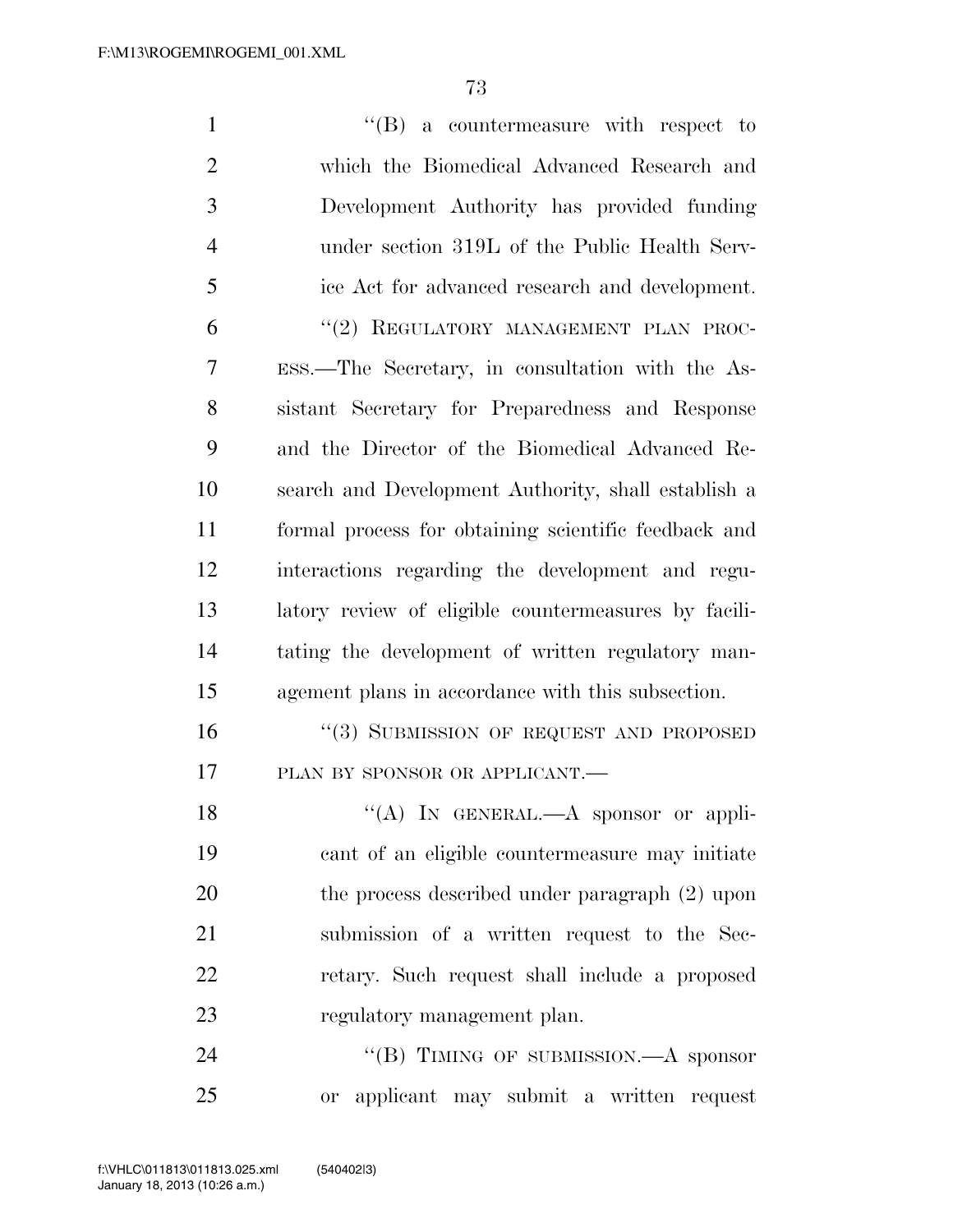under subparagraph (A) after the eligible coun- termeasure has an investigational new drug or investigational device exemption in effect.

 ''(C) RESPONSE BY SECRETARY.—The Secretary shall direct the Food and Drug Ad- ministration, upon submission of a written re- quest by a sponsor or applicant under subpara- graph (A), to work with the sponsor or appli- cant to agree on a regulatory management plan 10 within a reasonable time not to exceed 90 days. If the Secretary determines that no plan can be agreed upon, the Secretary shall provide to the sponsor or applicant, in writing, the scientific or regulatory rationale why such agreement cannot be reached.

16  $\frac{1}{4}$  PLAN.—The content of a regulatory man- agement plan agreed to by the Secretary and a spon-sor or applicant shall include—

 ''(A) an agreement between the Secretary and the sponsor or applicant regarding develop- mental milestones that will trigger responses by 22 the Secretary as described in subparagraph (B);

23 ''(B) performance targets and goals for timely and appropriate responses by the Sec-retary to the triggers described under subpara-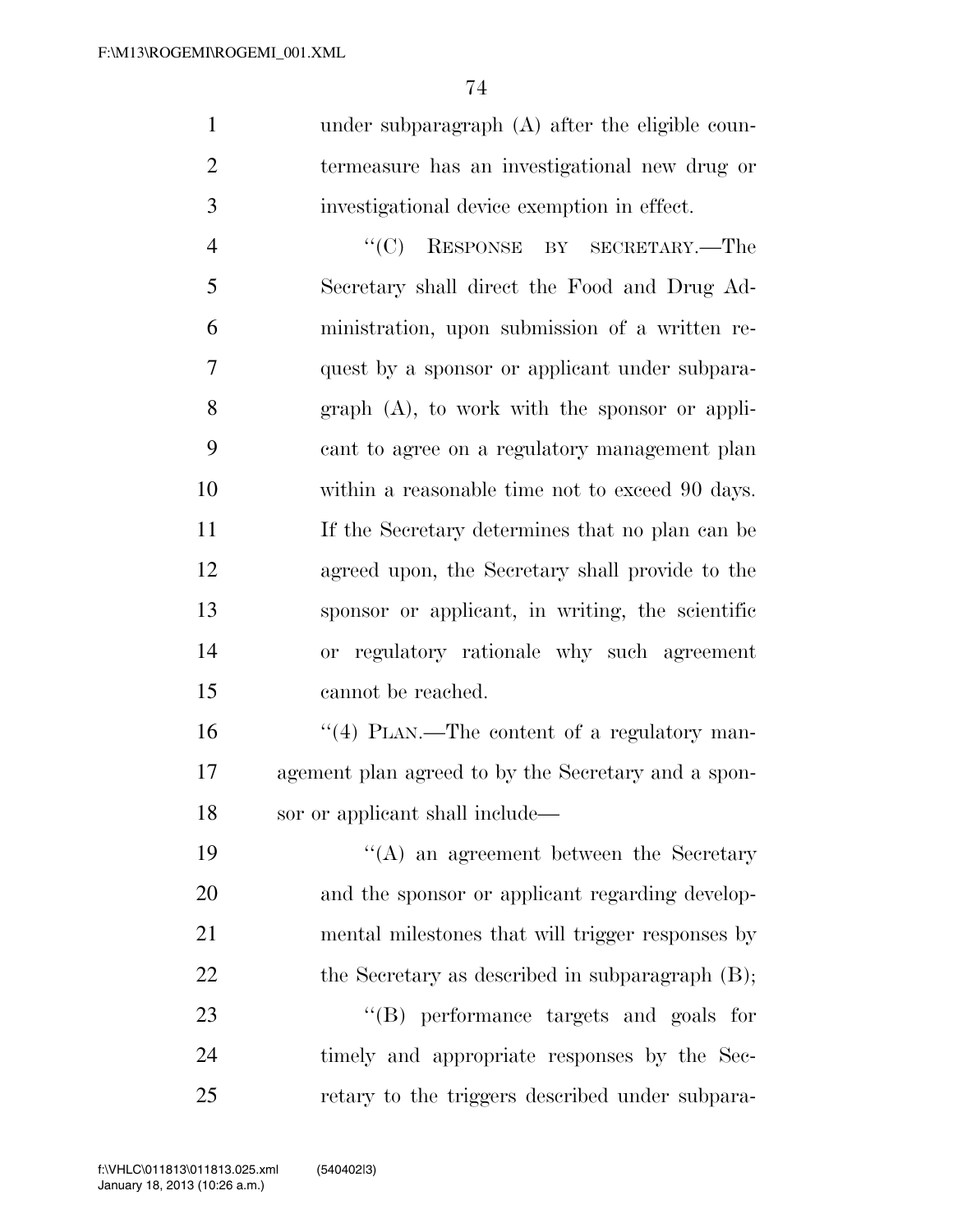| $\mathbf{1}$   | $graph(A)$ , including meetings between the Sec-     |
|----------------|------------------------------------------------------|
| $\overline{2}$ | retary and the sponsor or applicant, written         |
| 3              | feedback, decisions by the Secretary, and other      |
| $\overline{4}$ | activities carried out as part of the development    |
| 5              | and review process; and                              |
| 6              | $\lq\lq$ (C) an agreement on how the plan shall      |
| 7              | be modified, if needed.                              |
| 8              | MILESTONES AND PERFORMANCE<br>(5)<br>TAR-            |
| 9              | GETS.—The developmental milestones described in      |
| 10             | paragraph $(4)(A)$ and the performance targets and   |
| 11             | goals described in paragraph $(4)(B)$ shall include— |
| 12             | $\lq\lq$ feedback from the Secretary regard-         |
| 13             | ing the data required to support the approval,       |
| 14             | clearance, or licensure of the eligible counter-     |
| 15             | measure involved;                                    |
| 16             | "(B) feedback from the Secretary regard-             |
| 17             | ing the data necessary to inform any authoriza-      |
| 18             | tion under section 564;                              |
| 19             | "(C) feedback from the Secretary regard-             |
| 20             | ing the data necessary to support the posi-          |
| 21             | tioning and delivery of the eligible counter-        |
| 22             | measure, including to the Strategic National         |
| 23             | Stockpile;                                           |
| 24             | "(D) feedback from the Secretary regard-             |
| 25             | ing the data necessary to support the submis-        |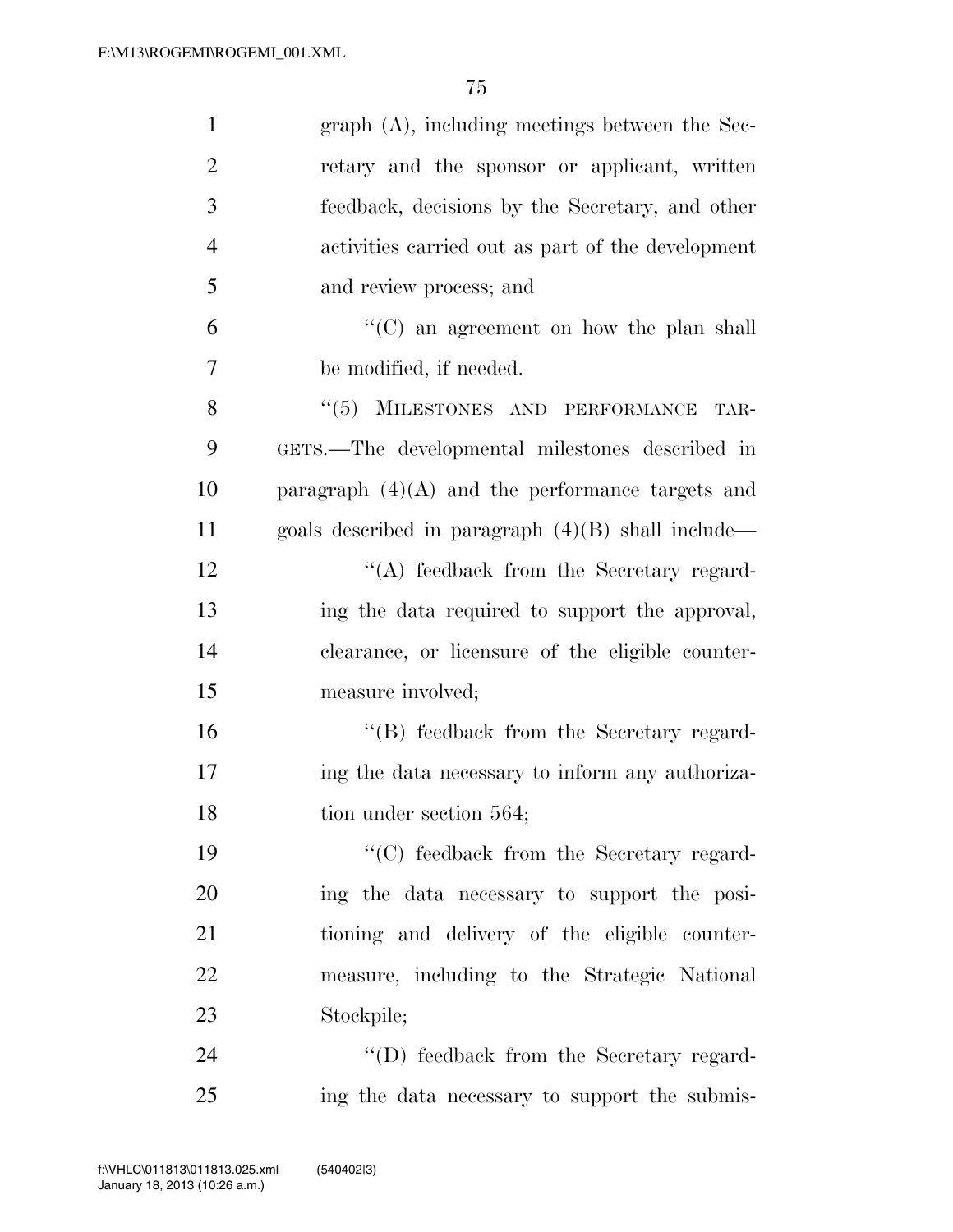sion of protocols for review under section 2  $505(b)(5)(B);$ 

3 ''(E) feedback from the Secretary regard- ing any gaps in scientific knowledge that will need resolution prior to approval, licensure, or clearance of the eligible countermeasure and plans for conducting the necessary scientific re-search;

 ''(F) identification of the population for which the countermeasure sponsor or applicant seeks approval, licensure, or clearance and the population for which desired labeling would not be appropriate, if known; and

 ''(G) as necessary and appropriate, and to the extent practicable, a plan for demonstrating safety and effectiveness in pediatric popu- lations, and for developing pediatric dosing, for- mulation, and administration with respect to the eligible countermeasure, provided that such plan would not delay authorization under sec- tion 564, approval, licensure, or clearance for adults.

23 "(6) PRIORITIZATION.—

24 "(A) PLANS FOR SECURITY COUNTER-MEASURES.—The Secretary shall establish reg-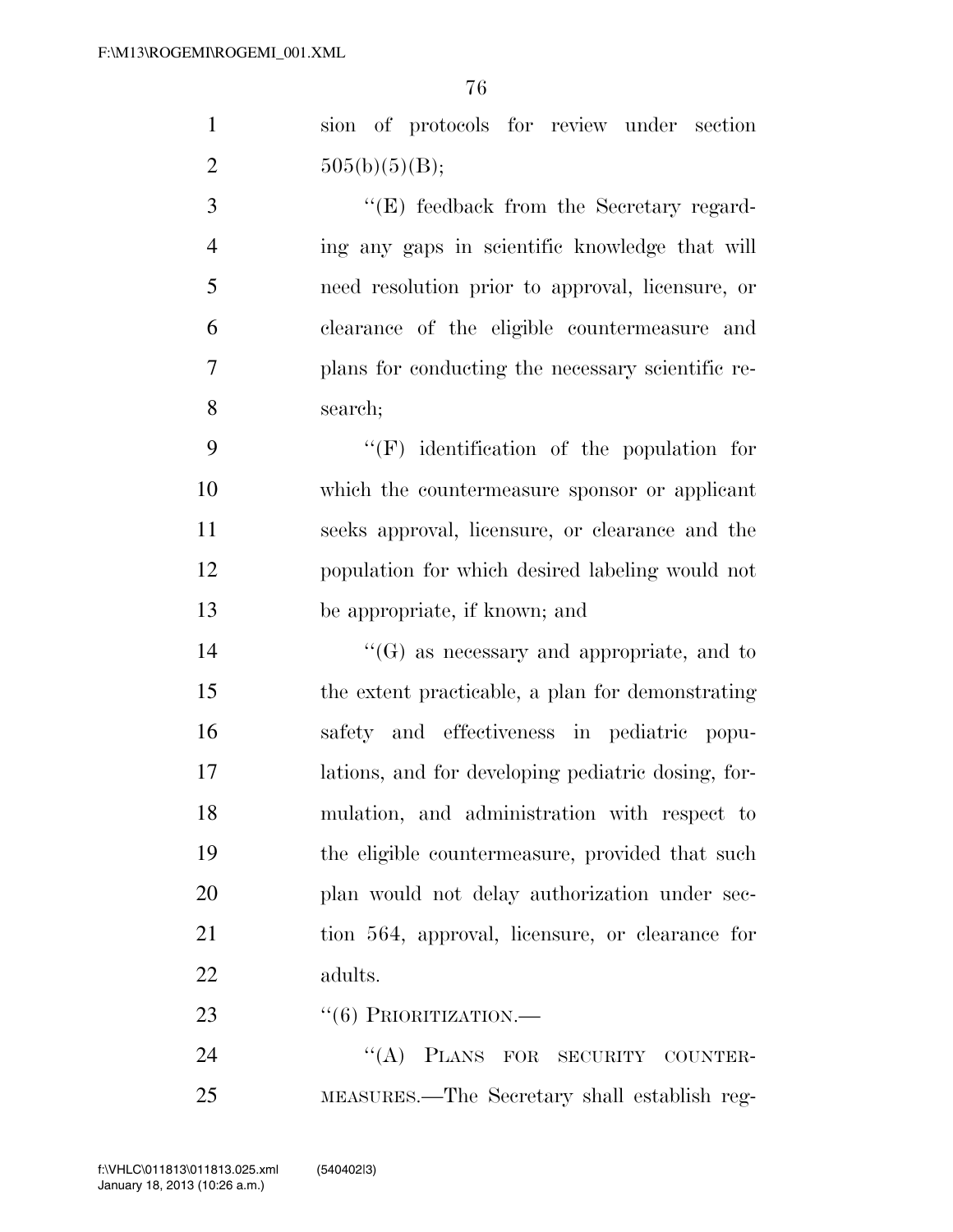ulatory management plans for all security coun- termeasures for which a request is submitted 3 under paragraph  $(3)(A)$ .

4 "(B) PLANS FOR OTHER ELIGIBLE COUN- TERMEASURES.—The Secretary shall determine whether resources are available to establish reg- ulatory management plans for eligible counter- measures that are not security counter- measures. If resources are available to establish regulatory management plans for eligible coun- termeasures that are not security counter- measures, and if resources are not available to establish regulatory management plans for all eligible countermeasures for which requests have been submitted, the Director of the Bio- medical Advanced Research and Development Authority, in consultation with the Commis- sioner, shall prioritize which eligible counter- measures may receive regulatory management plans.''.

## **SEC. 306. REPORT.**

 Section 565 of the Federal Food, Drug, and Cosmetic Act (21 U.S.C. 360bbb–4), as amended by section 305, is further amended by adding at the end the following: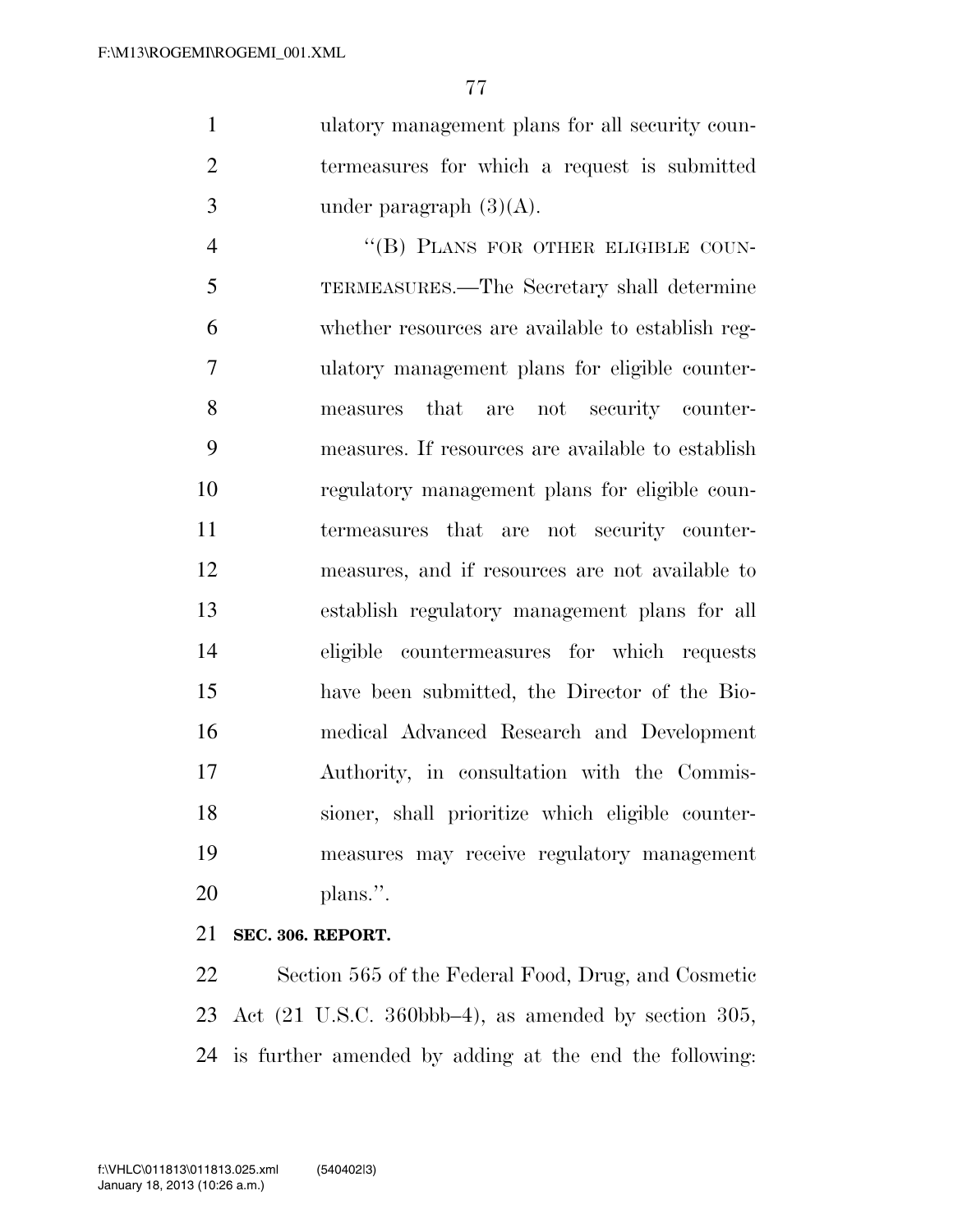$\frac{1}{2}$  (g) ANNUAL REPORT.—Not later than 180 days after the date of enactment of this subsection, and annu- ally thereafter, the Secretary shall make publicly available on the Web site of the Food and Drug Administration a report that details the countermeasure development and review activities of the Food and Drug Administration, in- cluding— ''(1) with respect to the development of new tools, standards, and approaches to assess and evaluate countermeasures—

11  $((A)$  the identification of the priorities of the Food and Drug Administration and the progress made on such priorities; and

 $\text{``(B)}$  the identification of scientific gaps that impede the development, approval, licen- sure, or clearance of countermeasures for popu- lations with special clinical needs, including children and pregnant women, and the progress made on resolving these challenges;

 $\frac{1}{20}$  <sup>(1</sup>(2) with respect to countermeasures for which a regulatory management plan has been agreed upon under subsection (f), the extent to which the per- formance targets and goals set forth in subsection (f)(4)(B) and the regulatory management plan have been met, including, for each such countermeasure—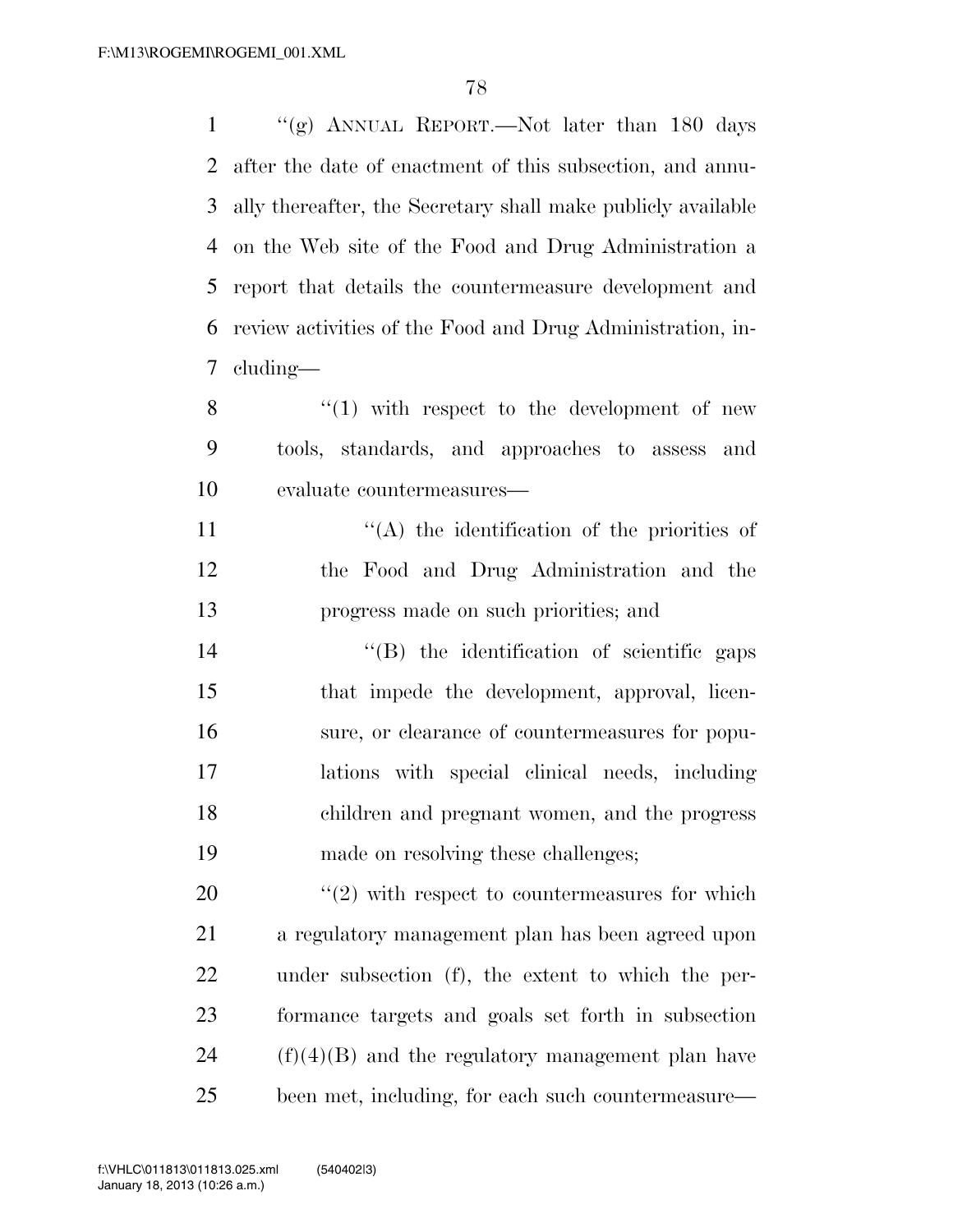| $\mathbf{1}$   | $\lq\lq$ whether the regulatory management              |
|----------------|---------------------------------------------------------|
| $\overline{2}$ | plan was completed within the required time-            |
| 3              | frame, and the length of time taken to complete         |
| $\overline{4}$ | such plan;                                              |
| 5              | $\lq\lq (B)$ whether the Secretary adhered to the       |
| 6              | timely and appropriate response times set forth         |
| 7              | in such plan; and                                       |
| 8              | $\lq\lq$ explanations for any failure to meet           |
| 9              | such performance targets and goals;                     |
| 10             | $\lq(3)$ the number of regulatory teams estab-          |
| 11             | lished pursuant to subsection $(b)(4)$ , the number of  |
| 12             | products, classes of products, or technologies as-      |
| 13             | signed to each such team, and the number of, type       |
| 14             | of, and any progress made as a result of consulta-      |
| 15             | tions carried out under subsection $(b)(4)(A);$         |
| 16             | $\cdot$ (4) an estimate of resources obligated to coun- |
| 17             | termeasure development and regulatory assessment,       |
| 18             | including—                                              |
| 19             | $\lq\lq$ . Center-specific objectives and accom-        |
| 20             | plishments; and                                         |
| 21             | $\lq\lq$ the number of full-time equivalent             |
| 22             | employees of the Food and Drug Administra-              |
| 23             | tion who directly support the review of counter-        |
| 24             | measures;                                               |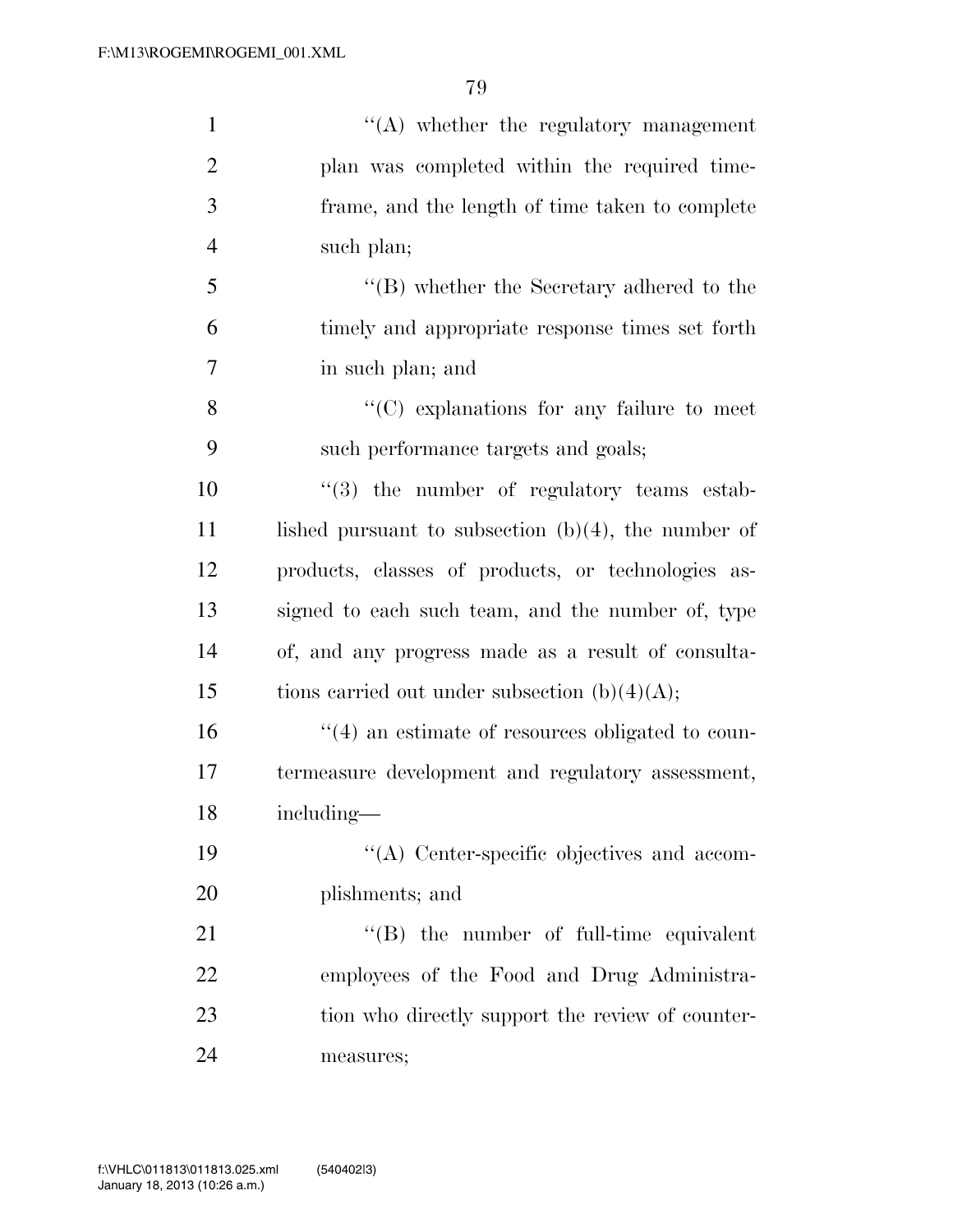| $\mathbf{1}$   | $\cdot\cdot$ (5) the number of countermeasure applications       |
|----------------|------------------------------------------------------------------|
| $\overline{2}$ | and submissions submitted, the number of counter-                |
| 3              | measures approved, licensed, or cleared, the status              |
| $\overline{4}$ | of remaining submitted applications and submis-                  |
| 5              | sions, and the number of each type of authorization              |
| 6              | issued pursuant to section 564;                                  |
| 7              | $\cdot\cdot\cdot$ (6) the number of written requests for a regu- |
| 8              | latory management plan submitted under subsection                |
| 9              | $(f)(3)(A)$ , the number of regulatory management                |
| 10             | plans developed, and the number of such plans de-                |
| 11             | veloped for security countermeasures; and                        |
| 12             | $\lq(7)$ the number, type, and frequency of meet-                |
| 13             | ings between the Food and Drug Administration                    |
| 14             | $and$ —                                                          |
| 15             | "(A) sponsors of a countermeasure as de-                         |
| 16             | fined in subsection $(a)$ ; or                                   |
| 17             | "(B) another agency engaged in develop-                          |
| 18             | ment or management of portfolios for such                        |
| 19             | countermeasures, including the Centers for Dis-                  |
| 20             | ease Control and Prevention, the Biomedical                      |
| 21             | Advanced Research and Development Authority,                     |
| 22             | the National Institutes of Health, and the ap-                   |
| 23             | propriate agencies of the Department of De-                      |
| 24             | fense.".                                                         |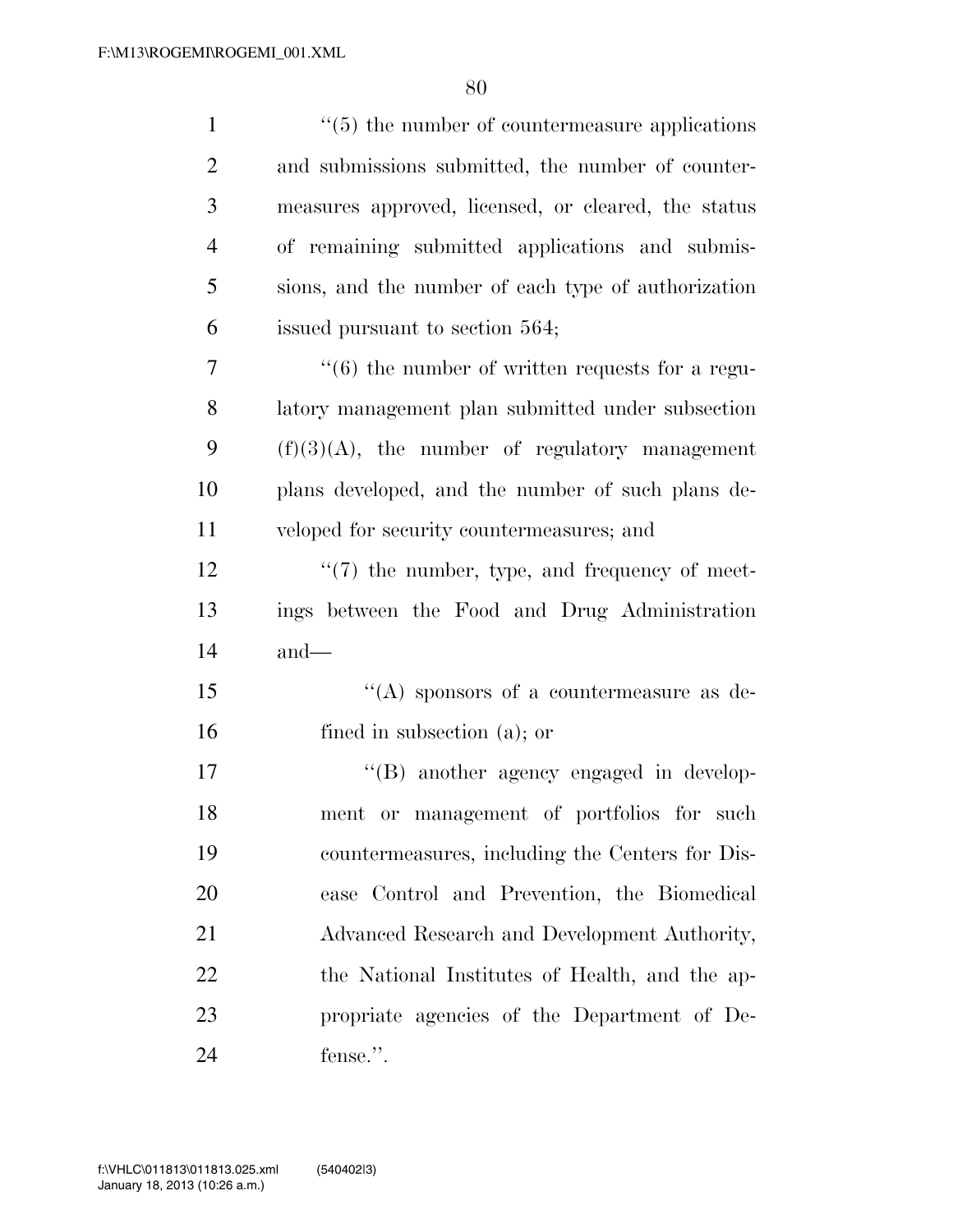## **SEC. 307. PEDIATRIC MEDICAL COUNTERMEASURES.**

 (a) PEDIATRIC STUDIES OF DRUGS.—Section 505A of the Federal Food, Drug, and Cosmetic Act (21 U.S.C. 355a) is amended—

 (1) in subsection (d), by adding at the end the following:

7 "(5) CONSULTATION.—With respect to a drug that is a qualified countermeasure (as defined in sec- tion 319F–1 of the Public Health Service Act), a se- curity countermeasure (as defined in section 319F– 2 of the Public Health Service Act), or a qualified pandemic or epidemic product (as defined in section 319F–3 of the Public Health Service Act), the Sec- retary shall solicit input from the Assistant Sec- retary for Preparedness and Response regarding the need for and, from the Director of the Biomedical Advanced Research and Development Authority re- garding the conduct of, pediatric studies under this section.''; and

20 (2) in subsection  $(n)(1)$ , by adding at the end the following:

 $\langle ^{\prime}(C)$  For a drug that is a qualified coun- termeasure (as defined in section 319F–1 of the Public Health Service Act), a security counter- measure (as defined in section 319F–2 of the Public Health Service Act), or a qualified pan-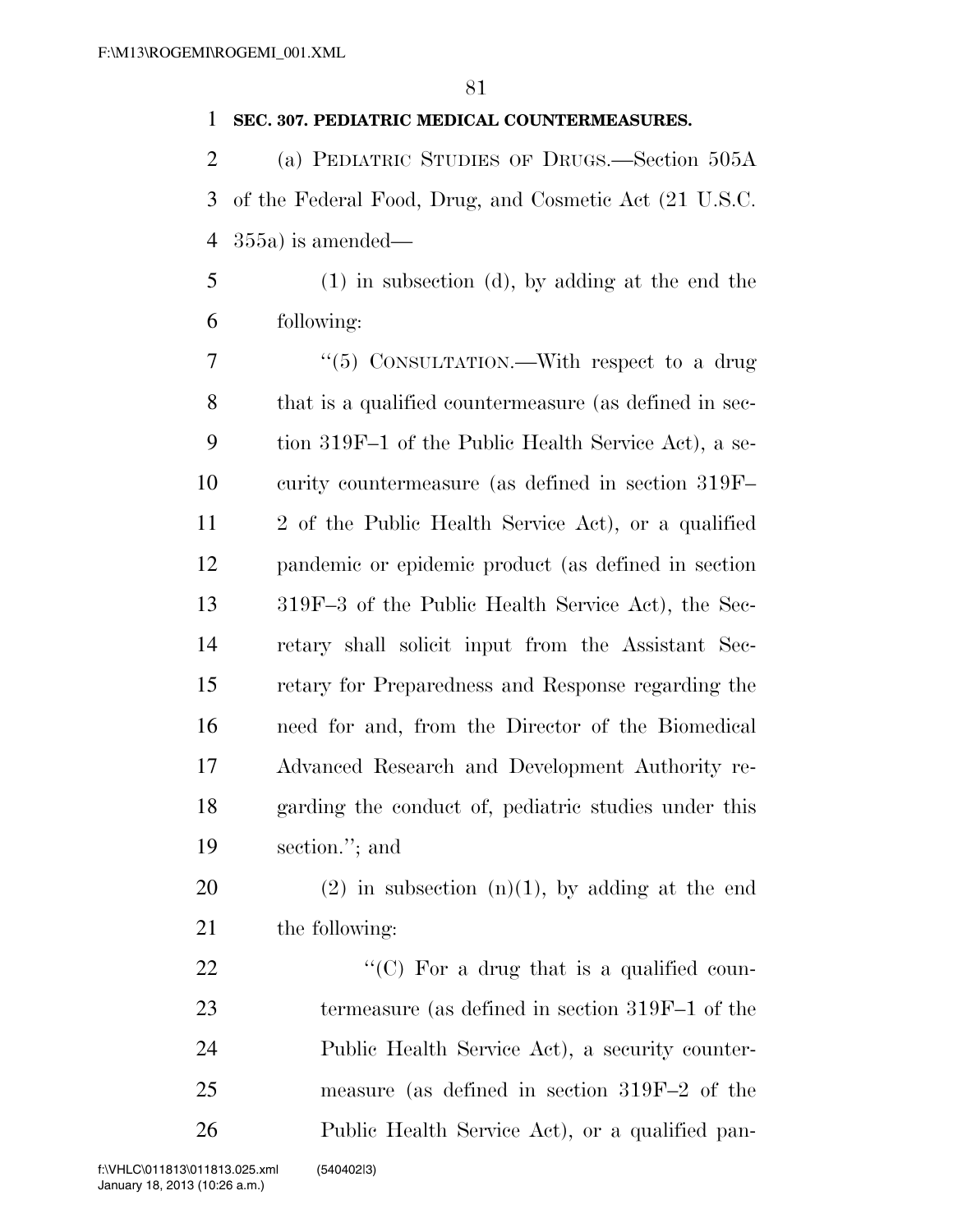| $\mathbf{1}$   | demic or epidemic product (as defined in sec-         |
|----------------|-------------------------------------------------------|
| $\overline{2}$ | tion 319F-3 of such Act), in addition to any          |
| 3              | action with respect to such drug under subpara-       |
| $\overline{4}$ | graph $(A)$ or $(B)$ , the Secretary shall notify the |
| 5              | Assistant Secretary for Preparedness and Re-          |
| 6              | sponse and the Director of the Biomedical Ad-         |
| 7              | vanced Research and Development Authority of          |
| 8              | all pediatric studies in the written request          |
| 9              | issued by the Commissioner of Food and                |
| 10             | Drugs.".                                              |
| 11             | (b)<br>ADDITION TO PRIORITY LIST CONSIDER-            |
| 12             | ATIONS.—Section 409I of the Public Health Service Act |
| 13             | $(42 \text{ U.S.C. } 284\text{m})$ is amended—        |
| 14             | (1) by striking subsection $(a)(2)$ and inserting     |
| 15             | the following:                                        |
| 16             | "(2) CONSIDERATION OF AVAILABLE INFORMA-              |
| 17             | TION.—In developing and prioritizing the list under   |
| 18             | paragraph $(1)$ , the Secretary-                      |
| 19             | $\lq\lq$ shall consider—                              |
| 20             | "(i) therapeutic gaps in pediatrics                   |
| 21             | that may include developmental pharma-                |
| 22             | cology, pharmacogenetic determinants of               |
| 23             | drug response, metabolism of drugs and                |
| 24             | biologies in children, and pediatric clinical         |
| 25             | trials;                                               |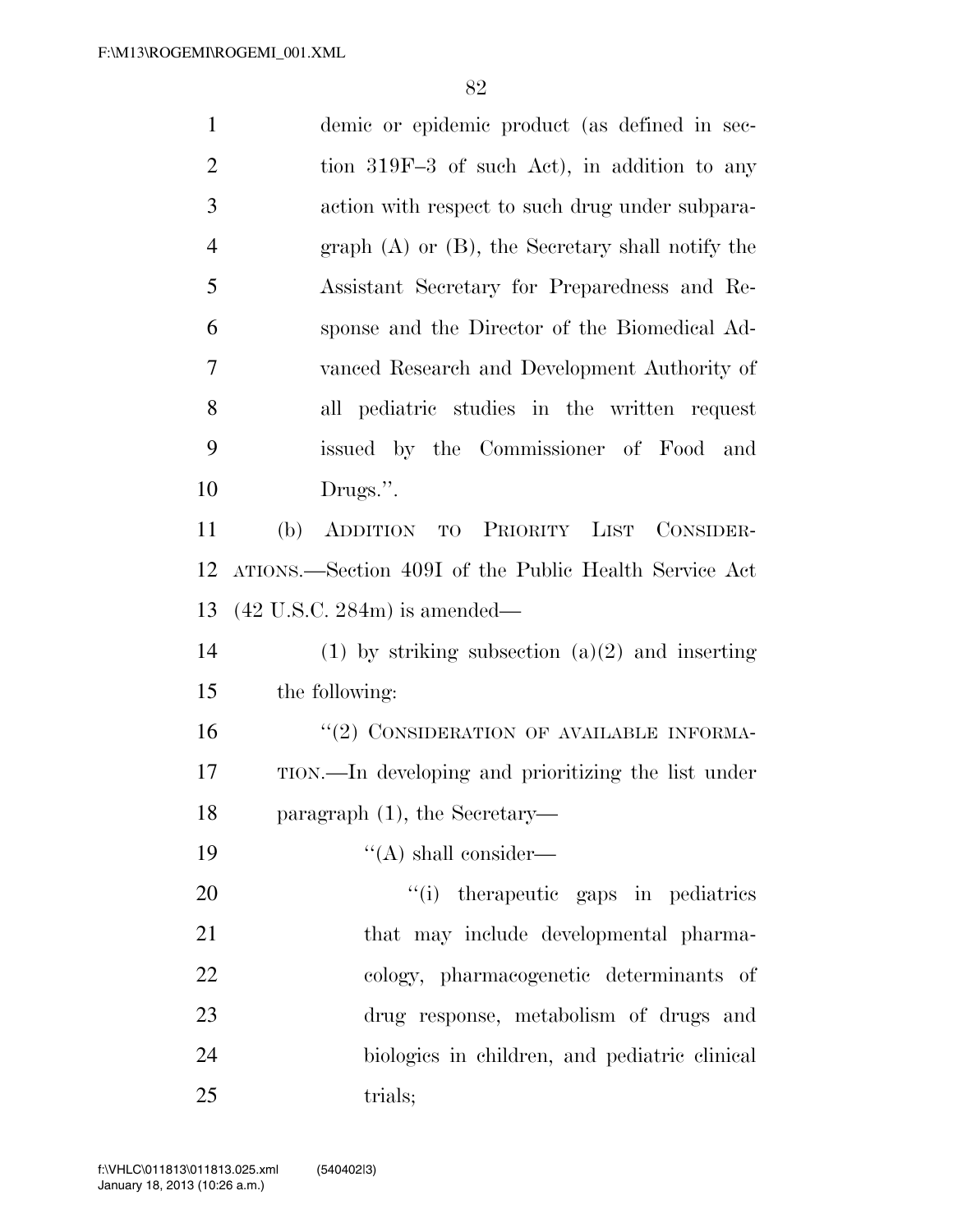| $\mathbf{1}$   | "(ii) particular pediatric diseases, dis-            |
|----------------|------------------------------------------------------|
| $\overline{2}$ | orders or conditions where more complete             |
| $\mathfrak{Z}$ | knowledge and testing of the rapeutics, in-          |
| $\overline{4}$ | cluding drugs and biologics, may be bene-            |
| 5              | ficial in pediatric populations; and                 |
| 6              | "(iii) the adequacy of necessary infra-              |
| 7              | structure to conduct pediatric pharma-               |
| 8              | cological research, including research net-          |
| 9              | works and trained pediatric investigators;           |
| 10             | and                                                  |
| 11             | $\lq\lq (B)$ may consider the availability of quali- |
| 12             | fied countermeasures (as defined in section          |
| 13             | 319F-1), security countermeasures (as defined        |
| 14             | in section 319F-2), and qualified pandemic or        |
| 15             | epidemic products (as defined in section 319F-       |
| 16             | 3) to address the needs of pediatric populations,    |
| 17             | in consultation with the Assistant Secretary for     |
| 18             | Preparedness and Response, consistent with the       |
| 19             | purposes of this section."; and                      |
| 20             | $(2)$ in subsection (b), by striking "subsection     |
| 21             | (a)" and inserting "paragraphs $(1)$ and $(2)(A)$ of |
| <u>22</u>      | subsection $(a)$ ".                                  |
| 23             | (c) ADVICE AND RECOMMENDATIONS OF THE PEDI-          |
| 24             | ATRIC ADVISORY COMMITTEE REGARDING COUNTER-          |
| 25             | MEASURES FOR PEDIATRIC POPULATIONS.—Subsection       |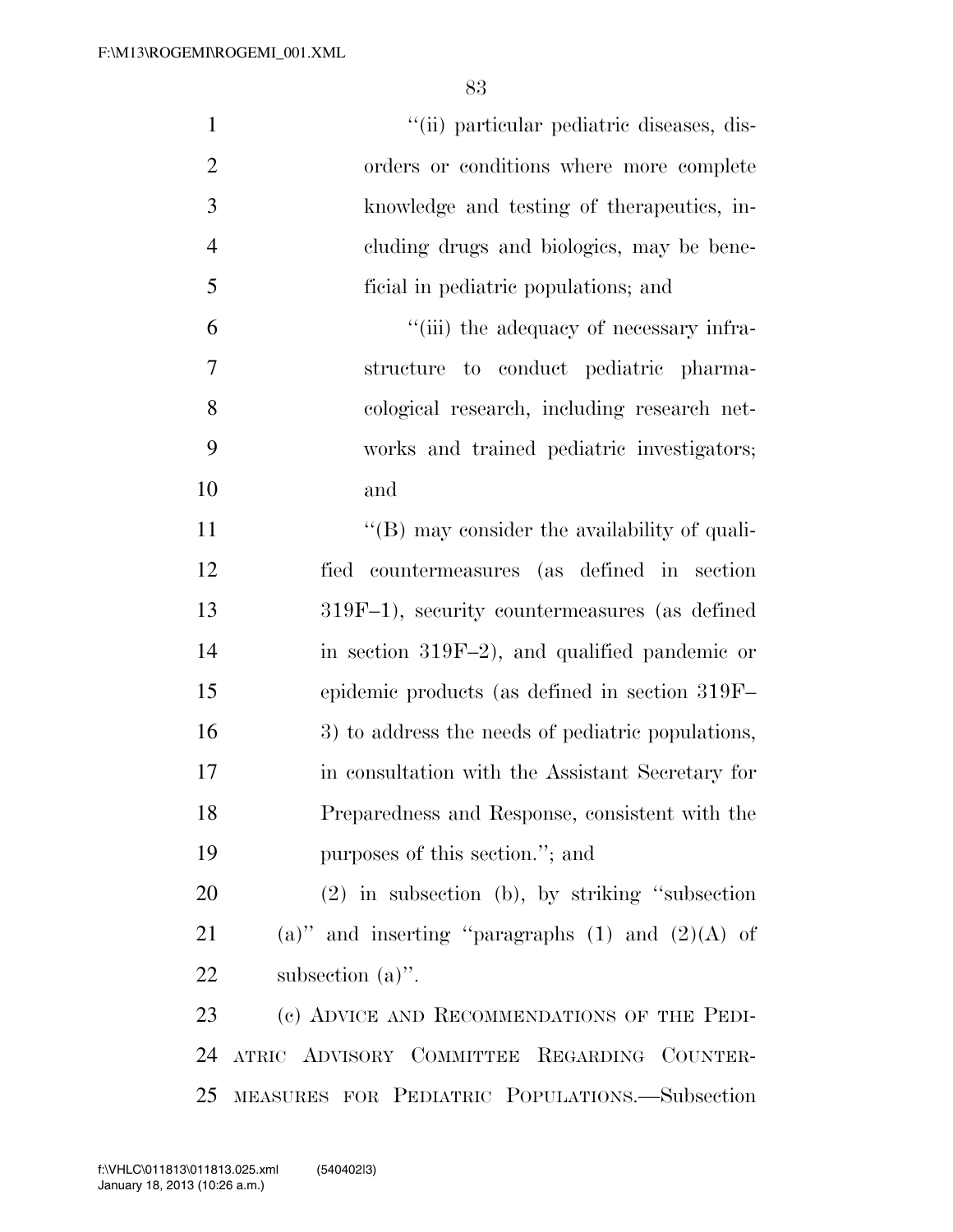(b)(2) of section 14 of the Best Pharmaceuticals for Chil-

dren Act (42 U.S.C. 284m note) is amended—

- (1) in subparagraph (C), by striking the period 4 and inserting "; and"; and
- (2) by adding at the end the following:

 ''(D) the development of countermeasures (as defined in section 565(a) of the Federal Food, Drug, and Cosmetic Act) for pediatric populations.''.

## **TITLE IV—ACCELERATING MED- ICAL COUNTERMEASURE AD- VANCED RESEARCH AND DE-VELOPMENT**

## **SEC. 401. BIOSHIELD.**

 (a) PROCUREMENT OF COUNTERMEASURES.—Sec- tion 319F–2(c) of the Public Health Service Act (42 U.S.C. 247d–6b(c)) is amended—

18 (1) in paragraph  $(1)(B)(i)(III)(bb)$ , by striking 19 "eight years" and inserting "10 years";

20 (2) in paragraph  $(2)(C)$ , by striking "the des- ignated congressional committees (as defined in paragraph (10))'' and inserting ''the appropriate committees of Congress'';

24 (3) in paragraph  $(5)(B)(ii)$ , by striking "eight" years'' and inserting ''10 years'';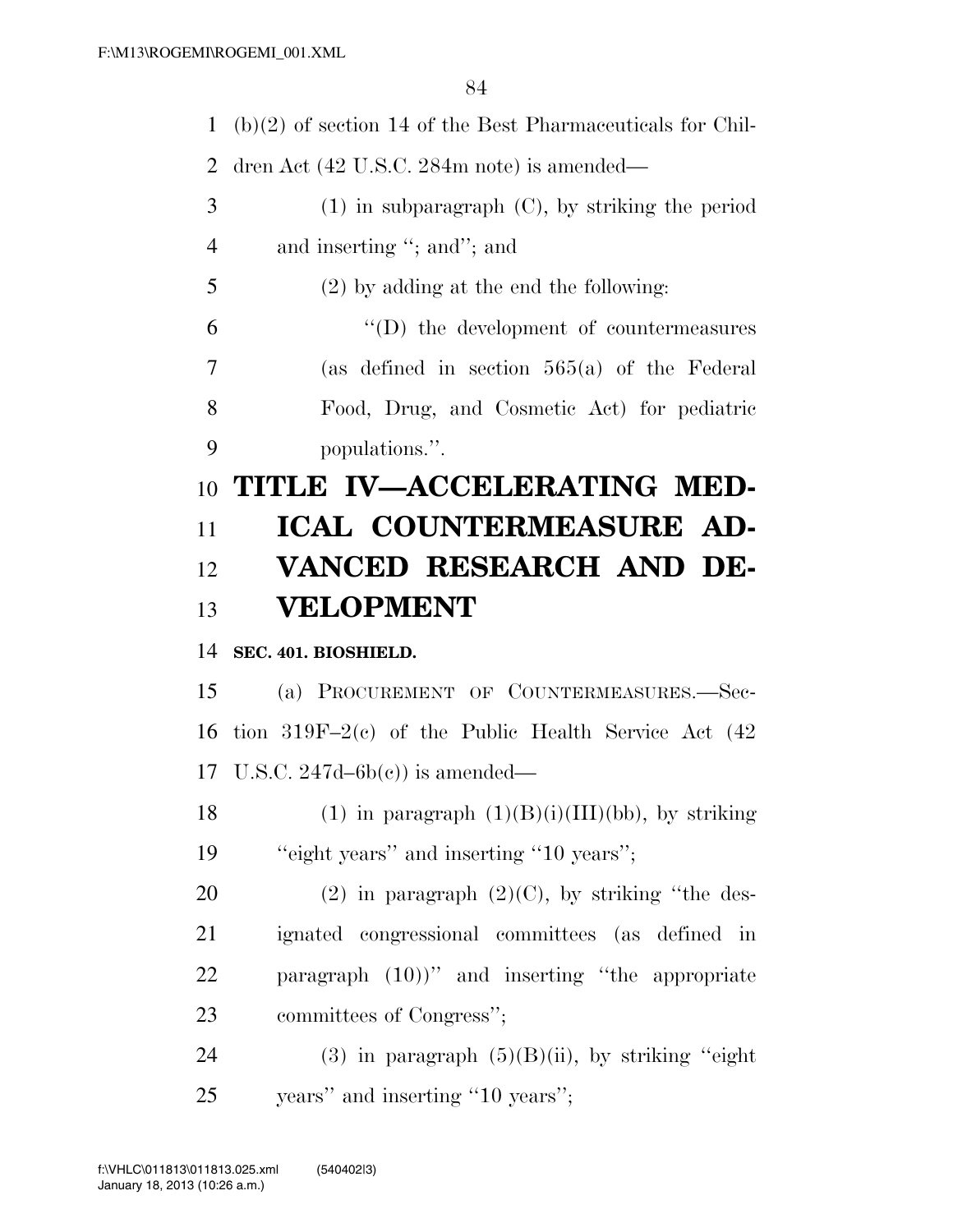| $\mathbf{1}$   | $(4)$ in subparagraph $(C)$ of paragraph $(6)$ —    |
|----------------|-----------------------------------------------------|
| $\overline{2}$ | (A) in the subparagraph heading, by strik-          |
| 3              | ing "DESIGNATED CONGRESSIONAL COMMIT-               |
| $\overline{4}$ | TEES" and inserting "APPROPRIATE CONGRES-           |
| 5              | SIONAL COMMITTEES"; and                             |
| 6              | (B) by striking "the designated congres-            |
| 7              | sional committees" and inserting "the appro-        |
| 8              | priate congressional committees"; and               |
| 9              | $(5)$ in paragraph $(7)(C)$ —                       |
| 10             | $(A)$ in clause $(i)(I)$ , by inserting "including" |
| 11             | advanced research and development," after "as       |
| 12             | may reasonably be required,";                       |
| 13             | $(B)$ in clause $(ii)$ —                            |
| 14             | (i) in subclause (III), by striking                 |
| 15             | "eight years" and inserting "10 years";             |
| 16             | and                                                 |
| 17             | (ii) by striking subclause $(IX)$ and in-           |
| 18             | serting the following:                              |
| 19             | "(IX) CONTRACT TERMS.—The                           |
| 20             | Secretary, in any contract for procure-             |
| 21             | ment under this section—                            |
| 22             | "(aa) may specify—                                  |
| 23             | " $(AA)$ the dosing and                             |
| 24             | administration requirements                         |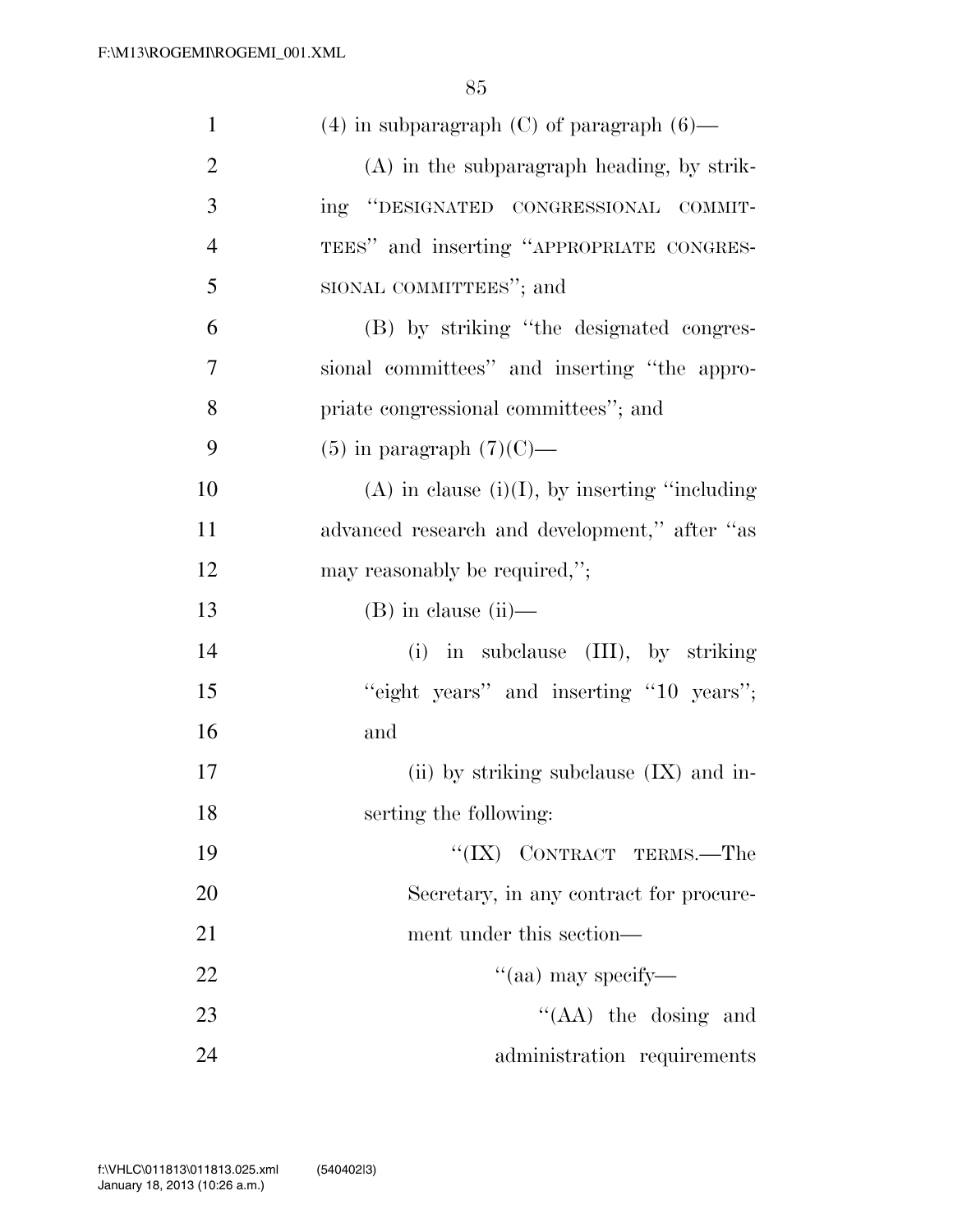| $\mathbf{1}$   | for the countermeasure to be                |
|----------------|---------------------------------------------|
| $\overline{2}$ | developed and procured;                     |
| 3              | $\lq\lq$ (BB) the amount of                 |
| $\overline{4}$ | funding that will be dedi-                  |
| 5              | cated by the Secretary for                  |
| 6              | advanced research, develop-                 |
| 7              | ment, and procurement of                    |
| 8              | the countermeasure; and                     |
| 9              | $\lq\lq$ (CC) the specifications            |
| 10             | the<br>countermeasure<br>must               |
| 11             | meet to qualify for procure-                |
| 12             | ment under a contract under                 |
| 13             | this section; and                           |
| 14             | "(bb) shall provide a clear                 |
| 15             | statement of defined Government             |
| 16             | purpose limited to uses related to          |
| 17             | a security countermeasure, as de-           |
| 18             | fined in paragraph $(1)(B)$ ."; and         |
| 19             | (C) by adding at the end the following:     |
| 20             | "(viii) FLEXIBILITY.—In carrying out        |
| 21             | this section, the Secretary may, consistent |
| 22             | with the applicable provisions of this sec- |
| 23             | tion, enter into contracts and other agree- |
| 24             | ments that are in the best interest of the  |
| 25             | Government in meeting identified security   |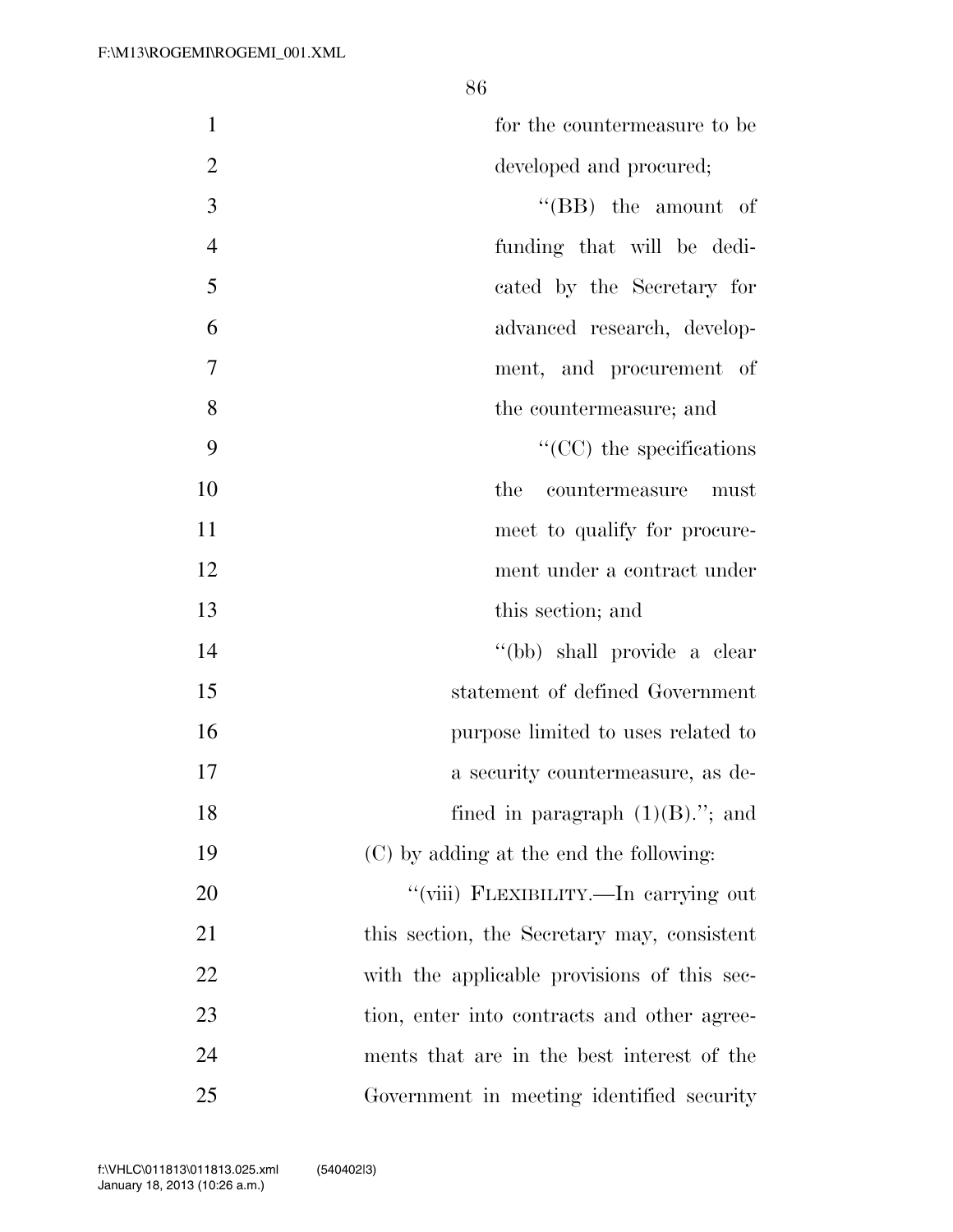| $\mathbf{1}$   | countermeasure needs, including with re-              |
|----------------|-------------------------------------------------------|
| $\overline{2}$ | spect to reimbursement of the cost of ad-             |
| 3              | vanced research and development as a rea-             |
| 4              | sonable, allowable, and allocable direct cost         |
| 5              | of the contract involved.".                           |
| 6              | (b) REAUTHORIZATION OF THE SPECIAL RESERVE            |
| 7              | FUND.—Section 319F-2 of the Public Health Service Act |
| 8              | $(42 \text{ U.S.C. } 247d - 6b)$ is amended—          |
| 9              | $(1)$ in subsection $(e)$ —                           |
| 10             | (A) by striking "special reserve fund under           |
| 11             | paragraph $(10)$ " each place it appears and in-      |
| 12             | serting "special reserve fund as defined in sub-      |
| 13             | section $(h)$ "; and                                  |
| 14             | $(B)$ by striking paragraphs $(9)$ and $(10)$ ;       |
| 15             | and                                                   |
| 16             | $(2)$ by adding at the end the following:             |
| 17             | "(g) SPECIAL RESERVE FUND.—                           |
| 18             | "(1) AUTHORIZATION OF APPROPRIATIONS.—In              |
| 19             | addition to amounts appropriated to the special re-   |
| 20             | serve fund prior to the date of the enactment of this |
| 21             | subsection, there is authorized to be appropriated,   |
| 22             | for the procurement of security countermeasures       |
| 23             | under subsection (c) and for carrying out section     |
| 24             | 319L (relating to the Biomedical Advanced Research    |
| 25             | and Development Authority), \$2,800,000,000 for the   |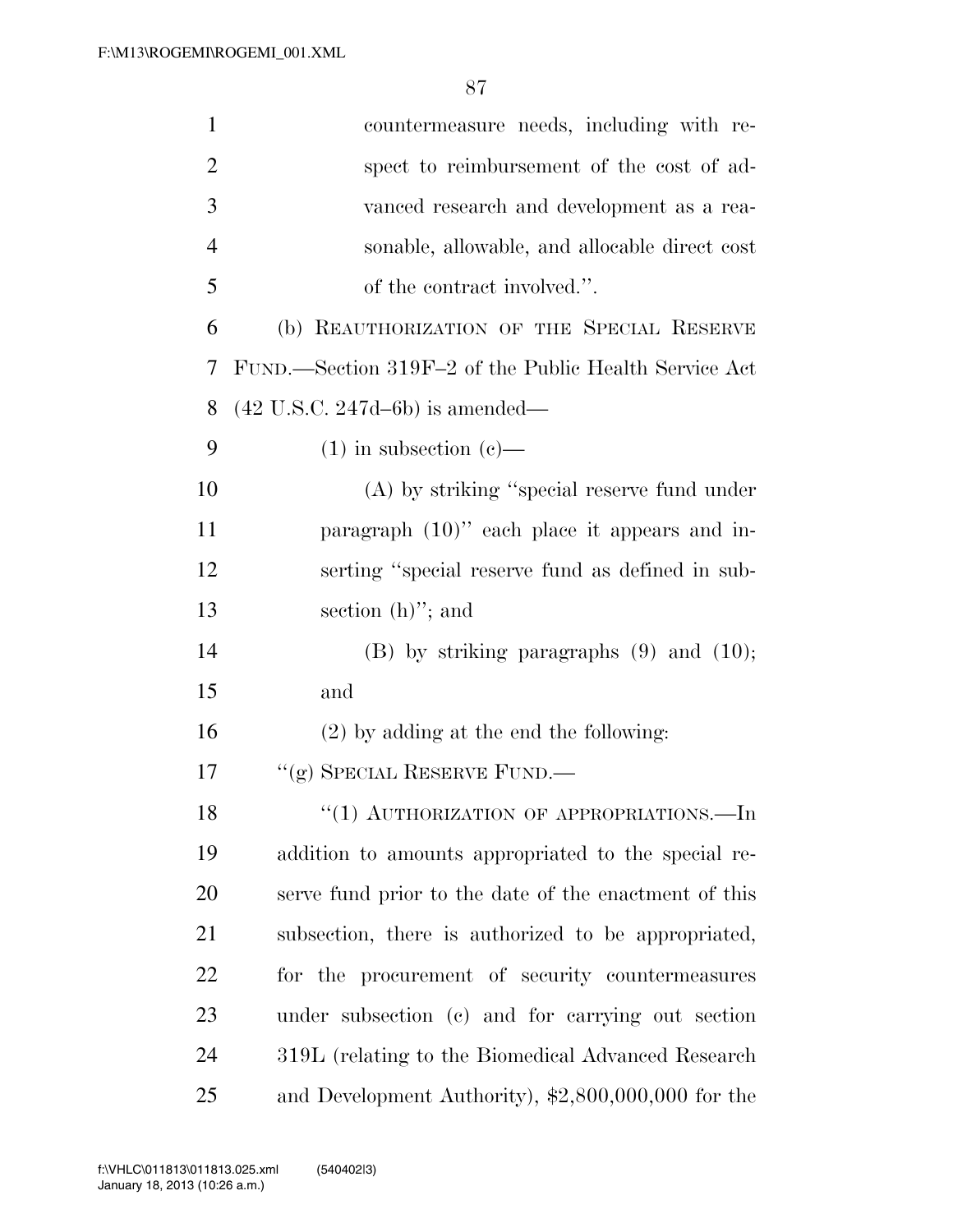period of fiscal years 2014 through 2018. Amounts appropriated pursuant to the preceding sentence are authorized to remain available until September 30, 2019.

5 "(2) USE OF SPECIAL RESERVE FUND FOR AD- VANCED RESEARCH AND DEVELOPMENT.—The Sec- retary may utilize not more than 50 percent of the amounts authorized to be appropriated under para- graph (1) to carry out section 319L (related to the Biomedical Advanced Research and Development Authority). Amounts authorized to be appropriated under this subsection to carry out section 319L are in addition to amounts otherwise authorized to be appropriated to carry out such section.

15 "(3) RESTRICTIONS ON USE OF FUNDS.— Amounts in the special reserve fund shall not be used to pay costs other than payments made by the Secretary to a vendor for advanced development (under section 319L) or for procurement of a secu-20 rity countermeasure under subsection  $(e)(7)$ .

21 ''(4) REPORT.—Not later than 30 days after any date on which the Secretary determines that the amount of funds in the special reserve fund available for procurement is less than \$1,500,000,000, the Secretary shall submit to the appropriate committees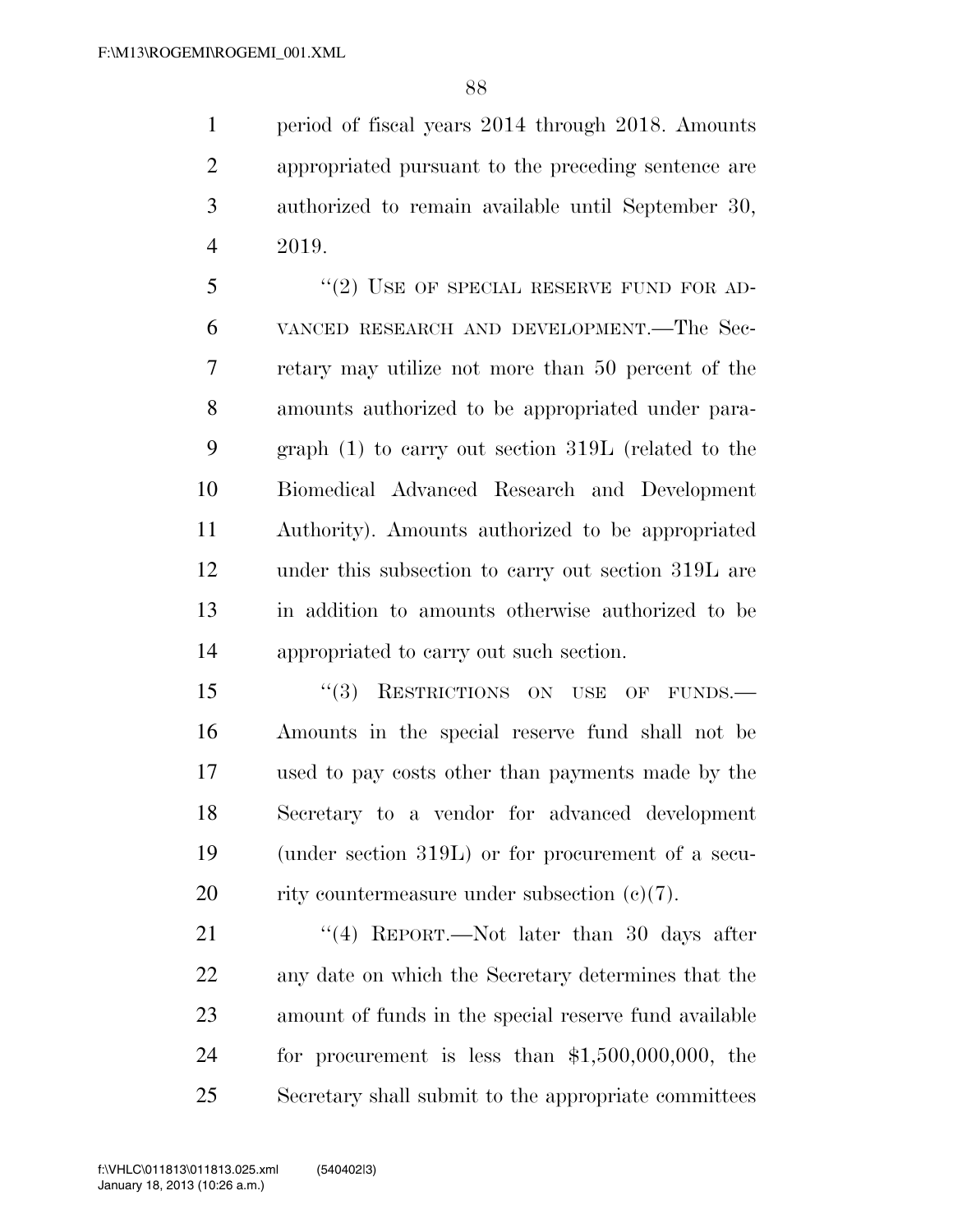| $\mathbf{1}$   | of Congress a report detailing the amount of such          |
|----------------|------------------------------------------------------------|
| $\overline{2}$ | funds available for procurement and the impact such        |
| 3              | reduction in funding will have—                            |
| $\overline{4}$ | $\lq\lq$ in meeting the security counter-                  |
| 5              | measure needs identified under this section; and           |
| 6              | "(B) on the annual Public Health Emer-                     |
| $\overline{7}$ | gency Medical Countermeasures Enterprise and               |
| 8              | Strategy Implementation Plan (pursuant to sec-             |
| 9              | tion $2811(d)$ ).                                          |
| 10             | "(h) DEFINITIONS.—In this section:                         |
| 11             | "(1) The term 'advanced research and develop-              |
| 12             | ment' has the meaning given such term in section           |
| 13             | $319L(a)$ .                                                |
| 14             | "(2) The term 'special reserve fund' means the             |
| 15             | 'Biodefense Countermeasures' appropriations ac-            |
| 16             | count, any appropriation made available pursuant to        |
| 17             | section $521(a)$ of the Homeland Security Act of           |
| 18             | 2002, and any appropriation made available pursu-          |
| 19             | ant to subsection $(g)(1)$ .".                             |
| 20             | SEC. 402. BIOMEDICAL ADVANCED RESEARCH AND DEVEL-          |
| 21             | <b>OPMENT AUTHORITY.</b>                                   |
| 22             | (a) DUTIES.—Section $319L(c)(4)$ of the Public             |
| 23             | Health Service Act (42 U.S.C. 247d–7 $e(e)(4)$ ) is amend- |
| 24             | $ed$ —                                                     |
|                |                                                            |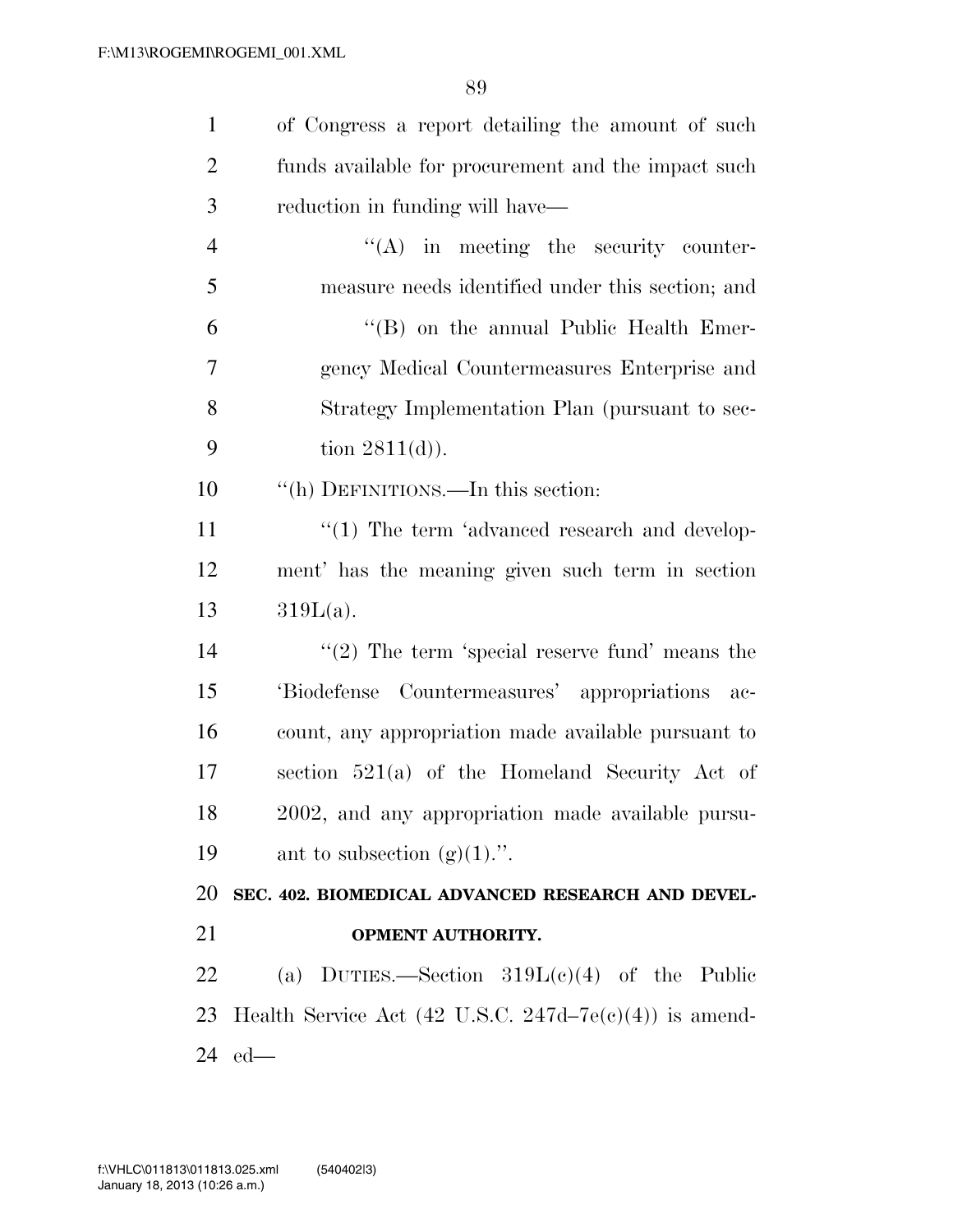| $\mathbf{1}$   | $(1)$ in subparagraph $(B)(iii)$ , by inserting                   |
|----------------|-------------------------------------------------------------------|
| $\overline{2}$ | "(which may include advanced research and develop-                |
| 3              | ment for purposes of fulfilling requirements under                |
| $\overline{4}$ | the Federal Food, Drug, and Cosmetic Act or sec-                  |
| 5              | tion 351 of this Act)" after "development"; and                   |
| 6              | $(2)$ in subparagraph $(D)(iii)$ , by striking "and               |
| 7              | vaccine manufacturing technologies" and inserting                 |
| 8              | "vaccine-manufacturing technologies, dose-sparing                 |
| 9              | technologies, efficacy-increasing technologies, and               |
| 10             | platform technologies".                                           |
| 11             | TRANSACTION<br>AUTHORITIES.-Section<br>(b)                        |
| 12             | $319L(e)(5)$ of the Public Health Service Act (42 U.S.C.          |
| 13             | $247d-7e(c)(5)$ ) is amended by adding at the end the fol-        |
| 14             | lowing:                                                           |
| 15             | "(G) GOVERNMENT PURPOSE.—In award-                                |
| 16             | ing contracts, grants, and cooperative agree-                     |
| 17             | ments under this section, the Secretary shall                     |
| 18             | provide a clear statement of defined Govern-                      |
| 19             | ment purpose related to activities included in                    |
| 20             | subsection $(a)(6)(B)$ for a qualified counter-                   |
| 21             | measure or qualified pandemic or epidemic                         |
| 22             | product.".                                                        |
| 23             | (c) FUND.—Paragraph $(2)$ of section $319L(d)$ of the             |
| 24             | Public Health Service Act $(42 \text{ U.S.C. } 247d-7e(d)(2))$ is |
| 25             | amended to read as follows:                                       |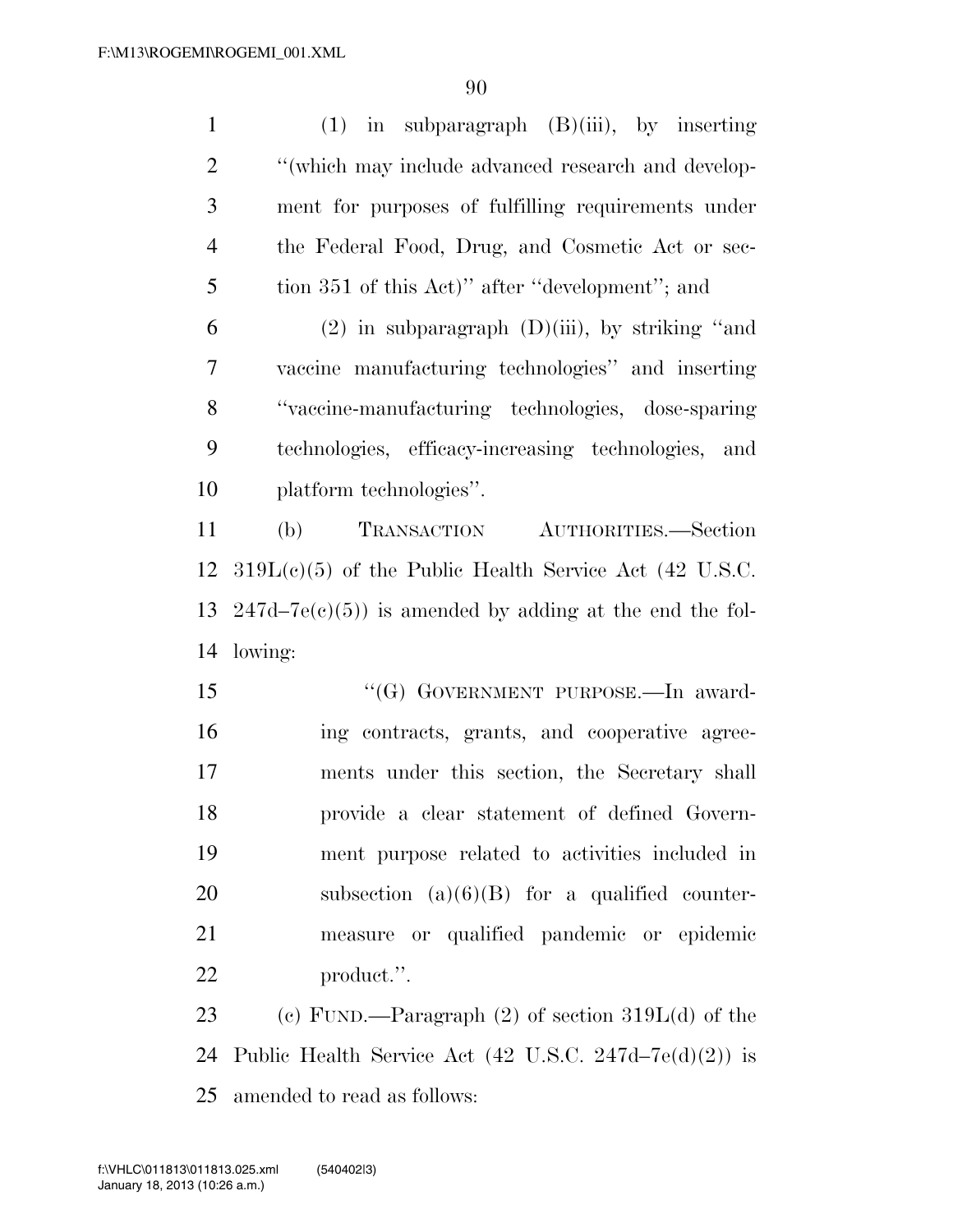$\frac{1}{2}$  FUNDING. To carry out the purposes of this section, there is authorized to be appropriated to the Fund \$415,000,000 for each of fiscal years 2013 through 2017, such amounts to remain avail-able until expended.''.

 (d) CONTINUED INAPPLICABILITY OF CERTAIN PRO- VISIONS.—Section 319L(e)(1)(C) of the Public Health 8 Service Act (42 U.S.C. 247d–7 $e(e)(1)(C)$ ) is amended by striking ''7 years'' and inserting ''11 years''.

 (e) EXTENSION OF LIMITED ANTITRUST EXEMP-TION.—

 (1) IN GENERAL.—Section 405(b) of the Pan- demic and All-Hazards Preparedness Act (42 U.S.C. 247d-6a note) is amended by striking ''6-year'' and 15 inserting "11-year".

 (2) EFFECTIVE DATE.—This subsection shall take effect as if enacted on December 17, 2012.

 (f) INDEPENDENT EVALUATION.—Section 319L of the Public Health Service Act (42 U.S.C. 247d–7e) is amended by adding at the end the following:

21 ""(f) INDEPENDENT EVALUATION.—

22 "(1) In GENERAL.—Not later than 180 days after the date of enactment of this subsection, the Comptroller General of the United States shall con-duct an independent evaluation of the activities car-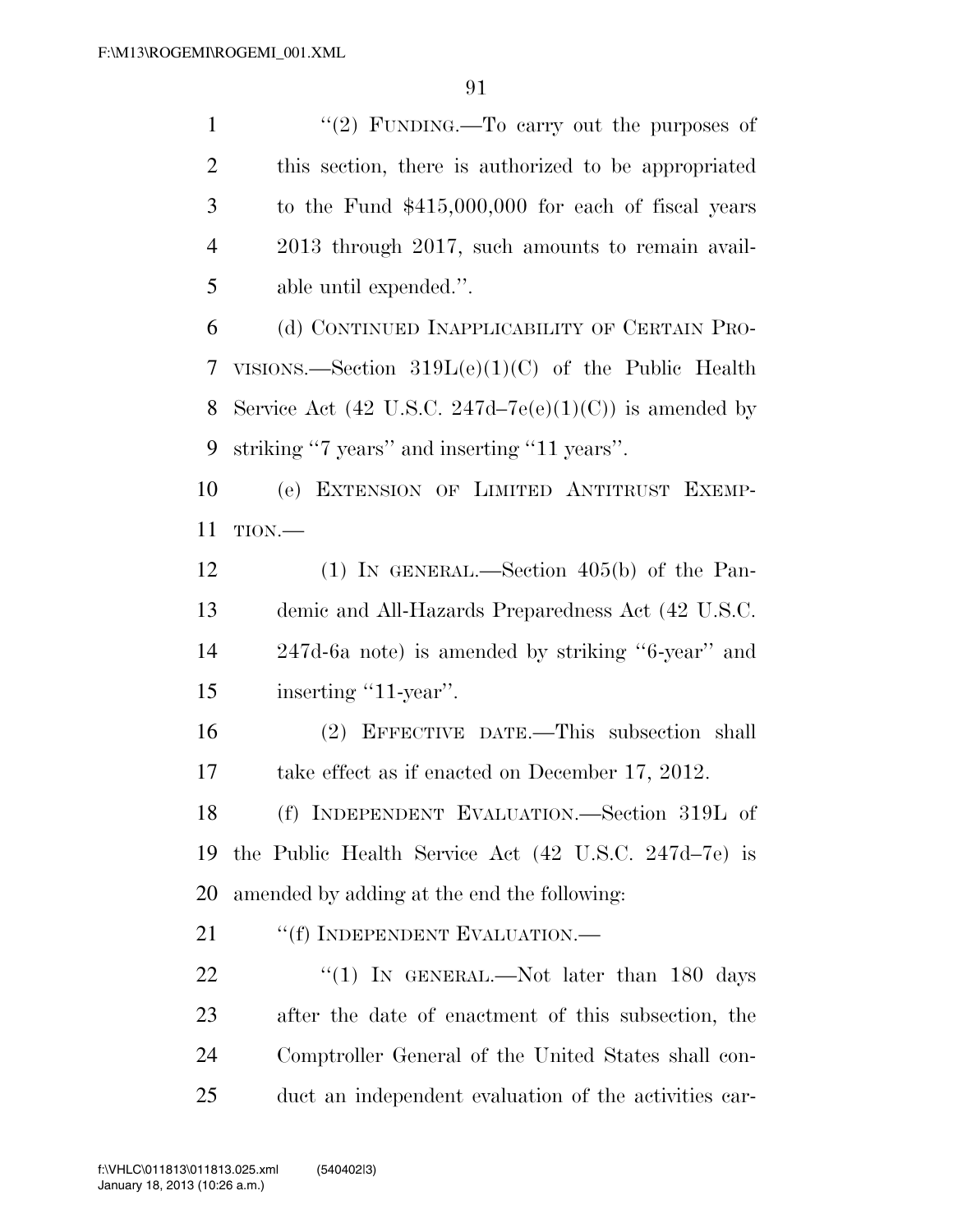| $\mathbf{1}$   | ried out to facilitate flexible manufacturing capacity |
|----------------|--------------------------------------------------------|
| $\overline{2}$ | pursuant to this section.                              |
| 3              | "(2) REPORT.—Not later than 1 year after the           |
| $\overline{4}$ | date of enactment of this subsection, the Comp-        |
| 5              | troller General of the United States shall submit to   |
| 6              | the appropriate committees of Congress a report        |
| 7              | concerning the results of the evaluation conducted     |
| 8              | under paragraph (1). Such report shall review and      |
| 9              | assess-                                                |
| 10             | $\lq\lq$ the extent to which flexible manufac-         |
| 11             | turing capacity under this section is dedicated        |
| 12             | to chemical, biological, radiological, and nuclear     |
| 13             | threats;                                               |
| 14             | "(B) the activities supported by flexible              |
| 15             | manufacturing initiatives; and                         |
| 16             | $\cdot$ (C) the ability of flexible manufacturing      |
| 17             | activities carried out under this section to—          |
| 18             | "(i) secure and leverage leading tech-                 |
| 19             | nical expertise with respect to counter-               |
| 20             | measure advanced research, development,                |
| 21             | and manufacturing processes; and                       |
| 22             | "(ii) meet the surge manufacturing                     |
| 23             | capacity needs presented by novel and                  |

emerging threats, including chemical, bio-

logical, radiological, and nuclear agents.''.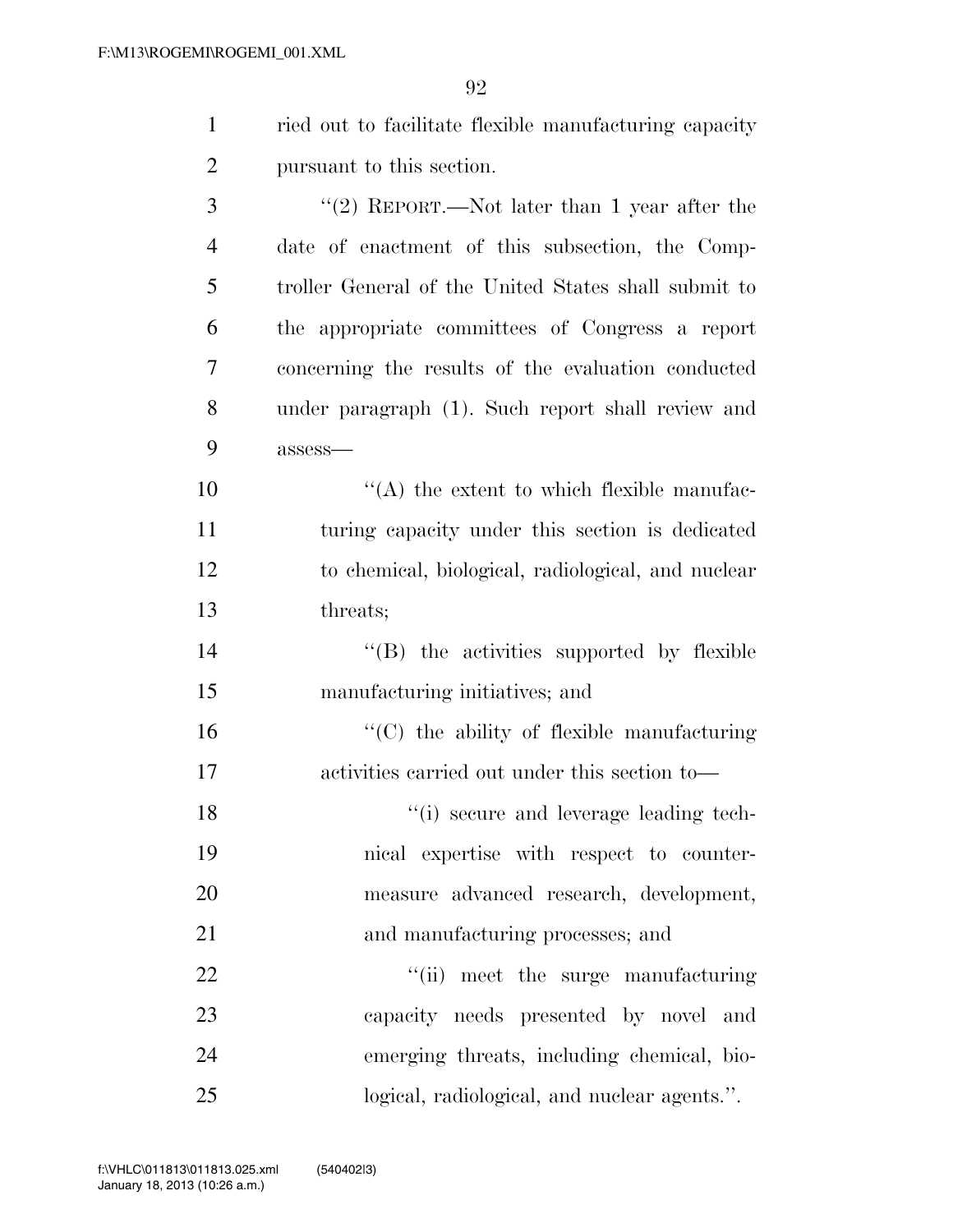| $\mathbf{1}$   | (g) DEFINITIONS.—                                     |
|----------------|-------------------------------------------------------|
| $\overline{2}$ | QUALIFIED COUNTERMEASURE.—Section<br>(1)              |
| 3              | $319F-1(a)(2)(A)$ of the Public Health Service Act    |
| $\overline{4}$ | $(42 \text{ U.S.C. } 247d - 6a(a)(2)(A))$ is amended— |
| 5              | $(A)$ in the matter preceding clause (i), by          |
| 6              | striking "to—" and inserting "—";                     |
| 7              | $(B)$ in clause $(i)$ —                               |
| 8              | (i) by striking "diagnose" and insert-                |
| 9              | ing "to diagnose"; and                                |
| 10             | (ii) by striking "; or" and inserting a               |
| 11             | semicolon;                                            |
| 12             | $(C)$ in clause (ii)—                                 |
| 13             | (i) by striking "diagnose" and insert-                |
| 14             | ing "to diagnose"; and                                |
| 15             | (ii) by striking the period at the end                |
| 16             | and inserting "; or"; and                             |
| 17             | (D) by adding at the end the following:               |
| 18             | "(iii) is a product or technology in-                 |
| 19             | tended to enhance the use or effect of a              |
| 20             | drug, biological product, or device de-               |
| 21             | scribed in clause (i) or $(ii)$ .".                   |
| 22             | (2) QUALIFIED PANDEMIC OR EPIDEMIC PROD-              |
| 23             | UCT.—Section 319F-3(i)(7)(A) of the Public Health     |
| 24             | Service Act (42 U.S.C. 247d–6d(i)(7)(A)) is amend-    |
| 25             | $ed$ —                                                |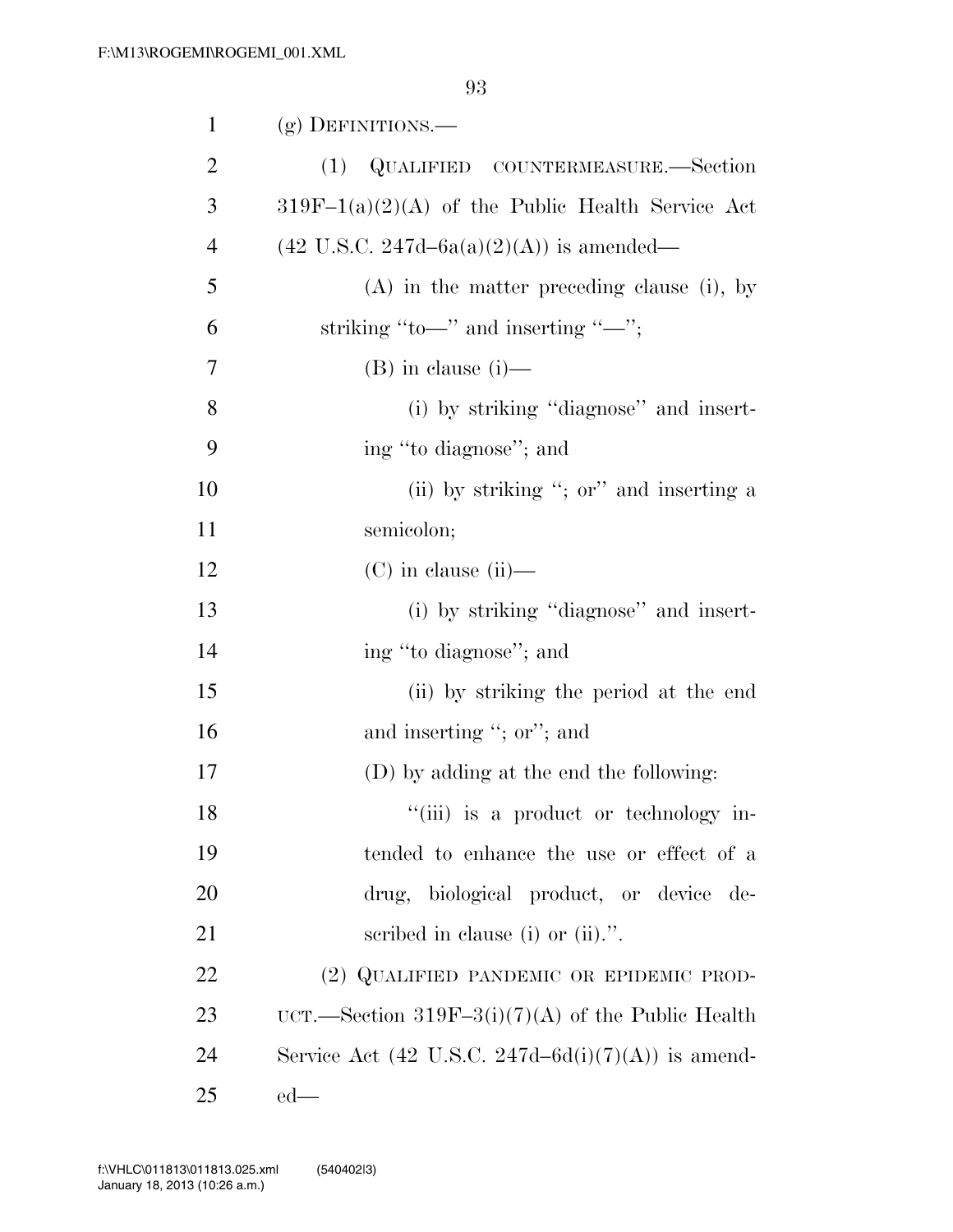| $\mathbf{1}$   | (A) in clause (i)(II), by striking "; or" and       |
|----------------|-----------------------------------------------------|
| $\overline{2}$ | inserting ";";                                      |
| 3              | (B) in clause (ii), by striking "; and" and         |
| $\overline{4}$ | inserting "; or"; and                               |
| 5              | (C) by adding at the end the following:             |
| 6              | "(iii) a product or technology intended             |
| 7              | to enhance the use or effect of a drug, bio-        |
| 8              | logical product, or device described in             |
| 9              | clause (i) or (ii); and".                           |
| 10             | (3) TECHNICAL AMENDMENTS.—Section 319F-             |
| 11             | 3(i) of the Public Health Service Act (42 U.S.C.    |
| 12             | $247d - 6d(i)$ is amended—                          |
| 13             | (A) in paragraph $(1)(C)$ , by inserting ",         |
| 14             | 564A, or 564B" after "564"; and                     |
| 15             | (B) in paragraph $(7)(B)(iii)$ , by inserting       |
| 16             | ", 564A, or 564B" after "564".                      |
| 17             | SEC. 403. STRATEGIC NATIONAL STOCKPILE.             |
| 18             | Section 319F-2 of the Public Health Service Act (42 |
| 19             | U.S.C. $247d-6b$ ) is amended—                      |
| 20             | $(1)$ in subsection $(a)$ —                         |
| 21             | $(A)$ in paragraph $(1)$ —                          |
| 22             | (i) by inserting "consistent with sec-              |
| 23             | tion 2811" before "by the Secretary to be           |
| 24             | appropriate"; and                                   |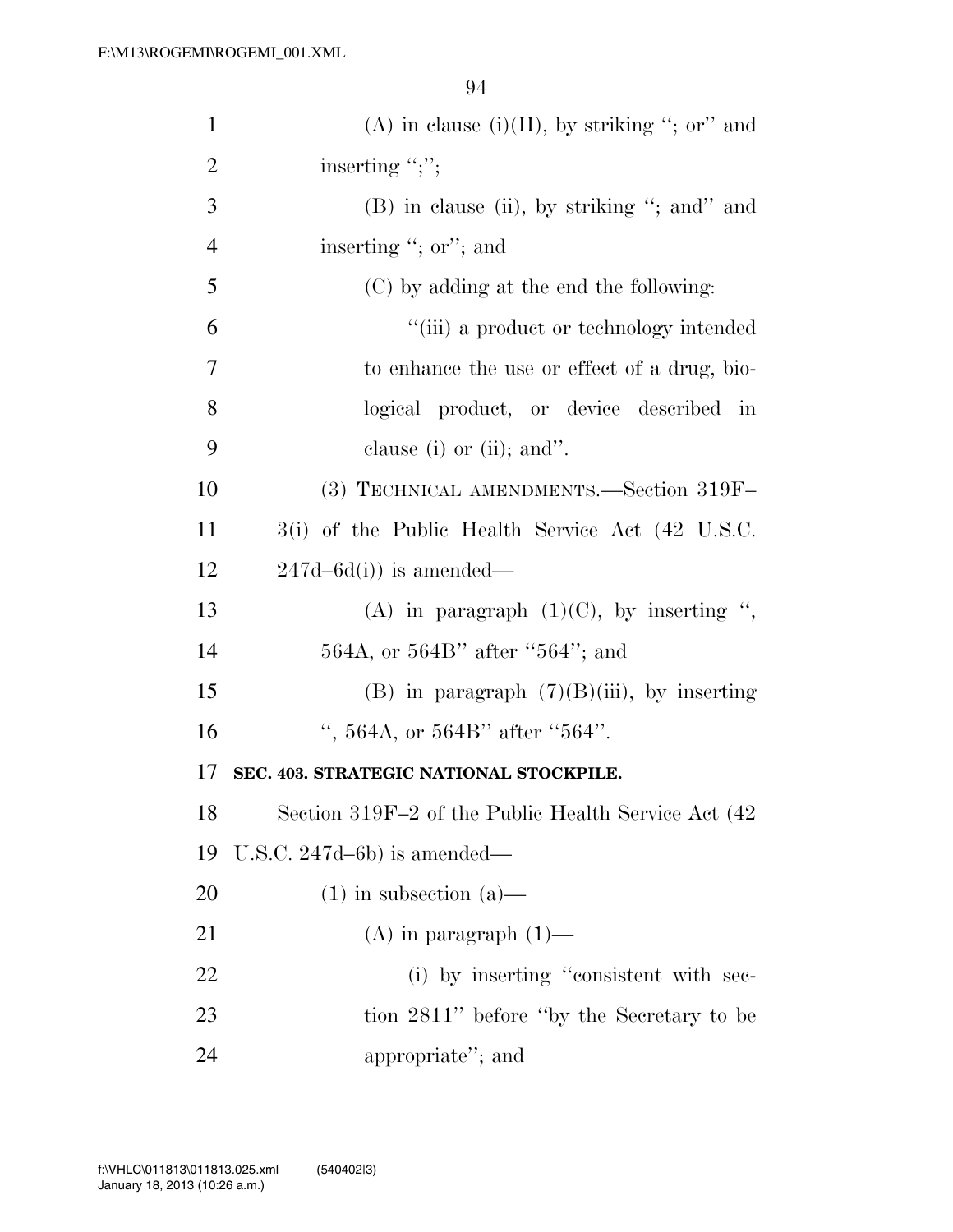| $\mathbf{1}$   | (ii) by inserting before the period at                 |
|----------------|--------------------------------------------------------|
| $\overline{2}$ | the end of the second sentence the fol-                |
| 3              | lowing: "and shall submit such review an-              |
| $\overline{4}$ | nually to the appropriate congressional                |
| 5              | committees of jurisdiction to the extent               |
| 6              | that disclosure of such information does               |
| 7              | not compromise national security"; and                 |
| 8              | $(B)$ in paragraph $(2)(D)$ , by inserting be-         |
| 9              | fore the semicolon at the end the following:           |
| 10             | "and that the potential depletion of counter-          |
| 11             | measures currently in the stockpile is identified      |
| 12             | and appropriately addressed, including through         |
| 13             | necessary replenishment"; and                          |
| 14             | in subsection $(f)(1)$ , by striking<br>(2)            |
| 15             | "\$640,000,000 for fiscal year 2002, and such sums     |
| 16             | as may be necessary for each of fiscal years 2003      |
| 17             | through 2006. Such authorization is in addition to     |
| 18             | amounts in the special reserve fund referred to in     |
| 19             | subsection (c)(10)(A)." and inserting "\$533,800,000   |
| 20             | for each of fiscal years 2013 through 2017. Such       |
| 21             | authorization is in addition to amounts in the special |
| 22             | reserve fund referred to in subsection (h).".          |
| 23             | SEC. 404. NATIONAL BIODEFENSE SCIENCE BOARD.           |

 Section 319M(a) of the Public Health Service Act (42 U.S.C. 247d–f(a)) is amended—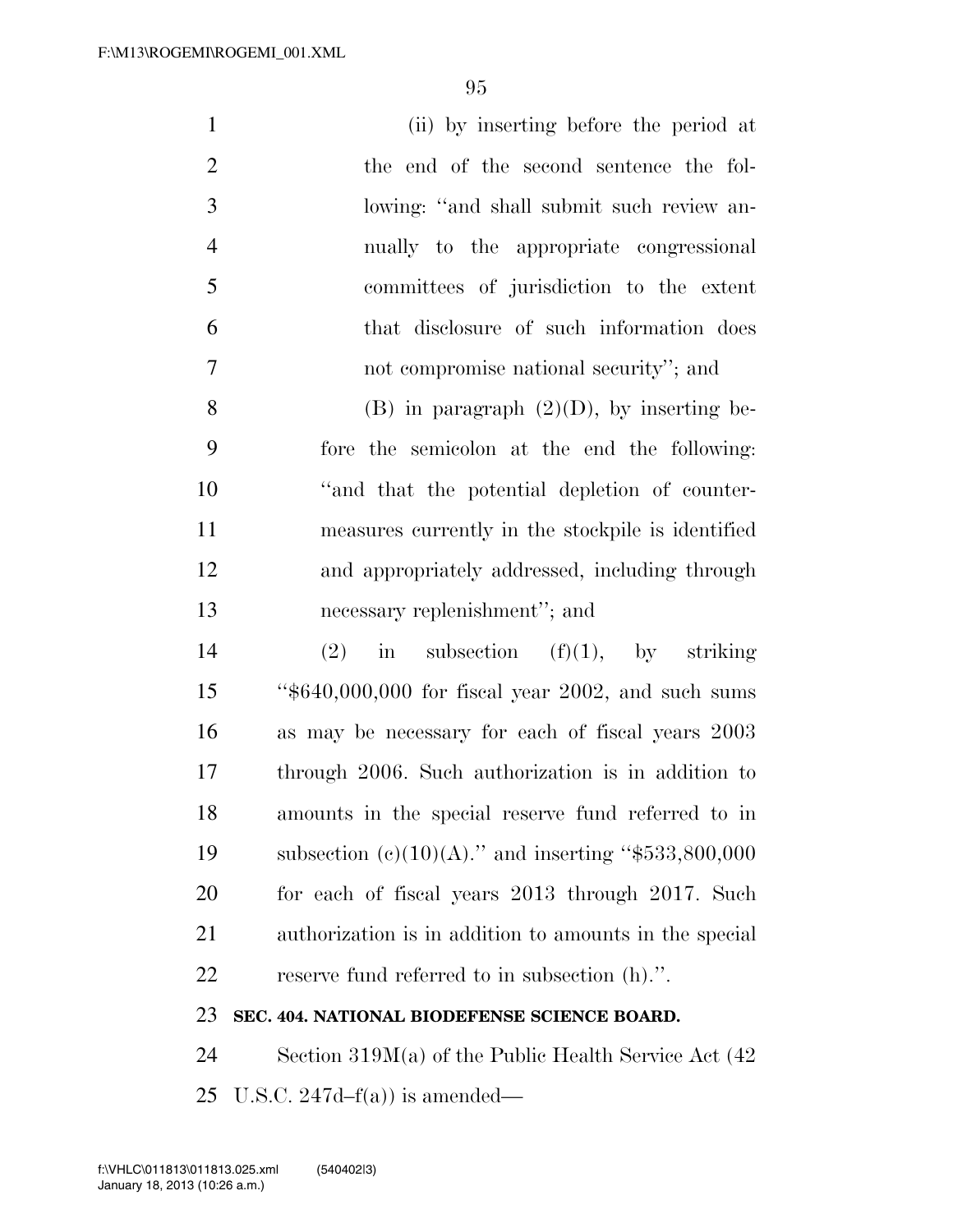| $\mathbf{1}$   | $(1)$ in paragraph $(2)$ —                          |
|----------------|-----------------------------------------------------|
| $\overline{2}$ | $(A)$ in subparagraph $(D)$ —                       |
| 3              | (i) in clause (i), by striking "and" at             |
| $\overline{4}$ | the end;                                            |
| 5              | (ii) in clause (ii), by striking the pe-            |
| 6              | riod and inserting a semicolon; and                 |
| $\tau$         | (iii) by adding at the end the fol-                 |
| 8              | lowing:                                             |
| 9              | "(iii) one such member shall be an in-              |
| 10             | dividual with pediatric subject matter ex-          |
| 11             | pertise; and                                        |
| 12             | "(iv) one such member shall be a                    |
| 13             | State, tribal, territorial, or local public         |
| 14             | health official."; and                              |
| 15             | (B) by adding at the end the following              |
| 16             | flush sentence:                                     |
| 17             | "Nothing in this paragraph shall preclude a member  |
| 18             | of the Board from satisfying two or more of the re- |
| 19             | quirements described in subparagraph (D)."; and     |
| 20             | $(2)$ in paragraph $(5)$ —                          |
| 21             | $(A)$ in subparagraph $(B)$ , by striking           |
| 22             | "and" at the end;                                   |
| 23             | $(B)$ in subparagraph $(C)$ , by striking the       |
| 24             | period and inserting "; and"; and                   |
| 25             | (C) by adding at the end the following:             |